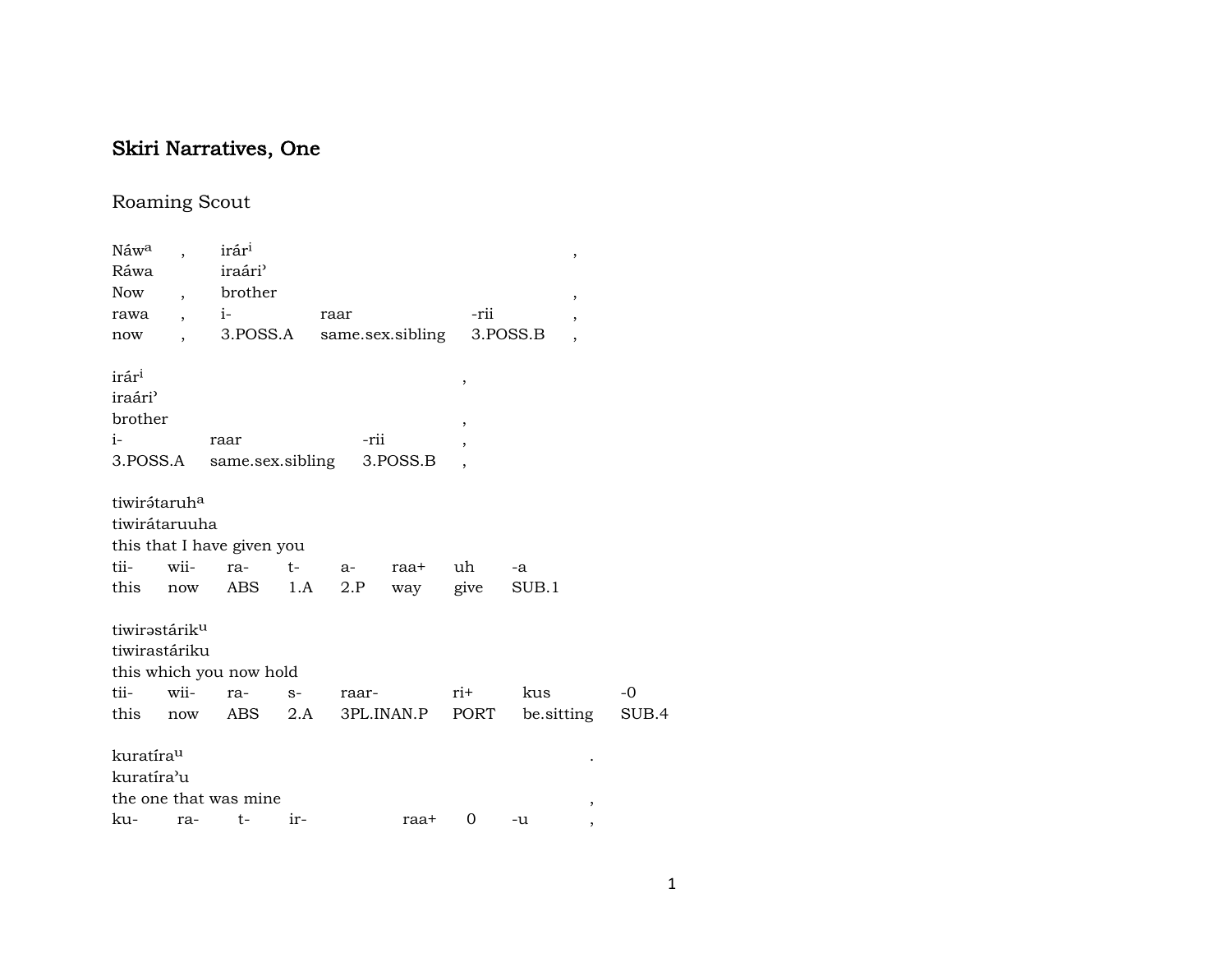#### **INDF** 1.A POSS.1/2A way be SUB.D, ABS

 $\mathrm{Ir\acute{a}r^{i}}$ 

iraári<sup>)</sup>

| brother |                                      |      |
|---------|--------------------------------------|------|
| $i-$    | raar                                 | -rii |
|         | 3. POSS.A same.sex.sibling 3. POSS.B |      |

hirutaháhura

| hiru tuuhaáhura <sup>)</sup> |                           |  |  |                                                     |       |  |  |  |  |  |
|------------------------------|---------------------------|--|--|-----------------------------------------------------|-------|--|--|--|--|--|
|                              | there it derived from him |  |  |                                                     |       |  |  |  |  |  |
| hiruu ti- 0- ut- raa+ hurar  |                           |  |  |                                                     | $-()$ |  |  |  |  |  |
|                              |                           |  |  | there IND 3.A PREV way be.where.one.comes.from PERF |       |  |  |  |  |  |

 $\rightarrow$  $\overline{ }$ 

 $\rightarrow$ 

| atíəs               |        | tirakítak <sup>u</sup> |                |      |       |                                 |           |  |  |  |  |  |
|---------------------|--------|------------------------|----------------|------|-------|---------------------------------|-----------|--|--|--|--|--|
| Ati <sup>3</sup> as |        | tirakítaku             |                |      |       |                                 |           |  |  |  |  |  |
| our Father          |        |                        | this one above |      |       |                                 |           |  |  |  |  |  |
| ati-                | as     |                        | tii- ra-       | $O-$ | kita+ | kus                             | $-\Omega$ |  |  |  |  |  |
| 1.POSS              | father |                        |                |      |       | this ABS 3.A on.top be. sitting | SUB.4     |  |  |  |  |  |

|     | ahikuráruh <sup>a</sup> |          |                                           |    |      | tárah <sup>a</sup>  |  |
|-----|-------------------------|----------|-------------------------------------------|----|------|---------------------|--|
|     | ahikuraáruha            |          |                                           |    |      | táraha <sup>)</sup> |  |
|     | when He gave them to me |          |                                           |    |      | buffalos            |  |
|     | ar- $ra-$ 0-            | $k_{11}$ | raar-                                     | uh | $-a$ | tarahaa             |  |
| EV. |                         |          | ABS 3.A 1.P 3PL.INAN.P give SUB.1 buffalo |    |      |                     |  |

 $\rm I$ irár $^{\rm i}$  $\overline{\phantom{a}}$ iraári<sup>)</sup>  $\mathbf{I}$ brother And  $\rightarrow$  $i$  $i-$ -rii raar  $\overline{\phantom{a}}$ and 3.POSS.A same.sex.sibling 3.POSS.B  $\overline{\phantom{a}}$ 

sukstaírari $\mathfrak{t}^{\mathrm{n}}$ sukstaa'iírarit  $\,$  ,

 $\overline{\phantom{a}}$ 

 $\overline{\phantom{a}}$ 

 $\bullet$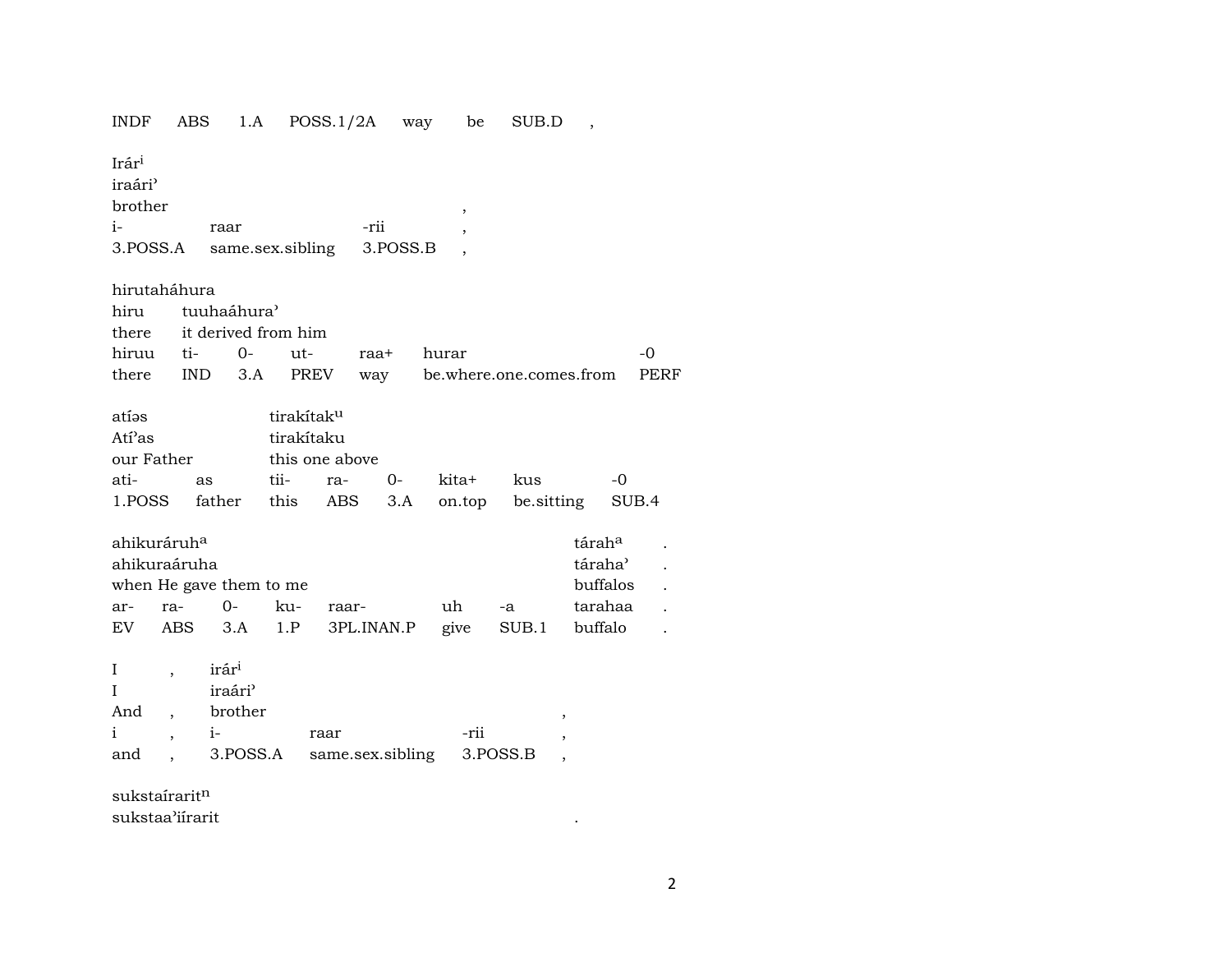| ponder it                        |                                |                     |           |                  | Ţ                |                                      |     |            |      |
|----------------------------------|--------------------------------|---------------------|-----------|------------------|------------------|--------------------------------------|-----|------------|------|
| $i-$                             | $S-$                           | uks-                | raa+      | iirarihk         | $-0$<br>ı        |                                      |     |            |      |
| CONT.1/2A                        | 2.A                            | <b>JUSS</b>         | way       | measure          | <b>PERF</b><br>Ţ |                                      |     |            |      |
|                                  |                                |                     |           |                  |                  |                                      |     |            |      |
| hirutiráwahatn<br>Hiru           | Tiráwaahat                     |                     |           |                  |                  |                                      |     |            |      |
| There                            | the Heavens                    |                     |           |                  |                  |                                      |     |            |      |
| tii-<br>hiruu                    | ra-                            | $0-$                | $a+$      | waa+             | hak              | $-0$                                 |     |            |      |
| there<br>this                    | <b>ABS</b>                     | 3.A                 | in.a.line | <b>DIST</b>      | pass.by          | SUB.4                                |     |            |      |
|                                  |                                |                     |           |                  |                  |                                      |     |            |      |
| tíra <sup>a</sup>                |                                |                     |           |                  |                  |                                      |     |            |      |
| tíraa'a                          |                                |                     |           |                  |                  |                                      |     |            |      |
| this one coming                  |                                |                     |           |                  |                  |                                      |     |            |      |
| tii-<br>ra-                      | $0-$                           | a-                  | a         | $-0$             |                  |                                      |     |            |      |
| <b>ABS</b><br>this               | 3.A                            | PREV.3A             | come      | SUB.3            |                  |                                      |     |            |      |
|                                  |                                |                     |           |                  |                  |                                      |     |            |      |
| Ihariwáhukskak <sup>u</sup>      |                                |                     |           |                  |                  |                                      |     |            |      |
| ihaariiwaáhakskaku               |                                |                     |           |                  |                  |                                      |     |            |      |
| there the Heavens reside in it   |                                |                     |           |                  |                  |                                      |     |            |      |
| ii-<br>haa-                      | rii-                           | $O -$               | $a+$      | waa+             | hak              | -his+                                | ka+ | kus        | $-0$ |
| there<br>here                    | ASSR                           | 3.A                 | in.a.line | <b>DIST</b>      | pass.by          | FORM.PERF                            | in  | be.sitting | PERF |
| Háwiristiku                      |                                |                     |           |                  |                  |                                      |     |            |      |
| Haawiristíku                     |                                |                     |           |                  |                  |                                      |     |            |      |
| Now you have it                  |                                |                     |           |                  |                  | ı                                    |     |            |      |
| haa-                             | wii-<br>rii-                   | $S-$                | $ri+$     | kus              | $-0$             |                                      |     |            |      |
| here                             | $\operatorname{now}$           | ASSR<br>2.A         | PORT      | be.sitting       | PERF             |                                      |     |            |      |
|                                  |                                |                     |           |                  |                  |                                      |     |            |      |
| Náwa<br>$\overline{\phantom{a}}$ | $\mathbf{i}$<br>$\cdot$        | irár <sup>i</sup>   |           |                  |                  | $^\mathrm{^\mathrm{o}}$              |     |            |      |
| Ráwa                             | $\mathbf{i}$                   | iraári <sup>3</sup> |           |                  |                  |                                      |     |            |      |
| <b>Now</b>                       | SO<br>$\overline{\phantom{a}}$ | brother             |           |                  |                  | $\overline{\phantom{a}}$             |     |            |      |
| rawa                             | $\mathbf{i}$<br>$\cdot$        | $i-$                | raar      |                  | -rii             |                                      |     |            |      |
| now                              | SO<br>,                        | 3.POSS.A            |           | same.sex.sibling |                  | 3.POSS.B<br>$\overline{\phantom{a}}$ |     |            |      |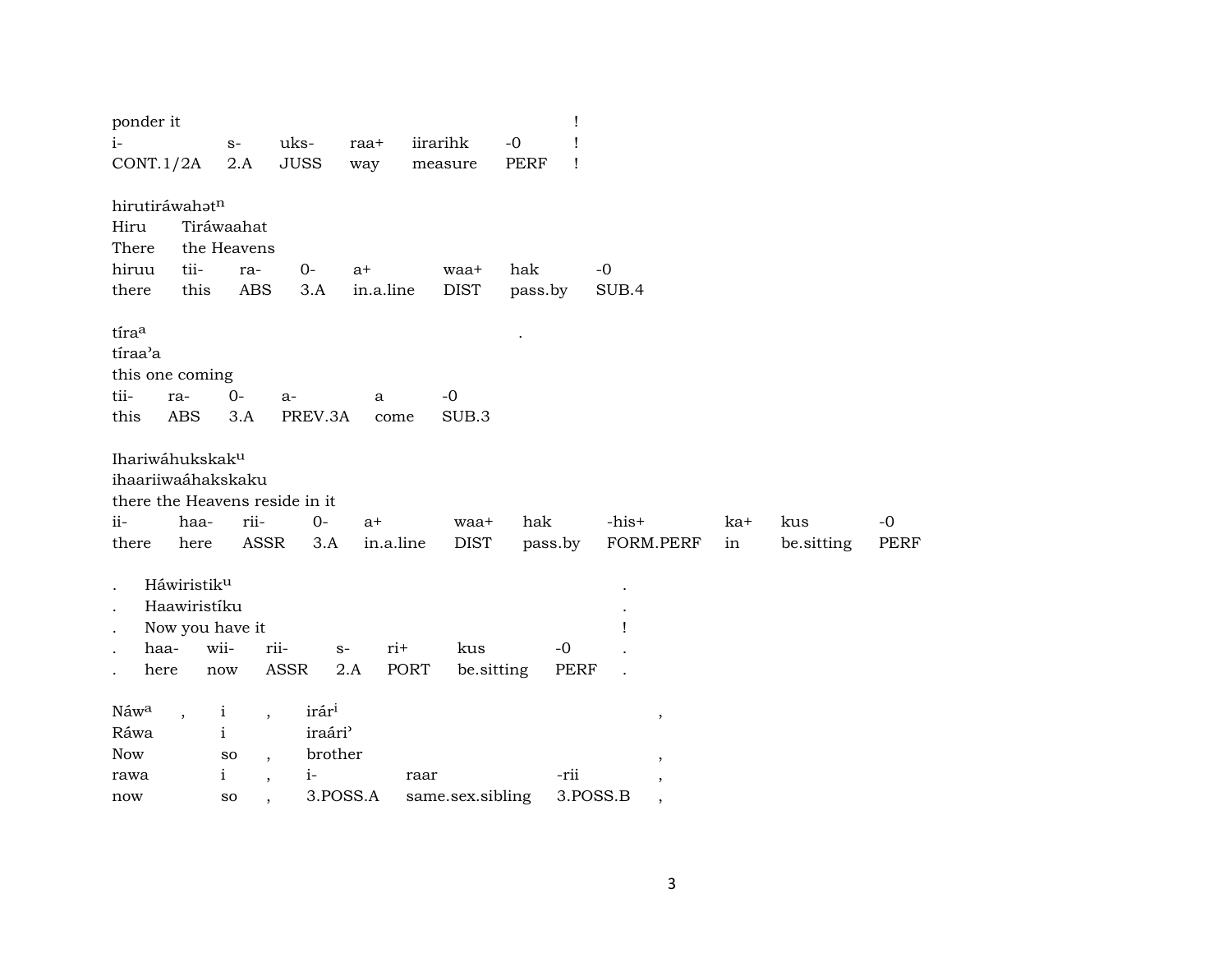| hiruirihíšiksurákuta              |            |            |                                      |                |                                     |         |                         |             |      |      |       |
|-----------------------------------|------------|------------|--------------------------------------|----------------|-------------------------------------|---------|-------------------------|-------------|------|------|-------|
| hiru                              | irihii     |            |                                      | cíksu' rákuuta |                                     |         |                         |             |      |      |       |
| then                              | there      |            |                                      |                | you must be thinking of him         |         |                         |             |      |      |       |
| hiruu                             | irii-      | hii        |                                      | aciks          | $-u$ <sup><math>\prime</math></sup> | ra-     | $0-$                    | ku-         | ut-  | 0    | -a    |
| then                              | there      | other      |                                      | mind           | <b>NOM</b>                          | INF.A   | 3.A                     | INF.B       | PREV | be   | SUB.1 |
|                                   |            |            |                                      |                |                                     |         |                         |             |      |      |       |
| tiráwahatn                        |            |            |                                      |                |                                     |         |                         |             |      |      |       |
| Tiráwaahat                        |            |            |                                      |                |                                     |         |                         |             |      |      |       |
| the Heavens                       |            |            |                                      |                |                                     |         |                         |             |      |      |       |
| tii-                              | ra-        | $0 -$      | $a+$                                 |                | waa+                                | hak     | -0                      |             |      |      |       |
| this                              | <b>ABS</b> | 3.A        | in.a.line                            |                | <b>DIST</b>                         | pass.by | SUB.4                   |             |      |      |       |
|                                   |            |            |                                      |                |                                     |         |                         |             |      |      |       |
| irihituháhura                     |            |            |                                      |                |                                     |         |                         |             |      |      |       |
| Irihiituuhaáhura'                 |            |            |                                      |                |                                     |         |                         |             |      |      |       |
|                                   |            |            |                                      |                |                                     |         |                         |             |      |      |       |
|                                   |            |            | That one is the source of everything |                |                                     |         |                         |             |      |      |       |
| irii-                             | hii-       | ti-        | $O -$                                | $ut-$          | raa+                                |         | hurar                   |             |      | $-0$ |       |
| that                              | other      | <b>IND</b> | 3.A                                  | PREV           | way                                 |         | be.where.one.comes.from |             |      | PERF |       |
|                                   |            |            |                                      |                |                                     |         |                         |             |      |      |       |
| Atias                             |            |            |                                      |                |                                     |         |                         |             |      |      |       |
| Atí'as                            |            |            |                                      |                |                                     |         |                         |             |      |      |       |
|                                   | Our Father |            |                                      |                |                                     |         |                         |             |      |      |       |
| ati-                              |            | as         |                                      |                |                                     |         |                         |             |      |      |       |
|                                   | 1.POSS     | father     |                                      |                |                                     |         |                         |             |      |      |       |
|                                   |            |            |                                      |                |                                     |         |                         |             |      |      |       |
| irihítirakawákaruk <sup>u</sup>   |            |            |                                      |                |                                     |         |                         |             |      |      |       |
| irihiitiraakawaákaruuku'          |            |            |                                      |                |                                     |         |                         |             |      |      |       |
| He is the one who made all things |            |            |                                      |                |                                     |         |                         |             |      |      |       |
| irii-                             | hii-       | ti-        | $0 -$                                | raa+           |                                     | ka.waa+ | ka.ra.uk                | -:hus       |      |      |       |
| that                              | other      | <b>IND</b> | 3.A                                  | way            | <b>DIST</b>                         |         | make.PL.P               | <b>IMPF</b> |      |      |       |
|                                   |            |            |                                      |                |                                     |         |                         |             |      |      |       |
| tirakítak <sup>u</sup>            |            |            |                                      |                |                                     |         |                         |             |      |      |       |
| tirakítaku                        |            |            |                                      |                |                                     |         |                         |             |      |      |       |
| this one above                    |            |            |                                      |                |                                     |         |                         |             |      |      |       |
| tii-                              | ra-        | $0-$       | kita+                                | kus            |                                     | -0      |                         |             |      |      |       |
|                                   |            |            |                                      |                |                                     |         |                         |             |      |      |       |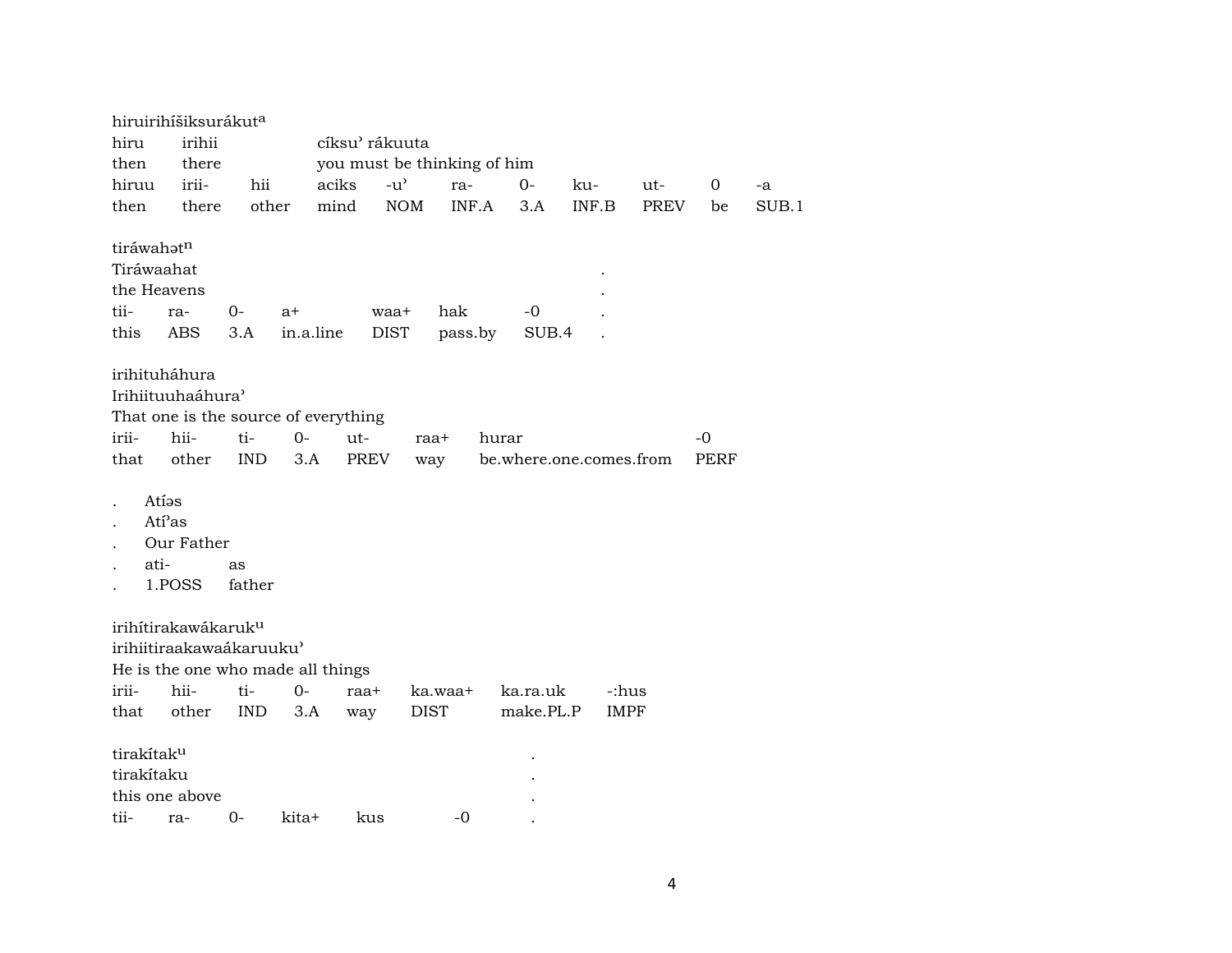| this                                      | ABS                 | 3.A                                 | on.top           | be sitting                                  |          | SUB.4             |        |            |                                 |      |       |                        |       |             |       |
|-------------------------------------------|---------------------|-------------------------------------|------------------|---------------------------------------------|----------|-------------------|--------|------------|---------------------------------|------|-------|------------------------|-------|-------------|-------|
|                                           |                     | Nikutaratiwirəskurárik <sup>u</sup> |                  |                                             |          |                   |        |            |                                 |      |       |                        |       |             |       |
| Ríkutara <sup></sup>                      |                     |                                     |                  |                                             |          | tiwiraskuuraáriku |        |            |                                 |      |       |                        |       |             |       |
| It came from him                          |                     |                                     |                  |                                             |          |                   |        |            | this which you now have from me |      |       |                        |       |             |       |
| irii.ku- ti- 0- a-                        |                     |                                     | ra+              | a                                           | $-0$     | tii-              | wii-   | ra-        | $S-$                            | ku-  | uur-  | raar-                  | $ri+$ | kus         | $-0$  |
|                                           |                     |                                     |                  | that.is IND 3.A PREV.3A PORT come PERF this |          |                   | now    | <b>ABS</b> | 2.A                             | 1.P  |       | POSS.P 3PL.INAN.P PORT |       | be sitting  | SUB.4 |
| Irár <sup>i</sup><br>$\ddot{\phantom{0}}$ |                     |                                     |                  |                                             |          | $\cdot$           |        |            |                                 |      |       |                        |       |             |       |
| $\ddot{\phantom{a}}$                      | Iraári <sup>3</sup> |                                     |                  |                                             |          |                   |        |            |                                 |      |       |                        |       |             |       |
| $\bullet$                                 | <b>Brother</b>      |                                     |                  |                                             |          | ,                 |        |            |                                 |      |       |                        |       |             |       |
| $i-$<br>$\bullet$                         |                     | raar                                |                  | -rii                                        |          | $\cdot$           |        |            |                                 |      |       |                        |       |             |       |
|                                           | 3.POSS.A            |                                     | same.sex.sibling |                                             | 3.POSS.B | $\cdot$           |        |            |                                 |      |       |                        |       |             |       |
| nakurášikstawi                            |                     |                                     |                  |                                             |          |                   |        |            |                                 |      |       |                        |       |             |       |
| rakuraácikstawi                           |                     |                                     |                  |                                             |          |                   |        |            |                                 |      |       |                        |       |             |       |
| watch over it                             |                     |                                     |                  |                                             |          |                   |        |            |                                 |      |       |                        |       |             |       |
| ra-                                       | $0-$                | ku-                                 | raa+             | aciks+                                      | ta       |                   |        | -wi        |                                 |      |       |                        |       |             |       |
| INF.A                                     | 3.A                 | INF.B                               | way              | mind                                        |          | be.suspended      |        | SUB.L      |                                 |      |       |                        |       |             |       |
| Narukariskuráru                           |                     |                                     |                  |                                             |          |                   |        |            |                                 |      |       |                        |       |             |       |
|                                           |                     | Raaruukariskuuraruúwari'            |                  |                                             |          |                   |        |            |                                 |      |       |                        |       |             |       |
|                                           |                     | Don't just be moving mine around    |                  |                                             |          |                   |        |            |                                 |      |       |                        |       |             |       |
| raa.ruu-                                  |                     | karii-                              | $i-$             |                                             | $S-$     | ku-               | uur-   |            | raar-                           | ruu+ | warii |                        |       | -:hus       |       |
| just                                      |                     | EMPH.NEG                            |                  | CONT.1/2A                                   | 2.A      | 1.P               | POSS.P |            | 3PL.INAN.P                      | PORT |       | be.going.about.IMPF    |       | <b>IMPF</b> |       |
|                                           |                     |                                     |                  |                                             |          |                   |        |            |                                 |      |       |                        |       |             |       |
| $^\mathrm{^\mathrm{o}}$                   |                     |                                     |                  |                                             |          |                   |        |            |                                 |      |       |                        |       |             |       |
|                                           |                     |                                     |                  |                                             |          |                   |        |            |                                 |      |       |                        |       |             |       |

 $\mathcal{F}_{\text{max}}$  . The signal  $\mathcal{F}_{\text{max}}$ 

. .

narukariskurarawawarikµ

Raaruukariskuuraarawaawáriku"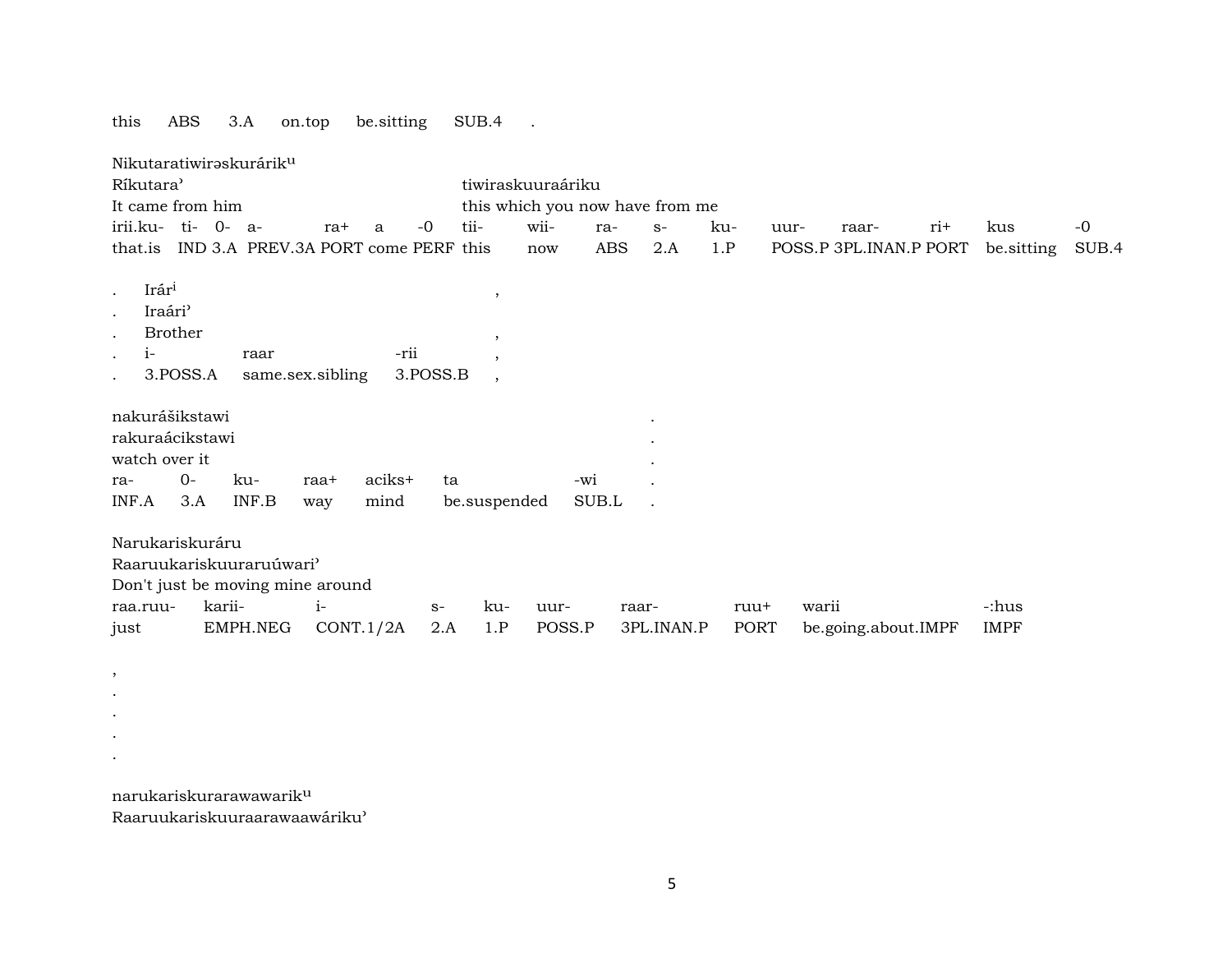|                                                                                                                                                           | Don't just be throwing mine around                      |                                                                                                    |                                 |                           |                     |                      |                   |                     |                |             |                      |
|-----------------------------------------------------------------------------------------------------------------------------------------------------------|---------------------------------------------------------|----------------------------------------------------------------------------------------------------|---------------------------------|---------------------------|---------------------|----------------------|-------------------|---------------------|----------------|-------------|----------------------|
| raa.ruu-<br>just                                                                                                                                          | karii-<br>EMPH.NEG                                      | $i-$<br>CONT.1/2A                                                                                  |                                 | ku-<br>$S-$<br>1.P<br>2.A | uur-<br>POSS.P      | raar-<br>3PL.INAN.P  | $a+$<br>in.a.line | waa+<br><b>DIST</b> | war<br>go.DIST | +ik<br>CAUS | -:hus<br><b>IMPF</b> |
| Šíkstitn<br>$\ddot{\phantom{0}}$<br>Cíkstit<br>$\bullet$<br>Well<br>$\ddot{\phantom{a}}$<br>aciks<br>$\ddot{\phantom{0}}$<br>mind<br>$\ddot{\phantom{0}}$ | $\, ,$<br>$+{\rm rik}$<br><b>DIST</b>                   |                                                                                                    |                                 |                           |                     |                      |                   |                     |                |             |                      |
| nikututasta<br>rikutuútasta                                                                                                                               | that is going to be for you                             |                                                                                                    |                                 |                           |                     |                      |                   |                     |                |             |                      |
| irii.ku-<br>that.is                                                                                                                                       | ti-<br>$0-$<br><b>IND</b><br>3.A                        | $a-$<br>ut-<br>2.P                                                                                 | $\mbox{O}$<br><b>PREV</b><br>be | -as<br>IMPF.IRR           | -ta<br><b>INT</b>   |                      |                   |                     |                |             |                      |
| Atías<br>Atí'as<br>Our Father<br>ati-<br>1.POSS                                                                                                           | as<br>father                                            | irirawíška <sup>a</sup><br>iriirawicka'a<br>His wanting that<br>irii-<br>ra-<br><b>ABS</b><br>that | $O -$<br>3.A                    | wicka<br>want             | -a<br>SUB.1         |                      |                   |                     |                |             |                      |
| hísikstitn<br>hi<br>well<br>and<br>hi<br>and                                                                                                              | cíkstit<br>aciks<br>$+{\rm rik}$<br><b>DIST</b><br>mind |                                                                                                    |                                 |                           |                     |                      |                   |                     |                |             |                      |
| išiksuhúhwari<br>iciksuhúhwari'<br>we'll live awhile<br>i-<br>CONT.1/2A                                                                                   | aciir-<br>IN.DU.A                                       | uks-<br><b>JUSS</b>                                                                                | uhur-<br>awhile                 | warii                     | be.going.about.IMPF | -:hus<br><b>IMPF</b> |                   |                     |                |             |                      |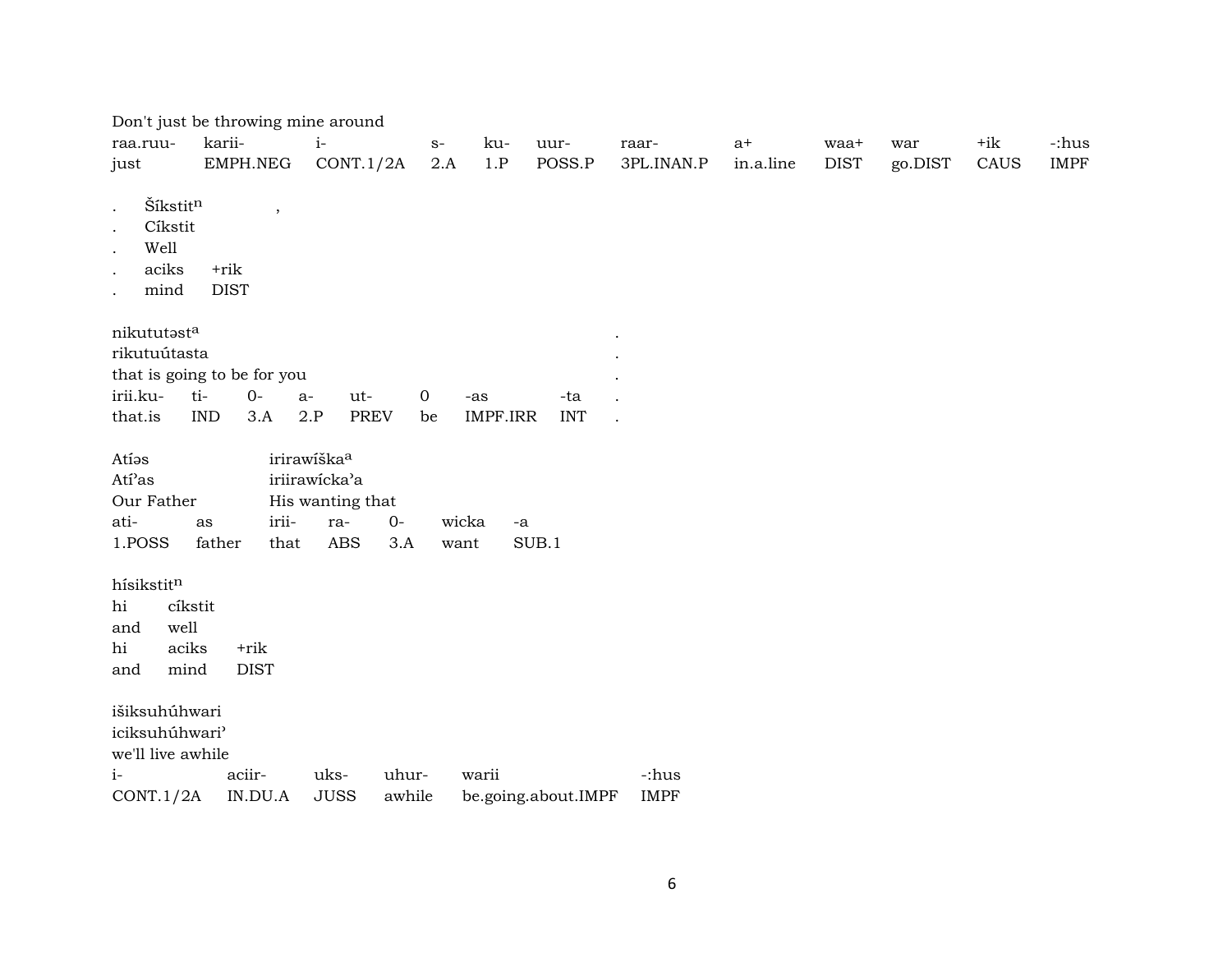|                          | tirašíraha                                                                             |                                                    |             |                  |       |          |             |                           |
|--------------------------|----------------------------------------------------------------------------------------|----------------------------------------------------|-------------|------------------|-------|----------|-------------|---------------------------|
|                          | tiraciíraaha                                                                           |                                                    |             |                  |       |          |             |                           |
|                          | while we are here                                                                      |                                                    |             |                  |       |          |             |                           |
| tii-                     | ra-                                                                                    | aciir-                                             |             | aah              | -a    |          |             |                           |
| here                     | <b>ABS</b>                                                                             |                                                    | IN.DU.A     | be               | SUB.1 |          |             |                           |
| Náw <sup>a</sup>         |                                                                                        | irár <sup>i</sup>                                  |             |                  |       |          |             | ,                         |
| Ráwa                     |                                                                                        | iraári <sup>3</sup>                                |             |                  |       |          |             |                           |
| <b>Now</b>               |                                                                                        | brother                                            |             |                  |       |          |             | ,                         |
| rawa                     |                                                                                        | $i-$                                               |             | raar             |       |          | -rii        | ,                         |
| now                      |                                                                                        |                                                    | 3.POSS.A    | same.sex.sibling |       |          | 3.POSS.B    |                           |
| ponder it                | sukstaíraritn<br>sukstaa'iirarit                                                       |                                                    |             |                  |       |          |             |                           |
| $i-$                     |                                                                                        | $S-$                                               | uks-        | raa+             |       | iirarihk | -0          |                           |
|                          | CONT.1/2A                                                                              | 2.A                                                | <b>JUSS</b> |                  | way   | measure  | PERF        |                           |
|                          | tirəskúrət <sup>n</sup> kawawúku<br>tiraskuúratkawaawuku<br>this that you hear from me |                                                    |             |                  |       |          |             |                           |
| tii-                     | ra-                                                                                    | $S-$                                               | ku-         | uur-             |       | atka.uk  | +waawa      | -hus                      |
| this                     | <b>ABS</b>                                                                             | 2.A                                                | 1.P         | PREV             | hear  |          | <b>DIST</b> | <b>IMPF.SUB</b>           |
| $\overline{\phantom{a}}$ | my mind here                                                                           | atiratašiksúhkas <sup>a</sup><br>tiraataciksúhkasa |             |                  |       |          |             |                           |
|                          | tii-                                                                                   | ra-                                                | $t-$        | aciks.hur+       |       | ka+      | sa          | $-0$                      |
|                          | here                                                                                   | ABS                                                | 1.A         | mind             |       | in       | be.lying    | SUB.4                     |
|                          | tirəspákahu<br>tiraspaákahu<br>this that you were saying                               |                                                    |             |                  |       |          |             | hiru<br>,<br>Hiru<br>Then |
| tii-                     | ra-                                                                                    | $S-$                                               | waak        |                  | $-a+$ |          | -hus        | hiruu                     |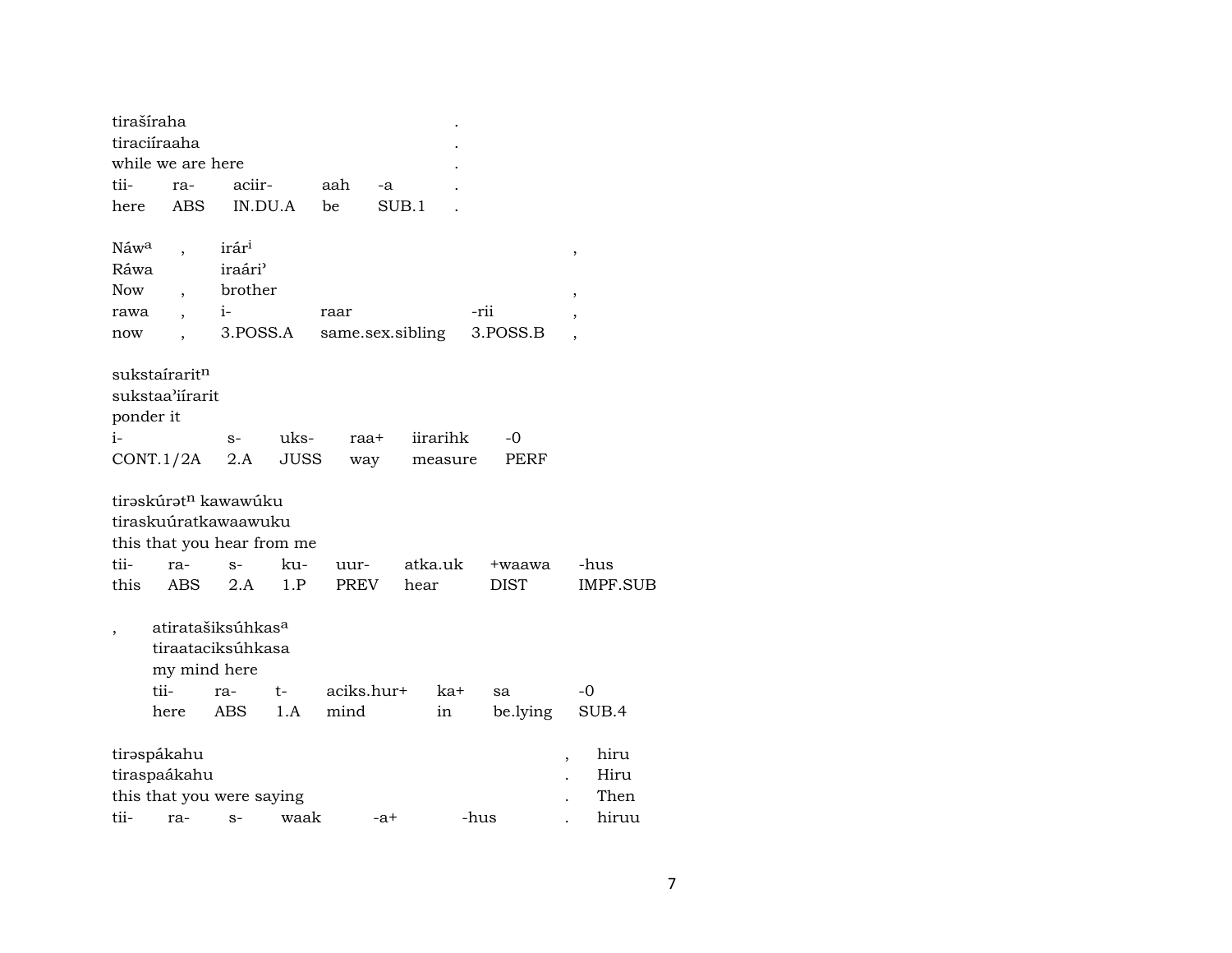this ABS 2.A say.SUB FORM.1 IMPF.SUB . then atíes Atí<sup>2</sup>as Our Father ati- as 1.POSS father wirikutikušikstíhaš<sup>u</sup> wirikutikuucikstiíhaacu" He is the one making up my mind wii- irii.ku- ti- 0- ku- aciks+ riihac -:hus now that.is IND 3.A 1.P mind finish IMPF tirakítakµ tirakítaku this one above tii- ra- 0- kita+ kus -0 this ABS 3.A on.top be.sitting SUB.4 tiratútpawaktik $^{\mathrm{u}}$ tiratutpaawáktiku as I talk to you here tii- ra- t- a- ut- waa+ wak +rik -hus here ABS 1.A 2.P PREV DIST say DIST IMPF.SUB , aríkuruháa . A rikuruuhá"a And He is the one who did it a irii.ku- ra- 0- ut- rar -<sup>"</sup> . and that.is ABS 3.A PREV do EX tiratuharíkawah<sup>u</sup>

tiratuuhaaríkaawahu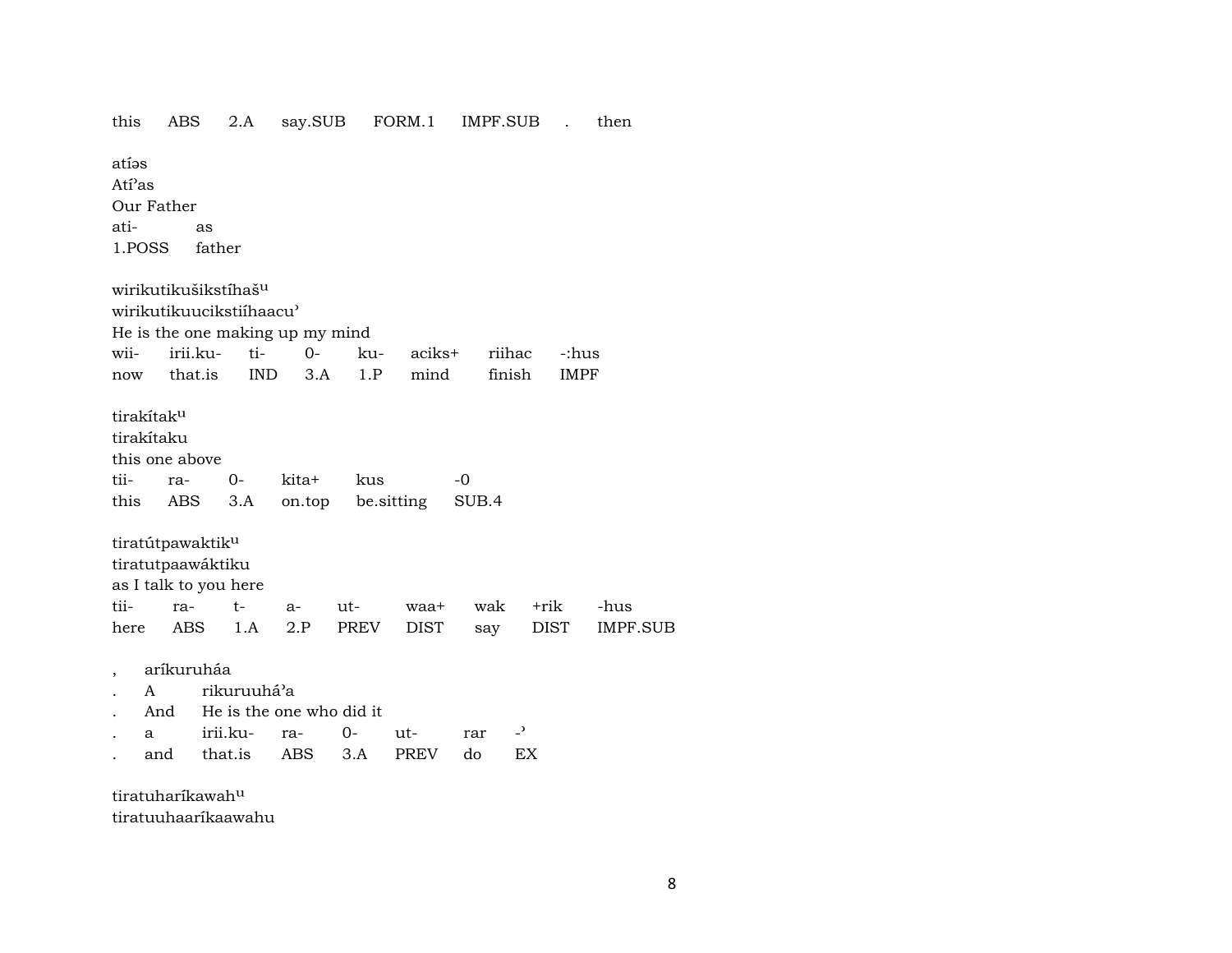|                      |                            |                     | these things I am revealing to you |                     |             |                 |                          |        |             |      |                 |
|----------------------|----------------------------|---------------------|------------------------------------|---------------------|-------------|-----------------|--------------------------|--------|-------------|------|-----------------|
| tii-                 | ra-                        | $t-$                | ir-                                | a-                  | ut-         | raa+            | $ri+$                    | kaa+   | wa+         | a    | -hus            |
| this                 | <b>ABS</b>                 | 1.A                 | PREV.1/2A                          | 2.P                 | <b>PREV</b> | way             | PORT                     | inside | <b>DIST</b> | come | <b>IMPF.SUB</b> |
|                      |                            |                     |                                    |                     |             |                 |                          |        |             |      |                 |
|                      |                            |                     |                                    |                     |             |                 |                          |        |             |      |                 |
|                      |                            |                     |                                    |                     |             |                 |                          |        |             |      |                 |
|                      |                            |                     |                                    |                     |             |                 |                          |        |             |      |                 |
|                      |                            |                     |                                    |                     |             |                 |                          |        |             |      |                 |
|                      |                            |                     |                                    |                     |             |                 |                          |        |             |      |                 |
| Náwa                 | $\overline{\phantom{a}}$   | irár <sup>i</sup>   |                                    |                     |             |                 | $\, ,$                   |        |             |      |                 |
| Ráwa                 |                            | iraári <sup>3</sup> |                                    |                     |             |                 |                          |        |             |      |                 |
| <b>Now</b>           | $\cdot$                    | brother             |                                    |                     |             |                 | $^\mathrm{,}$            |        |             |      |                 |
| rawa                 | $\overline{\phantom{a}}$   | $i-$                | raar                               |                     | -rii        |                 | $\overline{\phantom{a}}$ |        |             |      |                 |
| $\operatorname{now}$ |                            | 3.POSS.A            |                                    | same.sex.sibling    |             | 3.POSS.B        | $\overline{\phantom{a}}$ |        |             |      |                 |
|                      |                            |                     |                                    |                     |             |                 |                          |        |             |      |                 |
|                      | witasúhaahutn              |                     |                                    |                     |             |                 | $\, ,$                   |        |             |      |                 |
|                      | witasuúhaa'aahut           |                     |                                    |                     |             |                 |                          |        |             |      |                 |
|                      |                            |                     | now you have them (the bundle)     |                     |             |                 |                          |        |             |      |                 |
| wii-                 | ta-                        |                     | ut-<br>$S-$                        | raa+                | ahuk        | $-0$            |                          |        |             |      |                 |
| $\operatorname{now}$ | IND.1/2A                   |                     | PREV<br>2.A                        | way                 | hold        | PERF            |                          |        |             |      |                 |
| tirátpari            |                            |                     |                                    |                     |             |                 |                          |        |             |      |                 |
| tirátpari            |                            |                     |                                    |                     |             |                 |                          |        |             |      |                 |
|                      | here where I am            |                     |                                    |                     |             |                 |                          |        |             |      |                 |
| tii-                 | ra-                        | $t-$                | warii                              |                     | -hus        |                 |                          |        |             |      |                 |
| here                 | <b>ABS</b>                 | 1.A                 |                                    | be.going.about.IMPF |             | <b>IMPF.SUB</b> |                          |        |             |      |                 |
|                      |                            |                     |                                    |                     |             |                 |                          |        |             |      |                 |
|                      | ahašákuraruha              |                     |                                    |                     |             |                 |                          |        |             |      |                 |
|                      | ahacákuraaruha             |                     |                                    |                     |             |                 |                          |        |             |      |                 |
|                      | the things that He gave us |                     |                                    |                     |             |                 |                          |        |             |      |                 |
| ar-                  | ra-                        | $0-$                | aca-                               | ku-                 | raar-       | uh              | -a                       |        |             |      |                 |
| ${\rm EV}$           | <b>ABS</b>                 | 3.A                 | IN.DU.P                            | 1.P                 | 3PL.INAN.P  | give            | SUB.1                    |        |             |      |                 |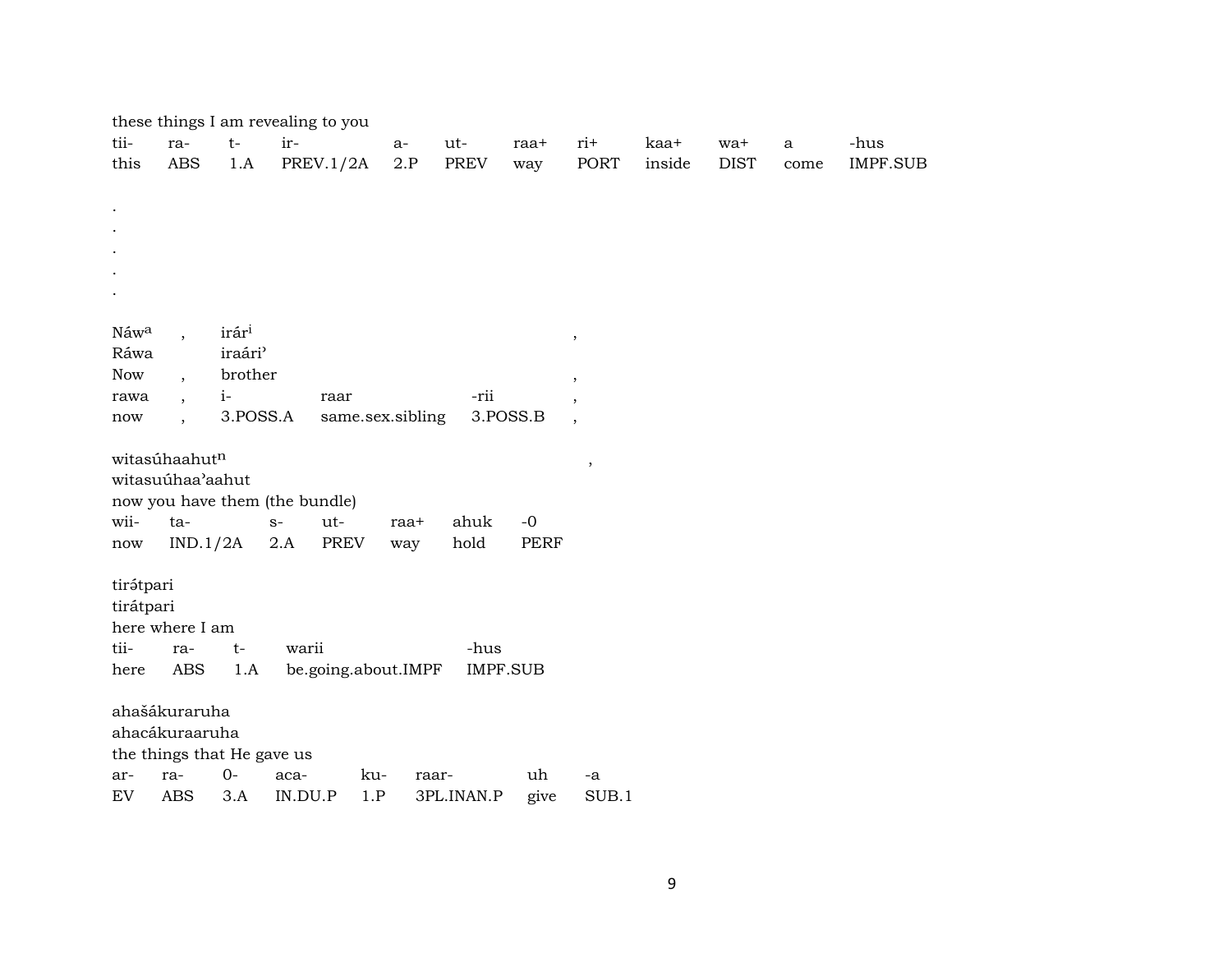| ákitar <sup>u</sup>     |                          |                      |       | áhikurau            |        |                 |          |                          |      |
|-------------------------|--------------------------|----------------------|-------|---------------------|--------|-----------------|----------|--------------------------|------|
| ákitaaru'               |                          |                      |       | Áhikuraa'u          |        |                 |          |                          |      |
| tribe                   |                          |                      |       | He gave me the way  |        |                 |          |                          |      |
| akitaar                 |                          | $-u^{\prime}$        | ar-   | ra-                 | $0-$   | ku-             | raa+     | uh                       | $-0$ |
| tribe                   |                          | <b>NOM</b>           | EV    | <b>ABS</b>          | 3.A    | 1.P             | way      | give                     | PERF |
| ahikurúha               |                          |                      |       |                     |        |                 |          |                          |      |
|                         | ahikuruúha               |                      |       |                     |        |                 |          |                          |      |
|                         | what He gave me          |                      |       |                     |        |                 |          |                          |      |
| ar-                     | ra-                      | $0-$                 | ku-   | raa+                | uh     | -a              |          |                          |      |
| EV.                     | ABS                      | 3.A                  | 1.P   | way                 | give   | SUB.1           |          |                          |      |
| Náw <sup>a</sup>        |                          | irár <sup>i</sup>    |       |                     |        |                 |          | $\, ,$                   |      |
| Ráwa                    |                          | iraári <sup>3</sup>  |       |                     |        |                 |          |                          |      |
| Now                     |                          | brother              |       |                     |        |                 |          | $^\mathrm{^\mathrm{o}}$  |      |
| rawa                    | $\overline{\phantom{a}}$ | $i-$                 |       | raar                |        | -rii            |          | ,                        |      |
| now                     | $\overline{\phantom{a}}$ | 3.POSS.A             |       | same.sex.sibling    |        |                 | 3.POSS.B | $\overline{\phantom{a}}$ |      |
| tiráspari               |                          |                      |       |                     |        |                 |          |                          |      |
| tiráspari               |                          |                      |       |                     |        |                 |          |                          |      |
|                         |                          | yours who are living |       |                     |        |                 |          |                          |      |
| tii-                    | ra-                      | $S-$                 | warii |                     |        | -hus            |          |                          |      |
| here                    | ABS                      | 2.A                  |       | be.going.about.IMPF |        | <b>IMPF.SUB</b> |          |                          |      |
|                         |                          |                      |       |                     |        |                 |          |                          |      |
| áharuh <sup>a</sup>     |                          |                      |       |                     |        |                 |          |                          |      |
| áharuuha                |                          |                      |       |                     |        |                 |          |                          |      |
|                         | what He gave him         |                      |       |                     |        |                 |          |                          |      |
| ar-                     | ra-                      | $O -$                | raa+  | uh                  | -a     |                 |          |                          |      |
| EV                      | ABS                      | 3.A                  | way   | give                | SUB.1  |                 |          |                          |      |
| tirástarah <sup>a</sup> |                          |                      |       |                     |        |                 |          |                          |      |
|                         | tirástaraaha             |                      |       |                     |        |                 |          |                          |      |
|                         | this that you have       |                      |       |                     |        |                 |          |                          |      |
| tii-                    | ra-                      | $S-$                 | raar- |                     | ra.aah | -a              |          |                          |      |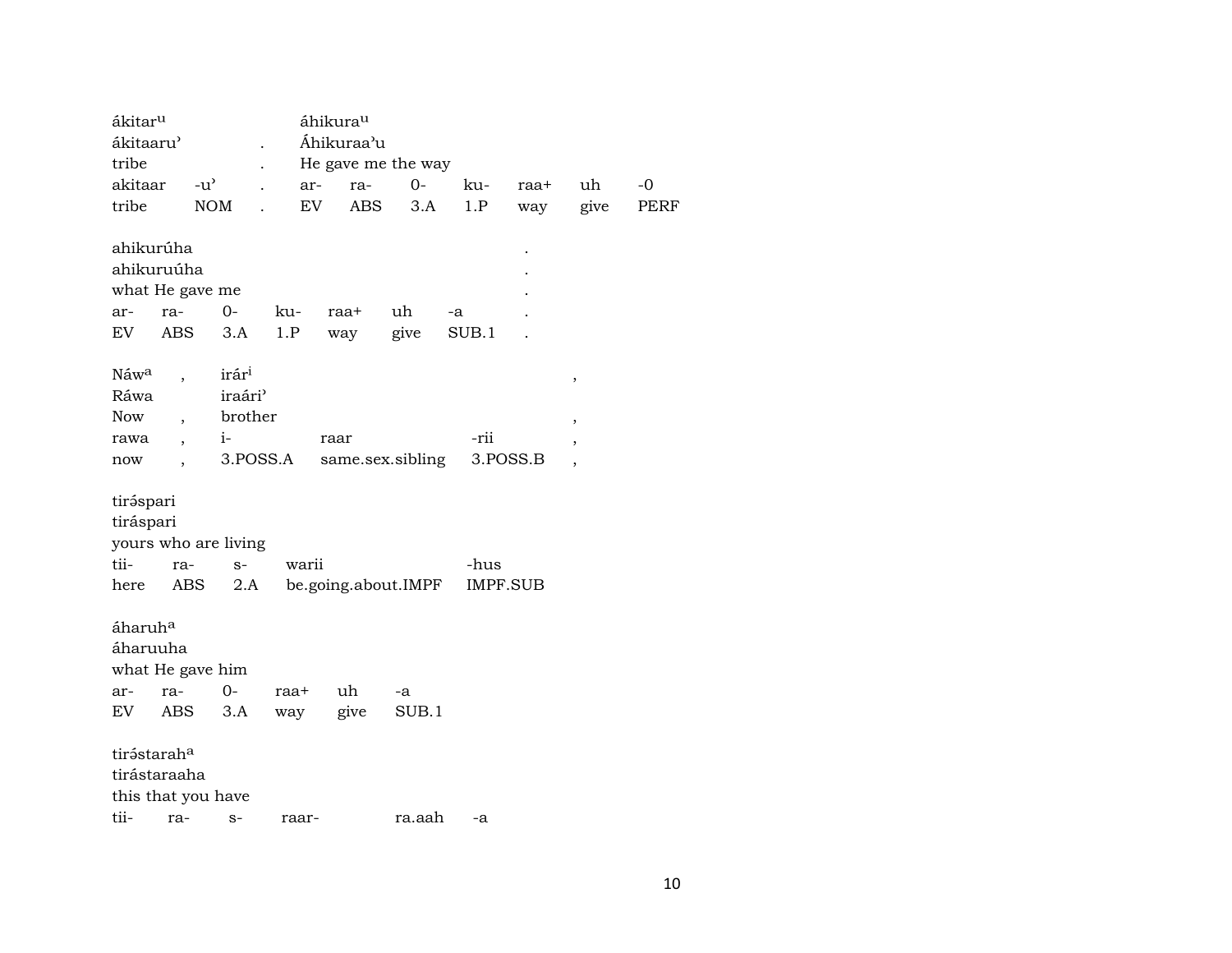| this                                          | ABS        | 2.A                                                 |                          | 3PL.INAN.P             |        | have       | SUB.1            |                            |          |       |   |
|-----------------------------------------------|------------|-----------------------------------------------------|--------------------------|------------------------|--------|------------|------------------|----------------------------|----------|-------|---|
| nawihakaráit <sup>n</sup><br>raawihaakáraa'it |            |                                                     |                          |                        |        |            |                  |                            |          |       |   |
| paper                                         |            |                                                     |                          |                        |        |            |                  |                            |          |       |   |
| raawiir+                                      |            | taakaar+                                            |                          | raa+                   | iit    |            |                  |                            |          |       |   |
| cloth                                         |            | white                                               |                          | way                    | story  |            |                  |                            |          |       |   |
| nakurašíkstawi                                |            |                                                     |                          |                        |        |            |                  |                            |          |       |   |
| rakuraacíkstawi                               |            |                                                     |                          |                        |        |            |                  |                            |          |       |   |
| take care of it                               |            |                                                     |                          |                        |        |            |                  |                            |          |       |   |
| ra-                                           | $O -$      | ku-                                                 |                          | raa+                   | aciks+ |            | ta               |                            | -wi      |       |   |
| INF.A                                         | 3.A        | $\ensuremath{\mathsf{INF}}.\ensuremath{\mathsf{B}}$ |                          | way                    | mind   |            |                  | be.suspended               | SUB.L    |       |   |
|                                               |            |                                                     |                          |                        |        |            |                  |                            |          |       |   |
| atíəs                                         |            |                                                     |                          | tirakítak <sup>u</sup> |        |            |                  |                            |          |       |   |
| Atí <sup>2</sup> as                           |            |                                                     |                          | tirakítaku             |        |            |                  |                            |          |       |   |
| Our Father                                    |            |                                                     |                          | this one above         |        |            |                  |                            |          |       |   |
| ati-                                          | as         |                                                     | tii-                     | ra-                    | $0-$   |            | kita+            | kus                        |          | $-0$  |   |
| 1.POSS                                        |            | father                                              | this                     | ABS                    |        | 3.A        | on.top           | be sitting                 |          | SUB.4 |   |
|                                               |            |                                                     |                          |                        |        |            |                  |                            |          |       |   |
| kútara <sup>a</sup>                           |            |                                                     |                          |                        |        |            |                  |                            |          |       |   |
| kútara'a                                      |            |                                                     |                          |                        |        |            |                  |                            |          |       |   |
| it belongs to him                             |            |                                                     |                          |                        |        |            |                  |                            |          |       |   |
| ku-                                           | ti-        | $0-$                                                | a-                       |                        | raar-  |            |                  | $\overline{a}$<br>$\Omega$ |          |       |   |
| INDF                                          | <b>IND</b> | 3.A                                                 |                          | POSS.3A                |        | 3PL.INAN.P |                  | EX<br>be                   |          |       |   |
|                                               |            |                                                     |                          | irár <sup>i</sup>      |        |            |                  |                            |          |       |   |
| Náw <sup>a</sup>                              |            | $\mathbf{i}$                                        |                          |                        |        |            |                  |                            |          |       | , |
| Ráwa                                          |            | $\mathbf{i}$                                        |                          | iraári <sup></sup>     |        |            |                  |                            |          |       |   |
| <b>Now</b>                                    |            | SO                                                  | $\overline{\phantom{a}}$ | brother                |        |            |                  |                            |          |       | , |
| rawa                                          |            | $\mathbf{i}$                                        |                          | $i-$                   |        | raar       |                  |                            | -rii     |       |   |
| now                                           |            | so                                                  |                          | 3.POSS.A               |        |            | same.sex.sibling |                            | 3.POSS.B |       |   |

 $\rm{t}$ íraruš $^{\rm i}$ tíraruuci

11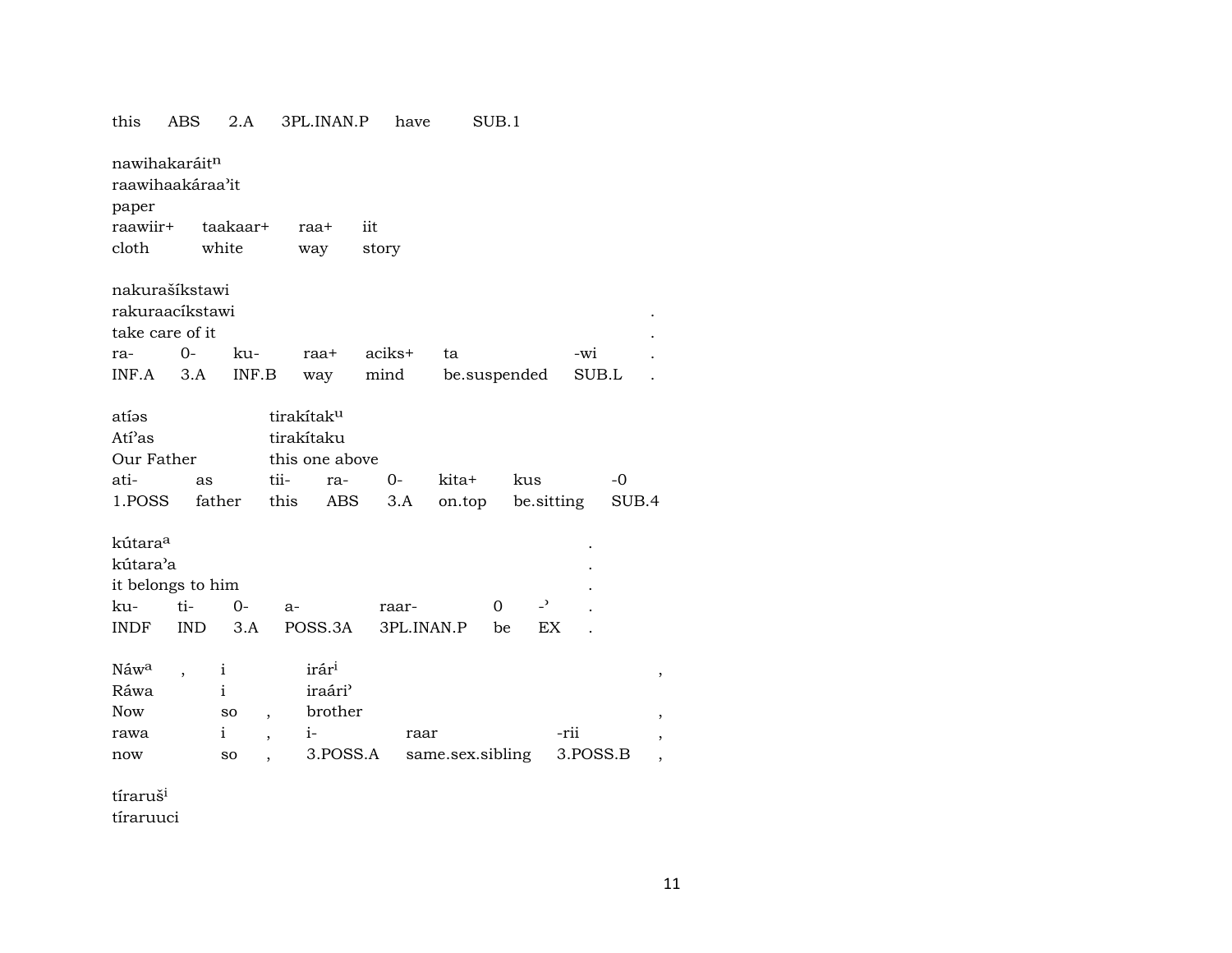| these things            |                    |                         |             |            |       |             |       |
|-------------------------|--------------------|-------------------------|-------------|------------|-------|-------------|-------|
| tii-                    | ra-                | $O-$                    | ra.uc       |            | -i    |             |       |
| this                    | ABS                | 3.A                     | be.lying.PL |            | SUB.2 |             |       |
|                         |                    |                         |             |            |       |             |       |
|                         | tiwirasúhahatn     |                         |             |            |       |             |       |
|                         | tiwirasuúhaa'aahut |                         |             |            |       |             |       |
|                         |                    | this which you now hold |             |            |       |             |       |
| tii-                    | wii-               | ra-                     | $S-$        | ut-        | raa+  | ahuk        | $-0$  |
| this                    | now                | ABS                     | 2.A         | PREV       | way   | hold        | SUB.4 |
| tirákahur <sup>u</sup>  |                    |                         |             |            |       |             |       |
| tiihakaáhuru'           |                    |                         |             |            |       |             |       |
|                         | he made the earth  |                         |             |            |       |             |       |
| tiir-                   | ra-                | $0-$                    | kaa.hur+    |            | ra.uk | -0          |       |
| <b>INFR</b>             | ABS                | 3.A                     | earth       |            | make  | <b>PERF</b> |       |
|                         |                    |                         |             |            |       |             |       |
| iripítarut <sup>a</sup> |                    |                         |             |            |       |             | ,     |
| iri                     | piíta              | ruúta                   |             |            |       |             |       |
| that                    | a man              |                         | its being   |            |       |             |       |
| irii                    | wiita              | ra-                     | $0-$        | ut-        | 0     | -a          |       |
| that                    | man                | ABS                     | 3.A         |            | PREV  | SUB.1<br>be |       |
|                         |                    |                         |             |            |       |             |       |
| irírut <sup>a</sup>     |                    |                         |             |            |       |             |       |
| iriíruuta               |                    |                         |             |            |       |             |       |
| its being thus          |                    |                         |             |            |       |             |       |
| irii-                   | ra-                | $O-$                    | ut-         | 0          | -a    |             |       |
| that                    | ABS                | 3.A                     | PREV        | be         | SUB.1 |             |       |
|                         |                    |                         |             |            |       |             |       |
| narákak <sup>u</sup>    |                    |                         |             |            |       |             |       |
| raraákaku               |                    |                         |             |            |       |             |       |
| what is in it           |                    |                         |             |            |       |             |       |
| ra-                     | $0-$               | raa+                    | ka+         | kus        |       | -0          |       |
| ABS                     | 3.A                | way                     | in          | be.sitting |       | SUB.4       |       |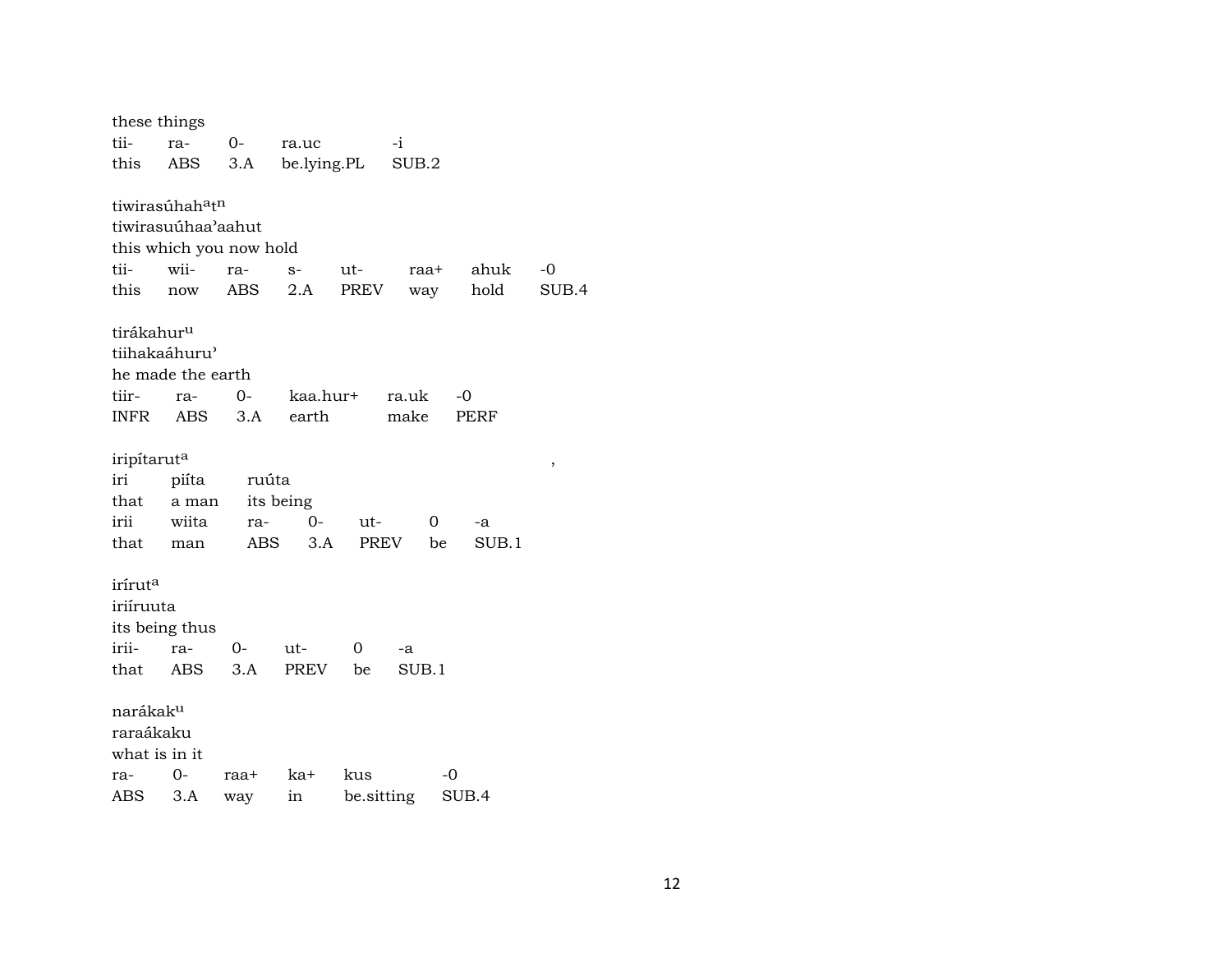| tikák <sup>u</sup>     |                          |                           |            |       |                     |                 |                 |
|------------------------|--------------------------|---------------------------|------------|-------|---------------------|-----------------|-----------------|
| tikáku                 |                          |                           |            |       |                     |                 |                 |
|                        |                          | it is inside (the bundle) |            |       |                     |                 |                 |
| ti-                    | $0-$                     | ka+                       | kus        |       | -0                  |                 |                 |
| <b>IND</b>             | 3.A                      | in                        | be.sitting |       | PERF                |                 |                 |
|                        | iríahaháwiruku           |                           |            |       |                     |                 |                 |
|                        | irii'ahahaáwiruku        |                           |            |       |                     |                 |                 |
|                        |                          | what he made a copy of    |            |       |                     |                 |                 |
| irii-                  | ar-                      | ra-                       | $t-$       | raa+  | awi+                | ra.uk           | -hus            |
| what                   | EV                       | ABS                       | 1.A        | way   | image               | make            | <b>IMPF.SUB</b> |
|                        | tirakahúrak <sup>u</sup> |                           |            |       |                     |                 |                 |
|                        | tirakaáhuraahku          |                           |            |       |                     |                 |                 |
| this earth             |                          |                           |            |       |                     |                 |                 |
| tii-                   | ra-                      | 0-                        | kaa+       |       | huraar+             | kus             | -0              |
| this                   | ABS                      | 3.A                       | inside     | earth |                     | be.sitting      | SUB.4           |
| tirátpari              |                          |                           |            |       |                     |                 |                 |
| tirátpari              |                          |                           |            |       |                     |                 |                 |
|                        | we who go about          |                           |            |       |                     |                 |                 |
| tii-                   | ra-                      | t-                        | warii      |       |                     | -hus            |                 |
| here                   | ABS                      | 1.A                       |            |       | be.going.about.IMPF | <b>IMPF.SUB</b> |                 |
| tiráhkata <sup>a</sup> |                          |                           |            |       | papíšisu            |                 |                 |
|                        | Tiráhkataa'a             |                           |            |       | paapícisu'          |                 |                 |
| It is yellow           |                          |                           |            |       | metal               |                 |                 |
| ti-                    | $0-$                     | raar.kataar               |            | $-2$  | paapicis            | $-u'$           |                 |
| IND                    | 3.A                      | be.yellow                 |            | EX    | metal               | <b>NOM</b>      |                 |
| tikák <sup>u</sup>     |                          |                           |            |       |                     |                 |                 |
| Tikáku                 |                          |                           |            |       |                     |                 |                 |
| It is in it            |                          |                           |            |       |                     |                 |                 |
| ti-                    | $0-$                     | ka+                       | kus        |       | -0                  |                 |                 |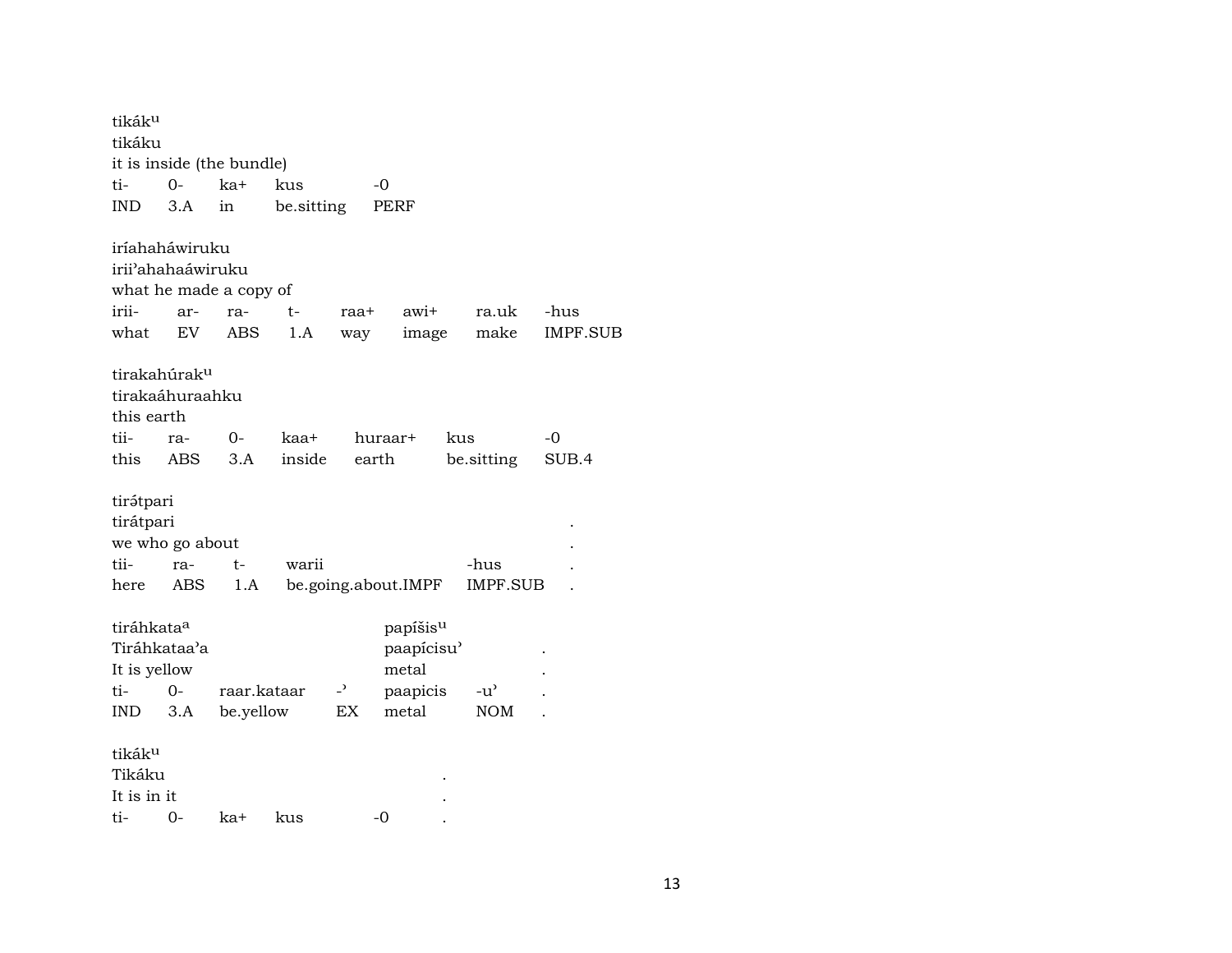IND 3.A in be.sitting PERF .

| kasúširišís          | Kaasúciriicis                            |                     |                                    |                  |          |          |             |            |        |           |
|----------------------|------------------------------------------|---------------------|------------------------------------|------------------|----------|----------|-------------|------------|--------|-----------|
|                      | You will learn about it                  |                     |                                    |                  |          |          |             |            |        |           |
| kaas-                | $S-$                                     | ut-                 | $i-$                               | raa+             | icis     |          | $-0$        |            |        |           |
| POT.2A               | 2.A                                      | PREV                | <b>SEQ</b>                         | way              | learn.of |          | <b>PERF</b> |            |        |           |
|                      |                                          |                     |                                    |                  |          |          |             |            |        |           |
| Náwa                 | $\overline{ }$ ,                         | irár <sup>i</sup>   |                                    |                  |          |          |             | $\, ,$     |        |           |
| Ráwa                 |                                          | iraári <sup>3</sup> |                                    |                  |          |          |             |            |        |           |
| Now                  | $\ddot{\phantom{0}}$                     | brother             |                                    |                  |          |          |             | $\, ,$     |        |           |
| rawa                 | $\ddot{\phantom{a}}$                     | $i-$                | raar                               |                  |          | -rii     |             |            |        |           |
| now                  |                                          | 3.POSS.A            |                                    | same.sex.sibling |          | 3.POSS.B |             | $\cdot$    |        |           |
| atírak <sup>u</sup>  |                                          |                     |                                    |                  |          |          |             |            |        |           |
| a                    | tíraaku                                  |                     |                                    |                  |          |          |             |            |        |           |
| and                  | this                                     |                     |                                    |                  |          |          |             |            |        |           |
| a                    | tii-                                     | ra-                 | $O-$<br>kus                        |                  | $-0$     |          |             |            |        |           |
| and                  | this                                     | ABS                 | 3.A                                | be sitting       | SUB.4    |          |             |            |        |           |
|                      |                                          |                     |                                    |                  |          |          |             |            |        |           |
| kišákus <sup>u</sup> |                                          |                     |                                    |                  |          |          |             |            |        |           |
| kicákusu'            |                                          |                     |                                    |                  |          |          |             |            |        |           |
|                      | buffalo scalp                            |                     |                                    |                  |          |          |             |            |        |           |
| kiic+                | ca+                                      | kus                 |                                    | $-u^{\prime}$    |          |          |             |            |        |           |
| neck                 | upright                                  | be.sitting          |                                    | <b>NOM</b>       |          |          |             |            |        |           |
|                      |                                          |                     |                                    |                  |          |          |             |            |        |           |
|                      | nikusirišiksparukstirukusuk <sup>u</sup> |                     |                                    |                  |          |          |             |            |        |           |
|                      |                                          |                     | rikusiriicikspaarukstiiruukúsuuku' |                  |          |          |             |            |        |           |
|                      | they used to consecrate                  |                     |                                    |                  |          |          |             |            |        |           |
| irii.ku-             | $si-$                                    | $0-$                | rii-                               | $O -$            | $i-$     | aciks+   |             | waarukstii | +ra.uk | -hus+     |
| that.is              | DU                                       | 3.A                 | ASSR                               | 3.A              | SEQ      | mind     |             | be.holy    | CAUS   | FORM.IMPF |
|                      |                                          |                     |                                    |                  |          |          |             |            |        |           |

rurakukítu ruurakuukítuu'u -uuku  $HAB$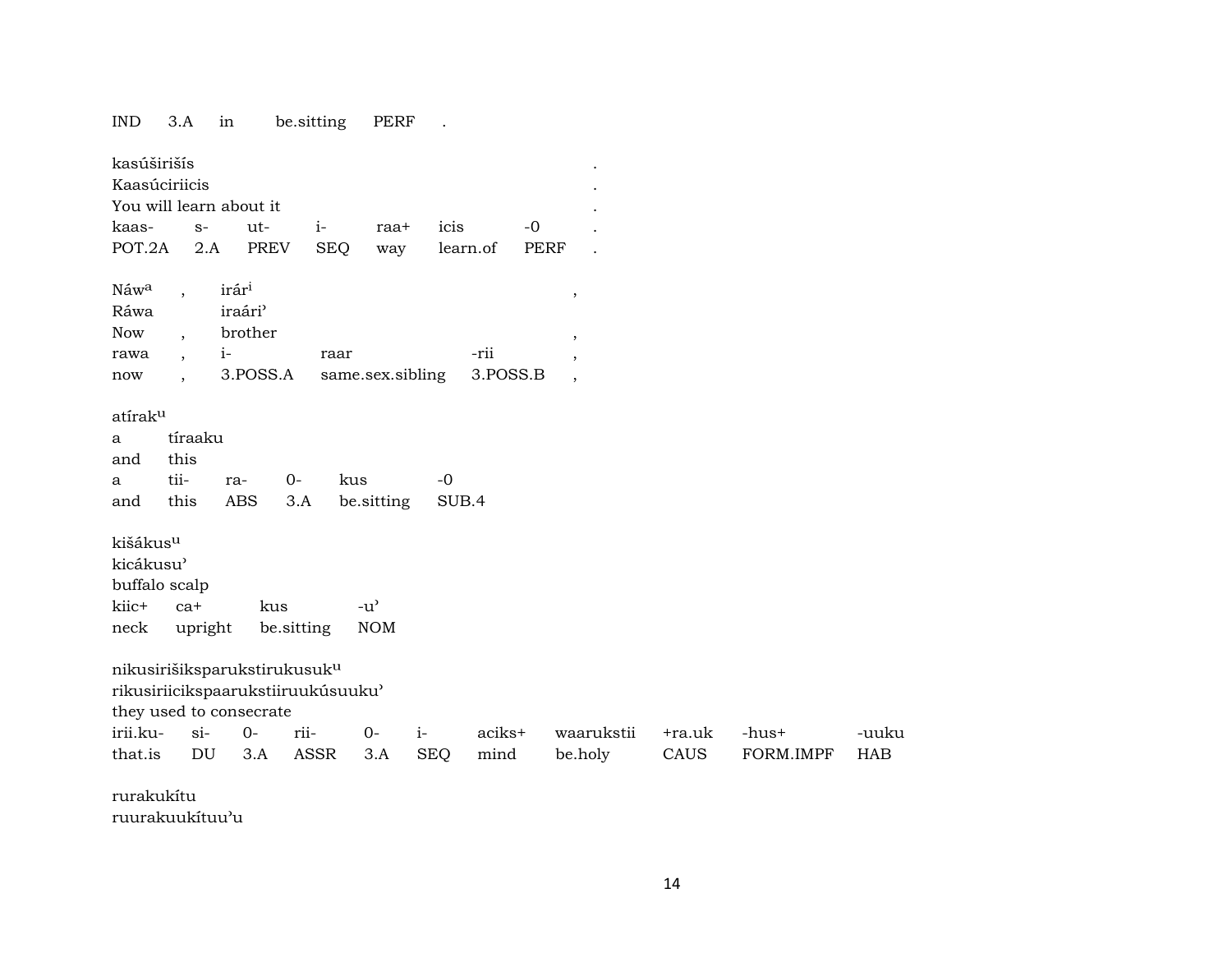|                                                                    |        | its being whole there                               |                                           |                  |       |             |              |          |                          |               |
|--------------------------------------------------------------------|--------|-----------------------------------------------------|-------------------------------------------|------------------|-------|-------------|--------------|----------|--------------------------|---------------|
| ruu-                                                               | ra-    | $O -$                                               |                                           | ku-              | $i-$  |             | kituu        |          | -u                       |               |
| there                                                              | INF.A  | 3.A                                                 |                                           | INF.B            |       |             | SEQ be.whole |          | SUB.D                    |               |
| kiwiku<br>kíwiiku'<br>a buffalo bull<br>kiwiik                     |        | $-u^{\prime}$                                       |                                           |                  |       |             |              |          |                          |               |
| buffalo.bull                                                       |        | <b>NOM</b>                                          |                                           |                  |       |             |              |          |                          |               |
| siríhkukutik <sup>a</sup><br>siríhkukuutika<br>when they killed it |        |                                                     |                                           |                  |       |             |              |          |                          |               |
| $\sin$                                                             | ra-    | $0-$                                                | ir-                                       |                  | ku-   |             | kuut         |          | $+ik$                    | -a            |
| DU                                                                 | INF.A  | 3.A                                                 |                                           | PL.3A            | INF.B |             | be.dead      |          | CAUS                     | SUB.1         |
| pák <sup>i</sup> s<br>paákis<br>a young bull<br>paak<br>young.bull |        | -kis<br>DIM                                         | irirúk <sup>i</sup><br>iriiruúki<br>irii- | that kind<br>ra- | ABS   | $O-$<br>3.A | 0<br>be      |          | -uk<br>FORM.D            | $-i$<br>SUB.2 |
|                                                                    |        |                                                     | that                                      |                  |       |             |              |          |                          |               |
| hisitíwaruks tir <sup>u</sup>                                      |        |                                                     |                                           |                  |       |             |              |          |                          |               |
| hi                                                                 |        | sitihwaárukstiiru'                                  |                                           |                  |       |             |              |          |                          |               |
| and                                                                |        | they consecrated it                                 |                                           |                  |       |             |              |          |                          |               |
| hi                                                                 | $\sin$ | ti-                                                 | $0-$                                      | ir-              |       |             | waarukstii   |          | +ra.uk<br>CAUS           | -0            |
| and                                                                | DU     | <b>IND</b>                                          | 3.A                                       | PL.3A            |       |             | be.holy      |          |                          | PERF          |
| $\rm I$<br>I<br>And                                                |        | irár <sup>i</sup><br>iraári <sup>3</sup><br>brother |                                           |                  |       |             |              |          |                          |               |
| i                                                                  |        | $i-$                                                |                                           | raar             |       |             |              | -rii     | ,<br>$\,$                |               |
| and                                                                |        | 3.POSS.A                                            |                                           | same.sex.sibling |       |             |              | 3.POSS.B | $\overline{\phantom{a}}$ |               |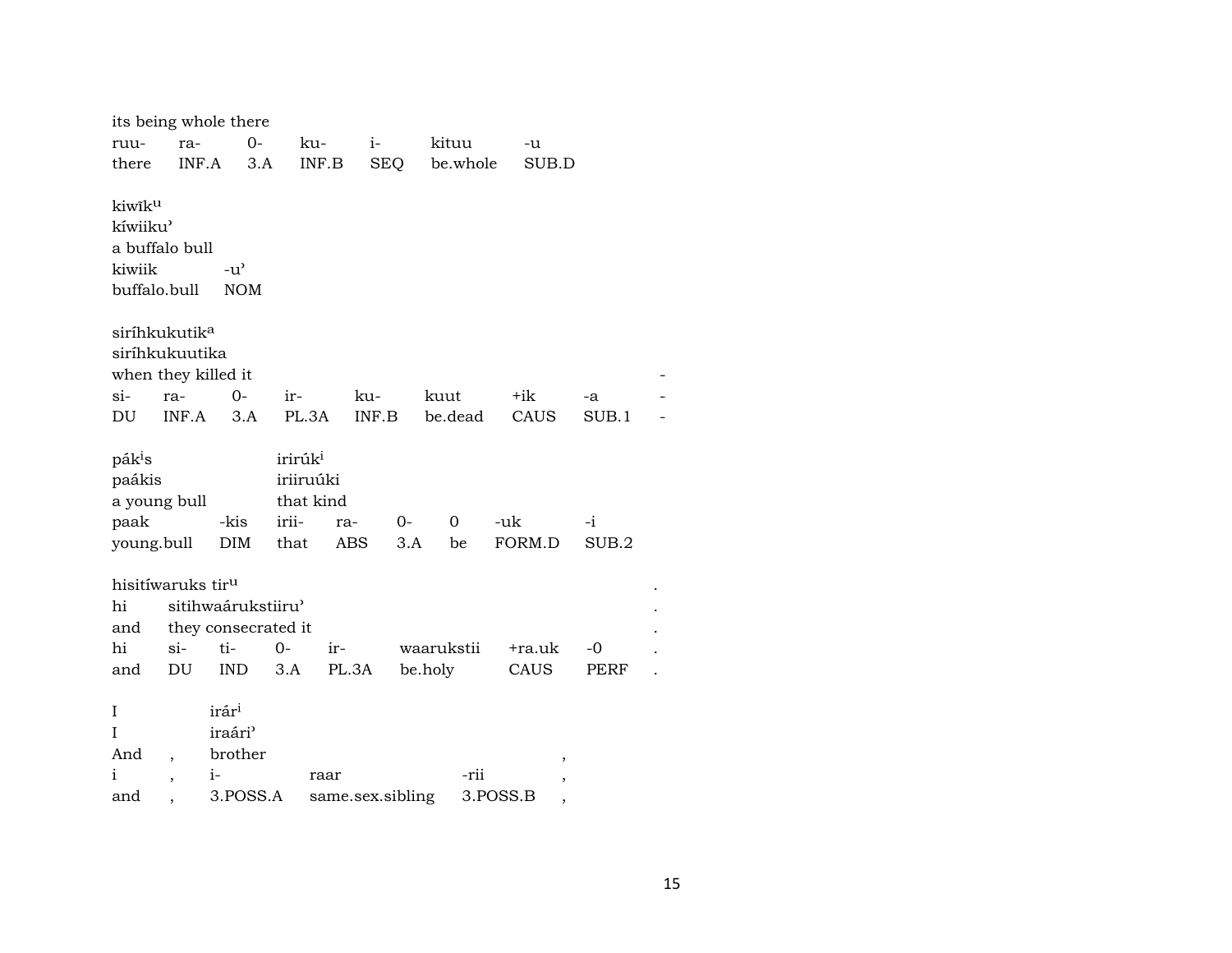| niku raitúsurahuš        |                           |                            |                  |                     |          |                  |                          |      |                 |
|--------------------------|---------------------------|----------------------------|------------------|---------------------|----------|------------------|--------------------------|------|-----------------|
|                          |                           | tikuuraa'iitusúrahac       |                  |                     |          |                  |                          |      |                 |
|                          |                           | I have forgotten the story |                  |                     |          |                  |                          |      |                 |
| ti-                      | ku-                       | uur-                       | raa+             | iit                 | -hus+    |                  | hurahac                  |      | -0              |
| <b>IND</b>               | 1.P                       | <b>PREV</b>                | way              | story               |          | FORM.IMPF        | disappear                |      | PERF            |
| iririkspakíhu            |                           |                            |                  |                     |          |                  |                          |      |                 |
| iririkspakiíhu           |                           |                            |                  |                     |          |                  |                          |      |                 |
|                          |                           | what they used to tell     |                  |                     |          |                  |                          |      |                 |
| irii-                    | ra-                       | $O -$                      | ir-              | uks-                | wak.i    | $-a+$            |                          | -hus |                 |
| what                     | <b>ABS</b>                | 3.A                        | PL.3A            | <b>AOR</b>          | say.PL   |                  | FORM.1                   |      | <b>IMPF.SUB</b> |
|                          |                           |                            |                  |                     |          |                  |                          |      |                 |
| kúrahus                  |                           |                            | Náw <sup>a</sup> | irár <sup>i</sup>   |          |                  |                          |      |                 |
| kúrahus                  |                           |                            | Ráwa             | iraári <sup>3</sup> |          |                  |                          |      |                 |
| the old men              |                           | <b>Now</b>                 | $\overline{ }$   | brother             |          |                  |                          |      |                 |
| kurahuus                 |                           |                            | rawa             | $i-$                |          | raar             |                          |      | -rii            |
| old.man                  |                           | now                        |                  |                     | 3.POSS.A | same.sex.sibling |                          |      | 3.POSS.B        |
|                          | tirašíwari<br>tiracíhwari |                            |                  |                     |          |                  |                          |      |                 |
|                          |                           | when we are here           |                  |                     |          |                  |                          |      |                 |
| $\overline{\phantom{a}}$ | tii-                      | ra-                        | aciir-           | warii               |          |                  | -hus                     |      |                 |
|                          | this                      | <b>ABS</b>                 | IN.DU.A          | be.going.about.IMPF |          |                  | IMPF.SUB                 |      |                 |
|                          |                           |                            |                  |                     |          |                  |                          |      |                 |
| tiratpákahu              |                           |                            |                  |                     |          |                  | ,                        |      |                 |
| tiratpaákahu             |                           |                            |                  |                     |          |                  |                          |      |                 |
|                          |                           | this that I am telling     |                  |                     |          |                  | $\overline{\phantom{a}}$ |      |                 |
| tii-                     | ra-                       | $t-$                       | waak             | -a+                 |          | -hus             |                          |      |                 |
| this                     | ABS                       | 1.A                        | say.SUB          | FORM.1              |          | IMPF.SUB         |                          |      |                 |
| irár <sup>i</sup>        |                           |                            |                  |                     | ,        |                  |                          |      |                 |
| iraári <sup>3</sup>      |                           |                            |                  |                     |          |                  |                          |      |                 |
| brother                  |                           |                            |                  |                     |          |                  |                          |      |                 |
| i-                       |                           | raar                       |                  | -rii                | ,        |                  |                          |      |                 |
|                          |                           |                            |                  |                     |          |                  |                          |      |                 |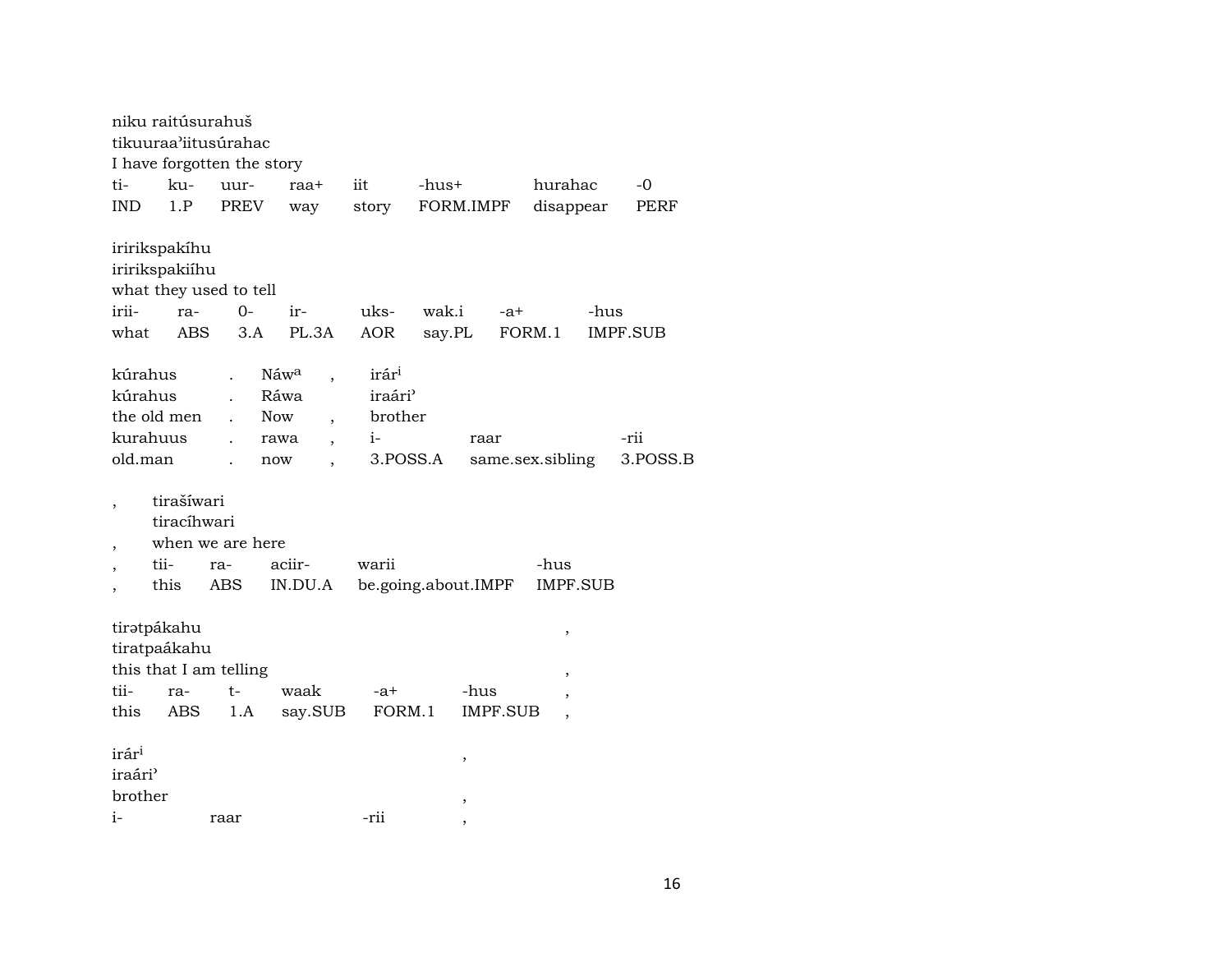3.POSS.A same.sex.sibling 3.POSS.B ,

kuwikakatutárist<sup>a</sup> kuwikaakatuutárista I cannot do anything ku- wii- kaaka- t- ut- aar -his+ -ta INDF now NEG.IND.1/2A 1.A PREV do FORM.PERF INT . Witíraki . Witíraakii . It is a long time . wii- ti- 0- raa.kiir -0 . now IND 3.A be.long PERF iwiríku raitustárurahutš iwiríkuraa"iitustaarúrahac now I have forgotten the stories ii- wii- ra- ku- uur- raa+ iit -hus+ raar+ hurahac -0 there now ABS 1.P PREV way story FORM.IMPF PL disappear PERF . Hiruha<sup>a</sup> , atíəs . Hi ruuhá"a Atí"as And He did it **Our Father** . hi ra- 0- ut- rar -<sup>></sup> ati- as . and ABS 3.A PREV do EX 1.POSS father tirakítak<sup>u</sup> tirakítaku this one above tii- ra- 0- kita+ kus -0 this ABS 3.A on.top be.sitting SUB.4 nawiška<sup>a</sup> kira šuskírarit<sup>n</sup> rawícka"a kíra cuskiírarit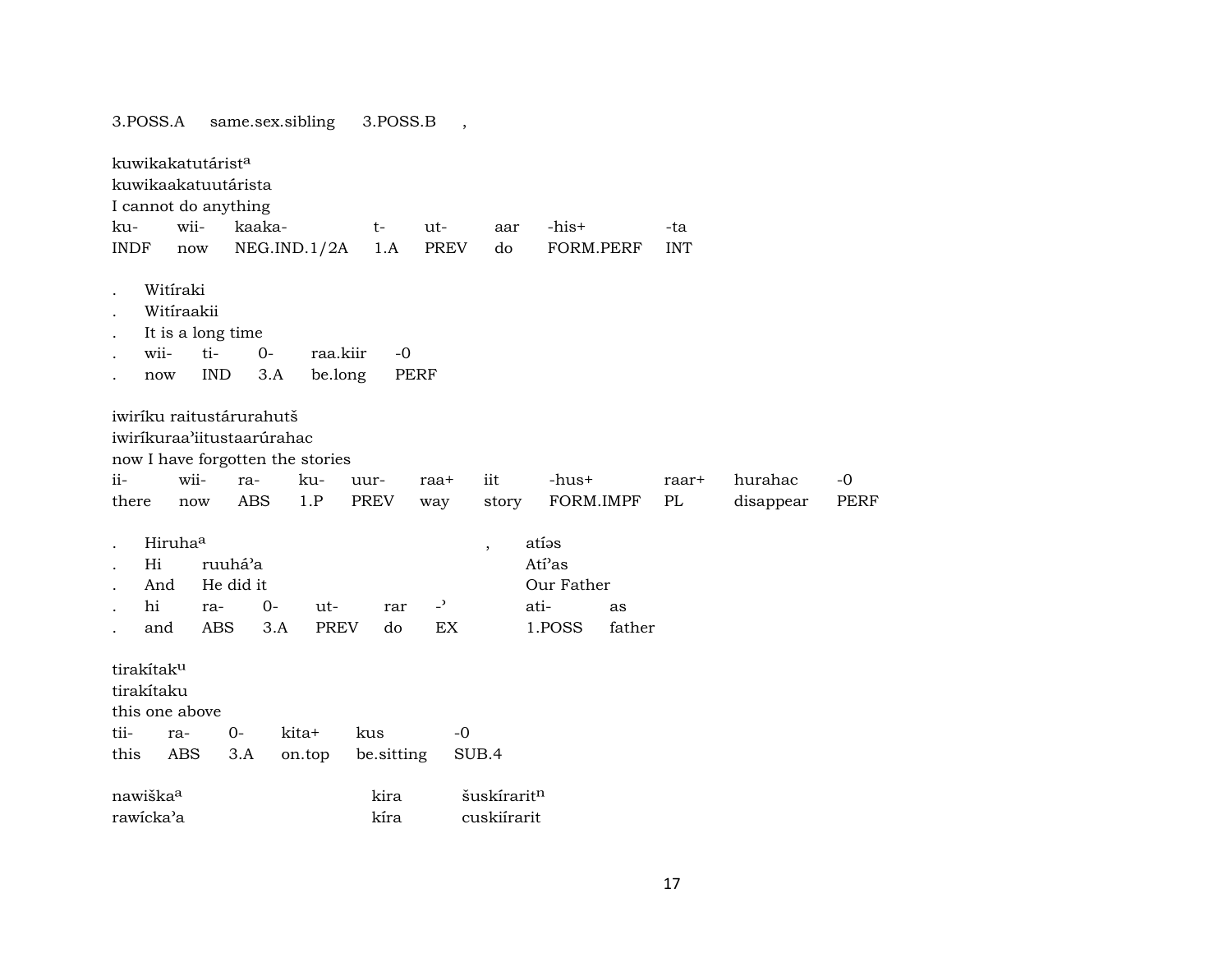| his thinking                                  |                    |                             |                  |            | perhaps |          | a little bit             |        |        |                 |                  |
|-----------------------------------------------|--------------------|-----------------------------|------------------|------------|---------|----------|--------------------------|--------|--------|-----------------|------------------|
| ra-                                           | $O -$              | wicka                       | -a               |            | kira    | caskii+  | raarit                   |        |        |                 |                  |
| ABS                                           | 3.A                | think                       | SUB.1            |            | perhaps | a.little | really                   |        |        |                 |                  |
|                                               |                    |                             |                  |            |         |          |                          |        |        |                 |                  |
| ituharíka                                     |                    |                             |                  |            |         |          |                          |        |        |                 |                  |
| ituuhaaríka                                   |                    |                             |                  |            |         |          |                          |        |        |                 |                  |
| that I tell you                               |                    |                             |                  |            |         |          |                          |        |        |                 |                  |
| $i-$                                          |                    | $t-$                        | ir-              |            | a-      | ut-      | raa+                     | ri+    | kaa+   | a               | $-0$             |
| CONT.1/2A                                     |                    | 1.A                         | PREV.1/2A        |            | 2.P     | PREV     | way                      | PORT   | inside | come            | SUB <sub>3</sub> |
|                                               |                    |                             |                  |            |         |          |                          |        |        |                 |                  |
|                                               | irikásira          |                             |                  |            |         |          |                          |        |        |                 |                  |
|                                               | Irikaásira         |                             |                  |            |         |          |                          |        |        |                 |                  |
|                                               |                    | You will have that          |                  |            |         |          |                          |        |        |                 |                  |
| irii-                                         |                    | kaas-                       | $S-$             | $1-$       | ra.aah  | $-0$     |                          |        |        |                 |                  |
| that                                          |                    | POT.2A                      | 2.A              | <b>SEQ</b> | have    |          | <b>PERF</b>              |        |        |                 |                  |
|                                               |                    |                             |                  |            |         |          |                          |        |        |                 |                  |
| isihárikahu                                   |                    |                             |                  |            |         |          |                          |        |        |                 |                  |
| isihaárikaahu'                                |                    |                             |                  |            |         |          |                          |        |        |                 |                  |
| so that you'll tell it                        |                    |                             |                  |            |         |          |                          |        |        |                 |                  |
| $i-$                                          |                    | $S-$                        | ir-              |            | ut-     | raa+     | $ri+$                    | kaa+   | a      | -hus            |                  |
| CONT.1/2A                                     |                    | 2.A                         | PREV.1/2A        |            | PREV    | way      | PORT                     | inside | come   | <b>IMPF.SUB</b> |                  |
|                                               |                    |                             |                  |            |         |          |                          |        |        |                 |                  |
| irár <sup>i</sup><br>$\overline{\phantom{a}}$ |                    |                             |                  |            |         |          | $\overline{\phantom{a}}$ |        |        |                 |                  |
|                                               | iraári <sup></sup> |                             |                  |            |         |          |                          |        |        |                 |                  |
|                                               | brother            |                             |                  |            |         |          |                          |        |        |                 |                  |
| $\overline{\phantom{a}}$<br>$i-$              |                    | raar                        |                  |            | -rii    |          |                          |        |        |                 |                  |
| $\overline{\phantom{a}}$                      | 3.POSS.A           |                             | same.sex.sibling |            |         | 3.POSS.B |                          |        |        |                 |                  |
|                                               |                    |                             |                  |            |         |          |                          |        |        |                 |                  |
| hirurikutuháhura                              |                    |                             |                  |            |         |          |                          |        |        |                 |                  |
| Hiru                                          |                    | rikutuhaáhura'              |                  |            |         |          |                          |        |        |                 |                  |
| There                                         |                    | that is where it originated |                  |            |         |          |                          |        |        |                 |                  |
| hiruu                                         | irii.ku-           | ti-                         | $0 -$            | ut-        |         |          |                          |        |        |                 |                  |
|                                               |                    |                             |                  |            |         | raa+     | hurar                    |        |        | $-0$            |                  |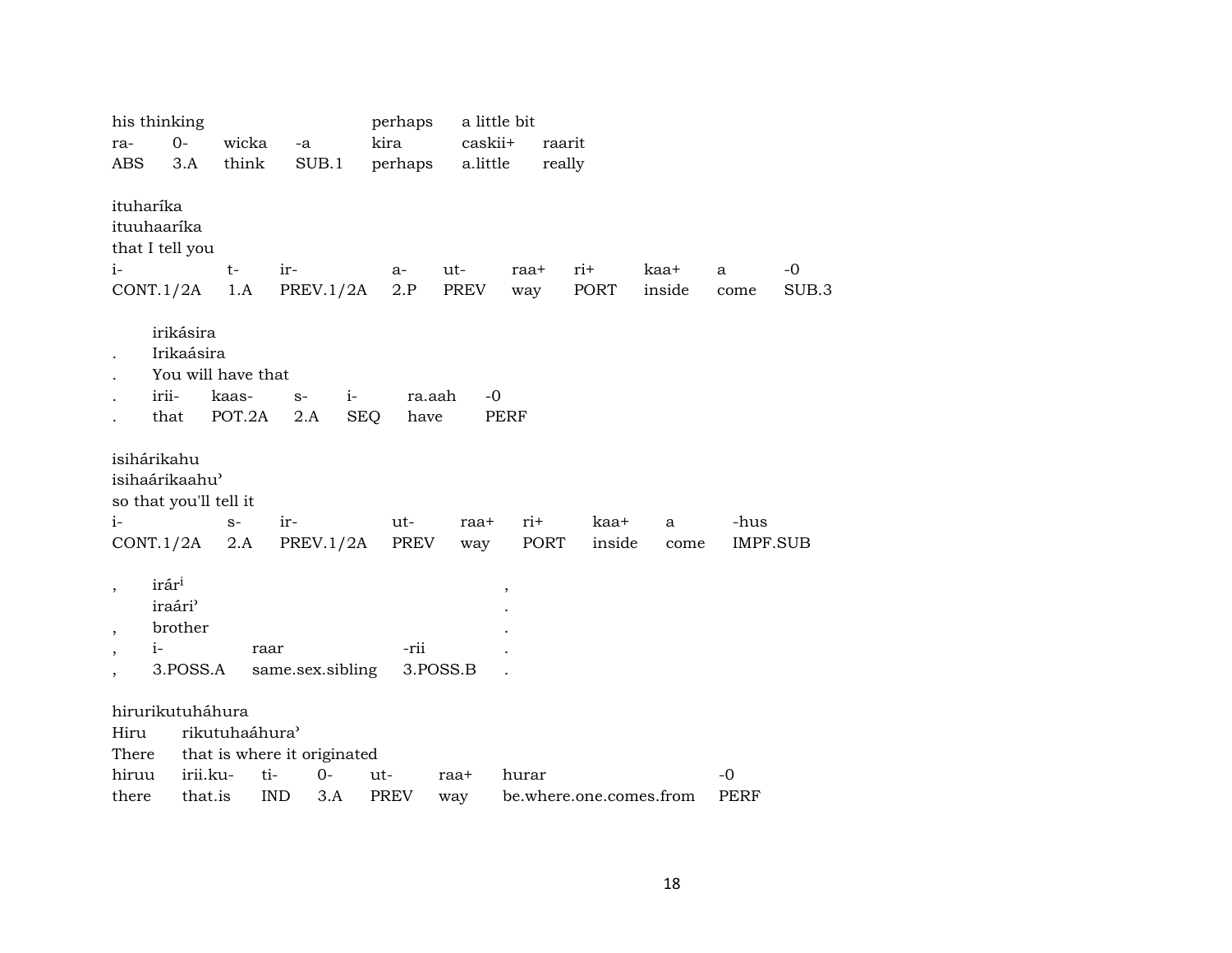| tiratuhárikahu             |                            |                     |                     |                  |             |               |                          |        |      |                 |
|----------------------------|----------------------------|---------------------|---------------------|------------------|-------------|---------------|--------------------------|--------|------|-----------------|
|                            | tiratuuhaárikaahu          |                     |                     |                  |             |               |                          |        |      |                 |
|                            | this that I am telling you |                     |                     |                  |             |               |                          |        |      |                 |
| tii-                       | ra-                        | $t-$                | ir-                 | a-               | ut-         | raa+          | $ri+$                    | kaa+   | a    | -hus            |
| when                       | <b>ABS</b>                 | 1.A                 | PREV.1/2A           | $2.P$            | <b>PREV</b> | way           | PORT                     | inside | come | <b>IMPF.SUB</b> |
| $\overline{\phantom{a}}$   | ahikuharau                 |                     |                     |                  |             |               |                          |        |      |                 |
|                            | ahíkuhaara'u               |                     |                     |                  |             |               |                          |        |      |                 |
|                            | the way He made for me     |                     |                     |                  |             |               |                          |        |      |                 |
| ar-                        | ra-                        | $O -$               | ku-                 | ut-              | raa+        | $-0$<br>ra.uk |                          |        |      |                 |
| ${\rm EV}$                 | <b>ABS</b>                 | 3.A                 | 1.P                 | <b>BEN</b>       | way         | make          | SUB.3                    |        |      |                 |
| tirátpari                  |                            |                     |                     |                  |             |               |                          |        |      |                 |
| tirátpari                  |                            |                     |                     |                  |             |               |                          |        |      |                 |
| my living here             |                            |                     |                     |                  |             |               |                          |        |      |                 |
| tii-                       | ra-                        | $t-$                | warii               |                  | -hus        |               |                          |        |      |                 |
| here                       | <b>ABS</b>                 | 1.A                 | be.going.about.IMPF |                  | IMPF.SUB    |               |                          |        |      |                 |
|                            |                            |                     |                     |                  |             |               |                          |        |      |                 |
| šahiksíšahiks              |                            |                     |                     |                  |             |               |                          |        |      |                 |
| cahiksícahiks              |                            |                     |                     |                  |             |               |                          |        |      |                 |
| Indian                     |                            |                     |                     |                  |             |               |                          |        |      |                 |
| icaahiks+                  |                            | icaahiks            |                     |                  |             |               |                          |        |      |                 |
| person                     |                            | person              |                     |                  |             |               |                          |        |      |                 |
|                            |                            |                     |                     |                  |             |               |                          |        |      |                 |
| Náwa                       | $\ddot{\phantom{0}}$       | irár <sup>i</sup>   |                     |                  |             |               | $\, ,$                   |        |      |                 |
| Ráwa                       |                            | iraári <sup>3</sup> |                     |                  |             |               |                          |        |      |                 |
| Now                        | $\overline{\phantom{a}}$   | brother             |                     |                  |             |               | $^\mathrm{^\mathrm{o}}$  |        |      |                 |
| rawa                       | $\ddot{\phantom{1}}$       | $i-$                | raar                |                  | -rii        |               | $\overline{\phantom{a}}$ |        |      |                 |
| now                        |                            | 3.POSS.A            |                     | same.sex.sibling | 3.POSS.B    |               | $\overline{\phantom{a}}$ |        |      |                 |
| tiiriwirátpak <sup>a</sup> |                            |                     |                     |                  |             |               |                          |        |      |                 |
|                            | ti'iriwirátpaaka           |                     |                     |                  |             |               |                          |        |      |                 |
|                            | this that I have said      |                     |                     |                  |             |               |                          |        |      |                 |
| tii-                       | irii-                      | wii-                | $t-$<br>ra-         | waak             | -a          |               |                          |        |      |                 |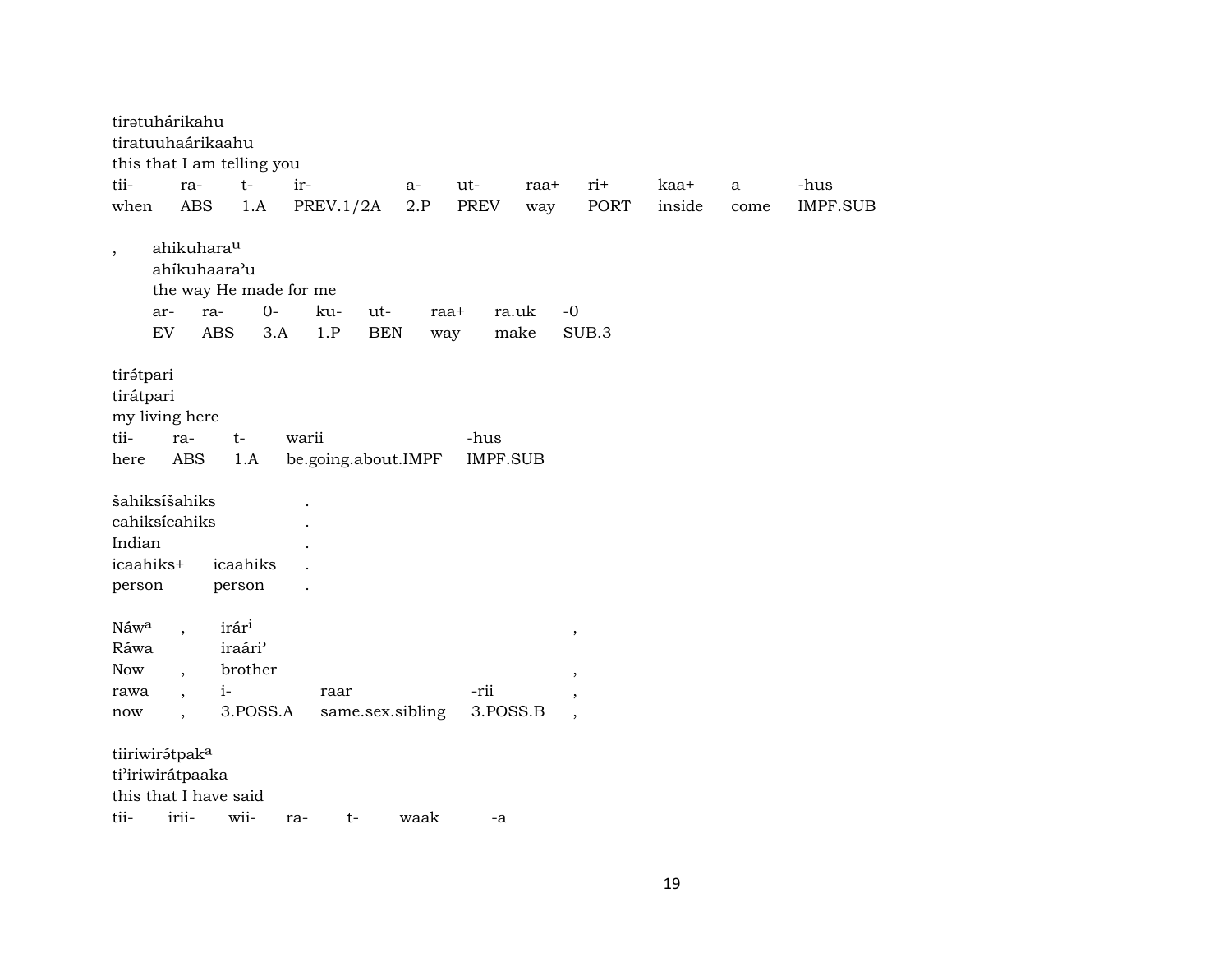| this                                                             | that                                                                   | now                 | ABS                              | 1.A               | say.SUB              | SUB.1         |      |                                      |             |
|------------------------------------------------------------------|------------------------------------------------------------------------|---------------------|----------------------------------|-------------------|----------------------|---------------|------|--------------------------------------|-------------|
| əskururit <sup>n</sup><br>áskuruurit                             |                                                                        |                     |                                  |                   |                      |               |      |                                      |             |
| together<br>asku+                                                | ra-                                                                    | $0-$                | uur-                             | $\Omega$          | $+ik$                | $-0$          |      |                                      |             |
| one                                                              | ABS                                                                    | 3.A                 | PREV                             | be                | <b>DIST</b>          | SUB.4         |      |                                      |             |
|                                                                  |                                                                        |                     |                                  |                   |                      |               |      |                                      |             |
| witašákura                                                       |                                                                        |                     |                                  |                   |                      |               |      |                                      |             |
| witacákuru <sup>3</sup>                                          |                                                                        |                     |                                  |                   |                      |               |      |                                      |             |
|                                                                  | He has made us                                                         |                     |                                  |                   |                      |               |      |                                      |             |
| wi-                                                              | ti-                                                                    | 0-                  | aca-                             | ku-               | ra.uk                | -0            |      |                                      |             |
| QUOT                                                             | <b>IND</b>                                                             | 3.A                 | IN.DU.P                          | 1.P               | make                 | <b>PERF</b>   |      |                                      |             |
| askururit <sup>n</sup><br>Áskuruurit<br>Together<br>asku+<br>one | ra-<br><b>ABS</b>                                                      | 0-<br>3.A           | uur-<br><b>PREV</b>              | $\mathbf 0$<br>be | $+ik$<br><b>DIST</b> | $-0$<br>SUB.4 |      |                                      |             |
|                                                                  | witašakuhakakúsitn                                                     | witácakuuhaakakusit | He has picked up the ways for us |                   |                      |               |      |                                      |             |
| wi-                                                              | ti-                                                                    | $0-$                | aca-                             | ku-               | ut-                  | raa+          | ka+  | kusik                                | $-0$        |
| QUOT                                                             | <b>IND</b>                                                             | 3.A                 | IN.DU.P                          | 1.P               | <b>BEN</b>           | way           | in   | pick.up                              | <b>PERF</b> |
|                                                                  | tirašihawírik <sup>u</sup><br>tiraciihaawiíriku<br>these things we see |                     |                                  |                   |                      |               |      | $\,$<br>$\,$                         |             |
| tii-                                                             | ra-                                                                    | aciir-              | ut-                              | raa+              | wa+                  | iirik         | -hus | ,                                    |             |
| this                                                             | <b>ABS</b>                                                             | IN.DU.A             | PREV                             | way               | <b>DIST</b>          | see           |      | IMPF.SUB<br>$\overline{\phantom{a}}$ |             |
|                                                                  |                                                                        |                     |                                  |                   |                      |               |      |                                      |             |
|                                                                  | tiraširaruhkuk <sup>i</sup>                                            |                     |                                  |                   |                      |               |      |                                      |             |
|                                                                  | tiracíraruhkuuki                                                       |                     |                                  |                   |                      |               |      |                                      |             |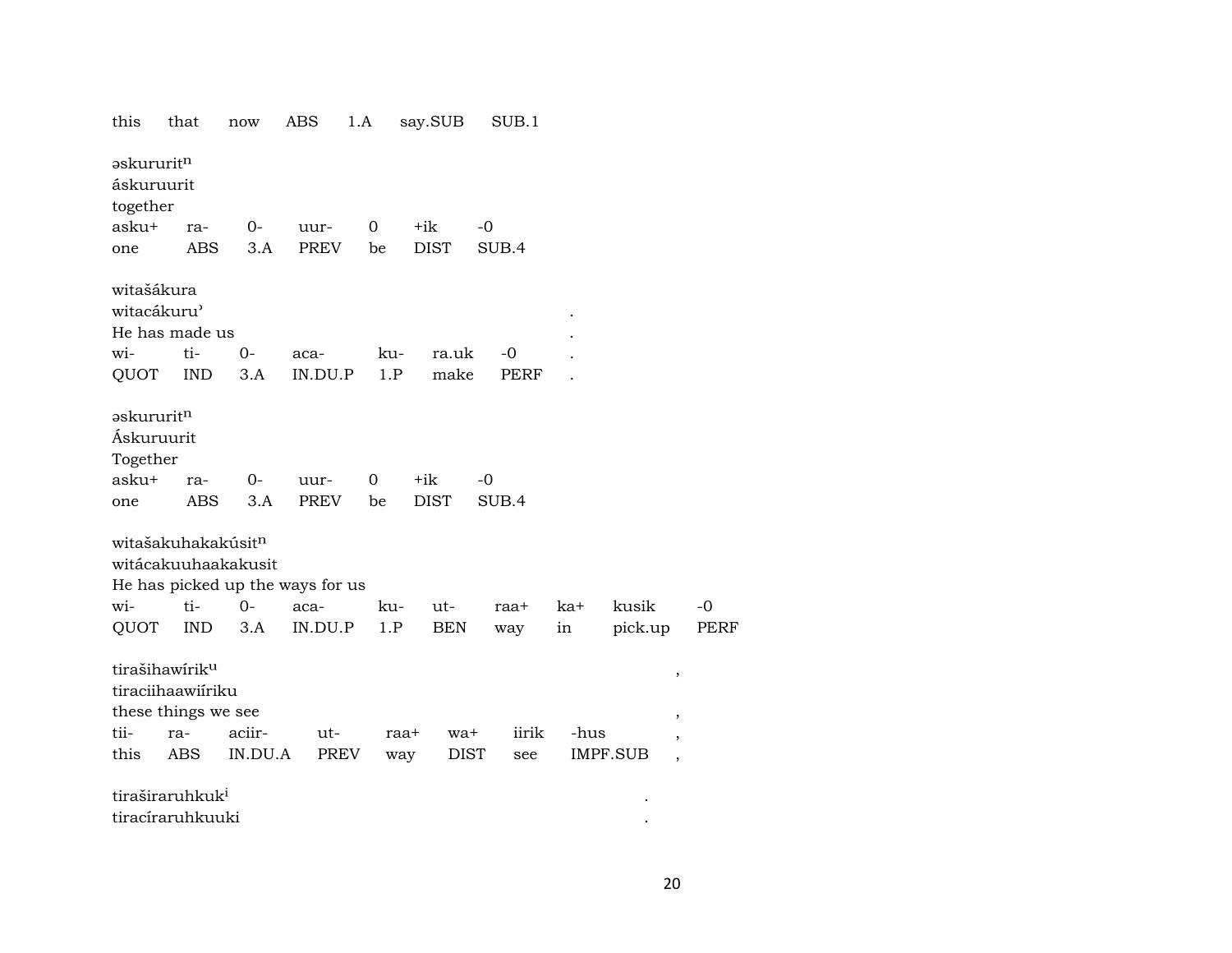|                     | these things that we have      |                          |                                       |            |                  |               |          |            |             |              |             |       |
|---------------------|--------------------------------|--------------------------|---------------------------------------|------------|------------------|---------------|----------|------------|-------------|--------------|-------------|-------|
| tii-                | ra-                            | aciir-                   | raar-                                 |            |                  | ruu.aah.ka'uk | $-i$     |            |             |              |             |       |
| this                | <b>ABS</b>                     | IN.DU.A                  |                                       | 3PL.INAN.P |                  | have.DIST     | SUB.2    |            |             |              |             |       |
|                     |                                |                          |                                       |            |                  |               |          |            |             |              |             |       |
| Náwa                | $\mathbf{i}$                   |                          | irár <sup>i</sup>                     |            |                  |               |          | $\,$       |             |              |             |       |
| Ráwa                | $\mathbf{i}$                   |                          | iraári <sup>3</sup>                   |            |                  |               |          |            |             |              |             |       |
| <b>Now</b>          | and                            | $\ddot{\phantom{0}}$     | brother                               |            |                  |               |          | $\,$       |             |              |             |       |
| rawa                | $\mathbf{i}$                   |                          | $i-$                                  | raar       |                  |               | -rii     |            |             |              |             |       |
| now                 | and                            | $\overline{\phantom{a}}$ | 3.POSS.A                              |            | same.sex.sibling |               | 3.POSS.B | $\cdot$    |             |              |             |       |
|                     |                                |                          |                                       |            |                  |               |          |            |             |              |             |       |
|                     | harisuhaírik <sup>u</sup>      |                          |                                       |            |                  |               |          |            |             |              |             |       |
|                     | haarisuuhaa'iiriku'            |                          |                                       |            |                  |               |          |            |             |              |             |       |
|                     | here you see things            |                          |                                       |            |                  |               |          |            |             |              |             |       |
| haa-                | rii-                           | $S-$                     | ut-                                   | raa+       | iirik            | -:hus         |          |            |             |              |             |       |
| here                | <b>ASSR</b>                    | 2.A                      | PREV                                  | way        | see              | <b>IMPF</b>   |          |            |             |              |             |       |
|                     |                                |                          |                                       |            |                  |               |          |            |             |              |             |       |
|                     | wirarutatirawirúk <sup>u</sup> |                          |                                       |            |                  |               |          |            |             |              |             |       |
|                     | Wiraaruutátiraawiruúku'        |                          |                                       |            |                  |               |          |            |             |              |             |       |
|                     | I now just imagine them        |                          |                                       |            |                  |               |          |            |             |              |             |       |
| wii-                | raa.ruu-                       |                          | ta-                                   | $t-$       | $i-$             | raa+          | awi+     | ra.uk      | -:hus       |              |             |       |
| now                 | just                           |                          | IND.1/2A                              | 1.A        | <b>SEQ</b>       | way           | image    | make       | <b>IMPF</b> |              |             |       |
|                     |                                |                          |                                       |            |                  |               |          |            |             |              |             |       |
| táraha              |                                |                          |                                       |            |                  |               |          |            |             |              |             |       |
| táraha <sup>3</sup> |                                |                          |                                       |            |                  |               |          |            |             |              |             |       |
| buffalos            |                                |                          |                                       |            |                  |               |          |            |             |              |             |       |
| tarahaa             |                                |                          |                                       |            |                  |               |          |            |             |              |             |       |
| buffalo             |                                |                          |                                       |            |                  |               |          |            |             |              |             |       |
|                     | natiriríksuriwaw <sup>i</sup>  |                          |                                       |            |                  |               |          |            |             |              |             |       |
|                     |                                |                          |                                       |            |                  |               |          |            |             |              |             |       |
|                     | ratariiríksuriiwaawi           |                          |                                       |            |                  |               |          |            |             |              |             |       |
|                     | $t-$                           |                          | the ones that we used to have roaming |            |                  |               |          |            |             |              |             |       |
| ra-                 |                                | a-                       | ir-                                   |            | ri-              |               | uur-     | $i-$       | uks-        | hurii        | +waa        | -wi   |
| <b>ABS</b>          | 1.A                            | IN.PL.A                  | POSS.1/2A                             |            | PHYS.POSS        |               | POSS.A   | <b>SEQ</b> | <b>AOR</b>  | go.around.PL | <b>DIST</b> | SUB.L |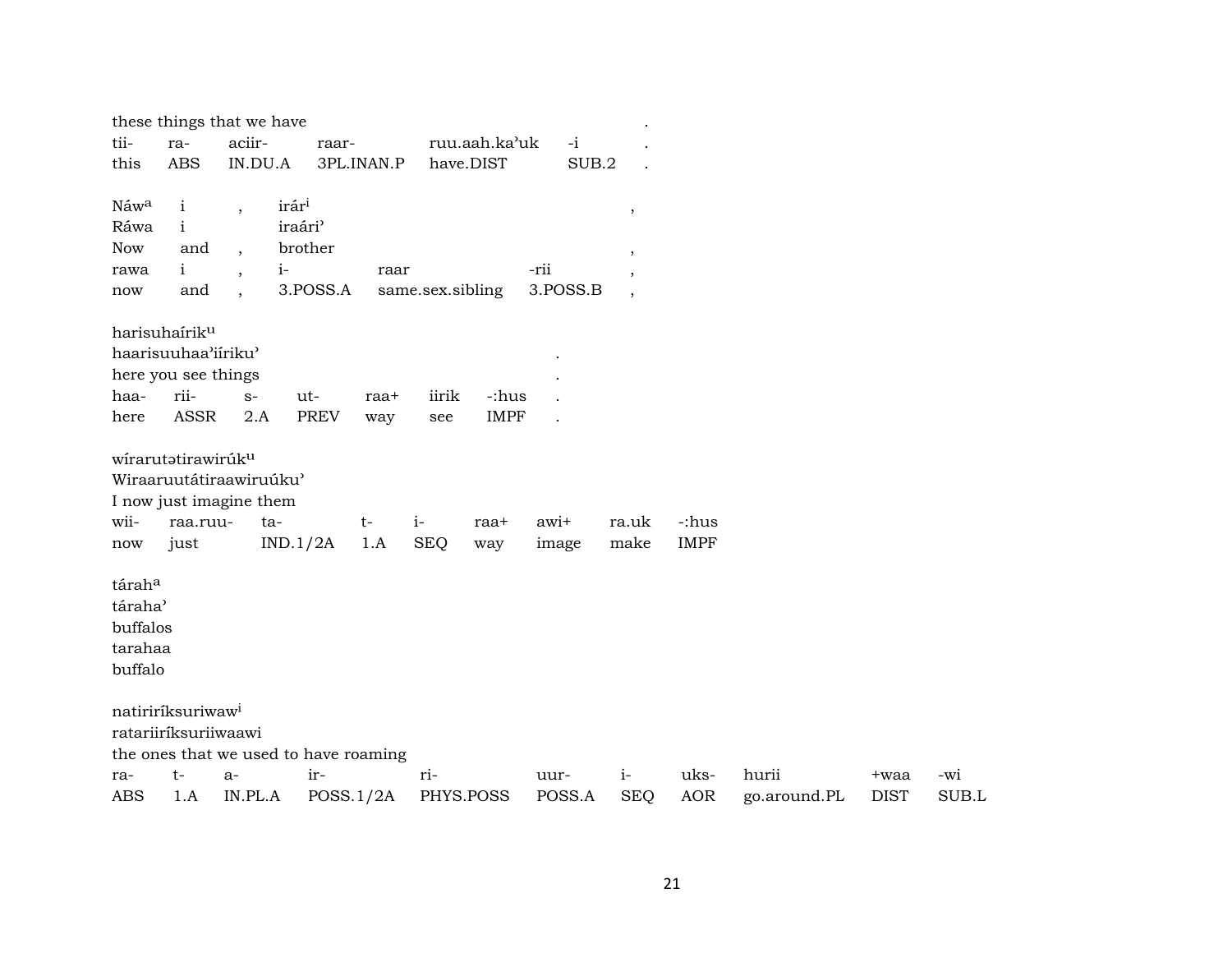hitirasušírəsah<sup>a</sup> hi tirasuucírasaaha and this one that you led hi tii- ra- s- ut- ciras+ aah -a and this ABS 2.A PREV COM be SUB.1 tarahátak° tarahaátaaka cattle tarahaa+ taakaar be.white wíraruritirawirúk<sup>u</sup> wiraaruuriitiraawiruúku" now I just imagine them wii- raa.ruu- rii- t- i- raa+ awi+ ra.uk -:hus now just ASSR 1.A SEQ way image make IMPF . . . . iriwirarutatirawirúk<sup>u</sup> Iriwiraaruutátiraawiruuku" Now I just imagine those irii- wii- raa.ruu- ta- t- i- raa+ awi+ ra.uk -:hus that now just IND.1/2A 1.A SEQ way image make IMPF , tirawáhət<sup>n</sup> Tiráwaahat the Heavens tii- ra- 0- a+ waa+ hak -0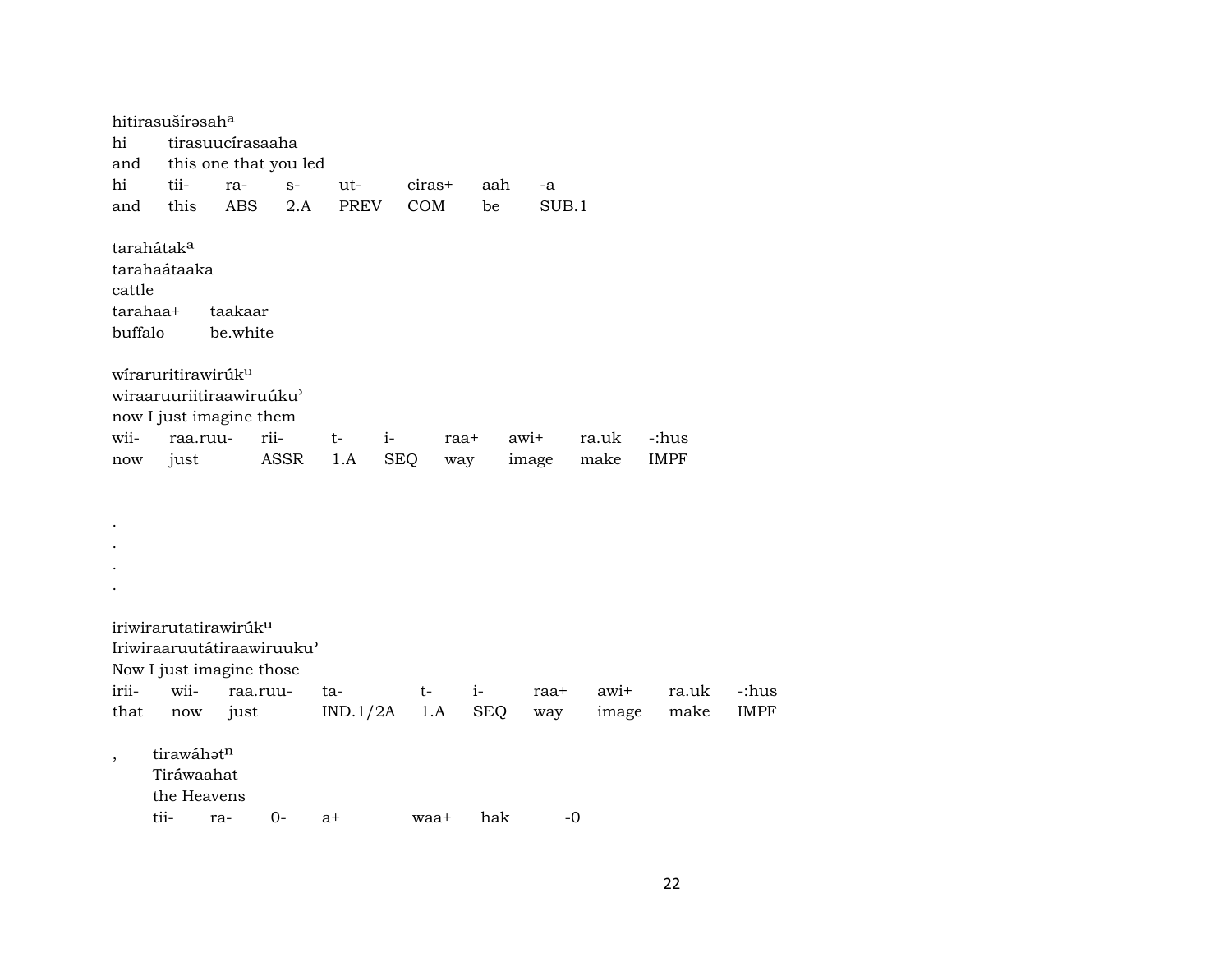this **ABS** 3.A in.a.line **DIST** pass.by SUB.4 tiwiratatpákararaw<sup>u</sup> tiwiratutpákaraarawu' when I pray to him tiiwiira $t$ utwakaraar+  $a+$ wuu -:hus when when **ABS**  $1.A$ **PREV** voice in.a.line go.IMPF **IMPF** šəskirarit<sup>n</sup> tiratatkáksah<sup>u</sup> caskiírarit tiratutkáksahu a little when I call out to him caskii+ tii $t-$ -hus raarit ra $ut$ kaksaa really **PREV** call **IMPF.SUB** a.little when ABS  $1.A$ páruksti šíkstitn  $\,$ Paáruksti<sup></sup> cíkstit Holy Being well waarukstii aciks  $+{\rm rik}$ be.holy **DIST** mind iríahikušukstára<sup>u</sup> irii'ahikucukstaára'u the way he used to make for me iriiarra- $O$ ku $ut$ uksraa+ ra.uk  $-0$ **AOR** what **EV ABS**  $3.A$  $1.P$ **BEN** make SUB.3 way šikstitnutkúkspari ratkúkspari cíkstit well that I lived aciks  $+{\rm rik}$  $t$ kuukswarii -hus ra-INF.A be.going.about.IMPF mind **DIST**  $1.A$ INF.B AOR **IMPF.SUB** ákitar<sup>u</sup>

ákitaaru<sup>3</sup>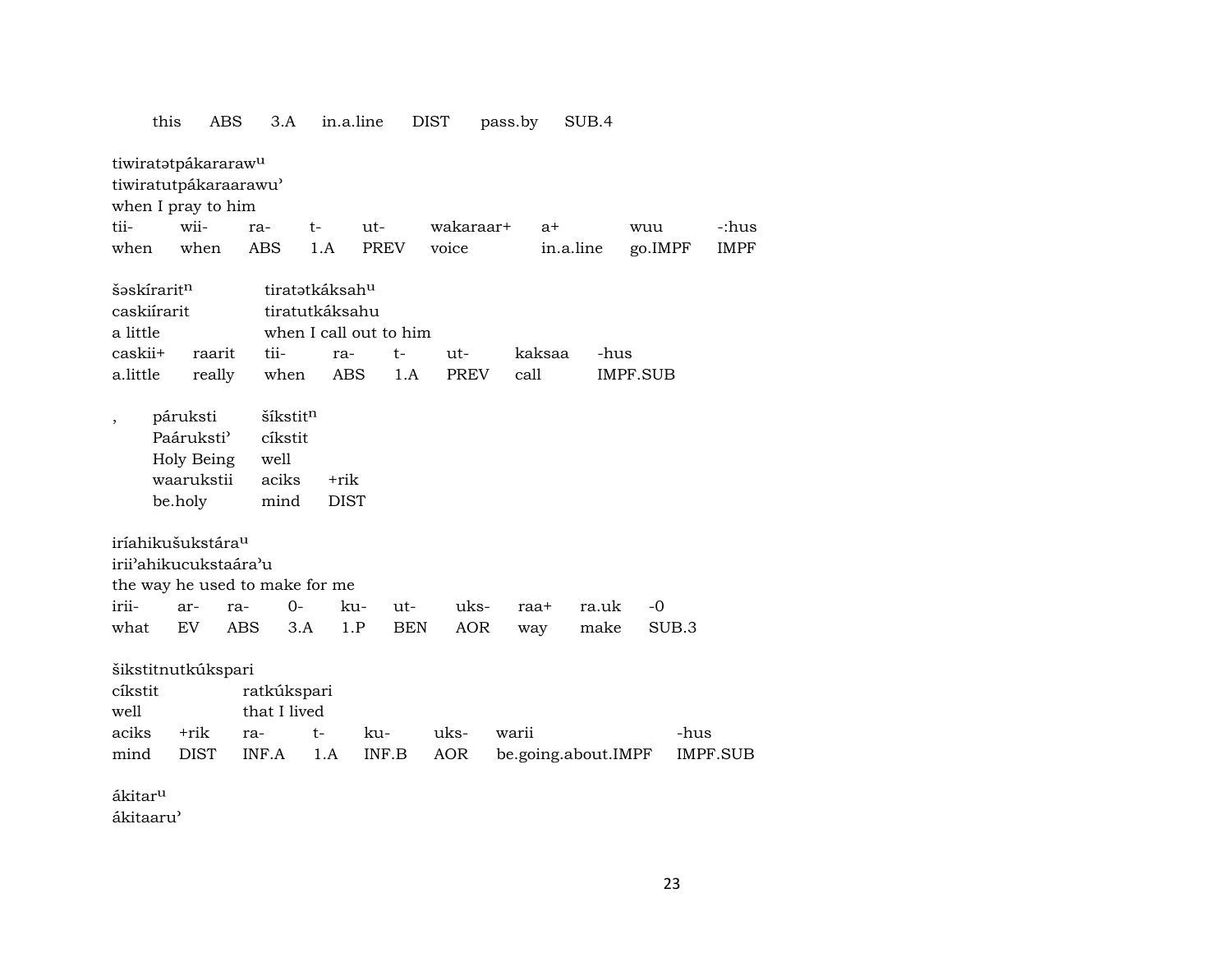| tribe<br>akitaar<br>tribe                                         | $-u$ <sup><math>\prime</math></sup><br><b>NOM</b> |                          | $\,$<br>$\overline{\phantom{a}}$<br>$\overline{\phantom{a}}$ |       |                          |                                                   |            |      |                     |                          |           |             |             |      |
|-------------------------------------------------------------------|---------------------------------------------------|--------------------------|--------------------------------------------------------------|-------|--------------------------|---------------------------------------------------|------------|------|---------------------|--------------------------|-----------|-------------|-------------|------|
| šikstitnutkúwari<br>cíkstit<br>well<br>aciks                      | $+{\rm rik}$                                      |                          | ratkúwari<br>that I live<br>ra-                              | $t-$  | ku-                      | warii                                             |            |      |                     | -hus                     |           |             |             |      |
| mind                                                              | <b>DIST</b>                                       |                          | INF.A                                                        | 1.A   | INF.B                    |                                                   |            |      | be.going.about.IMPF | <b>IMPF.SUB</b>          |           |             |             |      |
| $\bullet$                                                         |                                                   |                          |                                                              |       |                          |                                                   |            |      |                     |                          |           |             |             |      |
|                                                                   |                                                   |                          |                                                              |       |                          |                                                   |            |      |                     |                          |           |             |             |      |
|                                                                   |                                                   |                          |                                                              |       |                          |                                                   |            |      |                     |                          |           |             |             |      |
| Náwa                                                              | $\mathbf{i}$                                      |                          | irár <sup>i</sup>                                            |       |                          |                                                   |            |      |                     | $\,$                     |           |             |             |      |
| Ráwa                                                              | $\mathbf{i}$                                      |                          | iraári <sup>3</sup>                                          |       |                          |                                                   |            |      |                     |                          |           |             |             |      |
| <b>Now</b>                                                        | SO                                                | $\overline{\phantom{a}}$ | brother                                                      |       |                          |                                                   |            |      |                     | $\cdot$                  |           |             |             |      |
| rawa                                                              | $\mathbf{i}$<br>${\bf SO}$                        | $\overline{\phantom{a}}$ | $i-$<br>3.POSS.A                                             |       | raar<br>same.sex.sibling |                                                   |            | -rii | 3.POSS.B            |                          |           |             |             |      |
| now                                                               |                                                   | $\cdot$                  |                                                              |       |                          |                                                   |            |      |                     | $\overline{\phantom{a}}$ |           |             |             |      |
| iriwiraruriraitustušpa                                            |                                                   |                          | iriwiraaruuriiraa'iitustucpa                                 |       |                          |                                                   |            |      |                     |                          |           |             |             |      |
| irii-                                                             | wii-                                              | raa-                     | these stories are just lying there                           | ruu-  | ri-                      | $0-$                                              | $i-$       |      | raa+                | iit                      | -hus+     | ra.uc       | +waa        | $-0$ |
| that                                                              | $\operatorname{now}$                              | just                     |                                                              | there | CONT                     | 3.A                                               | <b>SEQ</b> |      | way                 | story                    | FORM.IMPF | be.lying.PL | <b>DIST</b> | PERF |
| naituspákuht <sup>u</sup><br>raa'iituspákuhtu'<br>the old stories |                                                   |                          |                                                              |       |                          |                                                   |            |      |                     |                          |           |             |             |      |
| raa+<br>way                                                       | iit<br>story                                      |                          | -hus+<br>FORM.IMPF                                           |       | pakuht<br>be.old         | $-u$ <sup><math>\prime</math></sup><br><b>NOM</b> |            |      |                     |                          |           |             |             |      |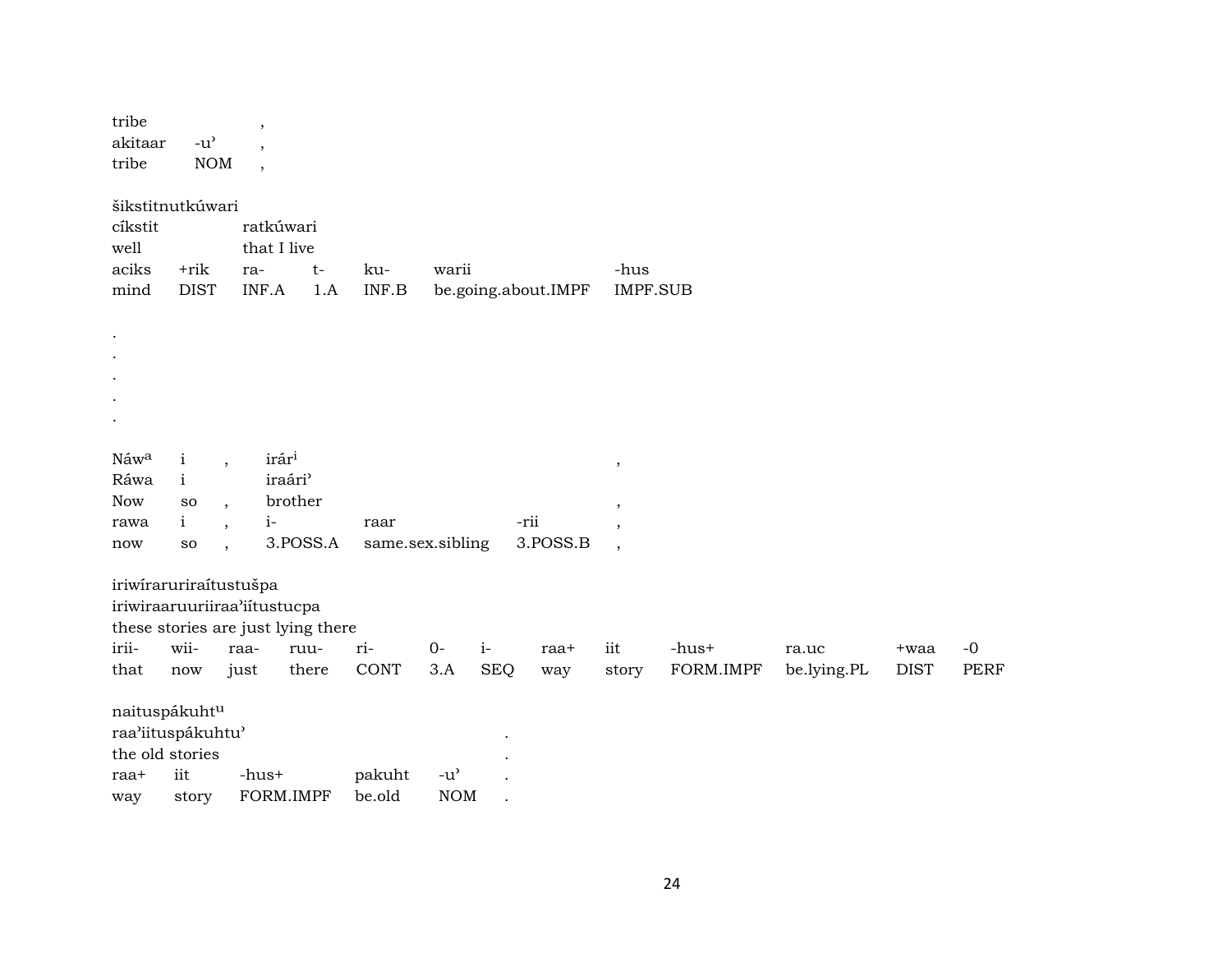|                             | witikuraká <sup>i</sup> sat <sup>n</sup><br>Witikuuraakaá'iisat<br>Now I am forgetting them |             |                                                 |              |            |                                                      |              |           |             |             |           |             |
|-----------------------------|---------------------------------------------------------------------------------------------|-------------|-------------------------------------------------|--------------|------------|------------------------------------------------------|--------------|-----------|-------------|-------------|-----------|-------------|
| wii-                        | ti-                                                                                         | ku-         | uur-                                            | raa+         | kaa+       | iis+                                                 |              | at        | $-0$        |             |           |             |
| now                         | <b>IND</b>                                                                                  | 1.P         | POSS.P                                          | way          | inside     |                                                      | out.of.sight | go        | <b>PERF</b> |             |           |             |
| kítu<br>all<br>kituu<br>all | kítuu'u'<br>$-u^{\prime}$<br><b>NOM</b>                                                     |             |                                                 |              |            |                                                      |              |           |             |             |           |             |
| Tuuhá'                      | túhawirikuruhurahuš<br>He made it                                                           |             |                                                 |              |            | wirikuuruuhúrahac<br>now mine have disappeared       |              |           |             |             |           |             |
| ti-                         | $0-$                                                                                        | $ut -$      | rar                                             | $-0$         | wii-       | ra-                                                  | ku-          | ri-       |             | uur-        | hurahac   | $-0$        |
| <b>IND</b>                  | 3.A                                                                                         | PREV        | do                                              | <b>PERF</b>  | now        | <b>ABS</b>                                           | 1.P          | PHYS.POSS |             | <b>PREV</b> | disappear | <b>PERF</b> |
| animal                      | nahúrahk <sup>i</sup><br>rahúrahki<br>animals<br>rahuraar                                   | -kis<br>DIM | atías<br>Atí'as<br>Our Father<br>ati-<br>1.POSS | as<br>father |            |                                                      |              |           |             |             |           |             |
|                             | ahikušúkskawakár <sup>a</sup><br>ahikucukskawaakára'u                                       |             | the different ones that He made for us          |              |            |                                                      |              |           |             |             |           |             |
| ar-                         | ra-                                                                                         | $O -$       | ku-                                             | ut-          | uks-       | ka.waa+                                              | ka.ra.uk     |           | $-0$        |             |           |             |
| EV                          | <b>ABS</b>                                                                                  | 3.A         | 1.P                                             | <b>BEN</b>   | <b>AOR</b> | <b>DIST</b>                                          |              | make.PL.P | SUB.3       |             |           |             |
| $\overline{\phantom{a}}$    | irár <sup>i</sup><br>Iraári <sup>3</sup><br><b>Brother</b><br>$i-$                          | raar        |                                                 |              | -rii       | $\overline{\phantom{a}}$<br>$\overline{\phantom{a}}$ |              |           |             |             |           |             |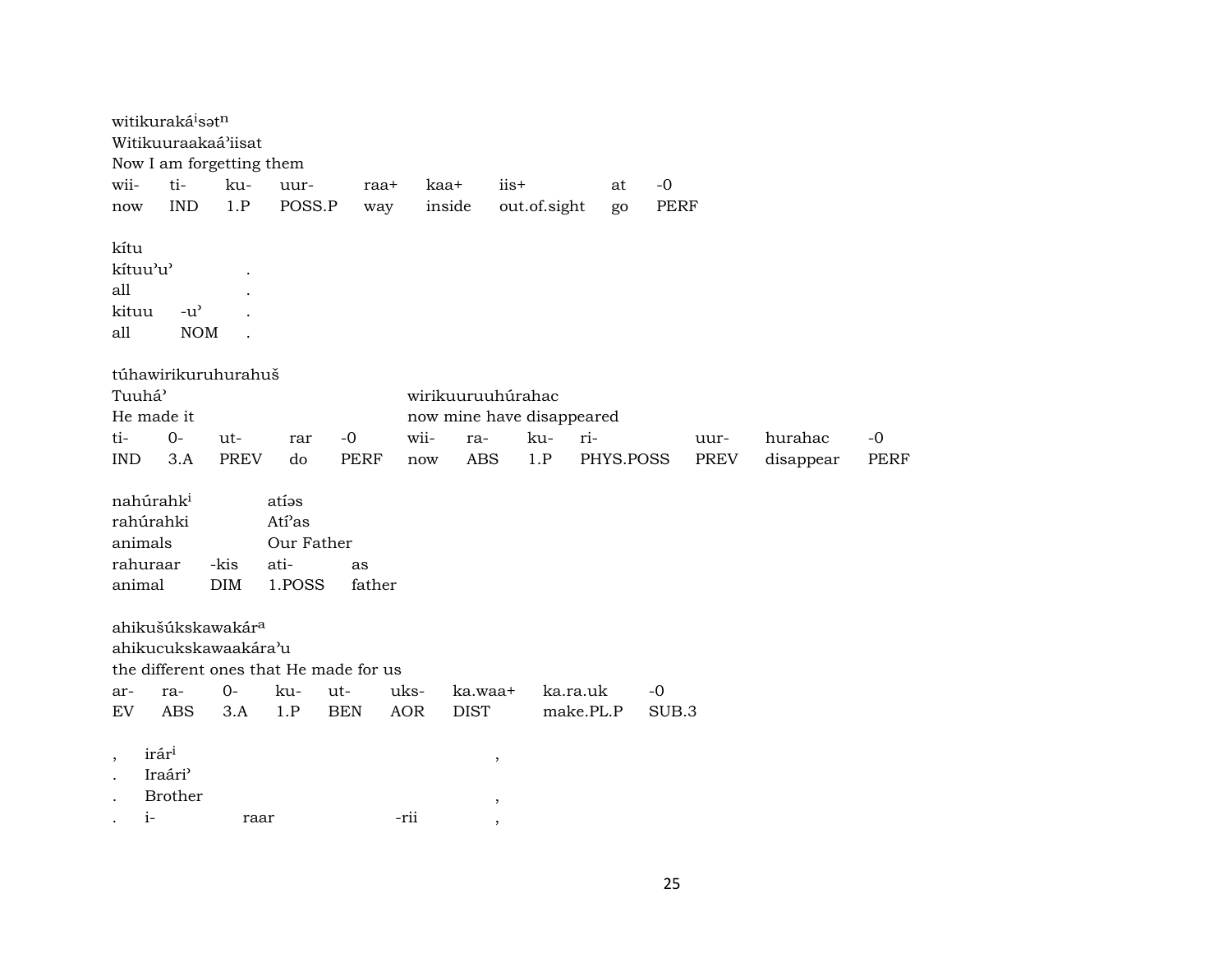## . 3.POSS.A same.sex.sibling 3.POSS.B ,

| kitutatuksparuksti rukusuk <sup>u</sup>                                  |                                                            |                                                  |                         |                                                               |                             |            |  |  |  |  |  |  |  |
|--------------------------------------------------------------------------|------------------------------------------------------------|--------------------------------------------------|-------------------------|---------------------------------------------------------------|-----------------------------|------------|--|--|--|--|--|--|--|
| kítuu'u'                                                                 |                                                            | tatukspaarukstiiruukúsuuku'                      |                         |                                                               |                             |            |  |  |  |  |  |  |  |
| all                                                                      | I used to consecrate it                                    |                                                  |                         |                                                               |                             |            |  |  |  |  |  |  |  |
| $-u^{\prime}$<br>kituu                                                   | ta-                                                        | $t-$<br>uks-                                     | waarukstii              | +ra.uk                                                        | -hus+                       | -uuku      |  |  |  |  |  |  |  |
| all<br><b>NOM</b>                                                        | IND.1/2A                                                   | <b>AOR</b><br>1.A                                | be.holy                 | CAUS                                                          | FORM.IMPF                   | <b>HAB</b> |  |  |  |  |  |  |  |
| tirátpari<br>tirátpari<br>mine that lives<br>tii-<br>ra-<br>ABS<br>here  | warii<br>$t-$<br>1.A                                       | be.going.about.IMPF                              | -hus<br><b>IMPF.SUB</b> | ákitar <sup>u</sup><br>ákitaaru'<br>tribe<br>akitaar<br>tribe | $-u^{\prime}$<br><b>NOM</b> |            |  |  |  |  |  |  |  |
| iriahikutkára <sup>u</sup><br>irii'ahikutkára'u<br>ones He made for me   |                                                            |                                                  |                         |                                                               |                             |            |  |  |  |  |  |  |  |
| irii-<br>ar-<br>EV<br>that                                               | $0-$<br>ra-<br><b>ABS</b><br>3.A                           | ku-<br>ut-<br>1.P<br><b>BEN</b>                  | ka.ra.uk<br>make.PL.P   | $-0$<br>SUB.3                                                 |                             |            |  |  |  |  |  |  |  |
| atías<br>Atí <sup>2</sup> as<br>Father<br>ati-<br>as<br>1.POSS<br>father | táraha<br>$\overline{ }$<br>táraha <sup>3</sup><br>buffalo | a<br>A<br>buffalos<br>And<br>tarahaa<br>a<br>and |                         |                                                               |                             |            |  |  |  |  |  |  |  |
| ahikətkaru<br>ahikutkáru <sup></sup><br>He made them for me              |                                                            |                                                  |                         | pah<br>pah<br>elk                                             |                             |            |  |  |  |  |  |  |  |
| ar-<br>ra-                                                               | $0-$<br>ku-                                                | ka.ra.uk<br>ut-                                  | $-0$                    | pah                                                           |                             |            |  |  |  |  |  |  |  |
| EV<br>ABS                                                                | 1.P<br>3.A                                                 | <b>BEN</b><br>make.PL.P                          | <b>PERF</b>             | elk                                                           |                             |            |  |  |  |  |  |  |  |
| narikúrik <sup>i</sup><br>rarihuúriki                                    |                                                            |                                                  | Atias<br>Atí'as<br>A    |                                                               |                             |            |  |  |  |  |  |  |  |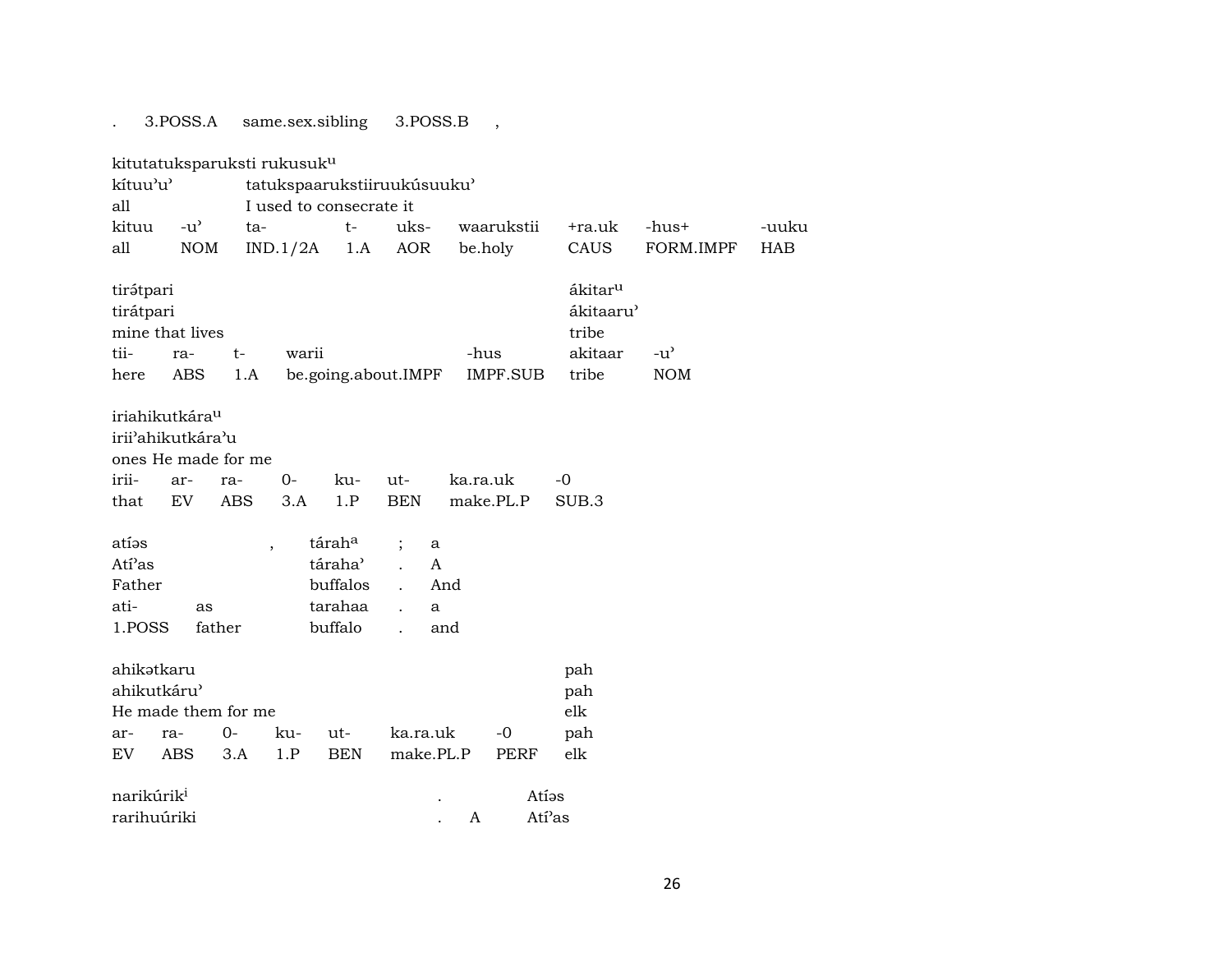|             | the large ones         |        |                                         |                                  |               | And   | Our Father |                 |         |
|-------------|------------------------|--------|-----------------------------------------|----------------------------------|---------------|-------|------------|-----------------|---------|
| ra-         | $0-$                   | rihur  | $+ik$                                   | $-i$                             |               | a     | ati-       | as              |         |
| ABS         | 3.A                    | be.big | <b>DIST</b>                             |                                  | SUB.2         | and   | 1.POSS     | father          |         |
|             |                        |        |                                         |                                  |               |       |            |                 |         |
| ahikatkarau |                        |        |                                         |                                  |               |       |            | tapáhotn        |         |
|             | ahikutkára'u           |        |                                         |                                  |               |       |            | taapáhat        |         |
|             | his making them for me |        |                                         |                                  |               |       |            | white tail deer |         |
| ar-         | ra-                    | $O -$  | ku-                                     | ut-                              | ka.ra.uk      | $-0$  |            | taa+<br>pahaat  |         |
| EV          | <b>ABS</b>             | 3.A    | 1.P                                     | <b>BEN</b>                       | make.PL.P     |       | SUB.3      | deer<br>be.red  |         |
|             |                        |        |                                         |                                  |               |       |            |                 |         |
|             |                        |        | irinatukstawarukstirukusuk <sup>u</sup> |                                  |               |       |            |                 |         |
|             |                        |        |                                         | iriiratukstaawaarukstiiruukúsuku |               |       |            |                 |         |
|             |                        |        | the ones that I used to consecrate      |                                  |               |       |            |                 |         |
| irii-       | ra-                    | $t-$   | uks-                                    | raa+                             | waarukstii    |       | +ra.uk     | -hus+           | -uku    |
| that        | <b>ABS</b>             | 1.A    | AOR                                     | way                              | be.holy       |       | CAUS       | FORM.IMPF       | HAB.SUB |
|             |                        |        |                                         |                                  |               |       |            |                 |         |
| kúrahus     |                        |        |                                         |                                  |               |       |            |                 |         |
| kúrahus     |                        |        |                                         |                                  |               |       |            |                 |         |
| the old men |                        |        |                                         |                                  |               |       |            |                 |         |
| kurahuus    |                        |        |                                         |                                  |               |       |            |                 |         |
|             |                        |        |                                         |                                  |               |       |            |                 |         |
| old.man     |                        |        |                                         |                                  |               |       |            |                 |         |
|             |                        |        |                                         |                                  |               |       |            |                 |         |
| nikúraruku  |                        |        |                                         |                                  |               |       |            |                 |         |
|             | rihkúraaruku           |        |                                         |                                  |               |       |            |                 |         |
|             | so they would sing     |        |                                         |                                  |               |       |            |                 |         |
| ra-         | $0 -$                  | ir-    | ku-                                     |                                  | ra.uk<br>raa+ |       | -hus       |                 |         |
| INF.A       | 3.A                    | PL.3A  |                                         | INF.B                            | make<br>way   |       | IMPF.SUB   |                 |         |
|             |                        |        |                                         |                                  |               |       |            |                 |         |
| Iskúratkau  |                        |        |                                         |                                  |               |       |            |                 |         |
|             | Iskuúratka'u           |        |                                         |                                  |               |       |            |                 |         |
|             | When you hear from me  |        |                                         |                                  |               |       |            |                 |         |
| $i-$        |                        | $S-$   | ku-                                     | uur-                             | atka.uk       | $-0$  |            |                 |         |
| CONT.1/2A   |                        | 2.A    | 1.P                                     | <b>PREV</b>                      | hear          | SUB.3 |            |                 |         |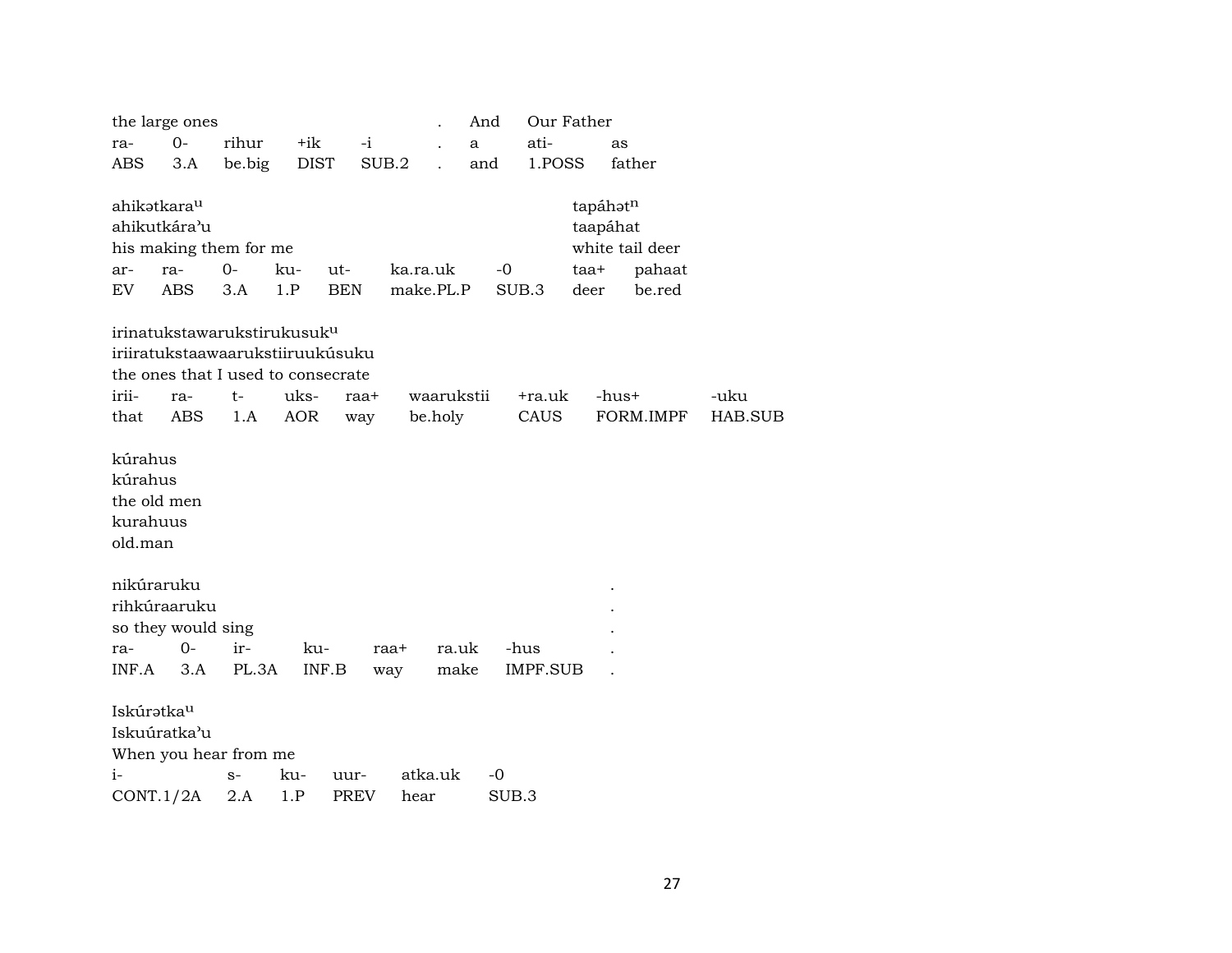atira tiwiraruš<sup>i</sup> Atíra' tiwíraruuci Mother these things ati- raa tii- wii- ra- 0- ra.uc -i 1.POSS mother this now ABS 3.A be.lying.PL SUB.2 hiru raráhkawaw<sup>i</sup> hiru raráhkaawaawi there the ones inside (bundle) hiruu ra- 0- raar- kaa +waa -wi there ABS 3.A PL.INDV.A be.inside DIST SUB.L atíəs Atí<sup>2</sup>as Father ati- as 1.POSS father nikutihikúharµ rikutiihikuúhaaru" that is what He planned for me irii.ku- tiir- ra- 0- ku- ut- raa+ ra.uk -0 that.is INFR ABS 3.A 1.P BEN way make PERF nikuratkúharawari rikuratkuúharaawari for me to offer that up to him irii.ku- ra- t- ku- ut- raar- ra+ a+ warii -hus that.is INF.A 1.A INF.B BEN 3PL.INAN.P PORT in.a.line be.going.about.IMPF IMPF.SUB wiratkurárik<sup>u</sup> wiratkuraáriku when I sit with them (the bundle) wii- ra- t- ku- raar- ri+ kus -0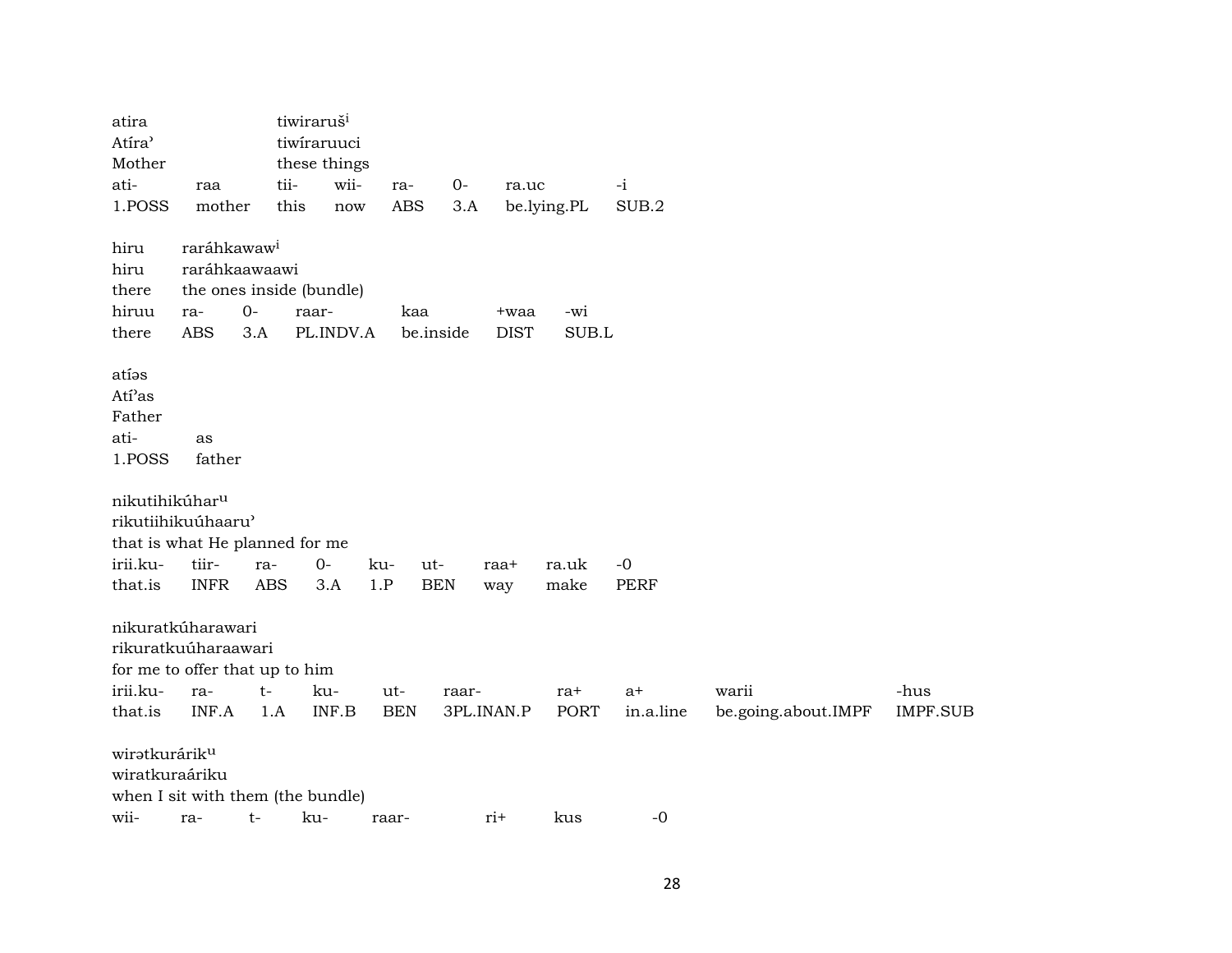when INF.A 1.A INF.B 3PL.INAN.P PORT be.sitting SUB.4 hirikutaharáwari hi rikutaharaáwari" and those are what I wave around (ie offer) hi irii.ku- ta- t- raar- ra+ a+ warii -:hus and that.is IND.1/2A 1.A 3PL.INAN.P PORT in.a.line be.going.about.IMPF IMPF iritirakarúšpaw<sup>i</sup> iritirakarúcpaawi . those things lying in it (bundle) . irii- tii- ra- 0- ka+ ra.uc +waa -wi . that this ABS 3.A in be.lying.PL DIST SUB.L . Tirawawárik<sup>i</sup> Tirawaawaáriki These various ones standing tii- ra- 0- waawa+ arik -i this ABS 3.A DIST be.standing SUB.2 tirawáhət $^{\rm n}$  , há $^{\rm a}$ Tiráwaahat haá"a the Heavens , see , see , see , see , see , see , see , see , see , see , see , see , see , see , see , see , see , see , see , see , see , see , see , see , see , see , see , see , see , see , see , see , see , see , see tii- ra- 0- a+ waa+ hak -0 , haa"a this ABS 3.A in.a.line DIST pass.by SUB.4 , see ! ! ! !

natkutuktaráwari ratkuutaaktaraáwari

!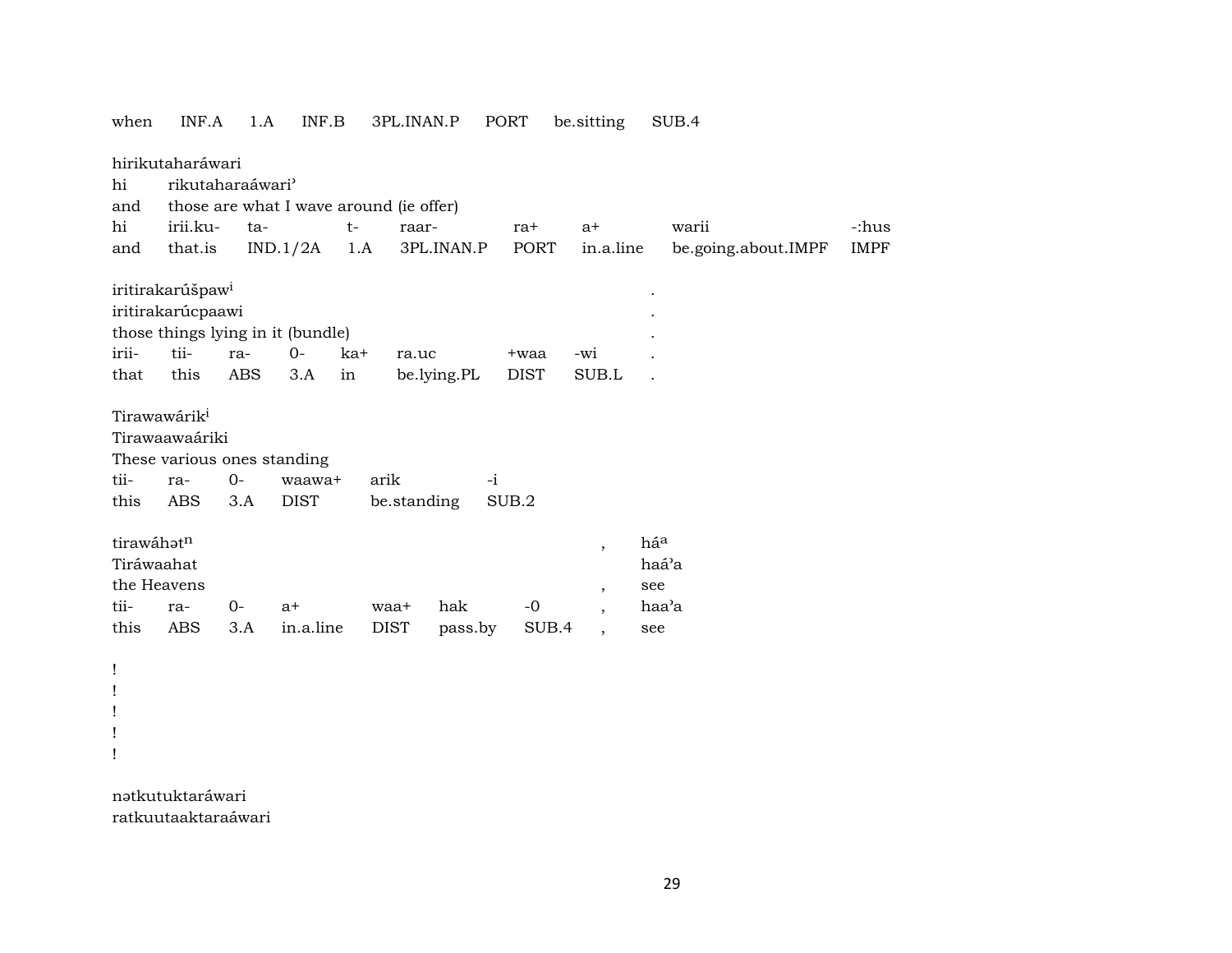|                           |            | the ones that I offered the pipe to |               |                          |                        |       |             |           |                     |          |
|---------------------------|------------|-------------------------------------|---------------|--------------------------|------------------------|-------|-------------|-----------|---------------------|----------|
| ra-                       | $t-$       | ku-                                 | ut-           | haak+                    | raar+                  | ra+   | $a+$        |           | warii               | -hus     |
| INF.A                     | 1.A        | INF.B                               | <b>BEN</b>    | wood                     | $\mathbf{P}\mathbf{L}$ | PORT  | in.a.line   |           | be.going.about.IMPF | IMPF.SUB |
|                           |            |                                     |               |                          |                        |       |             |           |                     |          |
| $^\mathrm{,}$             |            |                                     |               |                          |                        |       |             |           |                     |          |
|                           |            |                                     |               |                          |                        |       |             |           |                     |          |
|                           |            |                                     |               |                          |                        |       |             |           |                     |          |
|                           |            |                                     |               |                          |                        |       |             |           |                     |          |
| nikutirúhkit <sup>a</sup> |            |                                     |               |                          |                        |       |             |           |                     |          |
| rikutiirúhkita            |            |                                     |               |                          |                        |       |             |           |                     |          |
| that is the reason        |            |                                     |               |                          |                        |       |             |           |                     |          |
| irii.ku-                  | ti-        | $0-$                                | a-            | ar-                      | ri-                    |       | uur-        | kita      | $-0$                |          |
| that.is                   | <b>IND</b> | 3.A                                 | PREV.3A       | EV                       | PHYS.POSS              |       | PREV        | be.on.top | PERF                |          |
|                           |            | ahíkušuksá karušúha                 |               |                          |                        |       |             |           |                     |          |
|                           |            | ahíkucuksakaaruúcuha                |               |                          |                        |       |             |           |                     |          |
|                           |            | He placed them in the lodge for me  |               |                          |                        |       |             |           |                     |          |
| ar-                       | ra-        | $0-$<br>ku-                         | ut-           | uks-                     | akaar+                 | ra.uc |             | +wuh      | $-a$                |          |
| <b>EV</b>                 | <b>ABS</b> | 3.A<br>1.P                          | <b>BEN</b>    | AOR                      | dwelling               |       | be.lying.PL | CAUS      | SUB.1               |          |
| šikskaítu                 |            |                                     |               |                          |                        |       |             |           |                     |          |
| cikska'iítu'              |            |                                     |               | $\,$                     |                        |       |             |           |                     |          |
| the heart line            |            |                                     |               | ,                        |                        |       |             |           |                     |          |
| aciks+                    | ka+        | iit                                 | $-u^{\prime}$ | $\overline{\phantom{a}}$ |                        |       |             |           |                     |          |
| mind                      | in         | body                                | <b>NOM</b>    | $\overline{\phantom{a}}$ |                        |       |             |           |                     |          |
| nahútkawi                 |            |                                     |               |                          |                        |       |             |           |                     |          |
| rahátkawi                 |            |                                     |               |                          |                        |       |             |           |                     |          |
| the tongue                |            |                                     |               |                          |                        |       |             |           |                     |          |
| ra-                       | $0-$       | hat+                                | ka            | -wi                      |                        |       |             |           |                     |          |
| ABS                       | 3.A        | tongue                              | be.in         | SUB.L                    |                        |       |             |           |                     |          |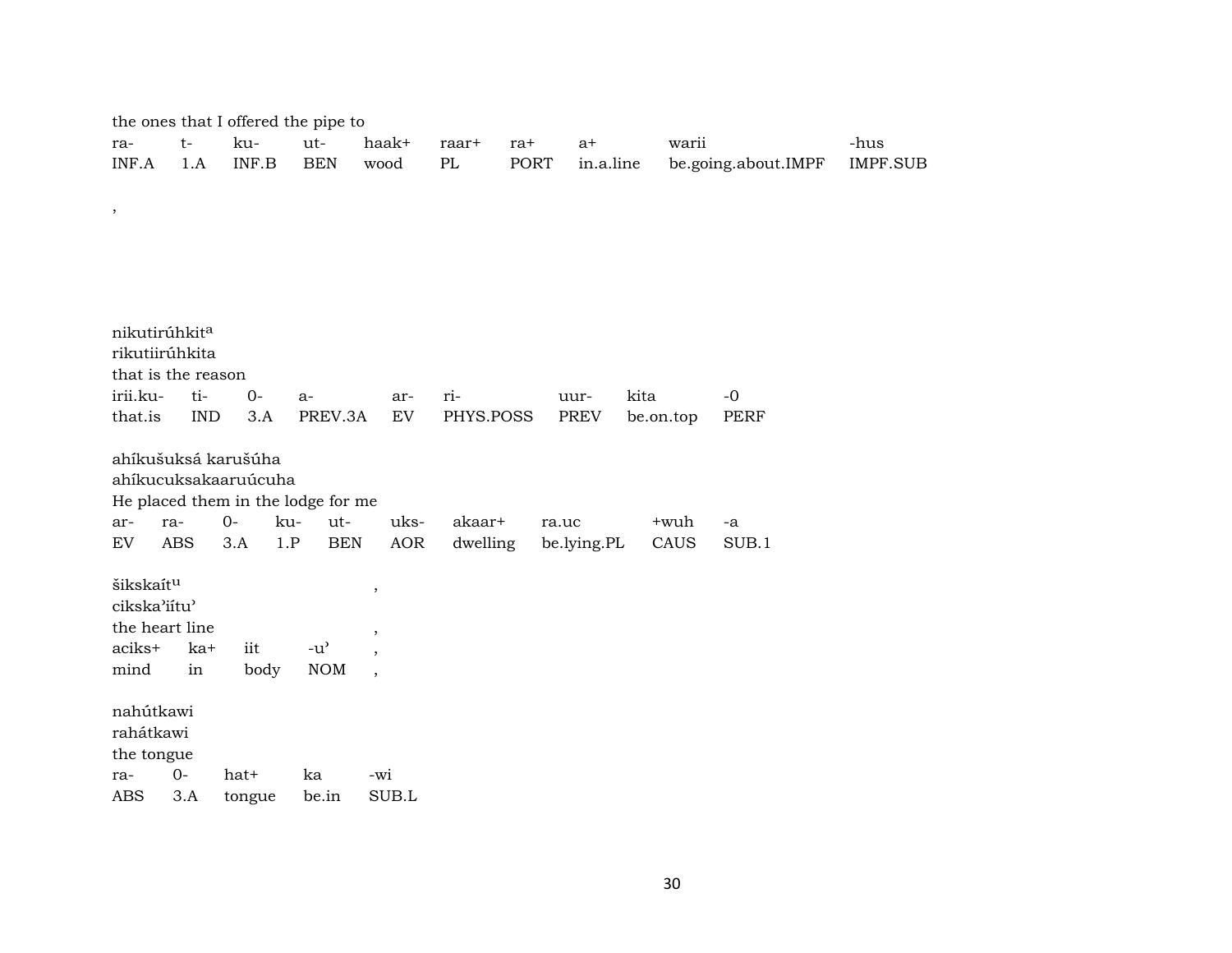| natkurarawárikuk <sup>i</sup>       |                          | ratkuraarawaawarikuuki      |                                  | the things I am throwing around (ie offering) |                          |             |                          |             |             |           |         |           |            |
|-------------------------------------|--------------------------|-----------------------------|----------------------------------|-----------------------------------------------|--------------------------|-------------|--------------------------|-------------|-------------|-----------|---------|-----------|------------|
| ra-<br>INF.A                        | $t-$                     | ku-<br>INF.B                | raar-                            | $a+$                                          |                          | waa+        | war                      | $+ik$       | +ka.uk      | $-i$      |         |           |            |
|                                     | 1.A                      |                             | 3PL.INAN.P                       |                                               | in.a.line                | <b>DIST</b> | go.DIST                  | CAUS        | <b>DIST</b> | SUB.2     |         |           |            |
| $\mathbf I$<br>$\ddot{\phantom{0}}$ | $\overline{\phantom{a}}$ | irár <sup>i</sup>           |                                  |                                               |                          |             | $\, ,$                   |             |             |           |         |           |            |
| $\bf{I}$                            |                          | iraári <sup>3</sup>         |                                  |                                               |                          |             |                          |             |             |           |         |           |            |
| And<br>$\cdot$                      | $\cdot$                  | brother                     |                                  |                                               |                          |             | $\cdot$                  |             |             |           |         |           |            |
| $\mathbf{i}$                        | $\cdot$                  | $i-$                        | raar                             |                                               |                          | -rii        | $\cdot$                  |             |             |           |         |           |            |
| and                                 |                          | 3.POSS.A                    |                                  | same.sex.sibling                              |                          | 3.POSS.B    | $\overline{\phantom{a}}$ |             |             |           |         |           |            |
|                                     |                          | nikuriti šukstarawakawúsuku |                                  |                                               |                          |             |                          |             |             |           |         |           |            |
|                                     |                          |                             | rikuriiticukstaarawaakawuúsuuku' |                                               |                          |             |                          |             |             |           |         |           |            |
|                                     |                          |                             |                                  | they are the ones I used to offer in prayer   |                          |             |                          |             |             |           |         |           |            |
| irii.ku-                            | rii-                     | $t-$                        | ir-                              |                                               | ut-                      | uks-        | raar-                    | ra+         | waak+       | $a+$      | wuu     | -hus+     | -uuku      |
| that.is                             | ASSR                     | 1.A                         | POSS.1/2A                        |                                               | <b>PREV</b>              | AOR         | 3PL.INAN.P               | <b>PORT</b> | speech      | in.a.line | go.IMPF | FORM.IMPF | <b>HAB</b> |
| tirastaraha                         |                          |                             |                                  |                                               |                          |             | atíra                    |             |             |           |         |           |            |
| tirástaraaha                        |                          |                             |                                  |                                               |                          |             | Atíra <sup></sup>        |             |             |           |         |           |            |
| these that you have                 |                          |                             |                                  |                                               |                          |             | Mother (bundle)          |             |             |           |         |           |            |
| tii-                                | ra-                      | $S-$                        | raar-                            | ra.aah                                        | -a                       |             | ati-                     | raa         |             |           |         |           |            |
| this                                | <b>ABS</b>               | 2.A                         | 3PL.INAN.P                       | have                                          |                          | SUB.1       | 1.POSS                   | mother      |             |           |         |           |            |
|                                     |                          |                             |                                  |                                               |                          |             |                          |             |             |           |         |           |            |
|                                     | tíraka                   |                             |                                  |                                               |                          | $\, ,$      |                          |             |             |           |         |           |            |
| $\bullet$                           | Tírahka                  |                             |                                  |                                               |                          |             |                          |             |             |           |         |           |            |
| $\cdot$                             | There is inside          |                             |                                  |                                               |                          |             |                          |             |             |           |         |           |            |
| ti-<br>$\bullet$                    | $O -$                    | raar-                       |                                  | kaa                                           | $-0$                     |             |                          |             |             |           |         |           |            |
| <b>IND</b><br>$\ddot{\phantom{a}}$  | 3.A                      |                             | PL.INDV.A                        | be.inside                                     | <b>PERF</b>              |             |                          |             |             |           |         |           |            |
| tatpakahu                           |                          |                             |                                  |                                               | $\overline{\phantom{a}}$ |             |                          |             |             |           |         |           |            |
| tatpákaahu'                         |                          |                             |                                  |                                               |                          |             |                          |             |             |           |         |           |            |
| I call it                           |                          |                             |                                  |                                               |                          |             |                          |             |             |           |         |           |            |
| ta-                                 | $t-$                     | wak                         | $-a+$                            | -:hus                                         |                          |             |                          |             |             |           |         |           |            |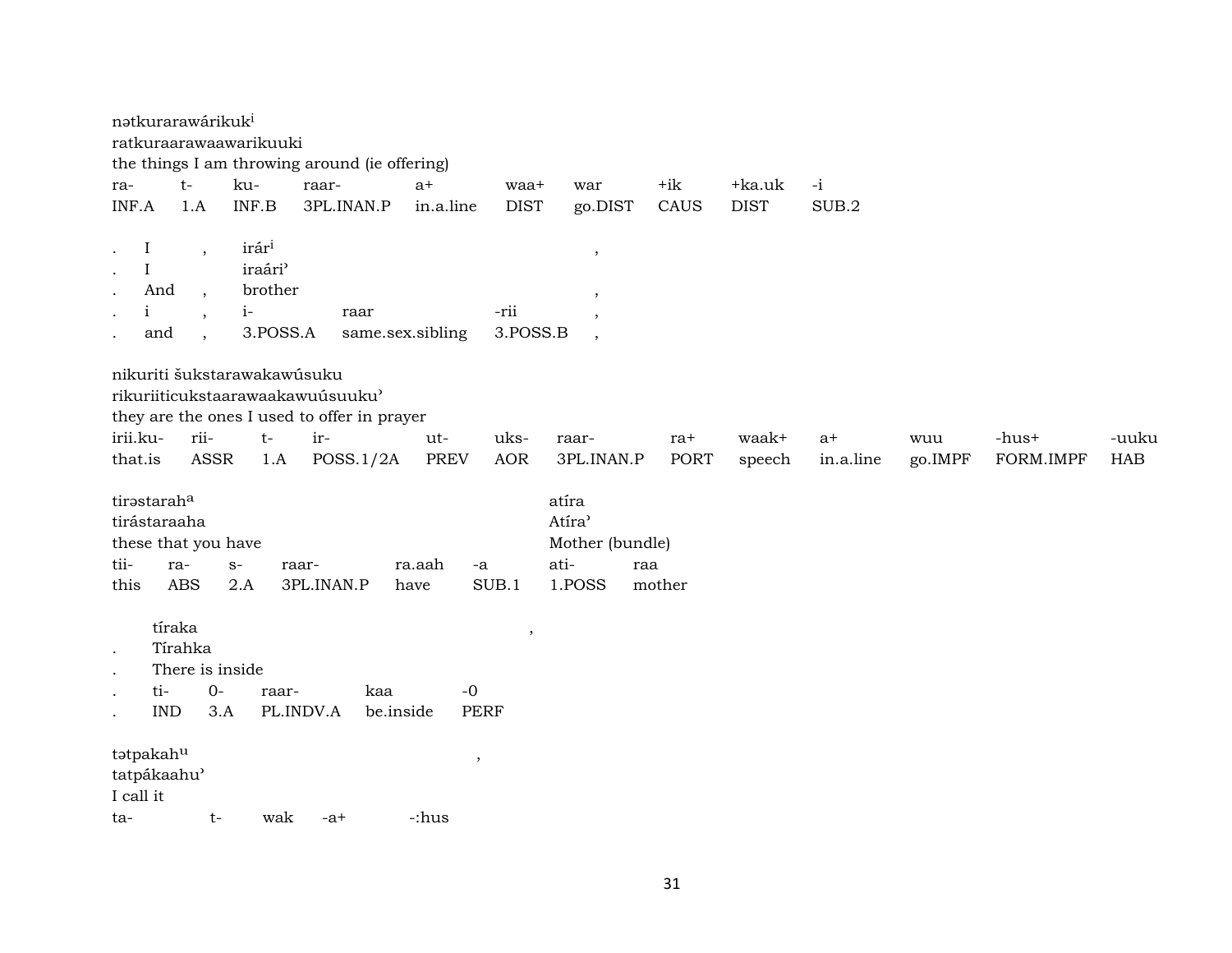### IND.1/2A 1.A say FORM.1 IMPF

| nawiskaríšahiks   |        |          |  |  |  |  |  |  |  |
|-------------------|--------|----------|--|--|--|--|--|--|--|
| raawiskaaricahiks |        |          |  |  |  |  |  |  |  |
| Indian tobacco    |        |          |  |  |  |  |  |  |  |
| raawis+           | kar+   | icaahiks |  |  |  |  |  |  |  |
| smoke             | relish | person   |  |  |  |  |  |  |  |

nikutatišukstašarikikusukµ

Rikutaticukstacaarikihkúsuuku"

That is what I used to tie them onto them

| irii.ku- ta- |  |  | raar- | arık                                                                                        | ·hus+ | -uuku |
|--------------|--|--|-------|---------------------------------------------------------------------------------------------|-------|-------|
|              |  |  |       | that.is IND.1/2A 1.A PREV.1/2A PREV AOR 3PL.INAN.P suspended be.standing CAUS FORM.IMPF HAB |       |       |

| a   | paksíškus <sup>u</sup> |        |        |  |
|-----|------------------------|--------|--------|--|
| a   | paksíckuusu'           |        |        |  |
| and | scalps                 |        |        |  |
| a   | paks+                  | ickuus | $-11'$ |  |
| and | head                   | skin   | NOM    |  |

šáhi $k$ snakukišáhurit $<sup>n</sup>$ </sup> cáhiks rakukicáhurit a person one who has been scalped icaahiks ra- 0- ku- kica.hurik -0 person INF.A 3.A INF.B scalp SUB.4

atarúka

a tarúhka

and he has it in it

| a ti- 0- |  |                                                 | uur- |  |
|----------|--|-------------------------------------------------|------|--|
|          |  | and IND 3.A POSS.3A PHYS.POSS POSS.A be.in PERF |      |  |

paksíškusµ

paksíckuusu"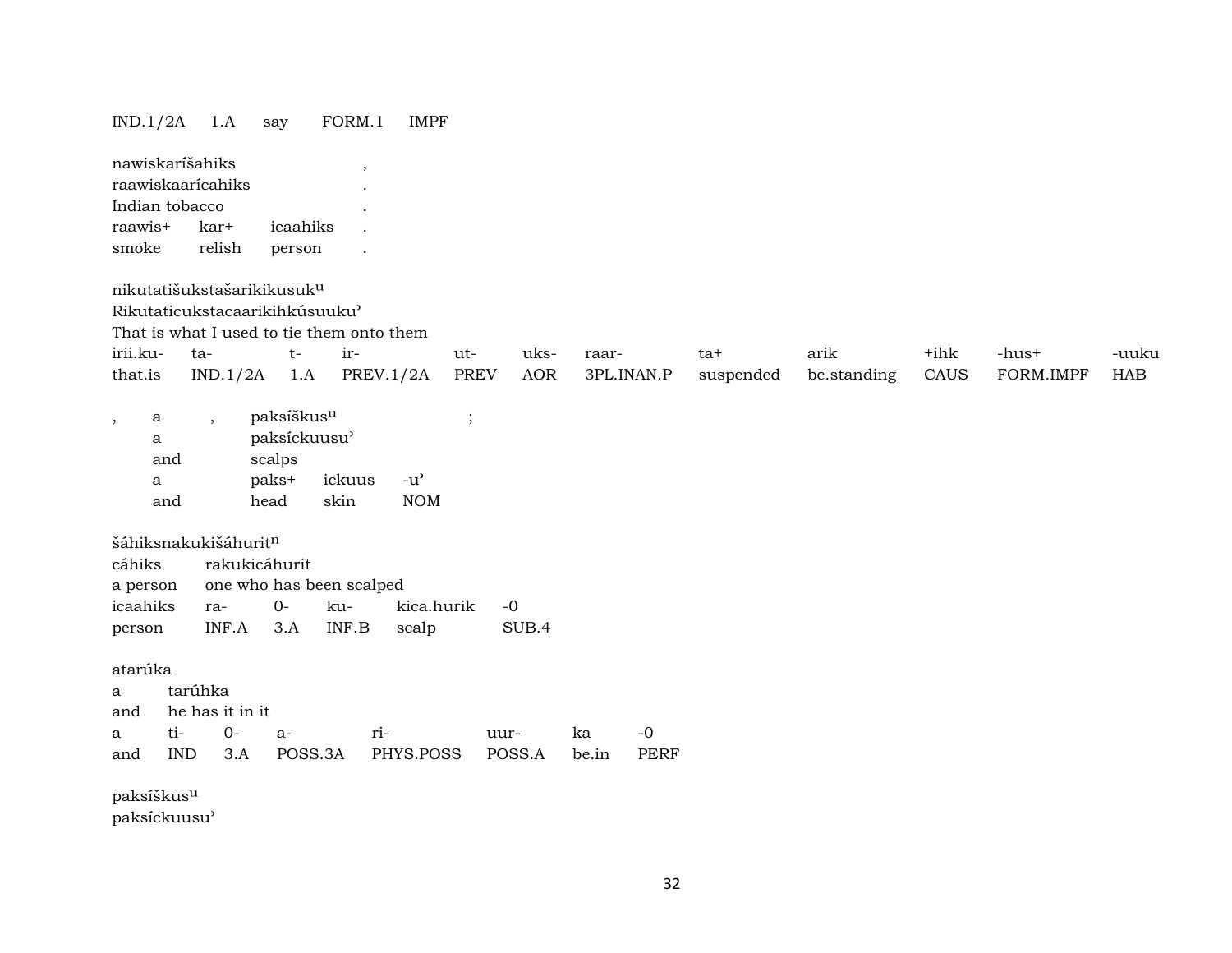| the scalp                  |                          |                 |                                                  |             |         |           |                               |            |       |             |
|----------------------------|--------------------------|-----------------|--------------------------------------------------|-------------|---------|-----------|-------------------------------|------------|-------|-------------|
| paks+                      | ickuus                   |                 | $-u^{\prime}$                                    |             |         |           |                               |            |       |             |
| head                       | skin                     |                 | <b>NOM</b>                                       |             |         |           |                               |            |       |             |
|                            |                          |                 |                                                  |             |         |           |                               |            |       |             |
| tiráwahatn                 |                          |                 |                                                  |             |         |           |                               |            |       |             |
| Tiráwaahat                 |                          |                 |                                                  |             |         |           |                               |            |       |             |
| (for) the Heavens          |                          |                 |                                                  |             |         |           | $^\mathrm{,}$                 |            |       |             |
| tii-                       | ra-                      | $0-$            | $a+$                                             | waa+        | hak     | $-0$      | $\overline{\phantom{a}}$      |            |       |             |
| this                       | <b>ABS</b>               | 3.A             | in.a.line                                        | <b>DIST</b> | pass.by | SUB.4     | $\overline{\phantom{a}}$      |            |       |             |
| tirawawárik <sup>i</sup>   |                          |                 |                                                  |             |         |           | a<br>$\overline{\phantom{a}}$ | $\,$       |       |             |
| tirawaawaáriki             |                          |                 |                                                  |             |         |           | A                             |            |       |             |
| these various ones (stars) |                          |                 |                                                  |             |         |           | And                           |            |       |             |
| tii-                       | ra-                      | $0-$            | waawa+                                           | arik        |         | $-i$      | $\mathbf{a}$                  |            |       |             |
| this                       | <b>ABS</b>               | 3.A             | <b>DIST</b>                                      | be.standing |         | SUB.2     | and                           |            |       |             |
|                            |                          |                 |                                                  |             |         |           |                               |            |       |             |
| kíriks                     | $\overline{\phantom{a}}$ |                 |                                                  |             |         |           |                               |            |       |             |
| kíriks                     |                          |                 |                                                  |             |         |           |                               |            |       |             |
| beads                      | $\overline{ }$           |                 |                                                  |             |         |           |                               |            |       |             |
| kiriks                     | $\overline{\phantom{a}}$ |                 |                                                  |             |         |           |                               |            |       |             |
| bead                       | $\overline{\phantom{a}}$ |                 |                                                  |             |         |           |                               |            |       |             |
| kirikstírakirarius         |                          |                 |                                                  |             |         |           |                               |            |       |             |
| kíriks                     |                          | tirahkirarii'us |                                                  |             |         |           |                               |            |       |             |
| beads                      |                          |                 | these that are light green                       |             |         |           |                               |            |       |             |
| kiriks                     | tii-                     | ra-             | $0-$                                             | ar-         | kiraar+ | rii'uus   | $-0$                          |            |       |             |
| bead                       | this                     | <b>ABS</b>      | 3.A                                              | EV          | liquid  | be.blue   | SUB.4                         |            |       |             |
| nikutirurahkáwa            |                          |                 |                                                  |             |         |           |                               |            |       |             |
| rikutiruurahkáwa           |                          |                 |                                                  |             |         |           |                               |            |       |             |
|                            |                          |                 | they are the ones they have inside (the bundles) |             |         |           |                               |            |       |             |
| irii.ku-                   | ti-                      | $0-$            | $a-$                                             | ir-         |         | ri-       | uur-                          | raar-      | ka    | +waa        |
| that.is                    | <b>IND</b>               | 3.A             | POSS.3A                                          |             | PL.3A   | PHYS.POSS | POSS.A                        | 3PL.INAN.P | be.in | <b>DIST</b> |

 $-0$ PERF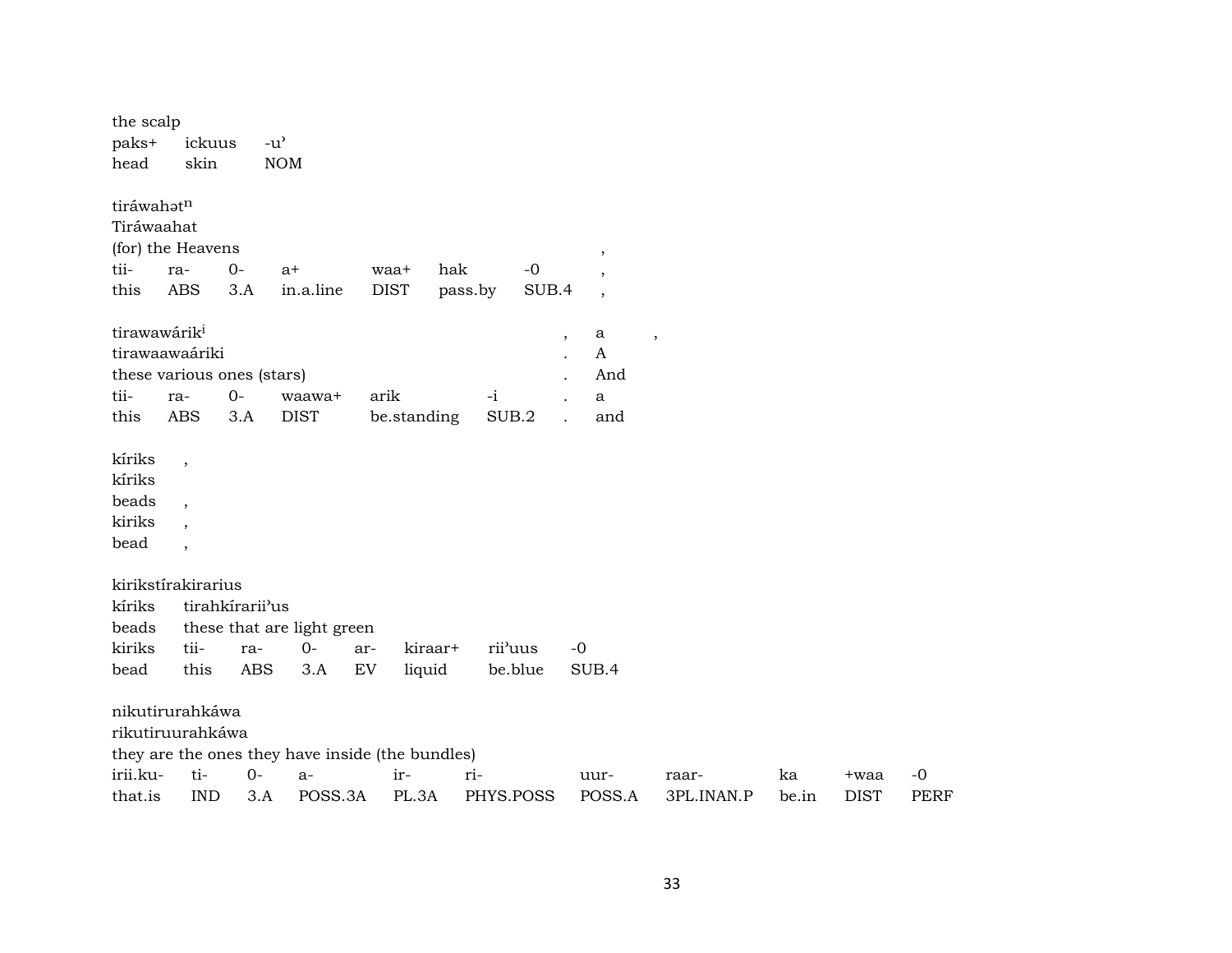|                          |                      | iriratišuksaktarawarihusuku      |                                                |                  |             |          |       |         |                          |           |       |                               |         |
|--------------------------|----------------------|----------------------------------|------------------------------------------------|------------------|-------------|----------|-------|---------|--------------------------|-----------|-------|-------------------------------|---------|
|                          |                      |                                  | iriiraticuksaktaraawariihúsuku                 |                  |             |          |       |         |                          |           |       |                               |         |
|                          |                      |                                  | the ones that I used to offer to them          |                  |             |          |       |         |                          |           |       |                               |         |
| irii-                    | ra-                  | ir-<br>$t-$                      |                                                | ut- uks-         | ak-         |          | raar- |         | ra+                      | $a+$      | warii | -hus+                         | -uku    |
| that ABS                 |                      |                                  | 1.A POSS.1/2A BEN AOR PL.AN.3P 3PL.INAN.P PORT |                  |             |          |       |         |                          | in.a.line |       | be.going.about.IMPF FORM.IMPF | HAB.SUB |
| tiráwahatn               |                      |                                  |                                                |                  |             |          |       |         |                          |           |       |                               |         |
| Tiráwaahat               |                      |                                  |                                                |                  |             |          |       |         | $\overline{\phantom{a}}$ |           |       |                               |         |
| the Heavens              |                      |                                  |                                                |                  |             |          |       |         |                          |           |       |                               |         |
| tii-                     | ra-                  | $0-$                             | $a+$                                           | waa+             | hak         |          | $-0$  |         |                          |           |       |                               |         |
| this                     | ABS                  | 3.A                              | in.a.line                                      | <b>DIST</b>      |             | pass.by  | SUB.4 |         |                          |           |       |                               |         |
|                          |                      |                                  |                                                |                  |             |          |       |         |                          |           |       |                               |         |
| tirawawárik <sup>i</sup> |                      |                                  |                                                |                  |             |          |       |         |                          |           |       |                               |         |
| tirawaawaáriki           |                      |                                  |                                                |                  |             |          |       |         |                          |           |       |                               |         |
|                          |                      | these various ones               |                                                |                  |             |          |       |         |                          |           |       |                               |         |
| tii-                     | ra-                  | $0-$                             | waawa+                                         | arik             |             | $-i$     |       |         |                          |           |       |                               |         |
| this                     | <b>ABS</b>           | 3.A                              | <b>DIST</b>                                    |                  | be.standing |          | SUB.2 |         |                          |           |       |                               |         |
|                          |                      |                                  |                                                |                  |             |          |       |         |                          |           |       |                               |         |
| Náwa                     | $\ddot{\phantom{1}}$ | irár <sup>i</sup>                |                                                |                  |             |          |       | $\,$    |                          |           |       |                               |         |
| Ráwa                     |                      | iraári <sup>3</sup>              |                                                |                  |             |          |       |         |                          |           |       |                               |         |
| Now                      |                      | brother                          |                                                |                  |             |          |       | $\cdot$ |                          |           |       |                               |         |
| rawa                     |                      | $i-$                             | raar                                           |                  |             | -rii     |       |         |                          |           |       |                               |         |
| now                      |                      | 3.POSS.A                         |                                                | same.sex.sibling |             | 3.POSS.B |       | $\cdot$ |                          |           |       |                               |         |
|                          |                      | kuwikarirítušiaríst <sup>a</sup> |                                                |                  |             |          |       |         |                          |           |       |                               |         |
|                          |                      | kuwikariiriitucí'aarista         |                                                |                  |             |          |       |         |                          |           |       |                               |         |
|                          |                      | I cannot do anything             |                                                |                  |             |          |       |         |                          |           |       |                               |         |
| ku-                      | wii-                 | karii-                           |                                                | rii-             | t-          | ut-      | $i-$  |         | aar                      | -his+     | -ta   |                               |         |

 $\overline{\phantom{a}}$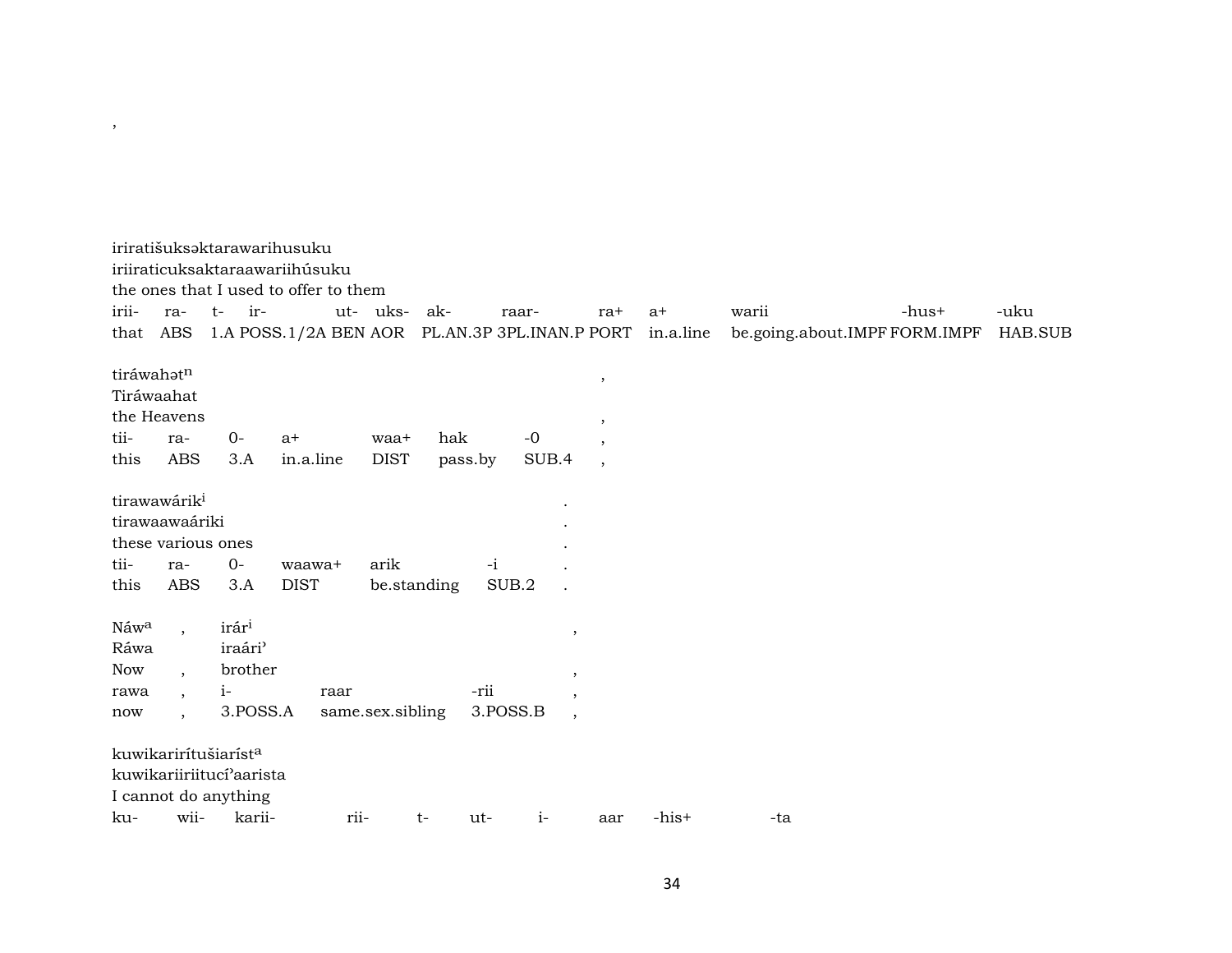| <b>INDF</b>                                  | now                                                              |                                          | EMPH.NEG                                                              | <b>ASSR</b>  | 1.A           |                  | PREV | <b>SEQ</b>     | do    |                 | FORM.PERF  | <b>INT</b> |
|----------------------------------------------|------------------------------------------------------------------|------------------------------------------|-----------------------------------------------------------------------|--------------|---------------|------------------|------|----------------|-------|-----------------|------------|------------|
|                                              | tiratarirawat <sup>i</sup><br>tiratariíraa'iiwaati               | these things I am telling you about      |                                                                       |              |               |                  |      |                |       |                 |            |            |
| tii-                                         | ra-                                                              | $t-$                                     | ir-                                                                   |              | $a-$          | ri-              |      |                | uur-  | raa+            | iiwaat     | $-i$       |
| this                                         | <b>ABS</b>                                                       | 1.A                                      | PREV.1/2A                                                             |              | 2.P           | PHYS.POSS        |      |                | PREV  | way             | tell.about | SUB.2      |
| $\overline{\phantom{a}}$                     | níhuksu<br>Ríhuksu'<br>Only<br>rihuks<br>only                    | $-u^{\prime}$<br><b>NOM</b>              |                                                                       |              |               |                  |      |                |       |                 |            |            |
|                                              | iriwirutararih <sup>i</sup> t <sup>n</sup>                       |                                          |                                                                       |              |               |                  |      |                |       |                 |            |            |
|                                              | iriwiruutaaraaríhit                                              |                                          |                                                                       |              |               |                  |      |                |       |                 |            |            |
|                                              |                                                                  | that is the only thing                   |                                                                       |              |               |                  |      |                |       |                 |            |            |
| irii-                                        | wii-                                                             | ruu-                                     | ti-<br><b>IND</b>                                                     | $0 -$<br>3.A | a-<br>PREV.3A |                  | raa+ |                | rihik |                 | $-0$       |            |
| that                                         | now                                                              | then                                     |                                                                       |              |               |                  | way  |                |       | be.the.only.one | PERF       |            |
|                                              | tirataríra <sup>i</sup> wát <sup>i</sup><br>tiratariiraa'iiwaati | these things that I am telling you about |                                                                       |              |               |                  |      |                |       |                 |            |            |
| tii-                                         | ra-                                                              | $t-$                                     | ir-                                                                   |              | $a-$          | ri-              |      |                | uur-  | raa+            | iiwaat     | $-i$       |
| this                                         | ABS                                                              | 1.A                                      | PREV.1/2A                                                             |              | 2.P           | PHYS.POSS        |      |                | PREV  | way             | tell.about | SUB.2      |
| $\ddot{\phantom{0}}$<br>$\ddot{\phantom{0}}$ | Kítá<br>Kítuu'u'<br>Everything<br>kituu<br>all                   | $-u^{\prime}$<br><b>NOM</b>              | tirahúrahš <sup>a</sup><br>tirahúraahca<br>this earth<br>tii-<br>this | ra-<br>ABS   | $0-$<br>3.A   | huraar+<br>earth |      | sa<br>be.lying |       | $-0$<br>SUB.4   |            |            |
|                                              |                                                                  |                                          |                                                                       |              |               |                  |      |                |       |                 |            |            |

átira Átira<sup></sup>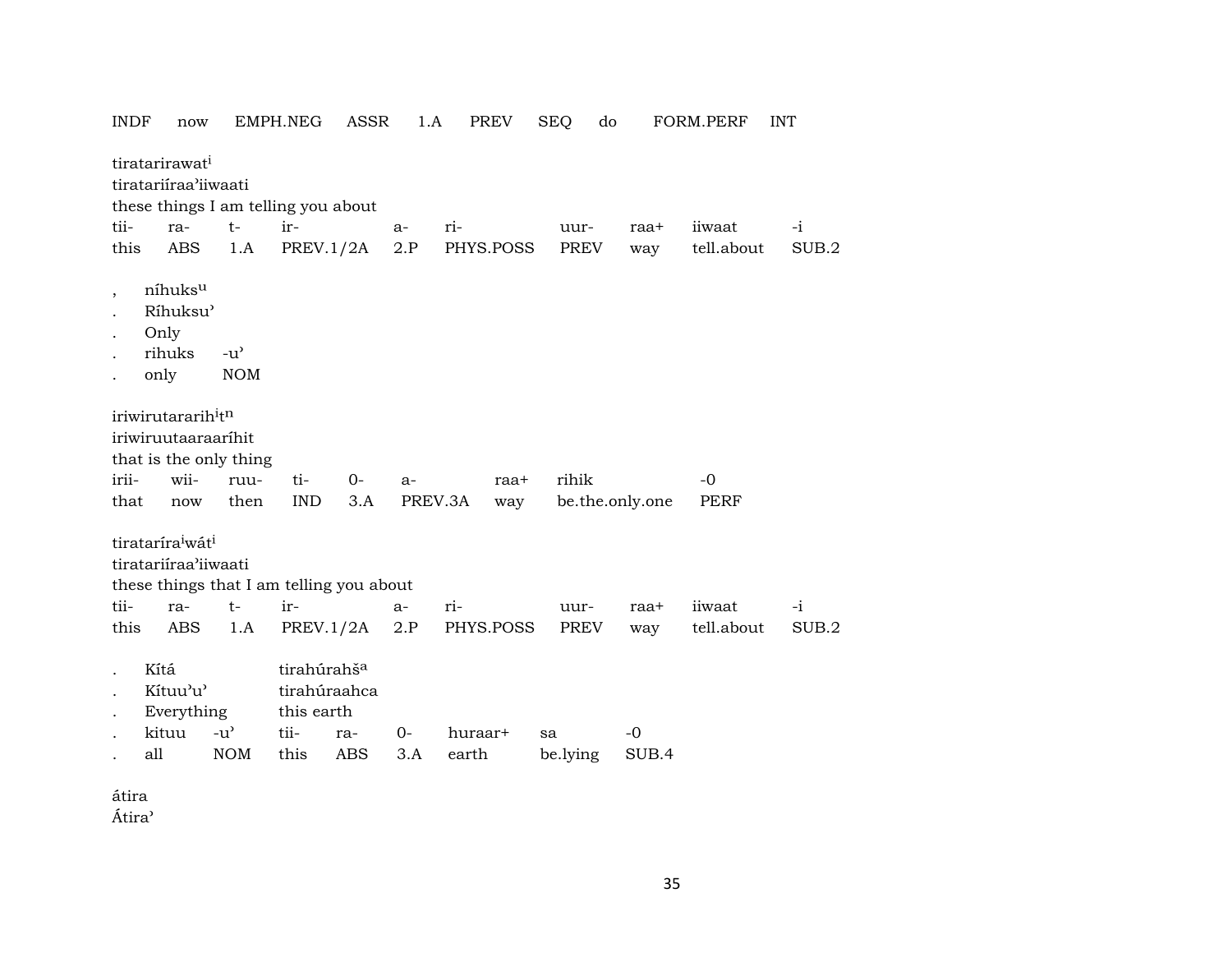| Mother (bundle)<br>ati-<br>1.POSS                                               | raa                                               | mother            |                     |                                                |                                                    |                                      |                                                           |                    |                          |                     |                    |                     |             |                     |                     |
|---------------------------------------------------------------------------------|---------------------------------------------------|-------------------|---------------------|------------------------------------------------|----------------------------------------------------|--------------------------------------|-----------------------------------------------------------|--------------------|--------------------------|---------------------|--------------------|---------------------|-------------|---------------------|---------------------|
| kitutúkstakawa<br>kítuu'u'<br>everything<br>kituu<br>all                        | $-u$ <sup><math>\prime</math></sup><br><b>NOM</b> |                   | ti-<br><b>IND</b>   | túkstahkawa<br>they were in her<br>$O-$<br>3.A | uks-<br><b>AOR</b>                                 | raar-                                | PL.INDV.A                                                 | ka<br>be.in        | +waa<br><b>DIST</b>      | $-0$<br><b>PERF</b> |                    |                     |             |                     |                     |
| $\ddot{\cdot}$<br>irii-<br>$\overline{\phantom{a}}$<br>$\overline{\phantom{a}}$ | irírau<br>iriíra'u<br>that one<br>that            | ra-<br><b>ABS</b> | $0-$<br>3.A         | 0<br>be                                        | -u<br>SUB.D                                        |                                      | úskašk <sup>i</sup><br>ackácki<br>sinew<br>ackac<br>sinew | -kis<br><b>DIM</b> |                          |                     |                    |                     |             |                     |                     |
| tírau<br>tíra'u<br>this one<br>tii-                                             | ra-                                               | $0-$              | $\mathbf 0$         | $-u$                                           |                                                    | pák <sup>i</sup> s<br>paákis<br>paak | young bull                                                | -kis               | $\cdot$                  |                     |                    |                     |             |                     |                     |
| this                                                                            | <b>ABS</b>                                        | 3.A               | be                  |                                                | SUB.D                                              |                                      | young.bull                                                | DIM                | $\overline{\phantom{a}}$ |                     |                    |                     |             |                     |                     |
| kiturikutarurúkstahkawa<br>kítuu'u'<br>all                                      |                                                   |                   |                     |                                                | rikutaruurúkstahkawa<br>that one had things in her |                                      |                                                           |                    |                          |                     |                    |                     |             |                     |                     |
| kituu<br>all                                                                    | $-u^{\prime}$<br>NOM                              |                   | irii.ku-<br>that.is | ti-<br><b>IND</b>                              | $0-$<br>3.A                                        |                                      | $a-$<br>POSS.3A                                           | ri-                | PHYS.POSS                | uur-<br>POSS.A      | uks-<br><b>AOR</b> | raar-<br>3PL.INAN.P | ka<br>be.in | +waa<br><b>DIST</b> | $-0$<br><b>PERF</b> |

, . . . .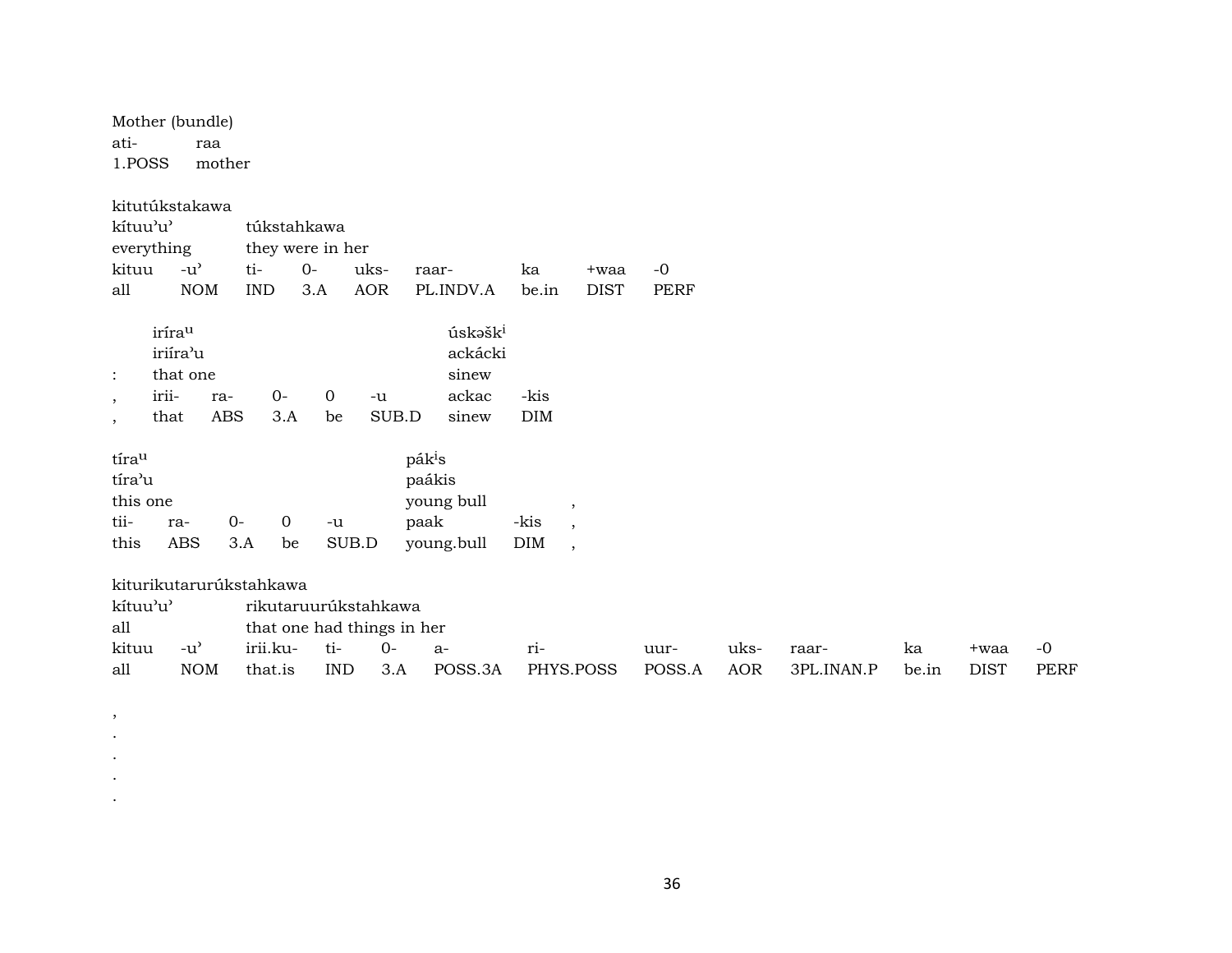|                          | kitutúkstaruhk <sup>u</sup>       |            |                                           |             |                                                      |       |                                  |             |           |                                   |       |       |
|--------------------------|-----------------------------------|------------|-------------------------------------------|-------------|------------------------------------------------------|-------|----------------------------------|-------------|-----------|-----------------------------------|-------|-------|
| Kítuu'u'                 |                                   |            | túkstaruhku'                              |             |                                                      |       |                                  |             |           |                                   |       |       |
| All                      |                                   |            | she used to have them                     |             |                                                      |       |                                  |             |           |                                   |       |       |
| kituu                    | $-u^{\prime}$                     | ti-        | $0-$                                      | uks-        | raar-                                                |       | ruu.aah.ka'uk                    | $-0$        |           |                                   |       |       |
| all                      | <b>NOM</b>                        | <b>IND</b> | 3.A                                       | <b>AOR</b>  | 3PL.INAN.P                                           |       | have.DIST                        | <b>PERF</b> |           |                                   |       |       |
| $\overline{\phantom{a}}$ | a                                 |            |                                           |             |                                                      |       |                                  |             |           |                                   |       |       |
|                          | a                                 |            |                                           |             |                                                      |       |                                  |             |           |                                   |       |       |
|                          | and                               |            |                                           |             |                                                      |       |                                  |             |           |                                   |       |       |
|                          | a                                 |            |                                           |             |                                                      |       |                                  |             |           |                                   |       |       |
|                          | and                               |            |                                           |             |                                                      |       |                                  |             |           |                                   |       |       |
|                          |                                   |            | hirúiriruritišúksapakararawarihúsuku      |             |                                                      |       |                                  |             |           |                                   |       |       |
| hiru                     |                                   |            |                                           |             | iriruuriiticuksapakaraarawariihusuuku'               |       |                                  |             |           |                                   |       |       |
| then                     |                                   |            |                                           |             | I used to throw my voice to them (ie recite rituals) |       |                                  |             |           |                                   |       |       |
| hiruu                    | irii-                             | ruu-       | rii-                                      | $t-$        | ir-                                                  | ut-   | uks- ak-                         | wakaraar+   | a+        | warii                             | -hus+ | -uuku |
| then                     | then                              | then       | ASSR                                      | 1.A         |                                                      |       | POSS.1/2A BEN AOR PL.AN.3P voice |             | in.a.line | be.going.about.IMPF FORM.IMPF HAB |       |       |
|                          | tiráwahatn                        |            |                                           |             |                                                      |       | $^\mathrm{,}$                    |             |           |                                   |       |       |
|                          | Tiráwaahat                        |            |                                           |             |                                                      |       |                                  |             |           |                                   |       |       |
|                          | the Heavens                       |            |                                           |             |                                                      |       |                                  |             |           |                                   |       |       |
| tii-                     | ra-                               | $0-$       | a+                                        | waa+        | hak                                                  | $-0$  |                                  |             |           |                                   |       |       |
| this                     | <b>ABS</b>                        | 3.A        | in.a.line                                 | <b>DIST</b> | pass.by                                              | SUB.4 |                                  |             |           |                                   |       |       |
|                          | tirawawárik <sup>i</sup>          |            |                                           |             |                                                      |       | hupíritn                         |             |           |                                   |       |       |
|                          | tirawaawaáriki                    |            |                                           |             |                                                      |       | huupírit                         |             |           |                                   |       |       |
|                          | these various ones                |            |                                           |             |                                                      |       | stars                            |             |           |                                   |       |       |
| tii-                     | ra-                               | $0-$       | waawa+                                    | arik        | $-i$                                                 |       | huupirik                         |             |           |                                   |       |       |
| this                     | <b>ABS</b>                        | 3.A        | <b>DIST</b>                               |             | be.standing                                          | SUB.2 | star                             |             |           |                                   |       |       |
|                          | iriratkutuktawiuruhk <sup>a</sup> |            |                                           |             |                                                      |       |                                  |             |           |                                   |       |       |
|                          |                                   |            | iriiratkuutaaktahwi'uúruhka               |             |                                                      |       |                                  |             |           |                                   |       |       |
|                          |                                   |            | when I pointed the pipe in each direction |             |                                                      |       |                                  |             |           |                                   |       |       |
| irii-                    | ra-                               | $t-$       | ku-                                       | ut-         | haak+                                                | raar+ | wi.uu                            | +ruhk       | -a        |                                   |       |       |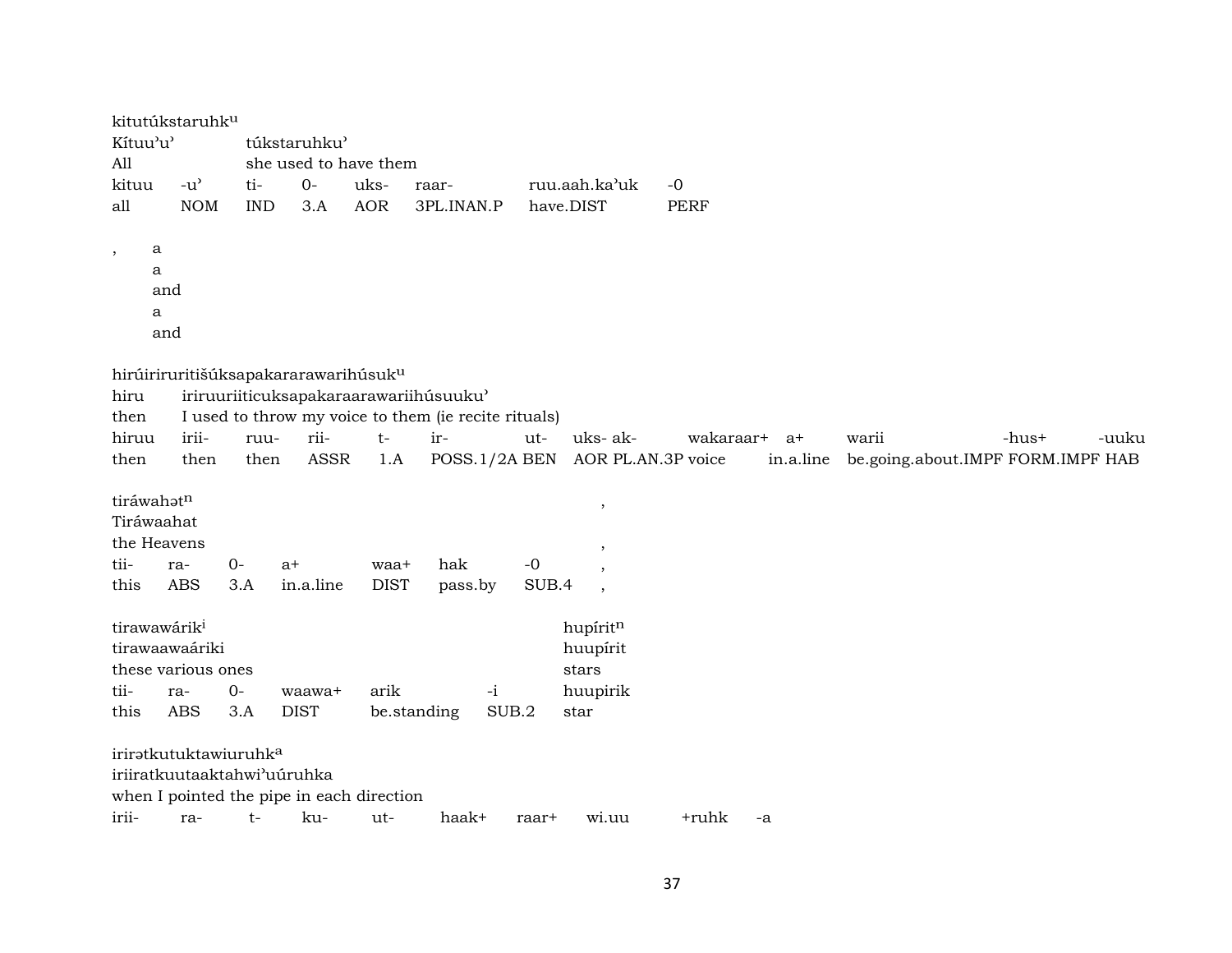| when    |          | INF.A | 1.A   | INF.B                           | PREV |      | PL<br>wood |                                               | be facing | CAUS  | SUB.1 |
|---------|----------|-------|-------|---------------------------------|------|------|------------|-----------------------------------------------|-----------|-------|-------|
| $\cdot$ | ha<br>ha |       |       | irirukstatawi<br>irirukstaátawi |      |      |            |                                               |           |       |       |
|         |          |       |       |                                 |      |      |            |                                               |           |       |       |
|         | see      |       |       |                                 |      |      |            | that having been the way (ie custom) among us |           |       |       |
| $\cdot$ | ha       |       | irii- | ra-                             | $0-$ | uks- | raa+       | tawi                                          | $-()$     |       |       |
|         | ha       |       | that  | ABS                             | 3.A  | AOR  | way        | be.among                                      |           | SUB.4 |       |
|         |          |       |       |                                 |      |      |            |                                               |           |       |       |

tiiriwirəskurətka<sup>u</sup>  $\,$  , ti'iriwiraskuúratka'u  $\ddot{\phantom{0}}$ this that you have now heard from me  $\cdot$ tiiiriiwiira- $S$ ku- $-0$ uuratka.uk  $\ddot{\phantom{a}}$ this that ABS  $2.A$  $1.P$ **PREV** hear SUB.3 now  $\ddot{\phantom{a}}$ 

hiru

 $\, ,$ 

Hiru Then

hiruu

then

iriarutatíhisas

iri'aaruutatiihísaas

I would call the name of each one

| $\cdots$ | irii- ar- ruu- ta- |  | t- i- hisaask -0                                |  |
|----------|--------------------|--|-------------------------------------------------|--|
|          |                    |  | that EV then IND.1/2A 1.A SEQ call.by.name PERF |  |

tirawawárik<sup>i</sup>

tirawaawaáriki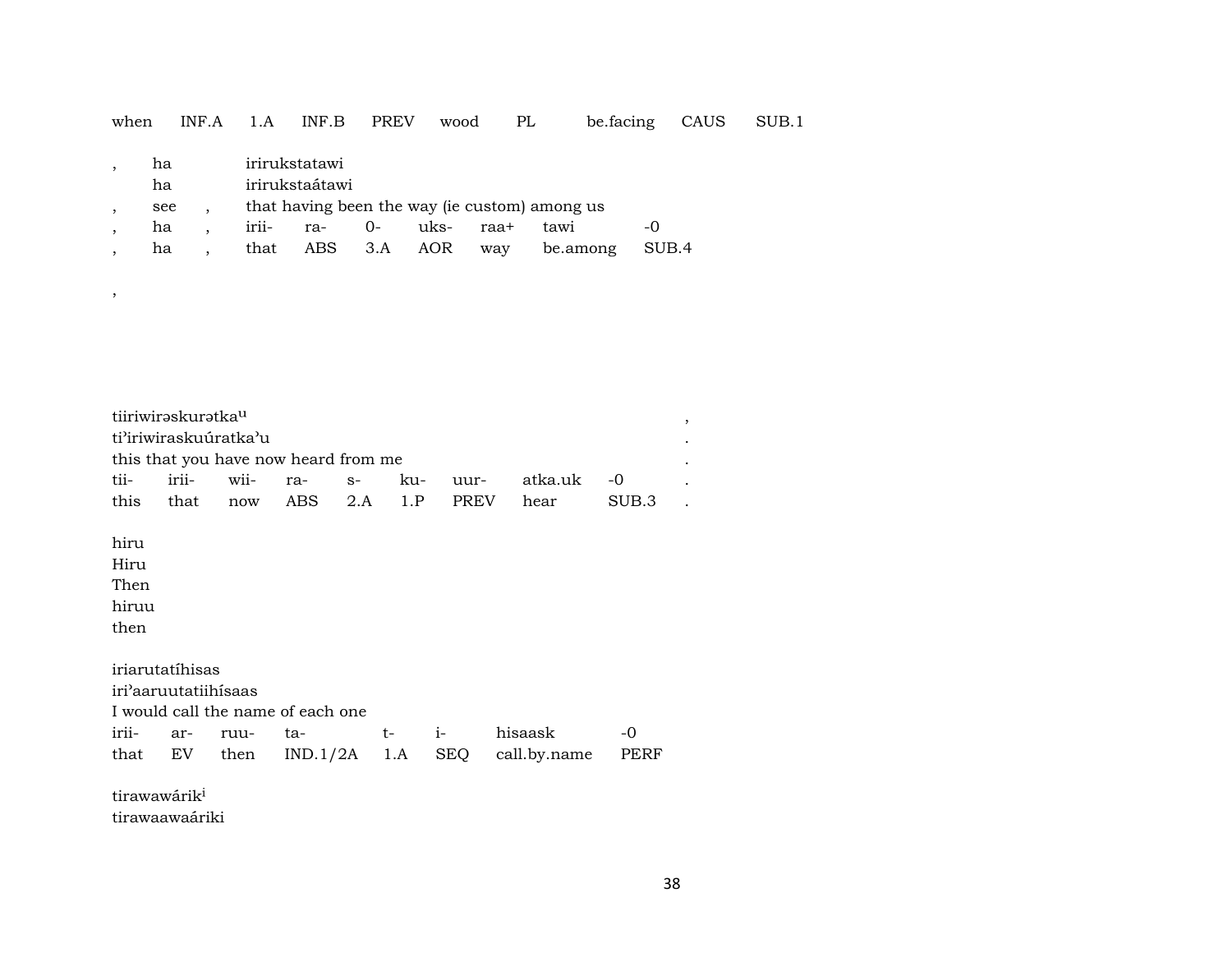|                     | these various ones       |                      |                  |      |                  |             |          |       | ,                        |
|---------------------|--------------------------|----------------------|------------------|------|------------------|-------------|----------|-------|--------------------------|
| tii-                | ra-                      | $0-$                 | waawa+           |      | arik             |             | $-i$     |       | ,                        |
| this                | ABS                      | 3.A                  | <b>DIST</b>      |      | be.standing      |             | SUB.2    |       |                          |
|                     |                          |                      |                  |      |                  |             |          |       |                          |
| tirawáhatn          |                          |                      |                  |      |                  |             |          |       |                          |
| Tiráwaahat          |                          |                      |                  |      |                  |             |          |       |                          |
| the Heavens         |                          |                      |                  |      |                  |             |          |       |                          |
| tii-                | ra-                      | $0-$                 | $a+$             |      | waa+             | hak         |          | $-0$  |                          |
| this                | ABS                      | 3.A                  | in.a.line        |      | <b>DIST</b>      | pass.by     |          | SUB.4 |                          |
|                     |                          |                      |                  |      |                  |             |          |       |                          |
| Náw <sup>a</sup>    |                          | irár <sup>i</sup>    |                  |      |                  |             |          |       | $\,$                     |
| Ráwa                |                          | iraári <sup>3</sup>  |                  |      |                  |             |          |       |                          |
| Now                 | $\overline{ }$           | brother              |                  |      |                  |             |          |       | $\,$                     |
| rawa                | $\overline{\phantom{a}}$ | $i-$                 | raar             |      |                  |             | -rii     |       | $\,$                     |
| now                 | $\ddot{\phantom{0}}$     | 3.POSS.A             |                  |      | same.sex.sibling |             | 3.POSS.B |       | $\overline{\phantom{a}}$ |
| hawákaki            |                          |                      |                  |      |                  |             |          |       |                          |
| hawá                |                          | kukaaki <sup>3</sup> |                  |      |                  |             |          |       |                          |
| again               |                          | I cannot             |                  |      |                  |             |          |       |                          |
| haawa               | ku-                      |                      | kaaki-           | 0-   | 0                | -0          |          |       |                          |
| also                |                          | INDF                 | NEG.IND          | 3.A  | be               | <b>PERF</b> |          |       |                          |
|                     |                          |                      |                  |      |                  |             |          |       |                          |
|                     | hawakuratkutara          |                      |                  |      |                  |             |          |       |                          |
| hawá                |                          | kuratkuútaara        |                  |      |                  |             |          |       |                          |
| also                |                          | also do anything     |                  |      |                  |             |          |       |                          |
| haawa               | ku-                      | ra-                  | t-               |      | ku-              | ut-         |          | aar   | -a                       |
| also                |                          | INDF                 | INF.A            | 1.A  | INF.B            | PREV        |          | do    | SUB.1                    |
|                     |                          |                      |                  |      |                  |             |          |       |                          |
| irár <sup>i</sup>   |                          |                      |                  |      |                  | ,           |          |       |                          |
| iraári <sup>3</sup> |                          |                      |                  |      |                  |             |          |       |                          |
| brother             |                          |                      |                  |      |                  | ,           |          |       |                          |
| $i-$                |                          | raar                 |                  | -rii |                  |             |          |       |                          |
| 3.POSS.A            |                          |                      | same.sex.sibling |      | 3.POSS.B         | ,           |          |       |                          |

 $\overline{\phantom{a}}$ 

 $\,$  ,  $\,$  ,  $\overline{\phantom{a}}$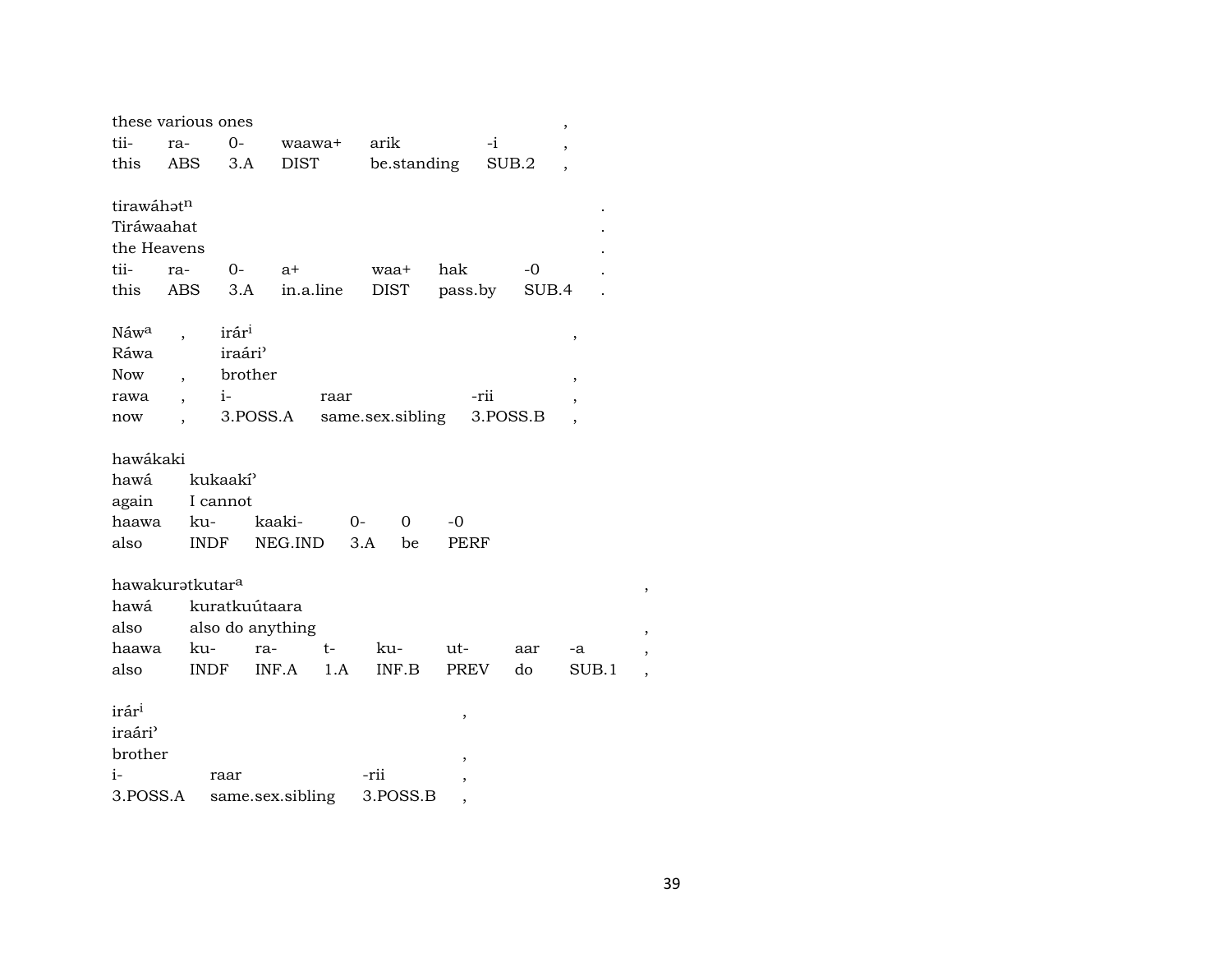| tiraspaka<br>tíraspaaka                  |     |                          |       |                  |             |             |            |                                                      | $\pmb{\mathsf{H}}$                  |             |                          |      |    |      |       |             |
|------------------------------------------|-----|--------------------------|-------|------------------|-------------|-------------|------------|------------------------------------------------------|-------------------------------------|-------------|--------------------------|------|----|------|-------|-------------|
| when you said                            |     |                          |       |                  |             |             |            | $\ddot{\cdot}$                                       | $\pmb{\mathsf{H}}$                  |             |                          |      |    |      |       |             |
| tii-                                     |     | ra-                      | $S-$  | waak             |             | -a          |            |                                                      | $\pmb{\mathsf{H}}$                  |             |                          |      |    |      |       |             |
| when                                     |     | <b>ABS</b>               | $2.A$ |                  | say.SUB     |             | SUB.1      |                                                      | $\pmb{\mathsf{H}}$                  |             |                          |      |    |      |       |             |
|                                          |     |                          |       |                  |             |             |            |                                                      |                                     |             |                          |      |    |      |       |             |
| kírahiruirihišiksu isúta                 |     |                          |       |                  |             |             |            |                                                      |                                     |             |                          |      |    |      |       |             |
| Kíra                                     |     | hiru                     |       | irihii           |             |             |            | cíksu' isuúta                                        |                                     |             |                          |      |    |      |       |             |
| Perhaps                                  |     | then                     |       | there            |             |             |            | be prayerful                                         |                                     |             |                          |      |    |      |       |             |
| kira                                     |     | hiruu                    |       | irii-            | hii         |             | aciks      |                                                      | $-u$ <sup><math>\prime</math></sup> | $i-$        |                          | $S-$ |    | ut-  | aar   | $-0$        |
| perhaps                                  |     | then                     |       | there            |             | other       | mind       |                                                      | $\rm{NOM}$                          |             | CONT.1/2A                | 2.A  |    | PREV | do    | <b>PERF</b> |
|                                          |     |                          |       |                  |             |             |            |                                                      |                                     |             |                          |      |    |      |       |             |
|                                          |     | kakúri                   |       |                  |             |             |            |                                                      |                                     |             | $\, ,$                   |      |    |      |       |             |
| П                                        |     | Kaakúri'                 |       |                  |             |             |            |                                                      |                                     |             |                          |      |    |      |       |             |
| $\pmb{\mathsf{H}}$                       |     | No                       |       |                  |             |             |            |                                                      |                                     |             | $^\mathrm{,}$            |      |    |      |       |             |
| "                                        |     | kaaki-                   |       | $O -$            | uur-        |             | $i-$       | $\boldsymbol{0}$                                     | $-0$                                |             | $\, ,$                   |      |    |      |       |             |
| Ħ                                        |     | NEG.IND                  |       | 3.A              |             | PREV        | <b>SEQ</b> | be                                                   |                                     | <b>PERF</b> | $\overline{\phantom{a}}$ |      |    |      |       |             |
| irári                                    |     |                          |       |                  |             |             |            |                                                      |                                     |             |                          |      |    |      |       |             |
| iraári <sup></sup>                       |     |                          |       |                  |             |             |            | $\, ,$                                               |                                     |             |                          |      |    |      |       |             |
| brother                                  |     |                          |       |                  |             |             |            |                                                      |                                     |             |                          |      |    |      |       |             |
| $i-$                                     |     | raar                     |       |                  |             | -rii        |            | $\overline{\phantom{a}}$                             |                                     |             |                          |      |    |      |       |             |
| 3.POSS.A                                 |     |                          |       | same.sex.sibling |             | 3.POSS.B    |            | $\overline{\phantom{a}}$<br>$\overline{\phantom{a}}$ |                                     |             |                          |      |    |      |       |             |
|                                          |     |                          |       |                  |             |             |            |                                                      |                                     |             |                          |      |    |      |       |             |
| kukakíratkutar <sup>a</sup>              |     |                          |       |                  |             |             |            |                                                      |                                     |             |                          |      |    |      |       |             |
| kukaakí <sup>3</sup> ratkuútaara         |     |                          |       |                  |             |             |            |                                                      |                                     |             |                          |      |    |      |       |             |
| I cannot do anything                     |     |                          |       |                  |             |             |            |                                                      |                                     |             |                          |      |    |      |       |             |
| ku-                                      |     | kaaki-                   |       | $0-$             | $\mathbf 0$ | $-0$        |            | ra-                                                  | $t-$                                | ku-         |                          | ut-  |    | aar  | -a    |             |
| <b>INDF</b>                              |     | NEG.IND                  |       | 3.A              | be          | <b>PERF</b> |            | INF.A                                                | 1.A                                 |             | INF.B                    | PREV | do |      | SUB.1 |             |
|                                          |     |                          |       |                  |             |             |            |                                                      |                                     |             |                          |      |    |      |       |             |
| $\mathbf{a}$<br>$\overline{\phantom{a}}$ |     | $\overline{\phantom{a}}$ |       |                  |             |             |            |                                                      |                                     |             |                          |      |    |      |       |             |
| a                                        |     |                          |       |                  |             |             |            |                                                      |                                     |             |                          |      |    |      |       |             |
|                                          | and |                          |       |                  |             |             |            |                                                      |                                     |             |                          |      |    |      |       |             |
| a                                        |     |                          |       |                  |             |             |            |                                                      |                                     |             |                          |      |    |      |       |             |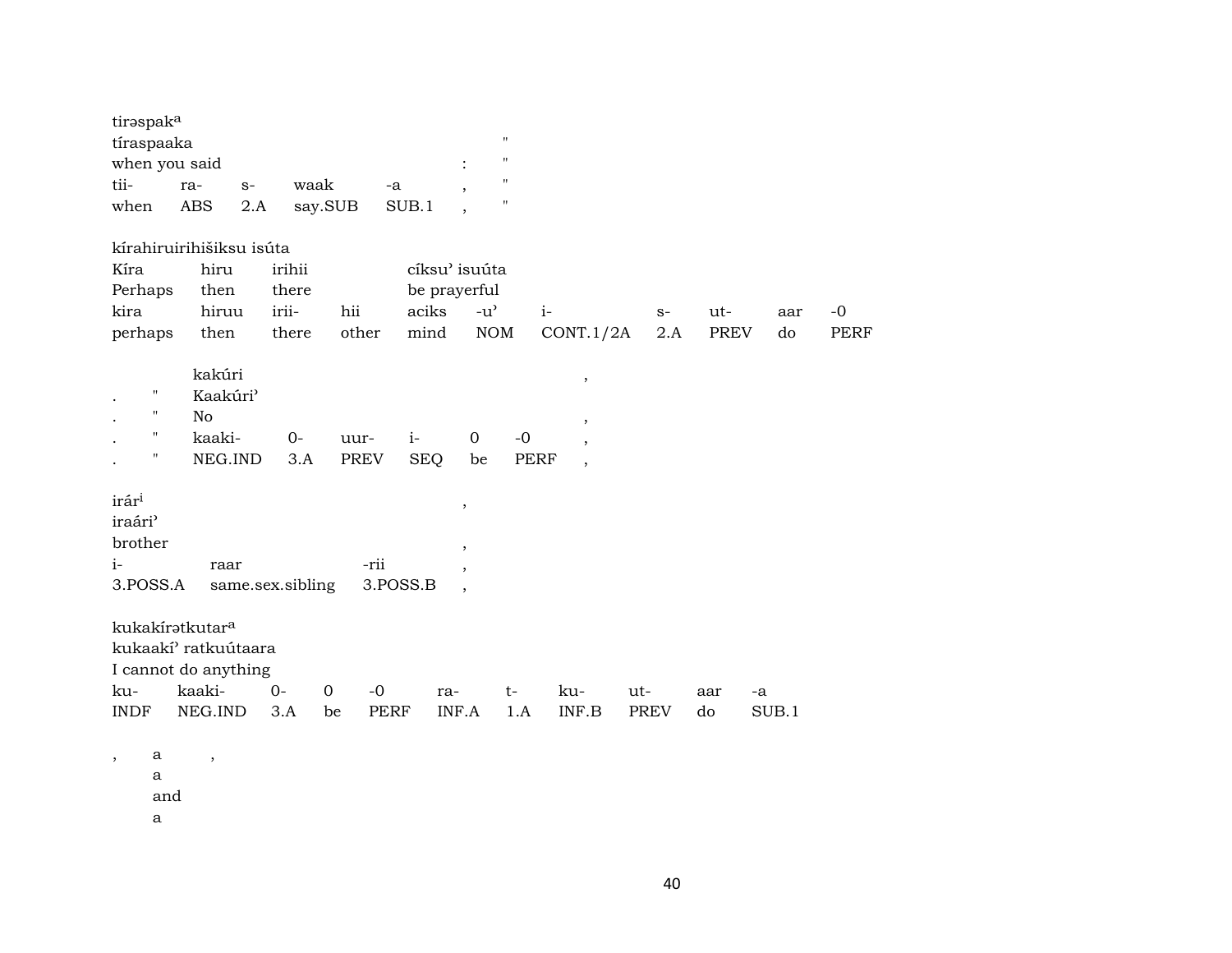and

| kaririširikitaw <sup>i</sup><br>kariiriiciriikitawi' |                     | we are not in authority        |              |                              |            |               |            | $^\mathrm{^\mathrm{o}}$ |       |            |               |
|------------------------------------------------------|---------------------|--------------------------------|--------------|------------------------------|------------|---------------|------------|-------------------------|-------|------------|---------------|
| karii-                                               |                     | rii-                           | aciir-       | $i-$                         | kita.wi    |               | $-0$       |                         |       |            |               |
| EMPH.NEG                                             |                     | ASSR                           | IN.DU.A      | SEQ                          |            | be.the.leader | PERF       |                         |       |            |               |
|                                                      |                     |                                |              |                              |            |               |            |                         |       |            |               |
| hiru                                                 | atíəs               |                                |              |                              |            |               |            |                         |       |            |               |
| Hiru                                                 | Atí <sup>2</sup> as |                                |              |                              |            |               |            |                         |       |            |               |
| There                                                |                     | Our Father                     |              |                              |            |               |            |                         |       |            |               |
| hiruu                                                | ati-                | as                             |              |                              |            |               |            |                         |       |            |               |
| there                                                | 1.POSS              |                                | father       |                              |            |               |            |                         |       |            |               |
|                                                      |                     |                                |              |                              |            |               |            |                         |       |            |               |
| irihiiharakitak <sup>u</sup>                         |                     |                                |              |                              |            |               |            |                         |       |            |               |
| irihii                                               |                     |                                | ihaarakítaku |                              |            |               |            |                         |       |            |               |
| that other one                                       |                     |                                |              | the one who sits there above |            |               |            |                         |       |            |               |
| irii-                                                | hii                 | ii-                            | haa-         | ra-                          | $0-$       | kita+         | kus        |                         | $-0$  |            |               |
| that                                                 | other               | that                           | here         | ABS                          | 3.A        | on.top        | be sitting |                         | SUB.4 |            |               |
|                                                      |                     |                                |              |                              |            |               |            |                         |       |            |               |
| irihitikítaw <sup>i</sup>                            |                     |                                |              |                              |            |               |            |                         |       |            |               |
| irihiitikítawi'                                      |                     |                                |              |                              |            |               |            |                         |       |            |               |
| that one is the ruler                                |                     |                                |              |                              |            |               |            |                         |       |            |               |
| irii-                                                | hii-                | ti-                            | 0-           | kita.wi                      |            | $-0$          |            |                         |       |            |               |
| that                                                 | other               | <b>IND</b>                     | 3.A          | be.the.leader                |            | PERF          |            |                         |       |            |               |
|                                                      |                     |                                |              |                              |            |               |            |                         |       |            |               |
| Witašakuharukítu                                     |                     |                                |              |                              |            |               |            |                         |       |            |               |
| Witacakuúhaaru'                                      |                     |                                |              |                              |            |               |            |                         |       | kítuu'u'   |               |
|                                                      |                     | He made (ie planned) it for us |              |                              |            |               |            |                         |       | everything |               |
| wi-                                                  | ti-                 | $0 -$                          | aca-         | ku-                          | ut-        | raa+          | ra.uk      | -0                      |       | kituu      | $-u^{\prime}$ |
| QUOT                                                 | <b>IND</b>          | 3.A                            | IN.DU.P      | 1.P                          | <b>BEN</b> | way           | make       | PERF                    |       | all        | <b>NOM</b>    |

, a

a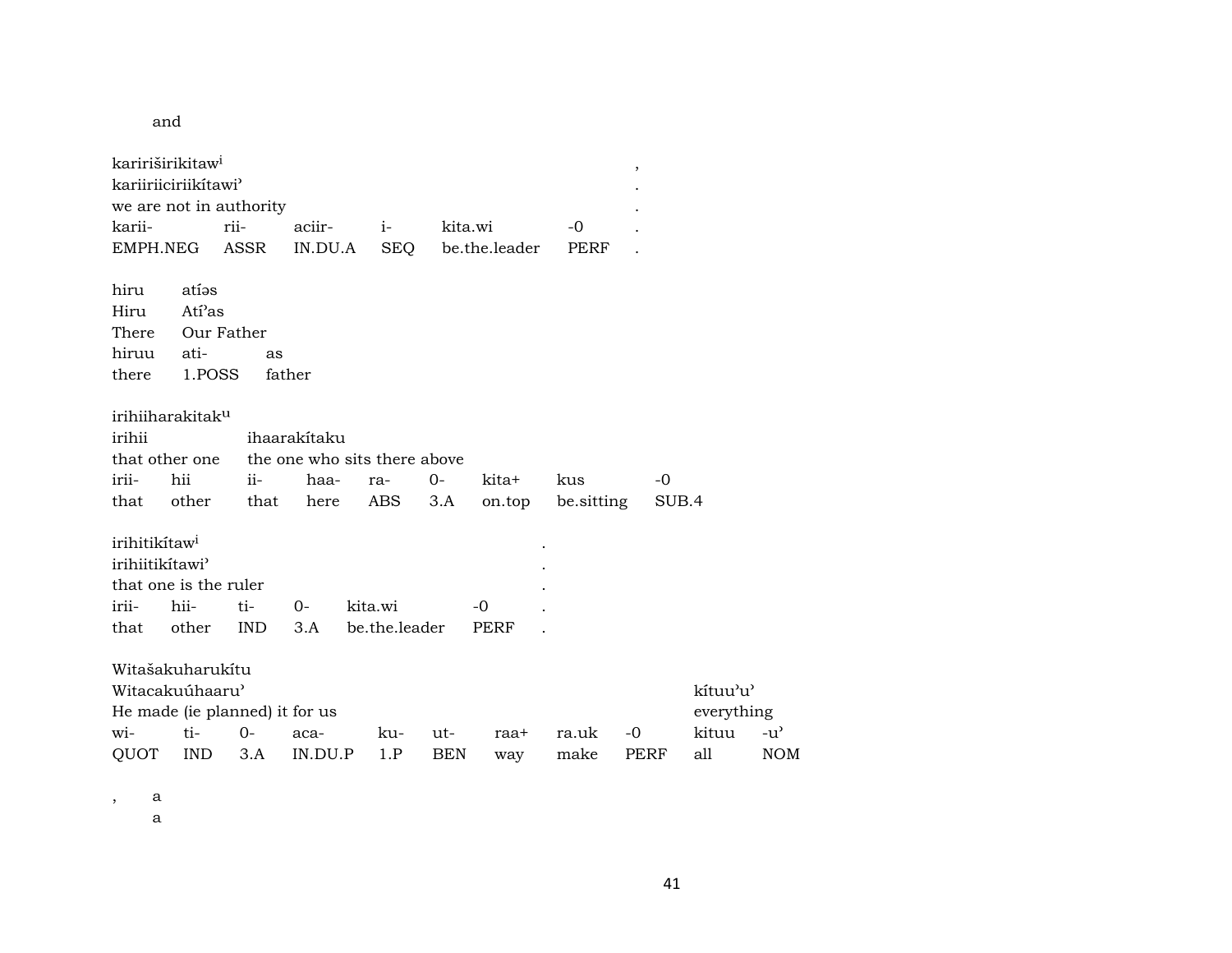and  $\mathbf{a}$ and irirutəstarit<sup>n</sup> iriruútastarit what is going to be iriira- $0-$ -rit  $ut \overline{0}$ -ta -as  $3.A$ ABS **INT.SUB** what PREV be IMPF.IRR **INT** tirəšihwawáktiku tiracihwaawáktiku this way we speak aciirtiirawaa+ wak +rik -hus this ABS IN.DU.A **DIST DIST** IMPF.SUB say tiharašihrarukuk<sup>i</sup> tihaaracihraáruhkuuki these things we have  $-i$ tiihaaaciirruu.aah.ka'uk raraar-IN.DU.A this here **ABS** 3PL.INAN.P have.DIST  $SUB.2$ tirəšinaitustarah<sup>a</sup> tiraciraa'iitustáraaha these stories that we have tiiaciiriit -hus+ raraa+ raar+ ra.aah  $-a$ IN.DU.A FORM.IMPF  $SUB.1$ this **ABS**  $PL$ have way story

 $\mathbf{r}$  $\bullet$  $\ddot{\phantom{a}}$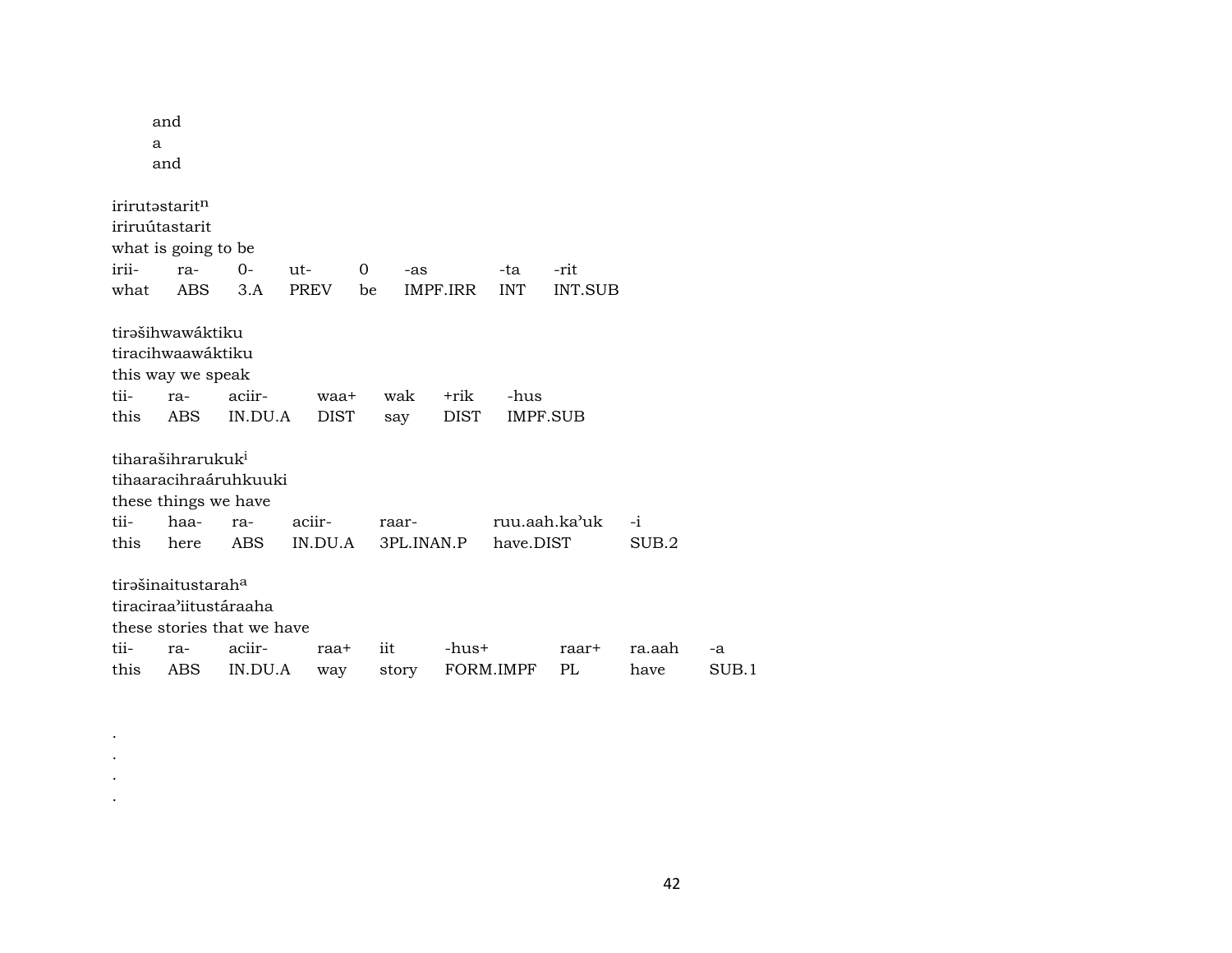witaratihaks<sup>a</sup> Witaraatiíhaksa<sup>3</sup> The things are coming this way  $0$  $a$ wiititii.hak -his+  $-0$ raa+  $\mathbf{a}$ **IND**  $3.A$ PREV.3A be.the.end **FORM.PERF PERF** now way come iriahutástarit<sup>n</sup> irii<sup>3</sup>ahuutástarit the ones that are going to be (ie happen) irii- $O$  $ut-$ -rit arra- $\Omega$ -as -ta that EV **ABS**  $3.A$ **PREV** be **IMPF.IRR INT INT.SUB**  $\overline{a}$ Náwa  $\,$  i irár<sup>i</sup>  $\overline{\phantom{a}}$  $\, ,$ iraári<sup></sup> Ráwa  $\mathbf{i}$ Now brother  $SO$  $\overline{\phantom{a}}$  $\overline{\phantom{a}}$  $\mathbf{i}$  $i-$ -rii raar rawa  $\ddot{\phantom{0}}$  $\cdot$  $\cdot$ same.sex.sibling 3.POSS.A 3.POSS.B now  $SO$  $\ddot{\phantom{1}}$  $\overline{ }$ kaskuriširaáhat<sup>n</sup> kaskuriiciraá'aahut you must hold onto mine (bundle) kaaskuri $i$ ahuk  $-0$  $S$  $ut$ raa+ hold POT.2A 2.A  $1.P$ PHYS.POSS PREV **SEQ PERF** way pískuš<sup>u</sup>  $\overline{\phantom{a}}$ pískucu<sup>3</sup> quickly wis -kucuu quickly **AUG** tiwirəskurárik<sup>u</sup> tiwiraskuuraáriku since you now have mine tiiwii $ri+$ kus  $-0$ rakuuur- $S$ raar-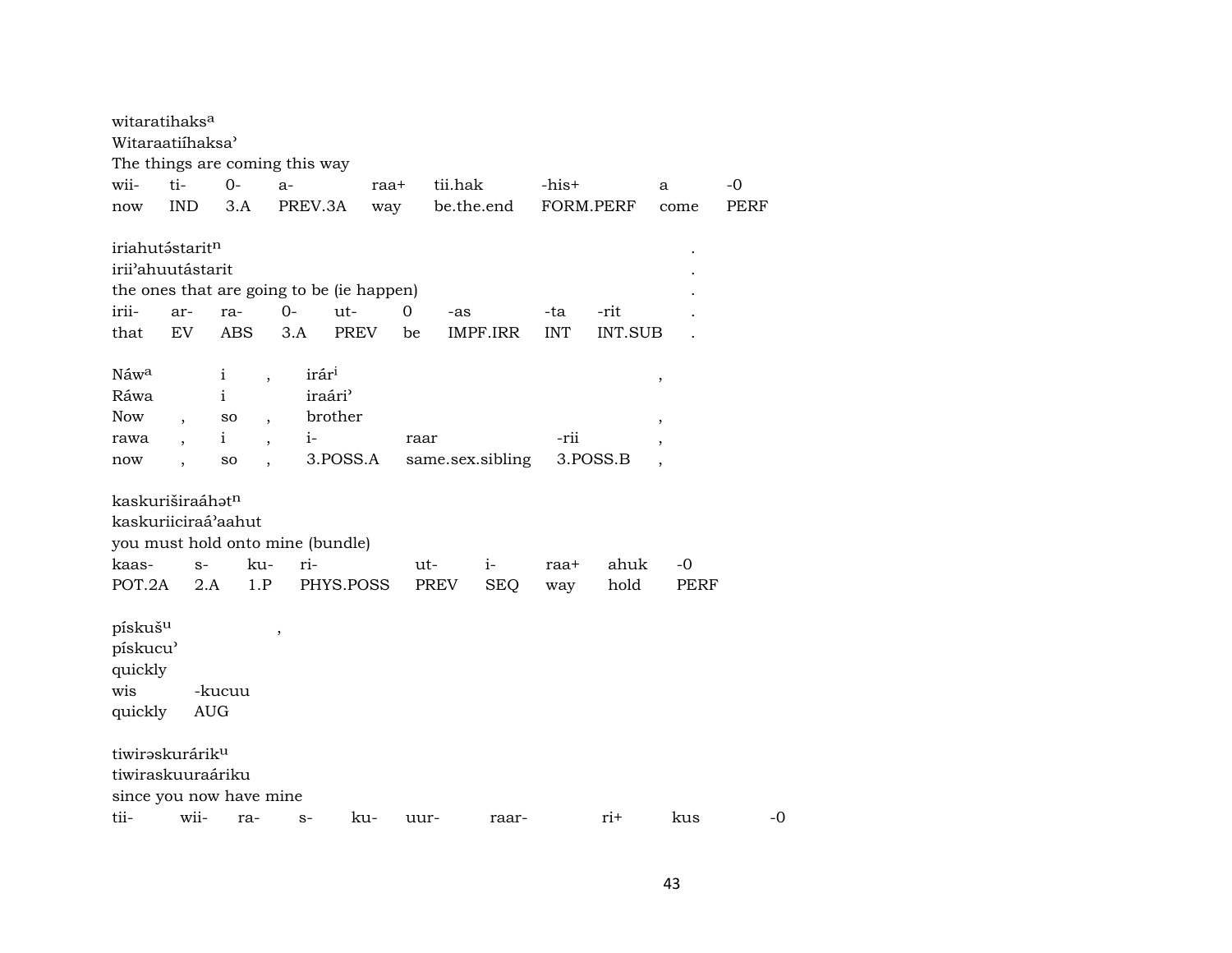| when                                                                             | now                                     | <b>ABS</b> | 2.A                      | 1.P         | POSS.P    |              | 3PL.INAN.P     |                                     | PORT                     | be.sitting                               |                                | SUB.4            |       |
|----------------------------------------------------------------------------------|-----------------------------------------|------------|--------------------------|-------------|-----------|--------------|----------------|-------------------------------------|--------------------------|------------------------------------------|--------------------------------|------------------|-------|
| $\,$<br>$\overline{a}$<br>ta-<br>$\ddot{\phantom{0}}$                            | tahãšiksta<br>Tahaáciksta<br>I love her | $t-$       | raa+                     | aciks+      | ta        |              |                | $-0$                                |                          |                                          |                                |                  |       |
|                                                                                  | IND.1/2A                                | 1.A        | way                      | mind        |           | be.suspended |                | PERF                                |                          |                                          |                                |                  |       |
| tatiriruktapírihu <sup>u</sup><br>Tatiriiraktaapírihu'u<br>We hold her in esteem |                                         |            |                          |             |           |              |                |                                     |                          |                                          |                                |                  |       |
| ta-                                                                              | $t-$                                    | ir-        |                          | ri-         |           |              | uur-           | raak-                               |                          | raapi.rihur<br>value                     | $\overline{\phantom{0}}$<br>EX |                  |       |
| IND.1/2A                                                                         | 1.A                                     |            | PREV.1/2A                |             | PHYS.POSS |              | PREV           | $1/2$ .PL                           |                          |                                          |                                |                  |       |
| $\ddot{\phantom{0}}$                                                             |                                         |            |                          |             |           |              |                |                                     |                          |                                          |                                |                  |       |
|                                                                                  |                                         |            |                          |             |           |              |                |                                     |                          |                                          |                                |                  |       |
|                                                                                  |                                         |            |                          |             |           |              |                |                                     |                          |                                          |                                |                  |       |
|                                                                                  |                                         |            |                          |             |           |              |                |                                     |                          |                                          |                                |                  |       |
| Nikútirašiksuratuta                                                              |                                         |            |                          |             |           |              |                |                                     |                          |                                          |                                |                  |       |
| Rikutirá <sup>3</sup>                                                            |                                         |            |                          |             |           |              | cíksu' ratuúta |                                     |                          |                                          |                                |                  |       |
| That is the reason<br>irii.ku-                                                   | ti-                                     | $0-$       | raa+                     | $\mathbf 0$ | $-0$      | aciks        |                | $-u$ <sup><math>\prime</math></sup> | ra-                      | my having it prayerfully in mind<br>$t-$ | ut-                            | $\boldsymbol{0}$ | -a    |
| that.is                                                                          | <b>IND</b>                              | 3.A        | way                      | be          | PERF      | mind         |                | <b>NOM</b>                          | <b>ABS</b>               | 1.A                                      | <b>PREV</b>                    | be               | SUB.1 |
| tiratašikukasa                                                                   |                                         |            |                          |             |           |              |                |                                     |                          |                                          |                                |                  |       |
| tiraataciksúhkasa                                                                |                                         |            |                          |             |           |              |                |                                     | $\overline{\phantom{a}}$ | а<br>$\mathbf{A}$                        |                                |                  |       |
| my mind being on this                                                            |                                         |            |                          |             |           |              |                |                                     |                          | And                                      |                                |                  |       |
| tii-                                                                             | ra-                                     | $t-$       | aciks.hur+               |             | ka+       | sa           | $-0$           |                                     |                          | a                                        |                                |                  |       |
| here                                                                             | <b>ABS</b>                              | 1.A        | mind                     |             | in        | be.lying     |                | SUB.4                               |                          | and                                      |                                |                  |       |
| hiru<br>hiru                                                                     | atías<br>Ati'as                         |            | $\overline{\phantom{a}}$ |             |           |              |                |                                     |                          |                                          |                                |                  |       |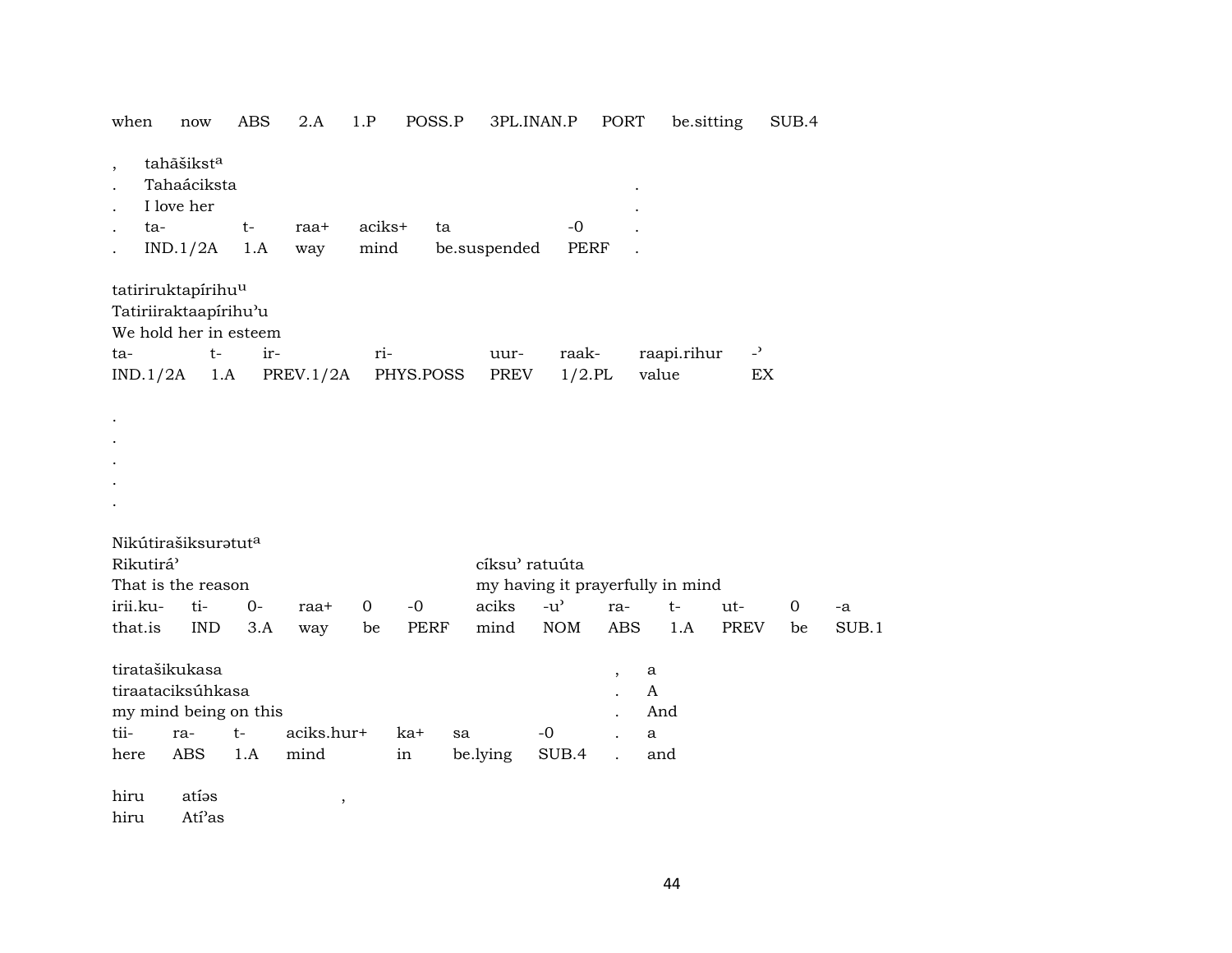| there                  |                           | Our Father  |                                  |             |            |       |                          |        |             |
|------------------------|---------------------------|-------------|----------------------------------|-------------|------------|-------|--------------------------|--------|-------------|
| hiruu                  | ati-                      |             | as                               |             |            |       |                          |        |             |
| there                  | 1.POSS                    |             | father                           |             |            |       |                          |        |             |
|                        |                           |             |                                  |             |            |       |                          |        |             |
| tirakítak <sup>u</sup> |                           |             |                                  |             |            |       | $\, ,$                   |        |             |
| tirakítaku             |                           |             |                                  |             |            |       |                          |        |             |
|                        | this one above            |             |                                  |             |            |       |                          |        |             |
| tii-                   | ra-                       | $0-$        | kita+                            | kus         | $-0$       |       |                          |        |             |
| this                   | ABS                       | 3.A         | on.top                           |             | be.sitting | SUB.4 |                          |        |             |
|                        |                           |             |                                  |             |            |       |                          |        |             |
| nikuríruhu             |                           |             |                                  |             |            |       |                          |        |             |
|                        | rikuriíruuhu'             |             |                                  |             |            |       |                          |        |             |
|                        | that is how He planned it |             |                                  |             |            |       |                          |        |             |
| irii.ku-               | rii-                      | $0-$        | raa+                             | uhur        |            | -0    | ,                        |        |             |
| that.is                |                           | ASSR        | 3.A                              | way         | be.the.way | PERF  | $\overline{\phantom{a}}$ |        |             |
| šiksuratuta            |                           |             |                                  |             |            |       | atías                    |        |             |
|                        | cíksu' ratuúta            |             |                                  |             |            |       | Ati'as                   |        |             |
|                        |                           |             | I'll have it prayerfully in mind |             |            |       | Our Father               |        |             |
| aciks                  | $-u^{\prime}$             | ra-         | $t-$                             | ut-         | aar        | -0    | ati-                     | as     |             |
| mind                   | <b>NOM</b>                | <b>ABS</b>  | 1.A                              | <b>PREV</b> | do         | PERF  | 1.POSS                   | father |             |
|                        |                           |             |                                  |             |            |       |                          |        |             |
| tirakítak <sup>u</sup> |                           |             |                                  |             |            |       |                          |        |             |
| tirakítaku             |                           |             |                                  |             |            |       |                          |        |             |
|                        | this one above            |             |                                  |             |            |       |                          |        |             |
| tii-                   | ra-                       | $0-$        | kita+                            | kus         | $-0$       |       |                          |        |             |
| this                   | ABS                       | 3.A         | on.top                           |             | be sitting | SUB.4 |                          |        |             |
| irihikútara            |                           |             |                                  |             |            |       |                          |        |             |
| irihiikútara'          |                           |             |                                  |             |            |       |                          |        |             |
|                        |                           |             |                                  |             |            |       |                          |        |             |
| they are his<br>irii-  | hii-                      | ku-         | ti-                              | 0-          |            |       |                          | 0      | $-0$        |
| that                   |                           |             |                                  | 3.A         | a-         | raar- |                          |        |             |
|                        | other                     | <b>INDF</b> | <b>IND</b>                       |             | POSS.3A    |       | 3PL.INAN.P               | be     | <b>PERF</b> |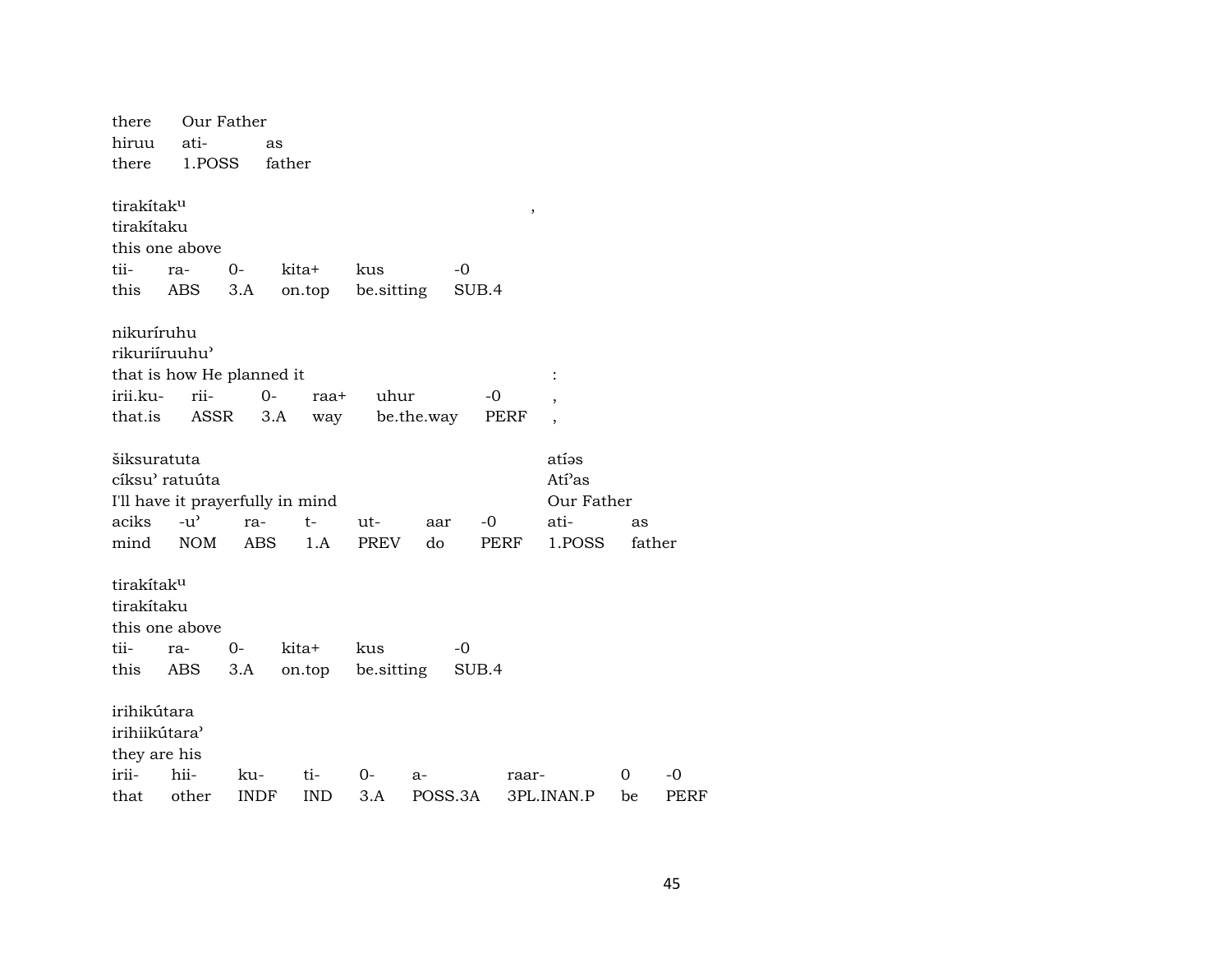| $\bullet$                                                               |                                                                                                    |                                                                         |             |                          |             |                  |                                                                      |                    |      |                      |                     |
|-------------------------------------------------------------------------|----------------------------------------------------------------------------------------------------|-------------------------------------------------------------------------|-------------|--------------------------|-------------|------------------|----------------------------------------------------------------------|--------------------|------|----------------------|---------------------|
| $\bullet$                                                               |                                                                                                    |                                                                         |             |                          |             |                  |                                                                      |                    |      |                      |                     |
| $\bullet$                                                               |                                                                                                    |                                                                         |             |                          |             |                  |                                                                      |                    |      |                      |                     |
| Náw <sup>a</sup><br>Ráwa<br><b>Now</b><br>rawa<br>now                   | $\overline{\phantom{a}}$<br>$\overline{\phantom{a}}$<br>$\overline{ }$<br>$\overline{\phantom{a}}$ | irár <sup>i</sup><br>iraári <sup>3</sup><br>brother<br>$i-$<br>3.POSS.A |             | raar<br>same.sex.sibling |             | -rii<br>3.POSS.B | $\,$<br>$\,$<br>$\overline{\phantom{a}}$<br>$\overline{\phantom{a}}$ |                    |      |                      |                     |
| níhuksu<br>ríhuksu'<br>only<br>rihuks<br>only                           | $-u^{\prime}$<br>$\rm{NOM}$                                                                        |                                                                         |             |                          |             |                  |                                                                      |                    |      |                      |                     |
| witatariraiwat<br>witatariiraa'iiwat<br>I am telling you<br>wii-<br>now | ta-<br>IND.1/2A                                                                                    |                                                                         | $t-$<br>1.A | ir-<br>PREV.1/2A         | $a-$<br>2.P | ri-<br>PHYS.POSS | uur-                                                                 | <b>PREV</b><br>way | raa+ | iiwaat<br>tell.about | $-0$<br><b>PERF</b> |

irirarakarušpáwi iriirarahkarucpaáwi the things that are inside (the bundle) iriira- $0$ raarka+ ra.uc  $+$ waa -wi

 $\mathcal{L}^{\pm}$  $\bullet$ 

 $\overline{\phantom{a}}$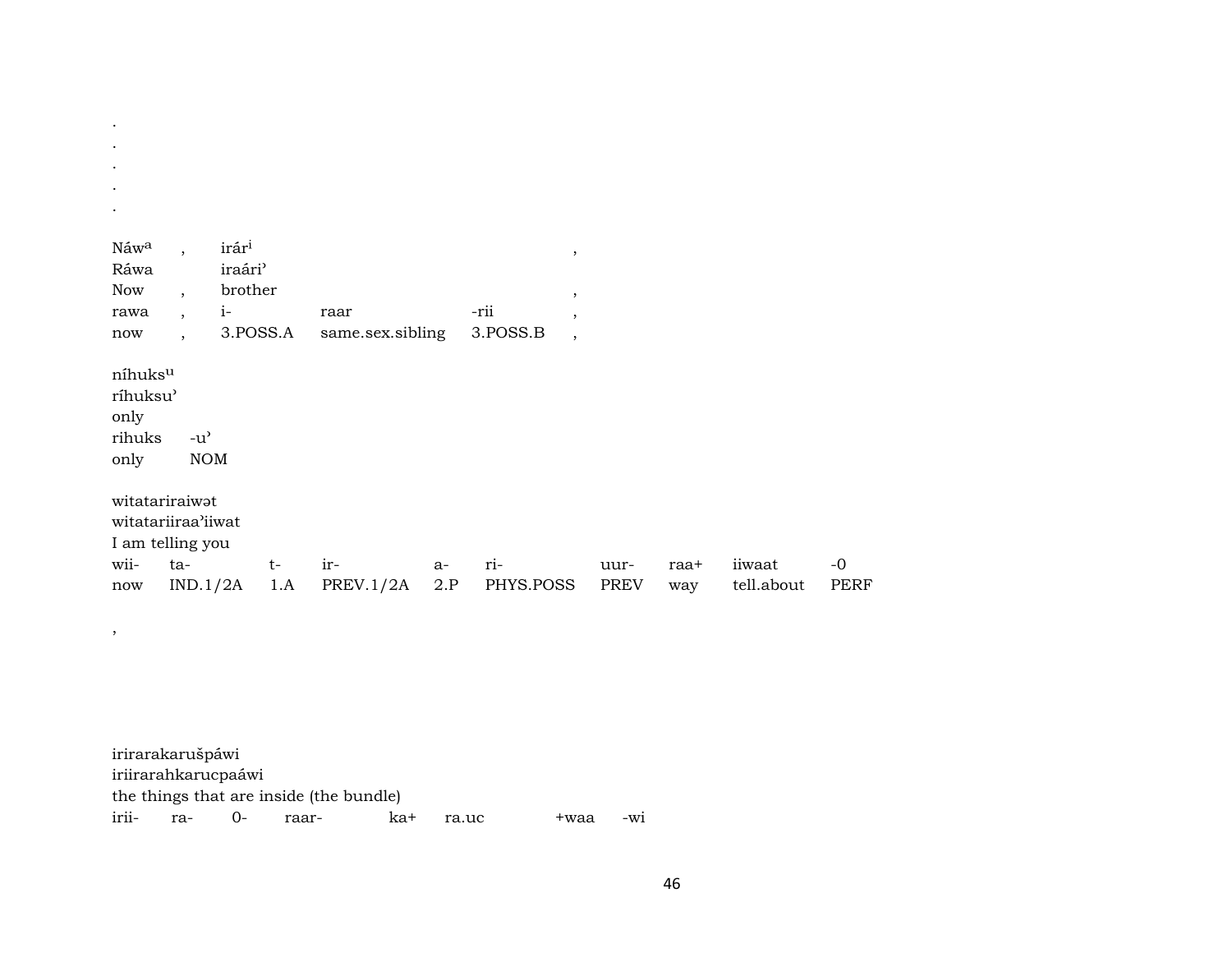| that                                          | ABS                                                      | 3.A                                                                         | PL.INDV.A                                                         | in                 | be.lying.PL              | <b>DIST</b>            | SUB.L                              |               |  |  |  |  |
|-----------------------------------------------|----------------------------------------------------------|-----------------------------------------------------------------------------|-------------------------------------------------------------------|--------------------|--------------------------|------------------------|------------------------------------|---------------|--|--|--|--|
| tirəstárikuk <sup>i</sup><br>tirastaáruhkuuki |                                                          | these that you have                                                         |                                                                   |                    |                          |                        |                                    |               |  |  |  |  |
| tii-                                          |                                                          |                                                                             |                                                                   |                    | ruu.aah.ka'uk            | $-i$                   |                                    |               |  |  |  |  |
| this                                          | ra-<br><b>ABS</b>                                        | $S-$<br>2.A                                                                 | raar-<br>3PL.INAN.P                                               |                    | have.DIST                | SUB.2                  |                                    |               |  |  |  |  |
|                                               |                                                          |                                                                             |                                                                   |                    |                          |                        |                                    |               |  |  |  |  |
| iríruta<br>iriíruuta<br>the way it is         |                                                          |                                                                             |                                                                   |                    |                          |                        |                                    |               |  |  |  |  |
| irii-                                         | ra-                                                      | $0-$                                                                        | ut-                                                               | 0<br>-a            |                          |                        |                                    |               |  |  |  |  |
| what                                          | <b>ABS</b>                                               | 3.A                                                                         | <b>PREV</b>                                                       | be                 | SUB.1                    |                        |                                    |               |  |  |  |  |
| ar-<br>EV                                     | ra-<br><b>ABS</b>                                        | ahikušúkstakawakara <sup>u</sup><br>ahikucukstaakawaákara'u<br>$O -$<br>3.A | the things that He made for me<br>ku-<br>ut-<br>1.P<br><b>BEN</b> | uks-<br><b>AOR</b> | raa+<br>way              | ka.waa+<br><b>DIST</b> | ka.ra'uk<br>make.PL.P              | $-0$<br>SUB.3 |  |  |  |  |
| tiráwah<br>Tiráwaahat<br>the Heavens<br>tii-  | ra-                                                      | 0-                                                                          | $a+$                                                              | waa+               | hak                      | $-0$                   | $\, ,$<br>I<br>And<br>$\mathbf{i}$ |               |  |  |  |  |
| this                                          | <b>ABS</b>                                               | 3.A                                                                         | in.a.line                                                         | <b>DIST</b>        | pass.by                  | SUB.4                  | and                                |               |  |  |  |  |
| irár <sup>i</sup><br>iraári <sup>3</sup>      | $\,$<br>brother<br>,                                     |                                                                             |                                                                   |                    |                          |                        |                                    |               |  |  |  |  |
| $i-$                                          |                                                          | raar                                                                        |                                                                   | -rii               |                          |                        |                                    |               |  |  |  |  |
| 3.POSS.A                                      |                                                          |                                                                             | same.sex.sibling                                                  | 3.POSS.B           | $\overline{\phantom{a}}$ |                        |                                    |               |  |  |  |  |
|                                               | kukariruráhihaw <sup>a</sup><br>kukariirúraahi<br>haáwa' |                                                                             |                                                                   |                    |                          |                        |                                    |               |  |  |  |  |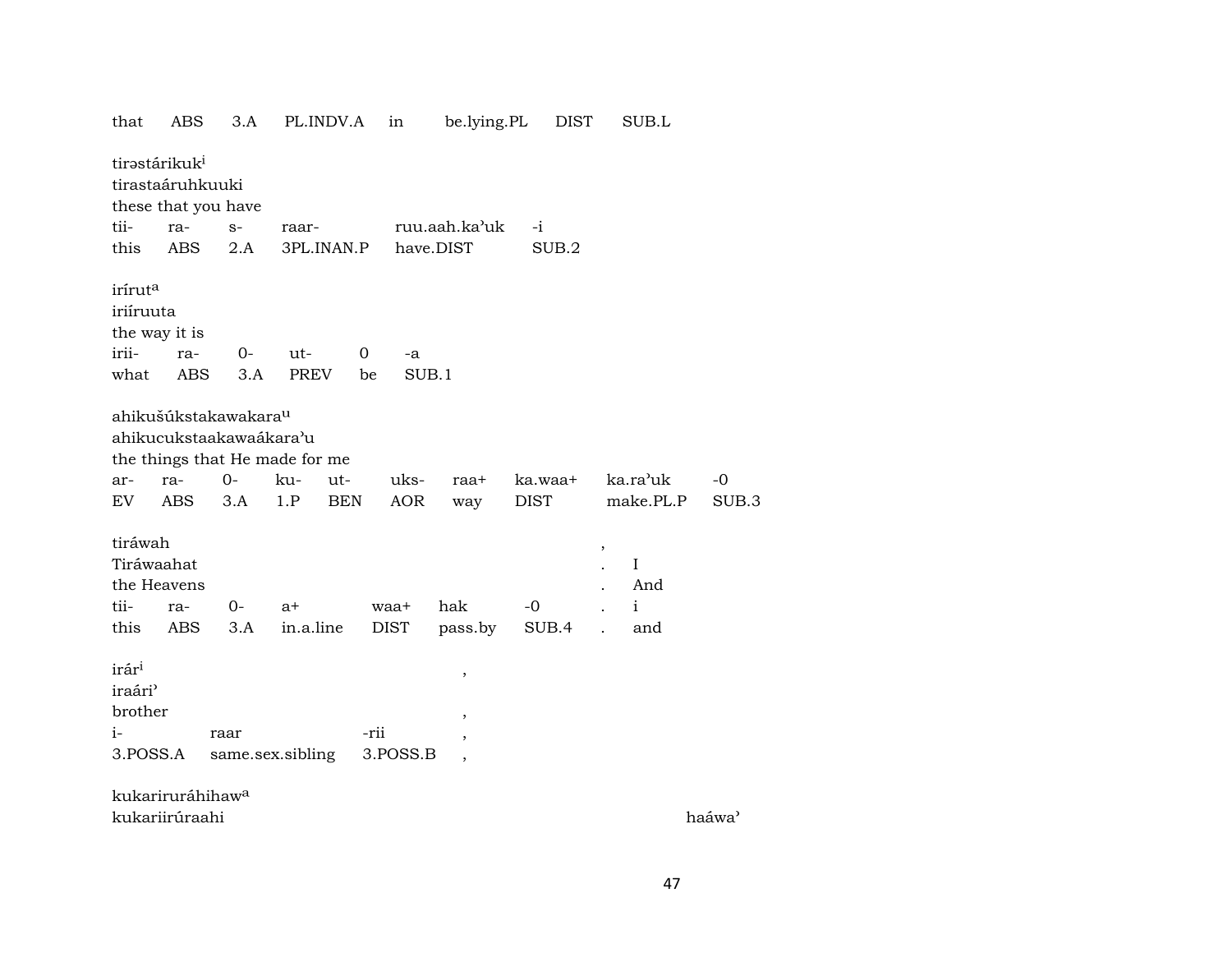|                    |                               | they are not at all good (ie are ruined) |                        |              |                                           |                          |            |      |             | also   |
|--------------------|-------------------------------|------------------------------------------|------------------------|--------------|-------------------------------------------|--------------------------|------------|------|-------------|--------|
| ku-                | karii-                        |                                          | ra-                    | $O -$        | uur-                                      | raa+                     | hiir       |      | $-0$        | haawaa |
| <b>INDF</b>        |                               | EMPH.NEG                                 | <b>ABS</b>             | 3.A          | PREV                                      | way                      | be.good    |      | PERF        | also   |
|                    |                               |                                          |                        |              |                                           |                          |            |      |             |        |
|                    | kitutirarahkawaw <sup>i</sup> |                                          |                        |              |                                           |                          |            |      |             |        |
| kítuu'u'           |                               |                                          | tirárahkaawaawi        |              |                                           |                          |            |      |             |        |
| all                |                               |                                          |                        |              | these things that are inside (the bundle) |                          |            |      |             |        |
| kituu              | $-u^{\prime}$                 | tii-                                     | ra-                    | $0-$         | raar-                                     |                          | kaa        |      | +waa        | -wi    |
| all                | <b>NOM</b>                    | this                                     | ABS                    | 3.A          | PL.INDV.A                                 |                          | be.inside  |      | <b>DIST</b> | SUB.L  |
|                    | tiwirasuháirit <sup>n</sup>   |                                          |                        |              |                                           |                          |            |      |             |        |
|                    | tiwirasuuhaá'iirit            |                                          |                        |              |                                           |                          |            |      |             |        |
|                    |                               | these things that you have seen          |                        |              |                                           |                          |            |      |             |        |
| tii-               | wii-                          | ra-                                      | $S-$                   | ut-          | raa+                                      | iirik                    | -0         |      |             |        |
| this               | now                           | ABS                                      | 2.A                    | PREV         | way                                       | see                      | SUB.4      |      |             |        |
|                    |                               |                                          |                        |              |                                           |                          |            |      |             |        |
| títak <sup>u</sup> |                               |                                          | hirutikak <sup>u</sup> |              |                                           |                          |            |      |             |        |
| Títaku             |                               | hiru                                     |                        | tikáku       |                                           |                          |            |      |             |        |
| Here               |                               | then                                     |                        |              | there is inside her                       |                          |            |      |             |        |
| tii-               | -taku                         | hiruu                                    | ti-                    | $0-$         | ka+                                       | kus                      |            | -0   |             |        |
| here               | LOC                           | then                                     | <b>IND</b>             | 3.A          | in                                        |                          | be.sitting | PERF |             |        |
|                    |                               |                                          |                        |              |                                           |                          |            |      |             |        |
|                    | šasnihwakíhu                  |                                          |                        |              |                                           |                          |            |      |             |        |
| caas               |                               | ríhwakihu                                |                        |              |                                           |                          |            |      |             |        |
| a turtle           | $\overline{\phantom{a}}$      |                                          | the one they call      |              |                                           |                          |            |      |             |        |
| icaas              | $\overline{\phantom{a}}$      | ra-                                      | $0-$                   | ir-          | wak.i                                     | -a+                      |            | -hus |             |        |
| turtle             |                               | <b>ABS</b>                               | 3.A                    | PL.3A        | say.PL                                    |                          | FORM.1     |      | IMPF.SUB    |        |
| íšas               |                               | a                                        |                        | skápirus     |                                           | $\overline{\phantom{a}}$ |            |      |             |        |
| ícaas              |                               | a                                        |                        | ckaápirus    |                                           |                          |            |      |             |        |
| a turtle           |                               | and                                      |                        | a clam shell |                                           |                          |            |      |             |        |
| icaas              |                               | a                                        |                        | ickaa.piruus |                                           |                          |            |      |             |        |
| turtle             |                               | and                                      |                        | shell        |                                           |                          |            |      |             |        |
|                    |                               |                                          |                        |              |                                           |                          |            |      |             |        |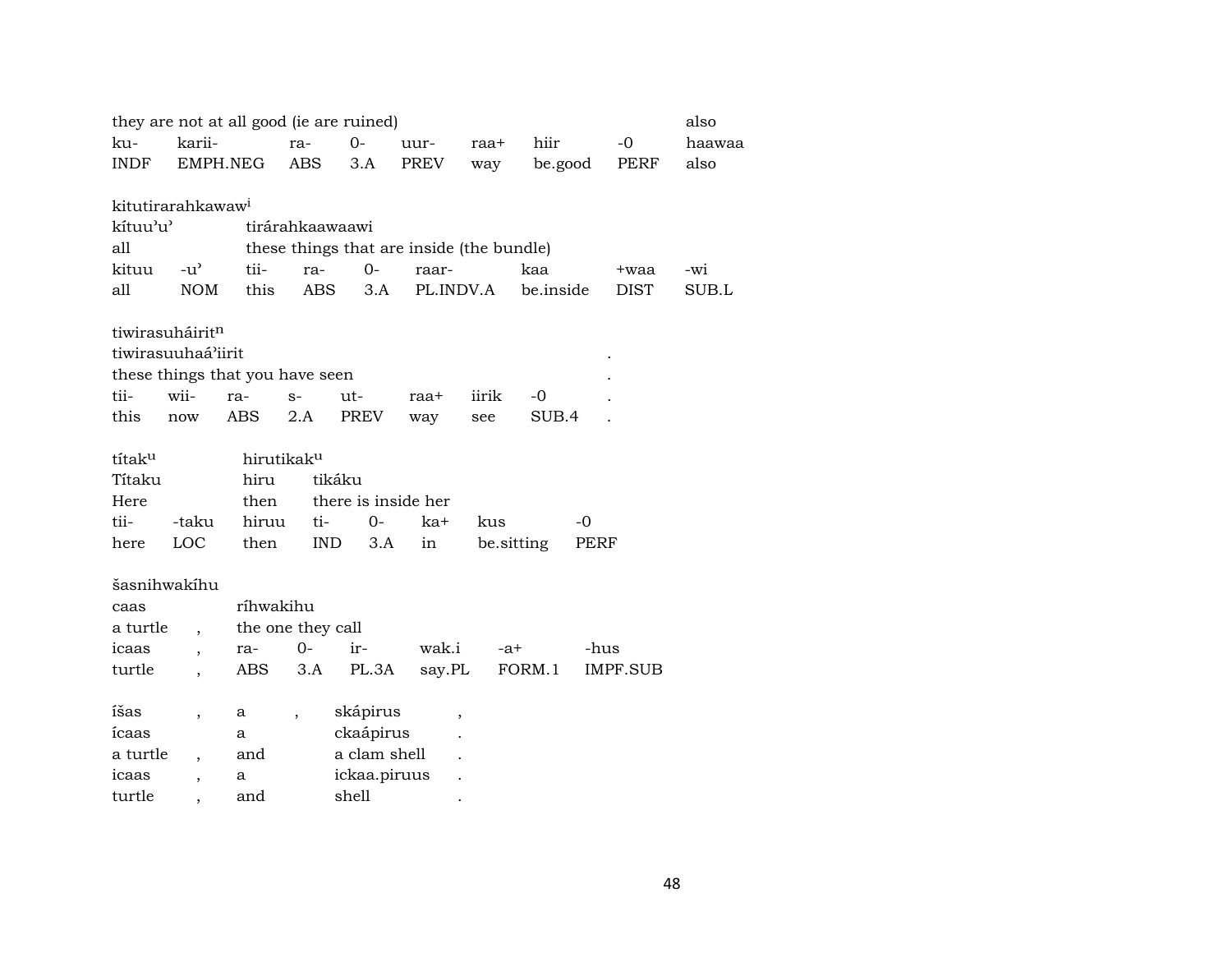nikutirahkawa Rikutirahkáwa They are the ones inside it irii.ku- ti- 0- raar- ka +waa -0 that.is IND 3.A PL.INDV.A be.in DIST PERF atíra , Atíra<sup></sup> Mother ati- raa 1.POSS mother tirararušpáw<sup>i</sup> tiraraárucpaawi these things that are (in her) tii- ra- 0- raar- ra.uc +waa -wi this ABS 3.A PL.INDV.A be.lying.PL DIST SUB.L kiširiku tirúra kici rikutiruúhara" but those are what they use kici irii.ku- ti- 0- a- ir- ut- raar- rar -0 but that.is IND 3.A PREV.3A PL.3A PREV 3PL.INAN.P use PERF tiraráhkawaw<sup>i</sup> tiraráhkaawaawi these things inside tii- ra- 0- raar- kaa +waa -wi this ABS 3.A PL.INDV.A be.inside DIST SUB.L kúraµ tir¿tawi , a kúraa'u' tirátawi sang tahun sahiji désa di kacamatan sahiji désa di kacamatan sahiji désa di kacamatan sahiji doctor (society) this one among us and and kuraa -u" tii- ra- 0- tawi -0 a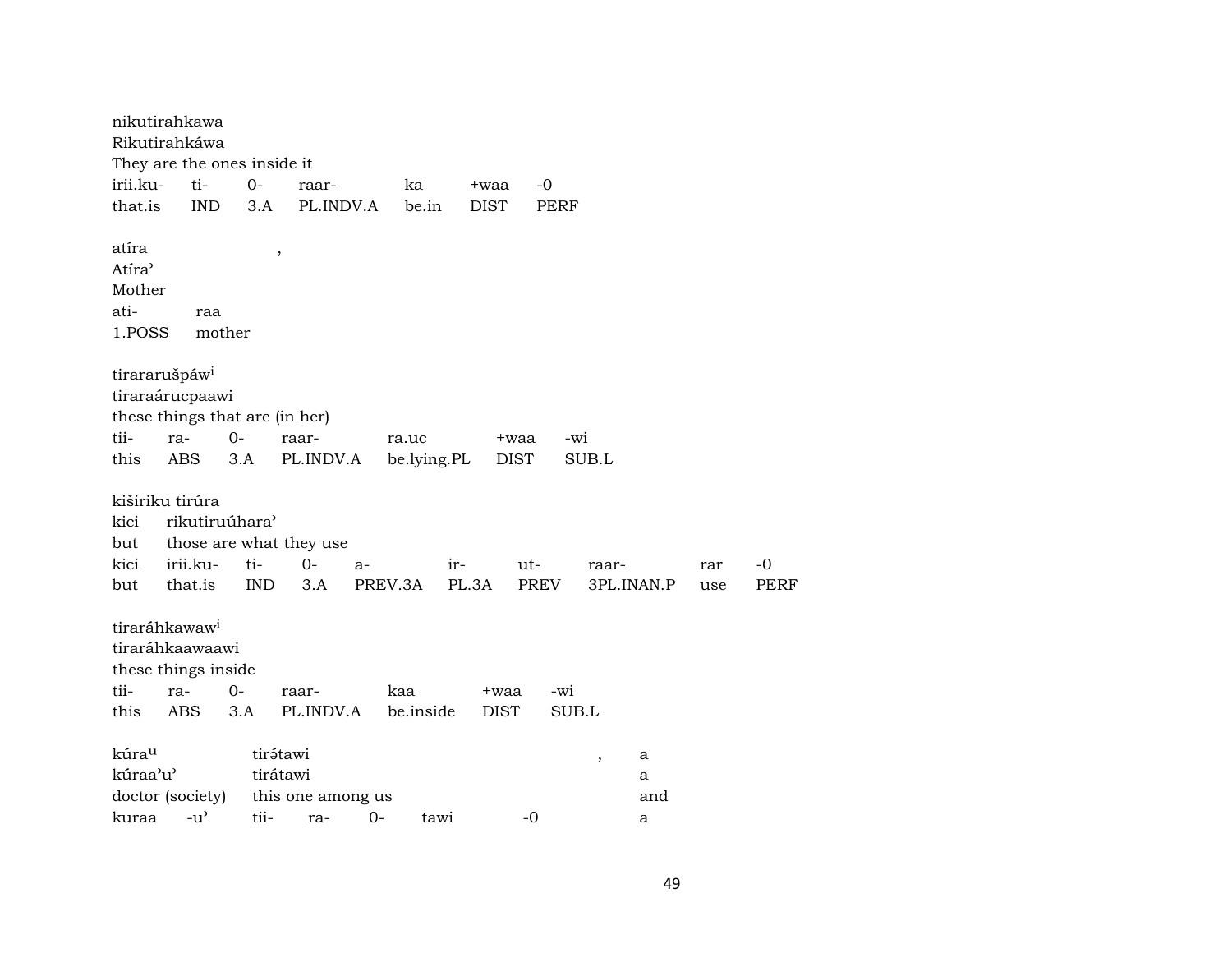| doctor                                                                 | <b>NOM</b>                                                 | this                                                                    | <b>ABS</b>                        | 3.A                  |            | be.among  | SUB.4                                                     |                                    | and                        |             |                      |               |
|------------------------------------------------------------------------|------------------------------------------------------------|-------------------------------------------------------------------------|-----------------------------------|----------------------|------------|-----------|-----------------------------------------------------------|------------------------------------|----------------------------|-------------|----------------------|---------------|
| $\overline{\phantom{a}}$                                               | kúrau<br>kúraa'u'<br>doctor                                |                                                                         | tirúštawi<br>tiráctawi            | this one I belong to |            |           |                                                           |                                    |                            |             |                      |               |
|                                                                        | kuraa                                                      | $-u^{\prime}$                                                           | tii-                              | ra-                  | $t-$       | tawi      |                                                           | $-0$                               |                            |             |                      |               |
|                                                                        | doctor                                                     | $\rm{NOM}$                                                              | this                              | $\operatorname{ABS}$ | 1.A        | be.among  |                                                           | SUB.4                              |                            |             |                      |               |
| Náwa<br>Ráwa<br>Now<br>rawa<br>now                                     | $\overline{\phantom{a}}$<br>$\overline{\phantom{a}}$       | irár <sup>i</sup><br>iraári <sup>3</sup><br>brother<br>$i-$<br>3.POSS.A | raar                              | same.sex.sibling     |            | -rii      | 3.POSS.B                                                  | $\, ,$<br>$\overline{\phantom{a}}$ |                            |             |                      |               |
| tii-<br>this                                                           | tiwiratariraiwata<br>tiwiratariiraa'iiwaáti<br>wii-<br>now | this that I am now telling you about<br>ra-<br>ABS                      | $t-$<br>1.A                       | ir-<br>PREV.1/2A     |            | a-<br>2.P | ri-<br>PHYS.POSS                                          |                                    | uur-<br>PREV               | raa+<br>way | iiwaat<br>tell.about | $-i$<br>SUB.2 |
| $\overline{\phantom{a}}$<br>$\overline{ }$<br>$\overline{\phantom{a}}$ | irár <sup>i</sup><br>iraári <sup></sup><br>brother<br>$i-$ | raar                                                                    |                                   |                      | -rii       |           | $\pmb{\mathcal{I}}$<br>$\, ,$<br>$\overline{\phantom{a}}$ |                                    |                            |             |                      |               |
|                                                                        | 3.POSS.A                                                   |                                                                         | same.sex.sibling                  |                      | 3.POSS.B   |           |                                                           |                                    |                            |             |                      |               |
|                                                                        | tiwirahátara <sup>u</sup><br>tiwirahaatára'u               | this that I am now talking about                                        |                                   |                      |            |           |                                                           |                                    |                            |             |                      |               |
| tii-                                                                   | wii-                                                       | ra-                                                                     | $t-$                              | raa+                 | tara.u     |           | $-0$                                                      |                                    |                            |             |                      |               |
| this                                                                   | now                                                        | ABS                                                                     | 1.A                               | way                  | talk.about |           | SUB.3                                                     |                                    |                            |             |                      |               |
|                                                                        |                                                            |                                                                         |                                   |                      |            |           |                                                           |                                    |                            |             |                      |               |
|                                                                        |                                                            |                                                                         |                                   |                      |            |           |                                                           |                                    |                            |             |                      |               |
| atíra<br>Atíra <sup></sup>                                             |                                                            |                                                                         | tíraruš <sup>i</sup><br>tíraruuci |                      |            |           |                                                           |                                    | húwi<br>huúwi <sup>3</sup> |             |                      |               |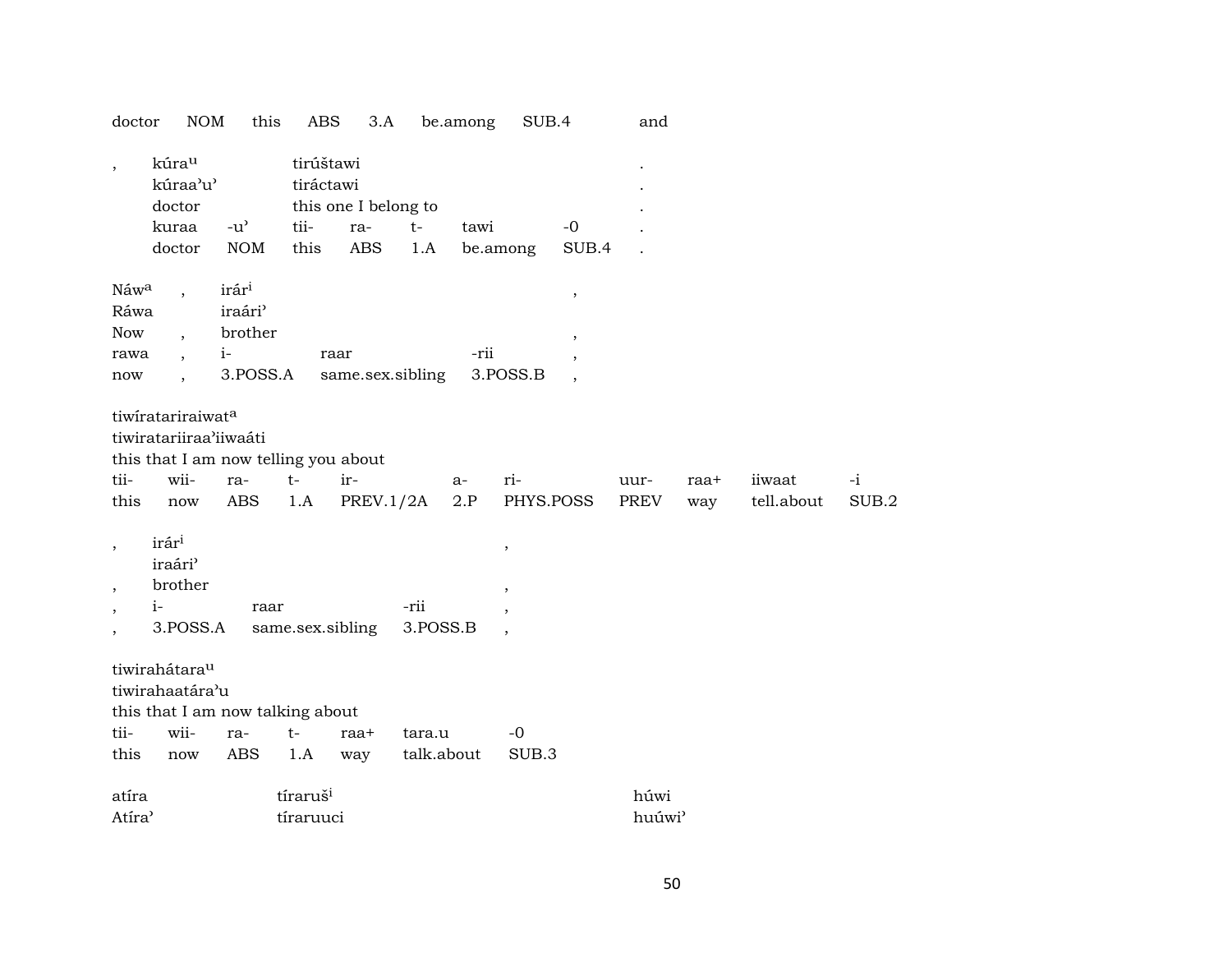|                     | Mother                  |                                   | these                 |                       |           |             |       |             |          | indeed             |
|---------------------|-------------------------|-----------------------------------|-----------------------|-----------------------|-----------|-------------|-------|-------------|----------|--------------------|
| ati-                |                         | raa                               | tii-                  |                       | ra-       | $O-$        | ra.uc |             | $-i$     | huuwi'             |
|                     | 1.POSS                  | mother                            | this                  |                       | ABS       | 3.A         |       | be.lying.PL | SUB.2    | indeed             |
|                     |                         |                                   |                       |                       |           |             |       |             |          |                    |
| $\overline{ }$      | tiráwah                 |                                   |                       |                       |           |             |       |             |          | $\, ,$             |
|                     |                         | Tiráwaahat                        |                       |                       |           |             |       |             |          |                    |
|                     |                         | the Heavens                       |                       |                       |           |             |       |             |          |                    |
|                     | tii-                    | ra-                               | $O-$                  | $a+$                  |           | waa+        |       | hak         | $-0$     |                    |
|                     | this                    | ABS                               | 3.A                   |                       | in.a.line | <b>DIST</b> |       | pass.by     | SUB.4    |                    |
| atios               |                         |                                   |                       | ahawiška <sup>a</sup> |           |             |       |             |          |                    |
| Atí <sup>2</sup> as |                         |                                   |                       | ahawicka'             |           |             |       |             |          | $\pmb{\mathsf{H}}$ |
|                     | Our Father              |                                   |                       | He thought            |           |             |       |             | $\vdots$ | $\mathbf{H}$       |
| ati-                |                         | as                                | ar-                   | ra-                   |           | $O-$        | wicka | $-0$        |          | $\pmb{\mathsf{H}}$ |
|                     | 1.POSS                  | father                            | EV                    | ABS                   |           | 3.A         | think | PERF        |          | $\pmb{\mathsf{H}}$ |
|                     |                         |                                   |                       |                       |           |             |       |             |          |                    |
|                     | wirikut <sup>i</sup>    |                                   |                       |                       |           |             |       | ,           |          |                    |
|                     | Wírikuti <sup>3</sup>   |                                   |                       |                       |           |             |       |             |          |                    |
|                     | This is the one         |                                   |                       |                       |           |             |       |             |          |                    |
| wii-                |                         | irii.ku-                          | ti-                   | $O-$                  | $\Omega$  | $-0$        |       |             |          |                    |
| now                 |                         | that.is                           | $\mathbf{IND}\xspace$ | 3.A                   | be        | PERF        |       |             |          |                    |
|                     |                         |                                   |                       |                       |           |             |       |             |          |                    |
|                     | wirikutáhu              |                                   |                       |                       |           |             |       |             | píta     |                    |
|                     | Wirikutáhu <sup>3</sup> |                                   |                       |                       |           |             |       |             | piíta    |                    |
|                     |                         | This is the one I made            |                       |                       |           |             |       |             | a man    |                    |
| wii-                |                         | irii.ku-                          | ta-                   |                       | $t-$      | ra.uk       |       | $-0$        | wiita    |                    |
| now                 |                         | that.is                           | IND.1/2A              |                       | 1.A       | make        |       | PERF        | man      |                    |
|                     | kiwiku                  |                                   |                       |                       |           |             |       |             |          |                    |
|                     | kíwiiku'                |                                   | ,                     |                       |           |             |       |             |          |                    |
|                     | a bull                  |                                   |                       |                       |           |             |       |             |          |                    |
|                     | kiwiik                  | $-u$ <sup><math>\sim</math></sup> |                       |                       |           |             |       |             |          |                    |
|                     |                         |                                   |                       |                       |           |             |       |             |          |                    |

buffalo.bull

NOM .

 $51$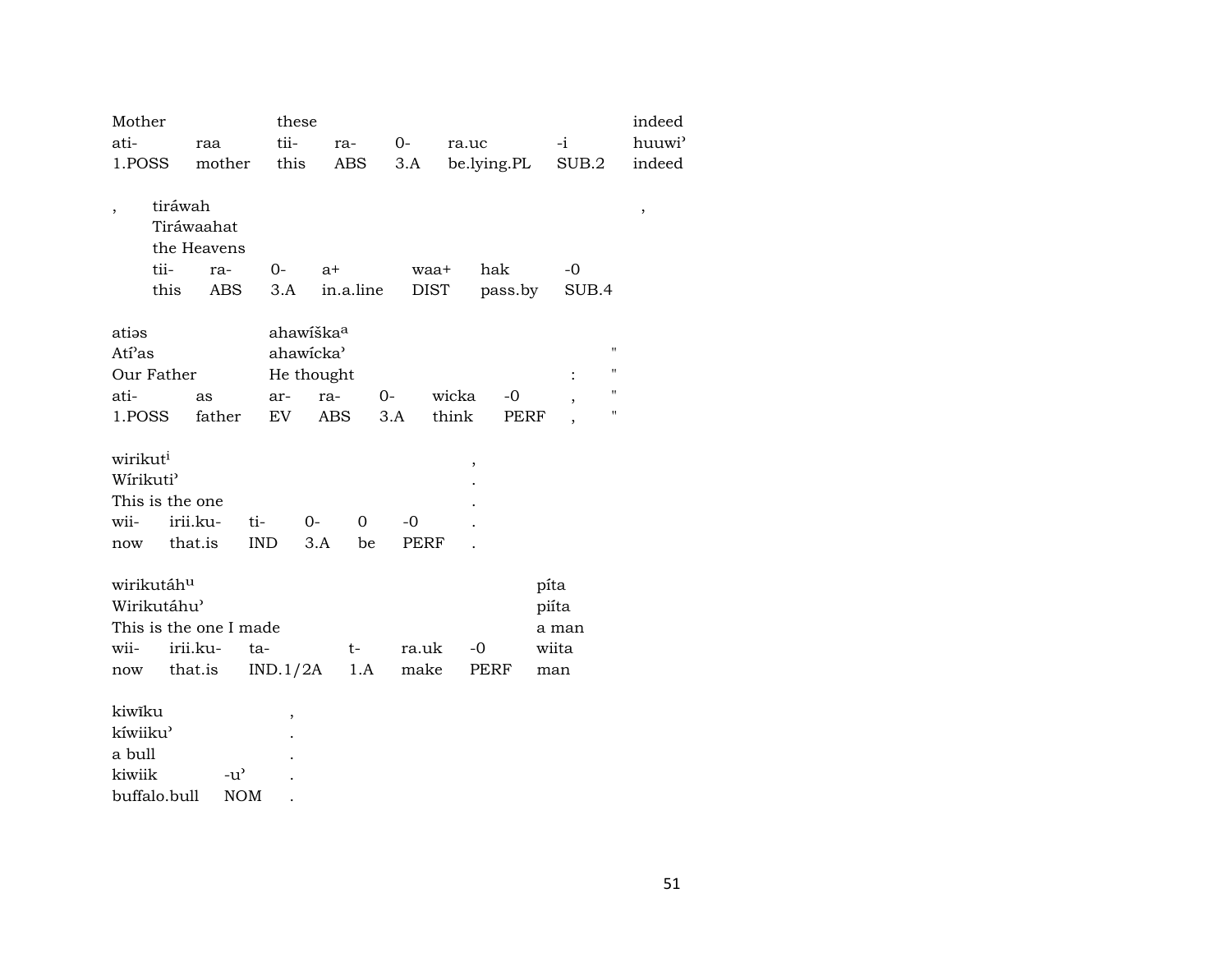| Hiru<br>Then<br>hiruu                   | hirurikutásuksta<br>rikutásuksta<br>irii.ku- | you are going to be the one<br>ta-                       | $\mathbf 0$<br>$S-$    | -uk              | -his+                    | -ta        |           |            |         |
|-----------------------------------------|----------------------------------------------|----------------------------------------------------------|------------------------|------------------|--------------------------|------------|-----------|------------|---------|
| then                                    | that.is                                      | IND.1/2A                                                 | 2.A<br>be              | FORM.D           | FORM.PERF                | <b>INT</b> |           |            |         |
| hiru<br>hiru<br>there<br>hiruu<br>there |                                              |                                                          |                        |                  |                          |            |           |            |         |
|                                         | riwahúkskakústar <sup>i</sup> t <sup>n</sup> |                                                          |                        |                  |                          |            |           |            |         |
|                                         | riwaahakskakústarit                          |                                                          |                        |                  |                          |            |           |            |         |
| ri-                                     | $O -$                                        | when the Heavens are to be placed in it<br>$a+$          | hak<br>waa+            | -his+            | ka+                      | kus        | -his+     | -ta        | -rit    |
| CONT                                    | 3.A                                          | in.a.line                                                | <b>DIST</b><br>pass.by | FORM.PERF        | in                       | be.sitting | FORM.PERF | <b>INT</b> | INT.SUB |
|                                         |                                              |                                                          |                        |                  |                          |            |           |            |         |
|                                         | $\bf{I}$                                     | irári<br>$\overline{\phantom{a}}$                        |                        |                  | $\, ,$                   |            |           |            |         |
| $\blacksquare$<br>$\pmb{\mathsf{H}}$    | $\rm I$                                      | iraári <sup>3</sup>                                      |                        |                  |                          |            |           |            |         |
| $\pmb{\mathsf{H}}$                      | So<br>$\overline{ }$                         | brother                                                  |                        |                  | $\overline{\phantom{a}}$ |            |           |            |         |
| $^{\prime}$                             | $\mathbf{i}$<br>SO                           | $i-$<br>3.POSS.A                                         | raar                   | same.sex.sibling | -rii<br>3.POSS.B         |            |           |            |         |
|                                         |                                              |                                                          |                        |                  | $\overline{\phantom{a}}$ |            |           |            |         |
| hawirisuhišis                           | haawirisuúhiicis<br>now you have found out   |                                                          |                        |                  |                          |            |           |            |         |
| haa-                                    | wii-                                         | rii-<br>$S-$                                             | ut-                    | icis<br>raa+     | $-0$                     |            |           |            |         |
| here                                    | now                                          | ASSR<br>2.A                                              | <b>PREV</b>            | way<br>learn.of  | <b>PERF</b>              |            |           |            |         |
|                                         |                                              |                                                          |                        |                  |                          |            |           |            |         |
| tiwiristaríhura                         |                                              |                                                          |                        |                  |                          |            |           |            |         |
| Tiwiristariíhura                        |                                              |                                                          |                        |                  | hiru                     |            |           |            |         |
| tii-                                    | wii-                                         | Here you now have the writing (ie story)<br>rii-<br>$S-$ | rariir.hur+            | ra.aah           | there<br>$-0$<br>hiruu   |            |           |            |         |
|                                         |                                              |                                                          |                        |                  |                          |            |           |            |         |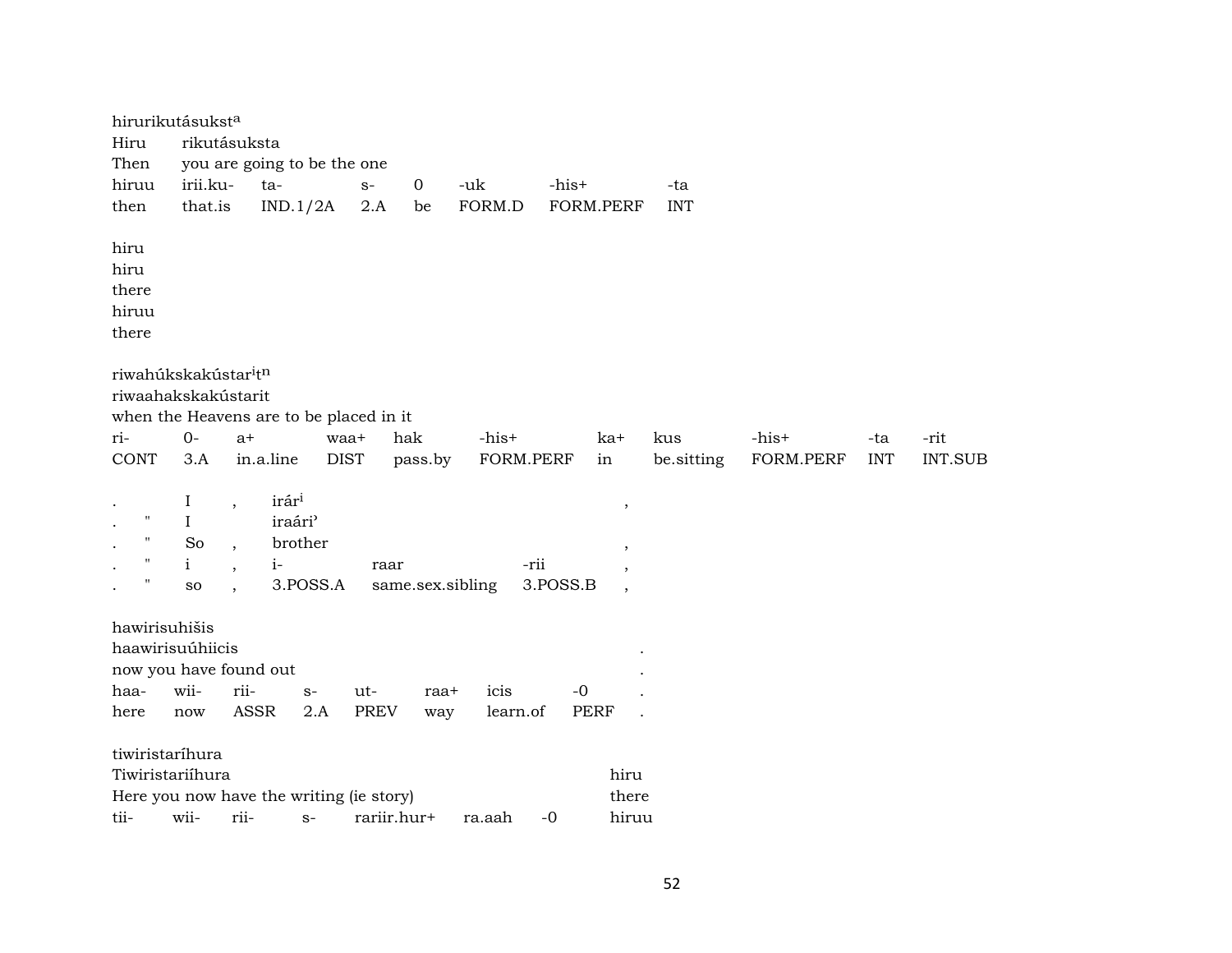| here                                                            | now                                                | ASSR                     | 2.A                         | marking                                     | have           | PERF                                                   | there         |
|-----------------------------------------------------------------|----------------------------------------------------|--------------------------|-----------------------------|---------------------------------------------|----------------|--------------------------------------------------------|---------------|
| tiráwahatn<br>Tiráwaahat<br>the Heavens<br>tii-                 | ra-<br>this ABS                                    | $0-$<br>3.A              | $a+$<br>in.a.line           | waa+<br><b>DIST</b>                         | hak<br>pass.by | $-0$<br>SUB.4                                          |               |
| níkut <sup>i</sup><br>ríkuti <sup></sup><br>irii.ku-<br>that.is | that is the one<br>ti-<br><b>IND</b>               | $0-$<br>3.A              | $\overline{0}$<br>be        | ,<br>-0<br>$\overline{\phantom{a}}$<br>PERF |                |                                                        |               |
| tirawawarik <sup>i</sup><br>tii-<br>this                        | tirawaawaáriki<br>these various ones<br>ra-<br>ABS | $0-$<br>3.A              | waawa+<br><b>DIST</b>       | arik<br>be.standing                         | $-i$<br>SUB.2  | $\,$                                                   |               |
| tiwiraruši<br>tiwiraruuci<br>tii-<br>this                       | this one here<br>wii-<br>now                       | ra-<br>ABS               | $0-$<br>3.A                 | ra.uc<br>be.lying.PL                        | $-i$<br>SUB.2  | atira<br>Atíra <sup></sup><br>Mother<br>ati-<br>1.POSS | raa<br>mother |
|                                                                 |                                                    |                          |                             |                                             |                |                                                        |               |
| Náwa<br>Ráwa                                                    | $\mathbf{i}$<br>i                                  | $\overline{\phantom{a}}$ | irári<br>iraári <sup></sup> |                                             |                |                                                        | ,             |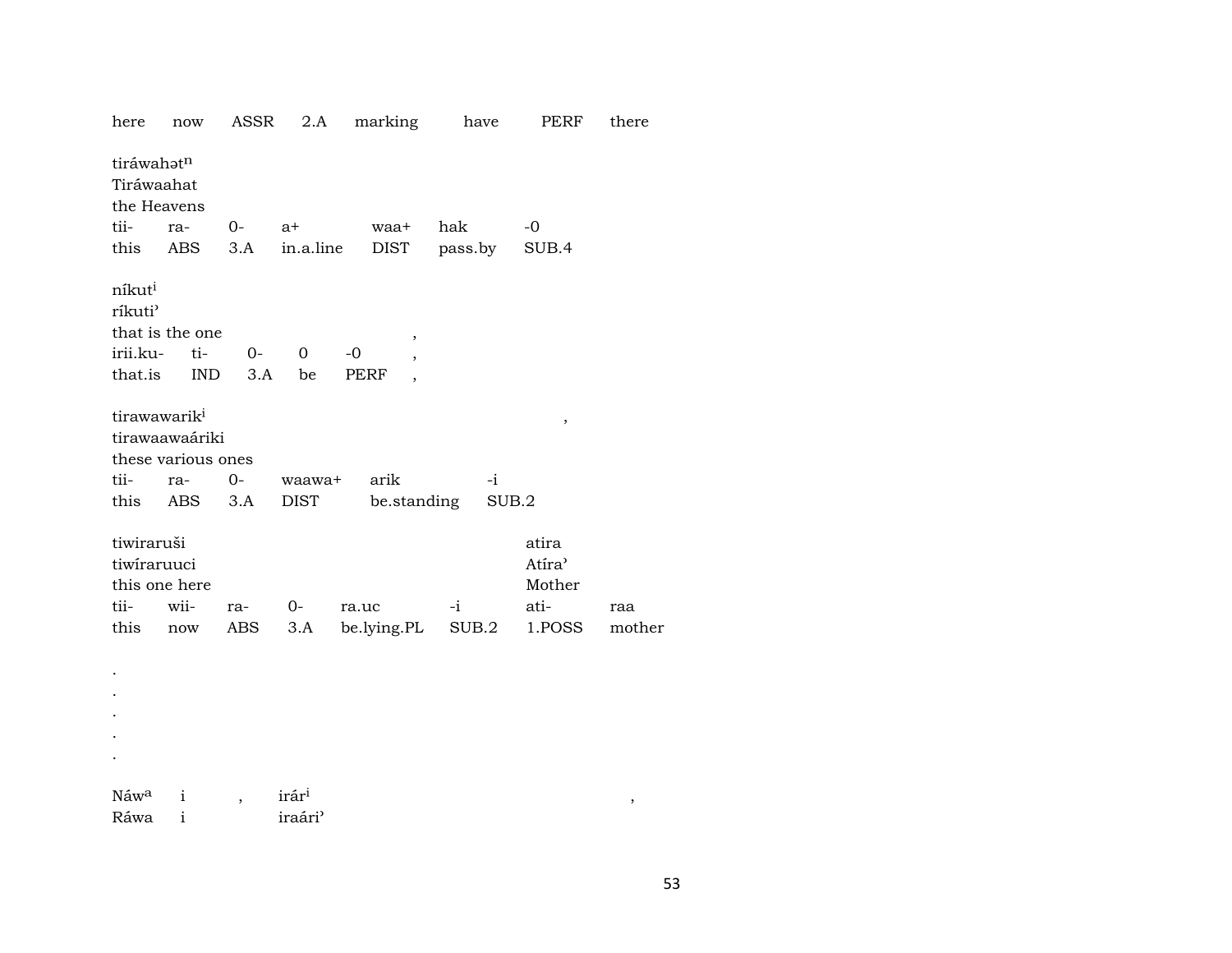| <b>Now</b>                    | SO           |                          | brother     |             |                  |           | $\,$                     |      |                     |            |
|-------------------------------|--------------|--------------------------|-------------|-------------|------------------|-----------|--------------------------|------|---------------------|------------|
| rawa                          | $\mathbf{i}$ | $\overline{\phantom{a}}$ | $i-$        | raar        |                  | -rii      | $\overline{\phantom{a}}$ |      |                     |            |
| now                           | and          | $\cdot$                  | 3.POSS.A    |             | same.sex.sibling | 3.POSS.B  | $\overline{ }$           |      |                     |            |
|                               |              |                          |             |             |                  |           |                          |      |                     |            |
| nituharikáhist <sup>a</sup>   |              |                          |             |             |                  |           |                          |      |                     |            |
| rituuhaárikaahista            |              |                          |             |             |                  |           |                          |      |                     |            |
| I am going to reveal to you   |              |                          |             |             |                  |           |                          |      |                     |            |
| rii-                          | $t-$         | ir-                      | $a-$        | ut-         | raa+             | $ri+$     | kaa+                     | a    | -his+               | -ta        |
| ASSR                          | 1.A          | PREV.1/2A                | 2.P         |             | PREV<br>way      | PORT      | inside                   | come | FORM.PERF           | <b>INT</b> |
|                               |              |                          |             |             |                  |           |                          |      |                     |            |
| tirawahəkskak <sup>u</sup>    |              |                          |             |             |                  |           |                          |      |                     |            |
| tirawaahakskaku               |              |                          |             |             |                  |           |                          |      |                     |            |
| these heavenly powers in her  |              |                          |             |             |                  |           |                          |      |                     |            |
| tii-                          | ra-          | $0 -$                    | $a+$        | waa+        | hak              | -his+     | ka+                      | kus  | $-0$                |            |
| this                          | <b>ABS</b>   | 3.A                      | in.a.line   | <b>DIST</b> | pass.by          | FORM.PERF | in                       |      | SUB.4<br>be.sitting |            |
|                               |              |                          |             |             |                  |           |                          |      |                     |            |
|                               |              |                          |             |             |                  |           |                          |      |                     |            |
|                               |              |                          |             |             |                  |           |                          |      |                     |            |
|                               |              |                          |             |             |                  |           |                          |      |                     |            |
|                               |              |                          |             |             |                  |           |                          |      |                     |            |
|                               |              |                          |             |             |                  |           |                          |      |                     |            |
| Hiruhawirisiráit <sup>a</sup> |              |                          |             |             |                  |           |                          |      |                     |            |
| Hiru                          |              | haawiriisiraá'iita       |             |             |                  |           |                          |      |                     |            |
|                               |              |                          |             |             |                  |           |                          |      |                     |            |
| Then                          |              | now you know it          |             |             |                  |           |                          | $-0$ |                     |            |
| hiruu                         | haa-         | wii-                     | rii-        | $S-$        | ir-              | raa+      | iita                     |      |                     |            |
| then                          | here         | now                      | <b>ASSR</b> | 2.A         | PREV.1/2A        | way       | know                     | PERF |                     |            |

 $\overline{\phantom{a}}$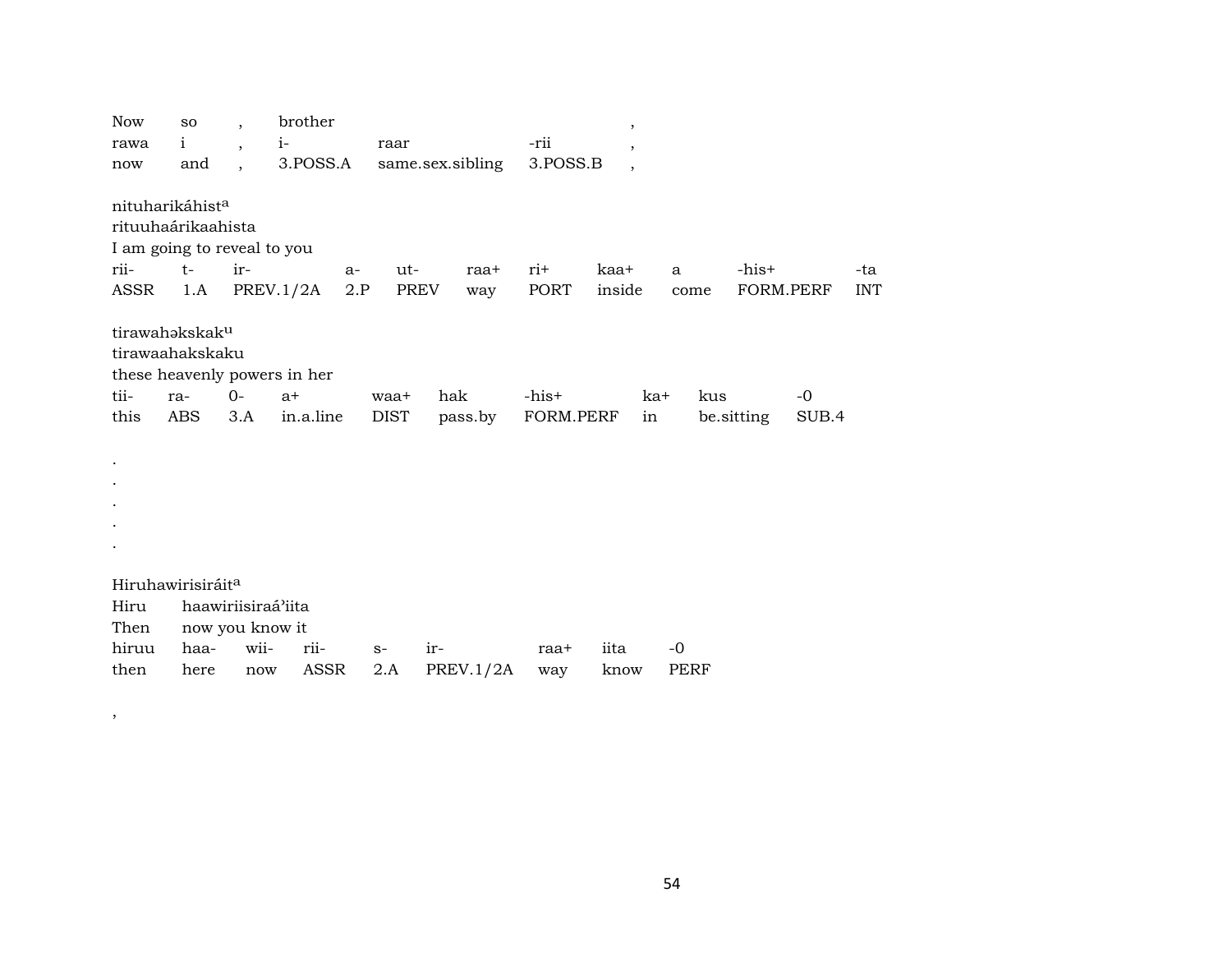|                         | haruharawakáku                                                 |           |                                          |                     |                |                                                                  |               |             |
|-------------------------|----------------------------------------------------------------|-----------|------------------------------------------|---------------------|----------------|------------------------------------------------------------------|---------------|-------------|
|                         | haaruuhaarawakáku                                              |           |                                          |                     |                |                                                                  |               |             |
|                         | they are sitting in a circle                                   |           |                                          |                     |                |                                                                  |               |             |
| haa-                    | ra-                                                            | $0-$      | ut-                                      | raar-               | awaka+         | kus                                                              |               | $-0$        |
| here                    | <b>ABS</b>                                                     | 3.A       | <b>PREV</b>                              | PL.INDV.A           | in.a.circle    |                                                                  | be.sitting    | <b>PERF</b> |
|                         | iriahikitawi <sup>u</sup><br>irii'ahihkitáwi'u<br>irii-        | ar-       | the ones who are leaders<br>$O -$<br>ra- | ir-                 | kita.wi        | -u                                                               | ,             |             |
|                         | that                                                           | EV        | ABS<br>3.A                               | PL.3A               | be.the.leader  |                                                                  | SUB.D         |             |
| tii-<br>this            | tiráwahatn<br>Tiráwaahat<br>the Heavens<br>ra-<br>ABS          | 0-<br>3.A | $a+$<br>in.a.line                        | waa+<br>DIST        | hak<br>pass.by | -0<br>SUB.4                                                      | $\,$          |             |
| ahararau<br>ar-         | aharára'u<br>his having made them<br>ra-                       | $O -$     | raar-                                    | ra.uk               | -0             | lisår <sup>u</sup><br>riísaaru <sup>3</sup><br>chiefs<br>riisaar | $-u^{\prime}$ |             |
| EV.                     | ABS                                                            | 3.A       | 3PL.INAN.P                               | make                | SUB.3          | chief                                                            | NOM           |             |
| tiráwah<br>tii-<br>this | Tiráwaahat<br>(in) the Heavens<br>ra-<br><b>ABS</b>            | 0-<br>3.A | a+<br>in.a.line                          | waa+<br><b>DIST</b> | hak<br>pass.by | -0<br>SUB.4                                                      |               |             |
|                         | tirarákak <sup>u</sup><br>tiraráhkaaku<br>these sitting inside |           |                                          |                     |                |                                                                  |               |             |
| tii-                    | ra-                                                            | $0-$      | raar-                                    | kaa+                | kus            | -0                                                               |               |             |
|                         |                                                                |           |                                          |                     |                |                                                                  |               |             |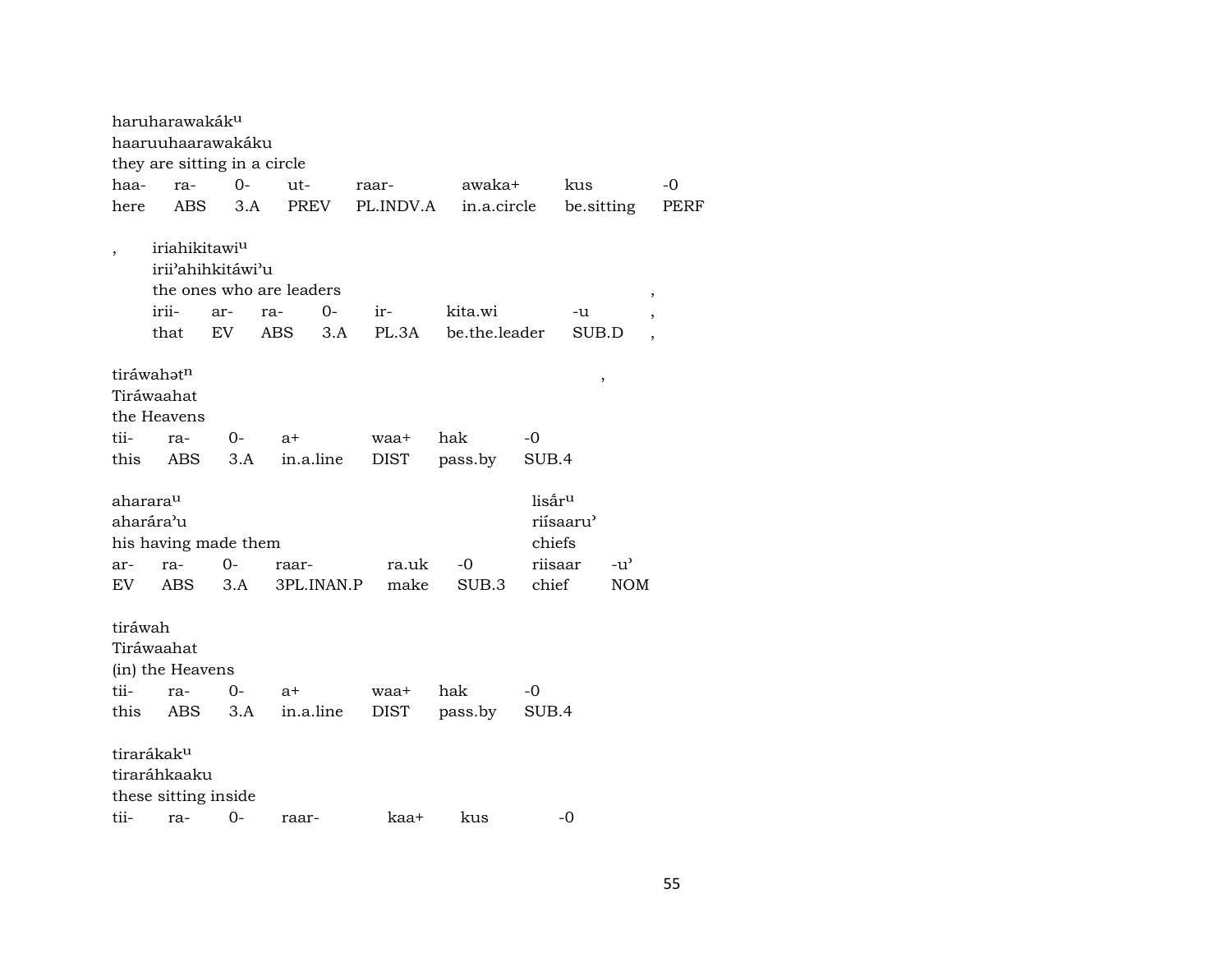| this                                                   | ABS                                | 3.A                                                         |                   | PL.INDV.A   | inside              |                | be.sitting                                                    |               | SUB.4                                                         |                   |
|--------------------------------------------------------|------------------------------------|-------------------------------------------------------------|-------------------|-------------|---------------------|----------------|---------------------------------------------------------------|---------------|---------------------------------------------------------------|-------------------|
| lisår <sup>u</sup><br>riisaáru'                        |                                    |                                                             |                   |             |                     |                |                                                               |               |                                                               |                   |
| chiefs                                                 |                                    |                                                             |                   |             |                     |                |                                                               |               |                                                               |                   |
| riisaar                                                | $-u^{\prime}$                      |                                                             |                   |             |                     |                |                                                               |               |                                                               |                   |
| chief                                                  | <b>NOM</b>                         |                                                             |                   |             |                     |                |                                                               |               |                                                               |                   |
| nikuwitíra<br>Rikuwitíra'<br>irii.ku-<br>that.is       | That is the reason<br>wi-          | QUOT                                                        | ti-<br><b>IND</b> | $0-$<br>3.A | raa+<br>way         | $\Omega$<br>be | $-0$<br>PERF                                                  |               |                                                               |                   |
| tirátpari<br>tirátpari<br>tii-<br>this                 | these of mine living<br>ra-<br>ABS | $t-$<br>1.A                                                 | warii             |             | be.going.about.IMPF |                | -hus<br>IMPF.SUB                                              |               | lisår <sup>u</sup><br>riisaáru'<br>chiefs<br>riisaar<br>chief | -u'<br><b>NOM</b> |
| tirátasar <sup>u</sup><br>tiraátasaaru<br>tii-<br>this | these of mine named<br>ra-<br>ABS  | t-<br>1.A                                                   | asar              | be.named    | -u<br>SUB.D         |                | ákitar <sup>u</sup><br>ákitaaru'<br>tribe<br>akitaar<br>tribe | $-u^{\prime}$ | <b>NOM</b>                                                    |                   |
| Náwa<br>Ráwa<br><b>Now</b><br>rawa<br>now              |                                    | irár <sup>i</sup><br>iraári <sup>3</sup><br>brother<br>$i-$ | 3.POSS.A          | raar        | same.sex.sibling    |                | -rii<br>3.POSS.B                                              |               | $\, ,$<br>,<br>$\overline{\phantom{a}}$<br>$\overline{ }$     |                   |

tiwirisúhairit $^n$ tiwirisuúhaa"iirit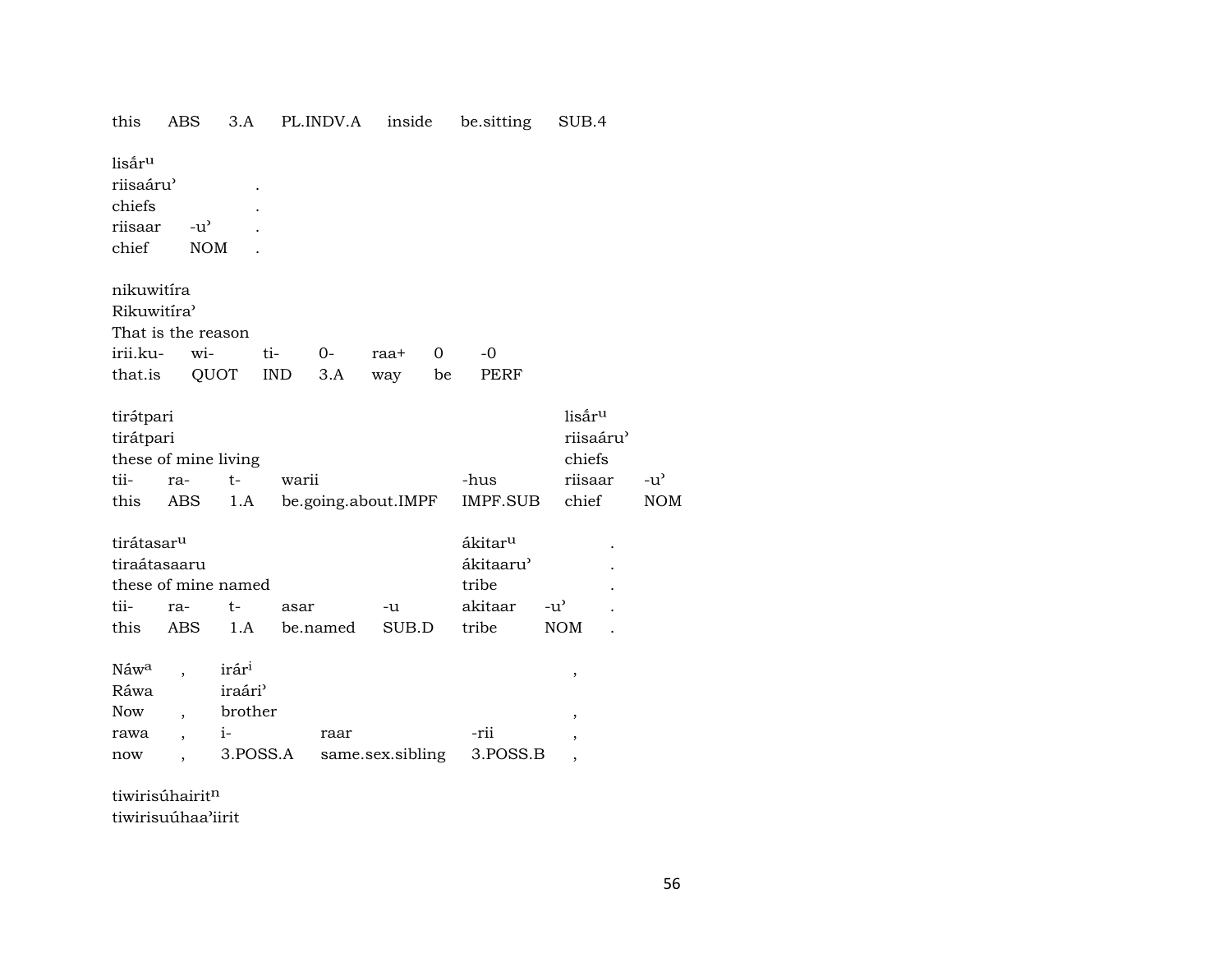|                        | now you see them here           |       |           |              |              |                   |             |             |
|------------------------|---------------------------------|-------|-----------|--------------|--------------|-------------------|-------------|-------------|
| tii-                   | wii-                            | rii-  | $S-$      | ut-          | raa+         | iirik             | $-0$        |             |
| here                   | now                             | ASSR  | 2.A       | <b>PREV</b>  | way          | see               | <b>PERF</b> |             |
|                        |                                 |       |           |              |              |                   |             |             |
| tirawáhat <sup>n</sup> |                                 |       |           |              |              |                   |             |             |
| Tiráwaahat             |                                 |       |           |              |              |                   |             |             |
| the Heavens            |                                 |       |           |              |              |                   |             |             |
| tii-                   | ra-                             | $0-$  | $a+$      | waa+         | hak          |                   | $-0$        |             |
| this                   | ABS                             | 3.A   | in.a.line | ${\rm DIST}$ |              | pass.by           | SUB.4       |             |
|                        |                                 |       |           |              |              |                   |             |             |
| nikutiit               |                                 |       |           |              |              | átira             |             |             |
| Ríkuti'it              |                                 |       |           |              |              | Átira <sup></sup> |             |             |
|                        | They are the ones               |       |           |              |              | Mother            |             |             |
| irii.ku-               | ti-                             | $0 -$ | 0         | $+ik$        | $-0$         | ati-              | raa         |             |
| that.is                | <b>IND</b>                      | 3.A   | be        | <b>DIST</b>  | PERF         | 1.POSS            |             | mother      |
|                        |                                 |       |           |              |              |                   |             |             |
|                        | tiwitiritpihurárik <sup>i</sup> |       |           |              |              |                   |             |             |
|                        | tiwitiritpiihuuráriki           |       |           |              |              |                   |             |             |
|                        | these standing in a line        |       |           |              |              |                   |             |             |
| tii-                   | witi-                           | ra-   | $0-$      | ir-          | $ut-$        | wi.uhur+          |             | arik        |
| this                   | REFL                            | ABS.  | 3.A       | PL.3A        | PREV         | in.a.line         |             | be.standing |
|                        |                                 |       |           |              |              |                   |             |             |
|                        | siratakísask <sup>u</sup>       |       |           |              |              |                   |             |             |
|                        | siraatakísaasku                 |       |           |              |              |                   |             |             |
|                        | our calling them                |       |           |              |              |                   |             |             |
| $\sin$                 | ra-                             | t-    | ak-       |              | hisaask      | -hus              |             |             |
| DU                     | ABS                             | 1.A   | PL.AN.3P  |              | call.by.name |                   | IMPF.SUB    |             |
|                        |                                 |       |           |              |              |                   |             |             |
| nahúrahk <sup>i</sup>  |                                 |       |           |              |              |                   |             |             |
| Rahúrahki              |                                 |       |           |              |              |                   |             |             |
| Deer                   |                                 |       |           |              |              |                   |             |             |
| rahuraar               |                                 | -kis  |           |              |              |                   |             |             |
| animal                 |                                 | DIM   |           |              |              |                   |             |             |

 $-i$  $SUB.2$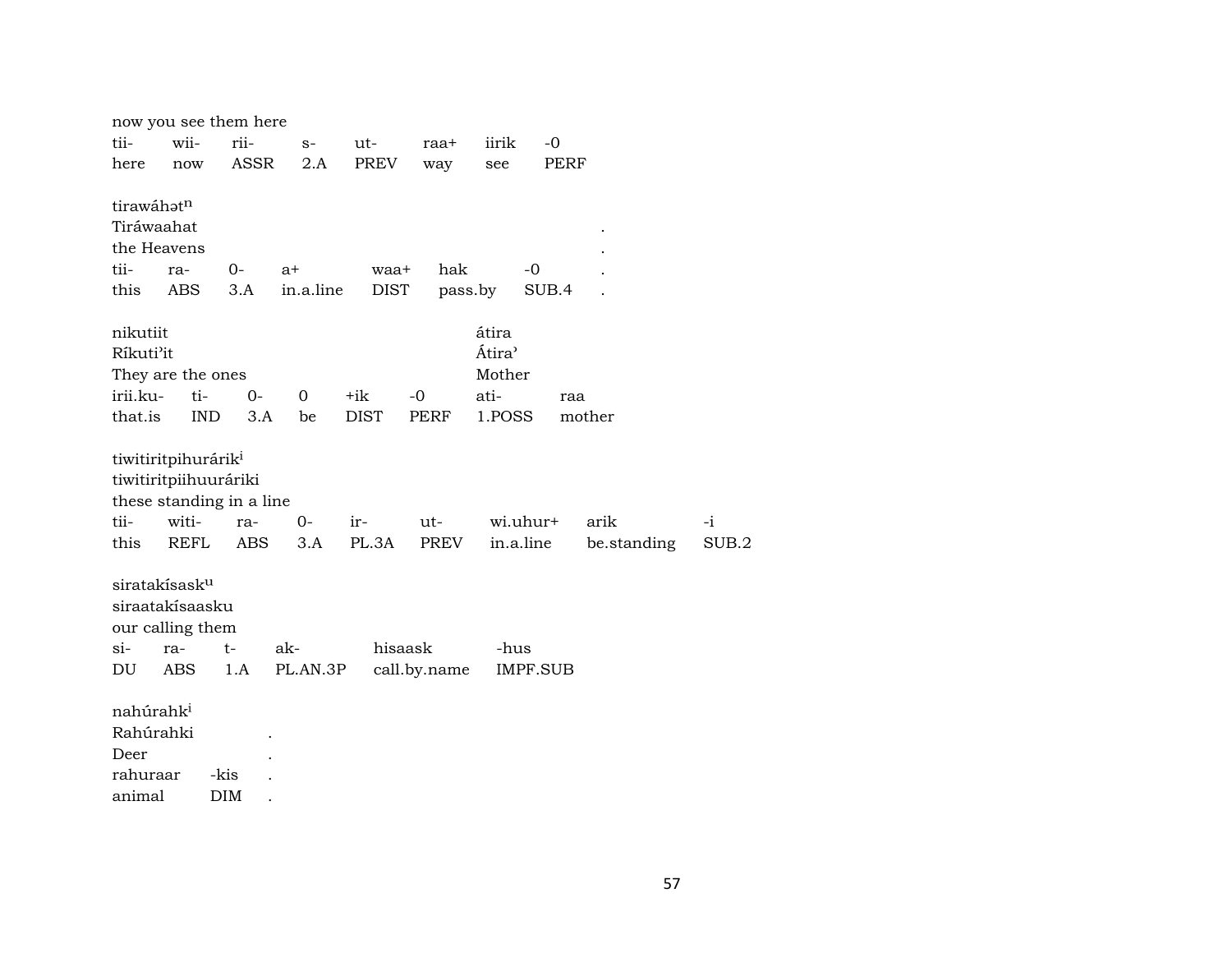|                  | sitatakisask <sup>u</sup> |                     |       |           |       |                  |          |      |                          |        |
|------------------|---------------------------|---------------------|-------|-----------|-------|------------------|----------|------|--------------------------|--------|
|                  | Sitaatakísaasku'          |                     |       |           |       |                  |          |      |                          |        |
|                  | We call them              |                     |       |           |       |                  |          |      |                          |        |
| $\sin$           | ta-                       |                     | $t-$  | ak-       |       | hisaask          |          |      | -:hus                    |        |
| DU               | IND.1/2A                  |                     | 1.A   | PL.AN.3P  |       | call.by.name     |          |      | IMPF                     |        |
|                  |                           |                     |       |           |       |                  |          |      |                          |        |
| irikúriit        |                           |                     |       |           |       |                  |          |      | átira                    |        |
| Irikúri'it       |                           |                     |       |           |       |                  |          |      | Átira <sup></sup>        |        |
|                  | They are the ones         |                     |       |           |       |                  |          |      | Mother                   |        |
| ii-              | irii.ku-                  | rii-                |       | $0-$      | 0     | $+ik$            | $-0$     |      | ati-                     | raa    |
| that             | that.is                   |                     | ASSR  | 3.A       | be    | <b>DIST</b>      | PERF     |      | 1.POSS                   | mother |
|                  |                           |                     |       |           |       |                  |          |      |                          |        |
| tiraharuatn      |                           |                     |       |           |       |                  |          |      |                          |        |
| tiraraáru'at     |                           |                     |       |           |       |                  |          |      |                          |        |
|                  | these are in a row        |                     |       |           |       |                  |          |      |                          |        |
|                  |                           |                     |       |           |       |                  |          |      |                          |        |
| tii-             | ra-                       | $0-$                | raar- |           | u+    |                  | at       | -0   |                          |        |
| this             | ABS                       | 3.A                 |       | PL.INDV.A |       | in.a.line        | go       | PERF |                          |        |
|                  |                           |                     |       |           |       |                  |          |      |                          |        |
| Náw <sup>a</sup> |                           | irár <sup>i</sup>   |       |           |       |                  |          |      | $\, ,$                   |        |
| Ráwa             |                           | iraári <sup>3</sup> |       |           |       |                  |          |      |                          |        |
| Now              |                           | brother             |       |           |       |                  |          |      | $\overline{\phantom{a}}$ |        |
| rawa             | $\ddot{\phantom{0}}$      | $i-$                |       | raar      |       |                  | -rii     |      |                          |        |
| now              |                           | 3.POSS.A            |       |           |       | same.sex.sibling | 3.POSS.B |      |                          |        |
|                  |                           |                     |       |           |       |                  |          |      |                          |        |
|                  | tiwirasuháiritn           |                     |       |           |       |                  |          |      |                          |        |
|                  | tiwirasuuhaá'iirit        |                     |       |           |       |                  |          |      |                          |        |
|                  | these that you now see    |                     |       |           |       |                  |          |      |                          |        |
| tii-             | wii-                      | ra-                 | $S-$  | ut-       |       | raa+             | iirik    | -0   |                          |        |
| this             | now                       | ABS                 | 2.A   | PREV      |       | way              | see      |      | SUB.4                    |        |
|                  |                           |                     |       |           |       |                  |          |      |                          |        |
| tirawákahu       |                           |                     |       |           |       |                  |          |      | ,                        |        |
|                  | tiirawaákahu              |                     |       |           |       |                  |          |      |                          |        |
|                  | this one says of them     |                     |       |           |       |                  |          |      |                          |        |
|                  | tii- ra- 0- waak          |                     |       |           | $-a+$ |                  | -hus     |      |                          |        |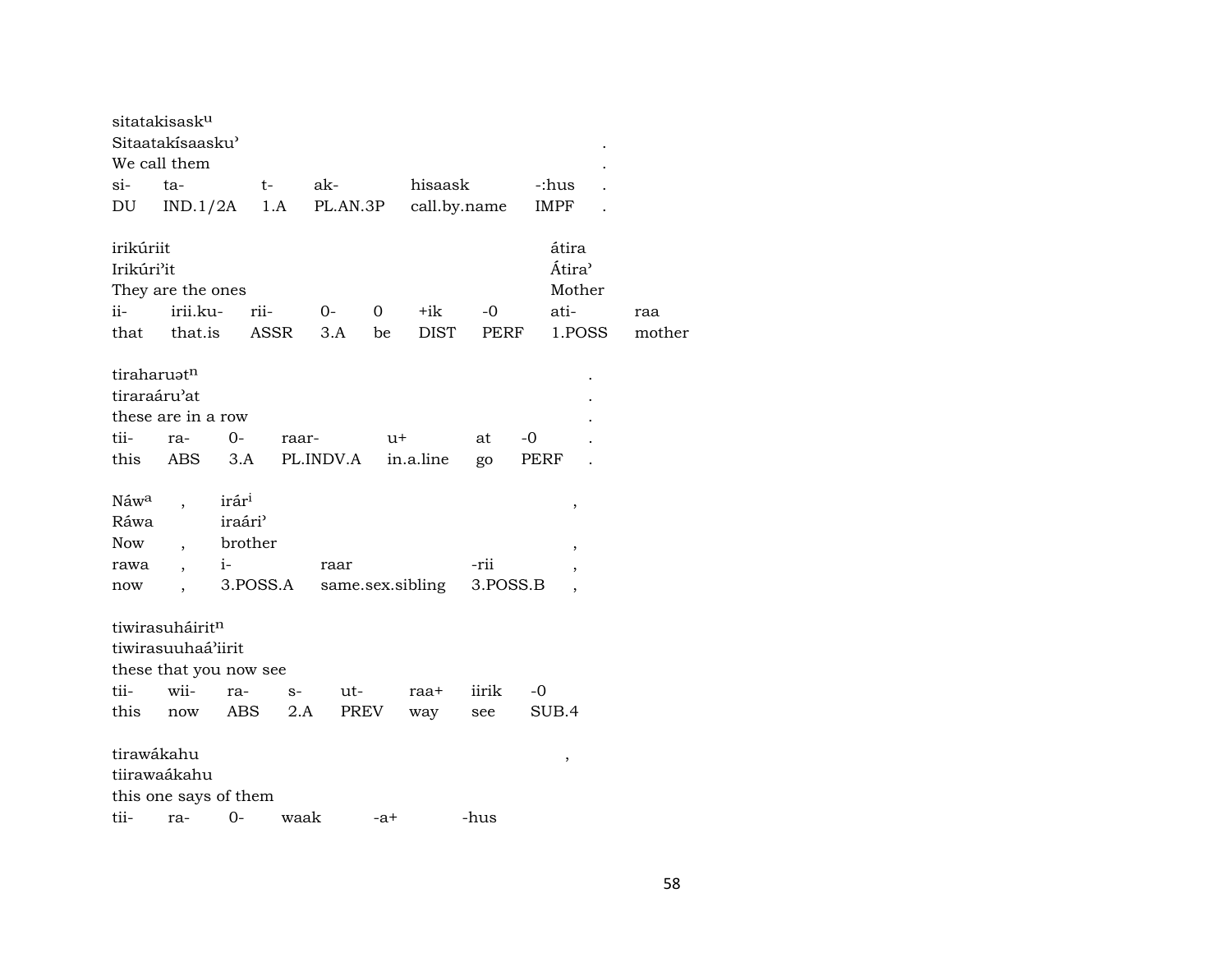## this ABS 3.A say.SUB FORM.1 IMPF.SUB

|                          | iriruharawakak <sup>u</sup><br>iriruuhaarawákaku<br>the ones sitting in a circle |            |                |                        |              |                          |       |                      |            |                          |       |                                |            |            |       |
|--------------------------|----------------------------------------------------------------------------------|------------|----------------|------------------------|--------------|--------------------------|-------|----------------------|------------|--------------------------|-------|--------------------------------|------------|------------|-------|
| irii-                    | ra-                                                                              | $0-$       |                | ut-                    | raar-        |                          |       | awaka+               | kus        |                          | $-0$  |                                |            |            |       |
| that                     | <b>ABS</b>                                                                       |            | 3.A            | <b>PREV</b>            | PL.INDV.A    |                          |       | in.a.circle          |            | be.sitting               | SUB.4 |                                |            |            |       |
| $\overline{\phantom{a}}$ | ruhāruásuhuks                                                                    |            |                |                        |              |                          |       |                      |            |                          |       |                                |            |            |       |
|                          | ruuháruu'a                                                                       |            |                |                        |              |                          |       |                      | súhuks     |                          |       |                                |            |            |       |
|                          | their numbering                                                                  |            |                |                        |              |                          |       |                      | five       | $\, ,$                   |       |                                |            |            |       |
|                          | ra-                                                                              | $0-$       |                | ut-                    | raar+        | uu                       | -a    |                      | suhuks     | $\overline{\phantom{a}}$ |       |                                |            |            |       |
|                          | <b>ABS</b>                                                                       | 3.A        |                | <b>PREV</b>            | <b>ITER</b>  | be                       | SUB.1 |                      | five       | $\cdot$                  |       |                                |            |            |       |
| íkaríkut <sup>n</sup>    |                                                                                  |            | $\cdot$        | narik <sup>i</sup>     |              |                          |       |                      |            |                          |       |                                |            |            |       |
| ikárikat                 |                                                                                  |            |                | raáriki                |              |                          |       |                      |            |                          |       |                                |            |            |       |
|                          | in the center                                                                    |            |                |                        | its standing |                          |       |                      |            |                          |       |                                |            |            |       |
| iika.ri                  | -kat                                                                             |            |                | ra-                    | $O -$        | arik                     |       | $-i$                 |            |                          |       |                                |            |            |       |
| center                   | LOC                                                                              |            |                | <b>ABS</b>             | 3.A          | be.standing              |       |                      | SUB.2      |                          |       |                                |            |            |       |
|                          | nikatiihikušukstarau                                                             |            |                |                        |              |                          |       |                      |            |                          |       |                                |            |            |       |
| Ríkuti <sup>3</sup>      |                                                                                  |            |                |                        |              |                          | ihi   |                      |            | rikucukstára'u           |       |                                |            |            |       |
|                          | That is the one                                                                  |            |                |                        |              | $\,$                     | uh    | $\cdot$              |            |                          |       | its having told (ie taught) us |            |            |       |
| irii.ku-                 | ti-                                                                              |            | $0-$           | 0                      | $-0$         | $\overline{\phantom{a}}$ | ihii  | $\cdot$              | ra-        | $0-$                     | ku-   | $ut-$                          | uks-       | tara.u     | $-0$  |
| that.is                  |                                                                                  | <b>IND</b> | 3.A            | be                     | <b>PERF</b>  | $\overline{\phantom{a}}$ | uh    | $\ddot{\phantom{0}}$ | <b>ABS</b> | 3.A                      | 1.P   | <b>PREV</b>                    | <b>AOR</b> | talk.about | SUB.3 |
| asirītaruš <sup>i</sup>  |                                                                                  |            |                |                        |              |                          |       |                      |            |                          |       |                                |            |            |       |
| a                        |                                                                                  |            | sirihtáruucuha |                        |              |                          |       |                      |            |                          |       |                                |            |            |       |
| and                      |                                                                                  |            |                | where they make a fire |              |                          |       |                      |            |                          |       |                                |            |            |       |
| a                        | $si-$                                                                            | ra-        |                | $0-$                   | ir-          | ta.ra.uc                 |       | +wuh                 | -a         |                          |       |                                |            |            |       |
| and                      | DU                                                                               | <b>ABS</b> |                | 3.A                    | PL.3A        | be.fire                  |       | CAUS                 | SUB.1      |                          |       |                                |            |            |       |
| tiratpari                |                                                                                  |            |                |                        |              |                          |       |                      |            | ákitar <sup>u</sup>      |       |                                |            |            |       |
| tirátpari                |                                                                                  |            |                |                        |              |                          |       |                      |            | ákitaaru'                |       |                                |            |            |       |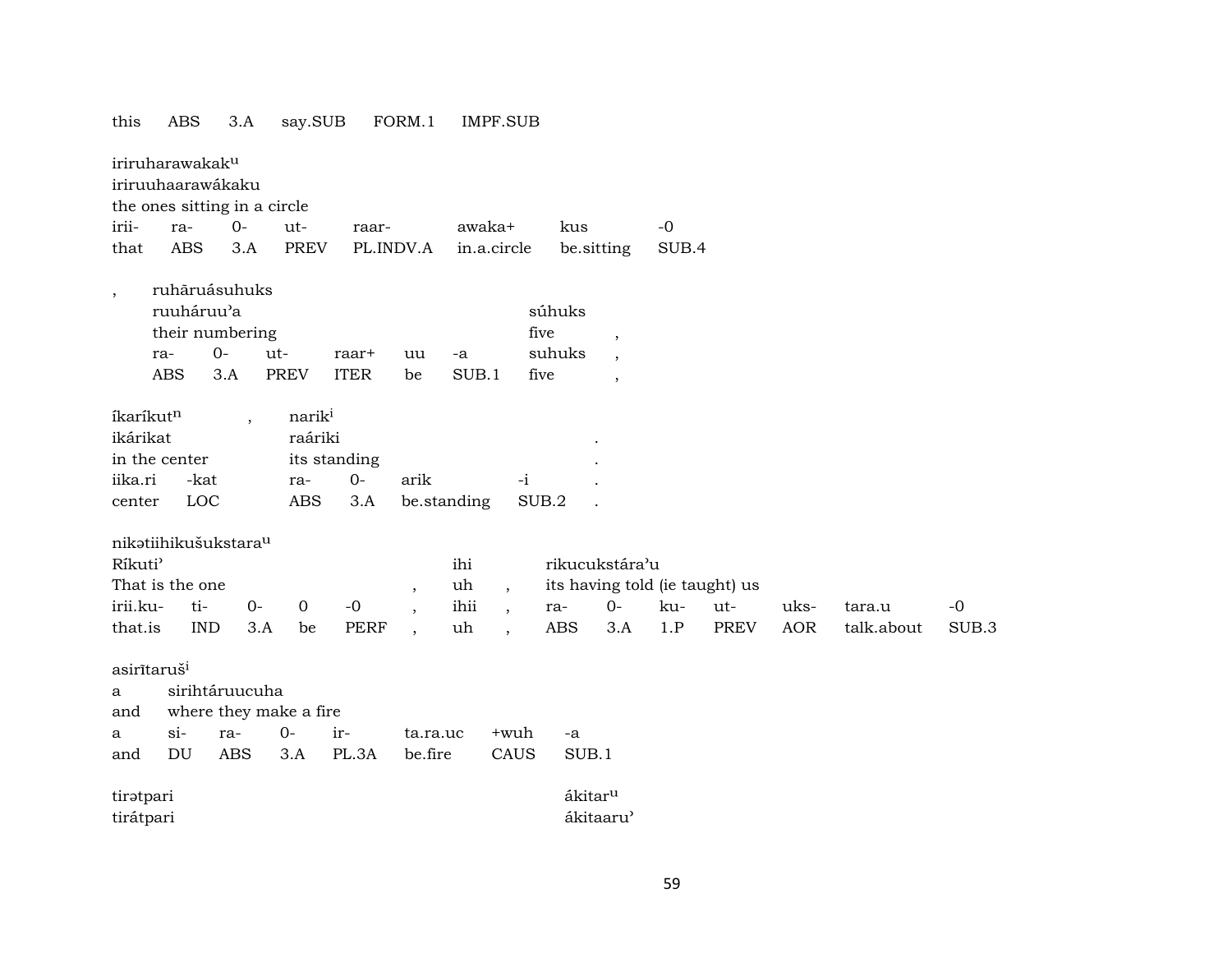| tii-<br>akitaar<br>$t-$<br>warii<br>-hus<br>$-u^{\prime}$<br>ra-<br>this<br><b>ABS</b><br>be.going.about.IMPF<br>IMPF.SUB<br>tribe<br><b>NOM</b><br>1.A<br>Nikutiitn<br>Ríkuti'it<br>They are the ones<br>irii.ku-<br>ti-<br>$+ik$<br>$0 -$<br>$\mathbf 0$<br>$-0$<br><b>DIST</b><br>that.is<br><b>IND</b><br>3.A<br><b>PERF</b><br>be<br>rišiksarihúsuk <sup>u</sup><br>riiciksaariihúsuku<br>their having performed it<br>$0-$<br>ir-<br>ut-<br>uks-<br>-hus+<br>-uku<br>$i-$<br>$-i+$<br>ra-<br>aar<br><b>ABS</b><br>3.A<br>PL.3A<br>PREV<br><b>SEQ</b><br>AOR<br>FORM.2<br>FORM.IMPF<br>HAB.SUB<br>do<br>karikís <sup>u</sup><br>Kaarikiísu'<br>the Four Pole Ceremony<br>-his<br>$-u^{\prime}$<br>arik<br>ka+<br>be.standing<br>FORM.PERF<br><b>NOM</b><br>in |
|--------------------------------------------------------------------------------------------------------------------------------------------------------------------------------------------------------------------------------------------------------------------------------------------------------------------------------------------------------------------------------------------------------------------------------------------------------------------------------------------------------------------------------------------------------------------------------------------------------------------------------------------------------------------------------------------------------------------------------------------------------------------|
|                                                                                                                                                                                                                                                                                                                                                                                                                                                                                                                                                                                                                                                                                                                                                                    |
|                                                                                                                                                                                                                                                                                                                                                                                                                                                                                                                                                                                                                                                                                                                                                                    |
|                                                                                                                                                                                                                                                                                                                                                                                                                                                                                                                                                                                                                                                                                                                                                                    |
|                                                                                                                                                                                                                                                                                                                                                                                                                                                                                                                                                                                                                                                                                                                                                                    |
|                                                                                                                                                                                                                                                                                                                                                                                                                                                                                                                                                                                                                                                                                                                                                                    |
|                                                                                                                                                                                                                                                                                                                                                                                                                                                                                                                                                                                                                                                                                                                                                                    |
|                                                                                                                                                                                                                                                                                                                                                                                                                                                                                                                                                                                                                                                                                                                                                                    |
|                                                                                                                                                                                                                                                                                                                                                                                                                                                                                                                                                                                                                                                                                                                                                                    |
|                                                                                                                                                                                                                                                                                                                                                                                                                                                                                                                                                                                                                                                                                                                                                                    |
|                                                                                                                                                                                                                                                                                                                                                                                                                                                                                                                                                                                                                                                                                                                                                                    |
|                                                                                                                                                                                                                                                                                                                                                                                                                                                                                                                                                                                                                                                                                                                                                                    |
|                                                                                                                                                                                                                                                                                                                                                                                                                                                                                                                                                                                                                                                                                                                                                                    |
|                                                                                                                                                                                                                                                                                                                                                                                                                                                                                                                                                                                                                                                                                                                                                                    |
|                                                                                                                                                                                                                                                                                                                                                                                                                                                                                                                                                                                                                                                                                                                                                                    |
|                                                                                                                                                                                                                                                                                                                                                                                                                                                                                                                                                                                                                                                                                                                                                                    |
|                                                                                                                                                                                                                                                                                                                                                                                                                                                                                                                                                                                                                                                                                                                                                                    |
|                                                                                                                                                                                                                                                                                                                                                                                                                                                                                                                                                                                                                                                                                                                                                                    |
|                                                                                                                                                                                                                                                                                                                                                                                                                                                                                                                                                                                                                                                                                                                                                                    |
|                                                                                                                                                                                                                                                                                                                                                                                                                                                                                                                                                                                                                                                                                                                                                                    |
|                                                                                                                                                                                                                                                                                                                                                                                                                                                                                                                                                                                                                                                                                                                                                                    |
| Nikuwitára                                                                                                                                                                                                                                                                                                                                                                                                                                                                                                                                                                                                                                                                                                                                                         |
| Rikuwitára'                                                                                                                                                                                                                                                                                                                                                                                                                                                                                                                                                                                                                                                                                                                                                        |
| That way is his                                                                                                                                                                                                                                                                                                                                                                                                                                                                                                                                                                                                                                                                                                                                                    |
| irii.ku-<br>wi-<br>ti-<br>$0-$<br>$-0$<br>$\overline{0}$<br>raa+<br>$a-$                                                                                                                                                                                                                                                                                                                                                                                                                                                                                                                                                                                                                                                                                           |
| that.is<br>QUOT<br><b>IND</b><br>3.A<br>POSS.3A<br>PERF<br>way<br>be                                                                                                                                                                                                                                                                                                                                                                                                                                                                                                                                                                                                                                                                                               |
|                                                                                                                                                                                                                                                                                                                                                                                                                                                                                                                                                                                                                                                                                                                                                                    |
| tiráwah                                                                                                                                                                                                                                                                                                                                                                                                                                                                                                                                                                                                                                                                                                                                                            |
| Tiráwaahat                                                                                                                                                                                                                                                                                                                                                                                                                                                                                                                                                                                                                                                                                                                                                         |
| the Heavens                                                                                                                                                                                                                                                                                                                                                                                                                                                                                                                                                                                                                                                                                                                                                        |
| tii-<br>$0-$<br>hak<br>$-0$<br>$a+$<br>waa+<br>ra-                                                                                                                                                                                                                                                                                                                                                                                                                                                                                                                                                                                                                                                                                                                 |
| <b>DIST</b><br>SUB.4<br>this<br>ABS<br>3.A<br>in.a.line<br>pass.by                                                                                                                                                                                                                                                                                                                                                                                                                                                                                                                                                                                                                                                                                                 |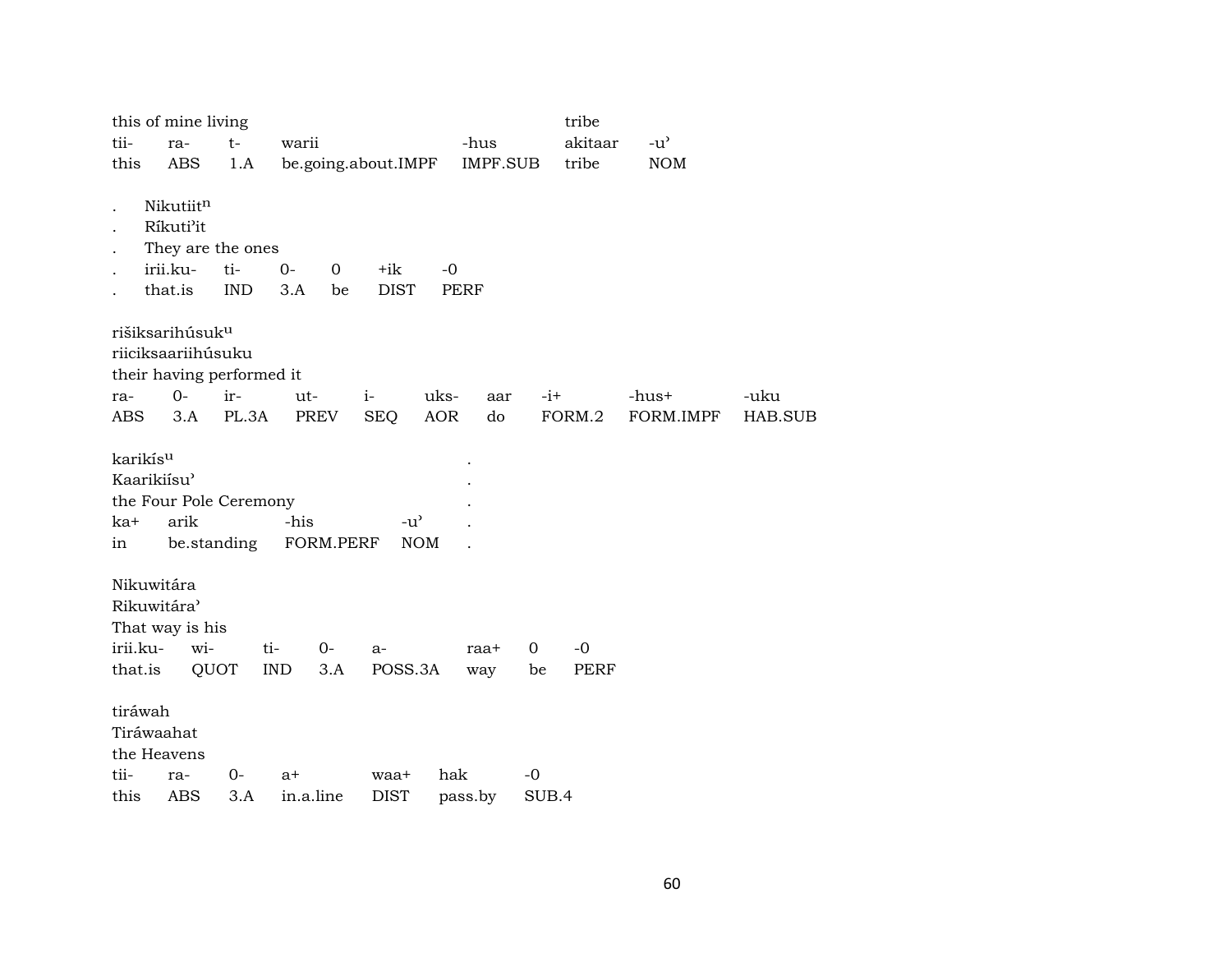| nákuš <sup>u</sup><br>raákucu'<br>the great way (ie ritual)<br>raa<br>way                              | -kucuu<br><b>AUG</b> |                    | ,<br>$\overline{\phantom{a}}$<br>$\overline{\phantom{a}}$ | $\bar{\mathbf{H}}$<br>п<br>Н<br>Ħ |                                       |                         |                     |
|--------------------------------------------------------------------------------------------------------|----------------------|--------------------|-----------------------------------------------------------|-----------------------------------|---------------------------------------|-------------------------|---------------------|
| sukstára<br>Sukstaára<br>You have the way                                                              |                      |                    |                                                           |                                   |                                       |                         | $\blacksquare$<br>Ţ |
| $i-$                                                                                                   |                      | $S-$               | uks-                                                      | raa+                              | ra.aah                                | $-0$                    | Ţ<br>$^{\prime}$    |
| CONT.1/2A                                                                                              |                      | 2.A                | JUSS                                                      | way                               | have                                  | PERF                    | Ţ                   |
| tiratpari<br>tirátpari<br>my (our) being here (on earth)<br>tii-<br>here                               | ra-<br>ABS           | t-                 | warii                                                     |                                   | 1.A be.going.about.IMPF               | -hus<br><b>IMPF.SUB</b> | ,                   |
| tatukstapakíahukiš <sup>i</sup><br>Tatukstaapaki'aahu'<br>We used to call it                           |                      |                    |                                                           |                                   |                                       |                         |                     |
| ta-                                                                                                    |                      | $t-$               | uks-                                                      | raak-                             | wak.i                                 | $-a+$                   | -:hus               |
| $IND.1/2A$ 1.A<br>kārikísu<br>Kaarikiísu'<br>Four Pole Ceremony<br>ka+<br>in<br>nakistíit <sup>n</sup> | arik<br>be.standing  |                    | -his                                                      | $AOR$ 1/2.PL<br>FORM.PERF         | say.PL<br>$-u^{\prime}$<br><b>NOM</b> | FORM.1<br>$\,$          | <b>IMPF</b>         |
| Rákis                                                                                                  |                      | ti <sup>2</sup> it |                                                           |                                   |                                       |                         |                     |
| Wood                                                                                                   |                      |                    | they were                                                 |                                   |                                       |                         |                     |
| rak                                                                                                    | -kis                 | ti-                | $0-$                                                      | 0                                 | $+ik$<br>$-0$                         |                         |                     |

kici but kici

but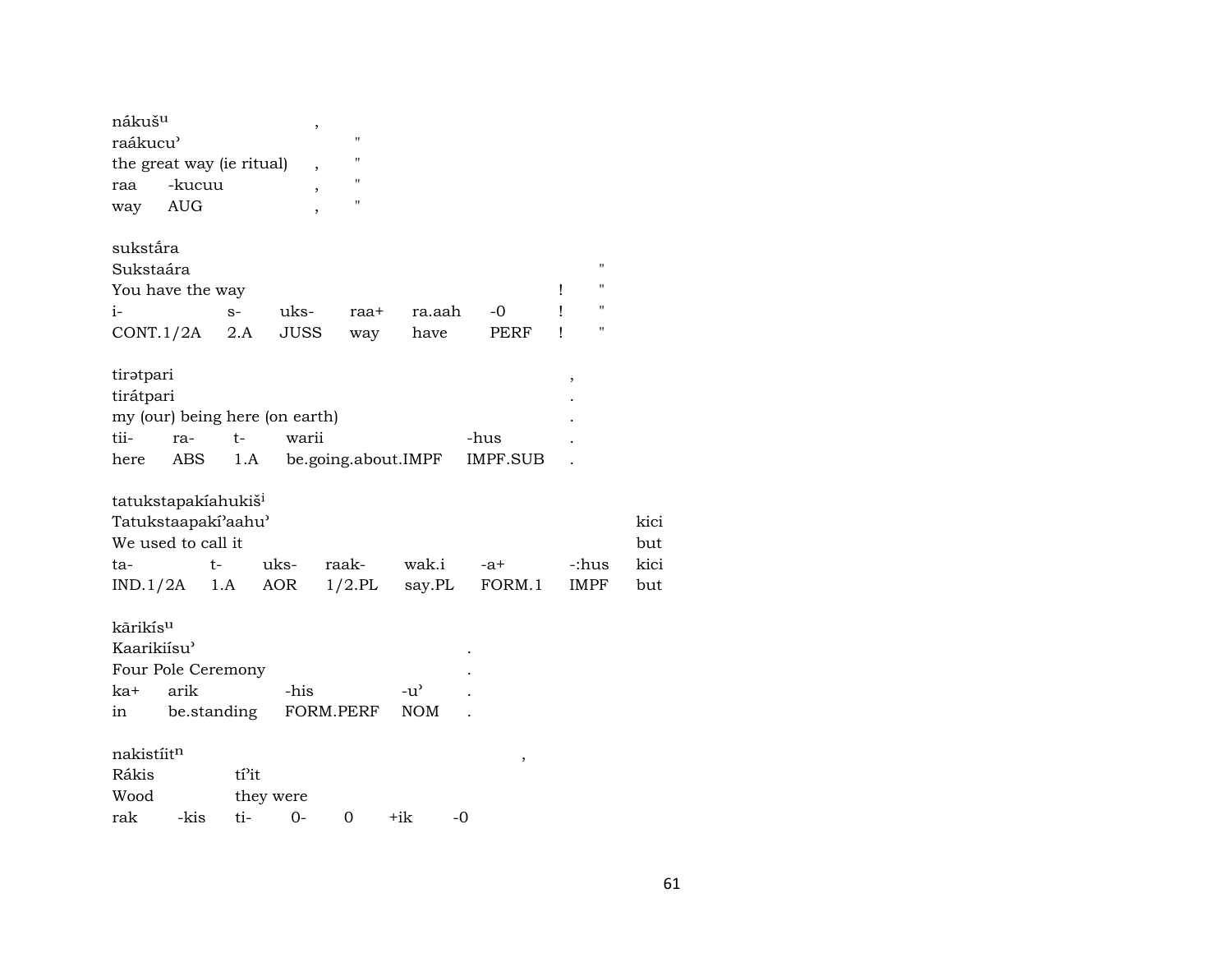## wood DIM IND 3.A be DIST PERF

| hi<br>and                                                   |              |                                                 | hiiruhaktahšaruwáwis<br>iruuhaktacáruuwaawis<br>those poles were painted |              |              |                      |                    |                |                                  |                      |                     |                      |
|-------------------------------------------------------------|--------------|-------------------------------------------------|--------------------------------------------------------------------------|--------------|--------------|----------------------|--------------------|----------------|----------------------------------|----------------------|---------------------|----------------------|
| hi<br>and                                                   | ii-          | that                                            | ra-<br>ABS                                                               | $0-$<br>3.A  | uur-<br>PREV | haak+<br>wood        | PL                 | raar+          | ta.raawis<br>be.painted          |                      | +waa<br><b>DIST</b> | -0<br>PERF           |
| $\overline{\phantom{a}}$                                    | tii-<br>this | tiwiraruši<br>Tiwiraruuci<br>wii-<br>now        | These things (ie bundle)<br>ra-<br>ABS                                   | $0-$         | 3.A          | ra.uc<br>be.lying.PL | $-i$               | SUB.2          | $\, ,$<br>$\,$<br>$\overline{ }$ |                      |                     |                      |
| irár <sup>i</sup><br>iraári <sup>3</sup><br>brother<br>$i-$ | 3.POSS.A     |                                                 | raar<br>same.sex.sibling                                                 |              | -rii         | 3.POSS.B             | ,<br>,             |                |                                  |                      |                     |                      |
| irii.ku-<br>that.is                                         |              | nikátaruhákatiitn<br>ti-<br><b>IND</b>          | rikutaruuhaákatii'it<br>that one's pole is black<br>$0 -$<br>3.A         | $a-$         | POSS.3A      | ri-<br>PHYS.POSS     |                    | uur-<br>POSS.A |                                  | haak+<br>wood        | katiit<br>be.black  | $\overline{a}$<br>EX |
| $\overline{\phantom{a}}$                                    | $\sin$<br>DU | sitihakátihuk <sup>u</sup><br>ti-<br><b>IND</b> | Sitiihaakátiihuuku'<br>They were painting it black<br>$O -$<br>3.A       | ir-<br>PL.3A |              | haak+<br>wood        | katiit<br>be.black |                | +ra.uk<br>CAUS                   | -:hus<br><b>IMPF</b> | $\,$                |                      |

sitihtariwis $k^u$ 

Sitihtaríwisku"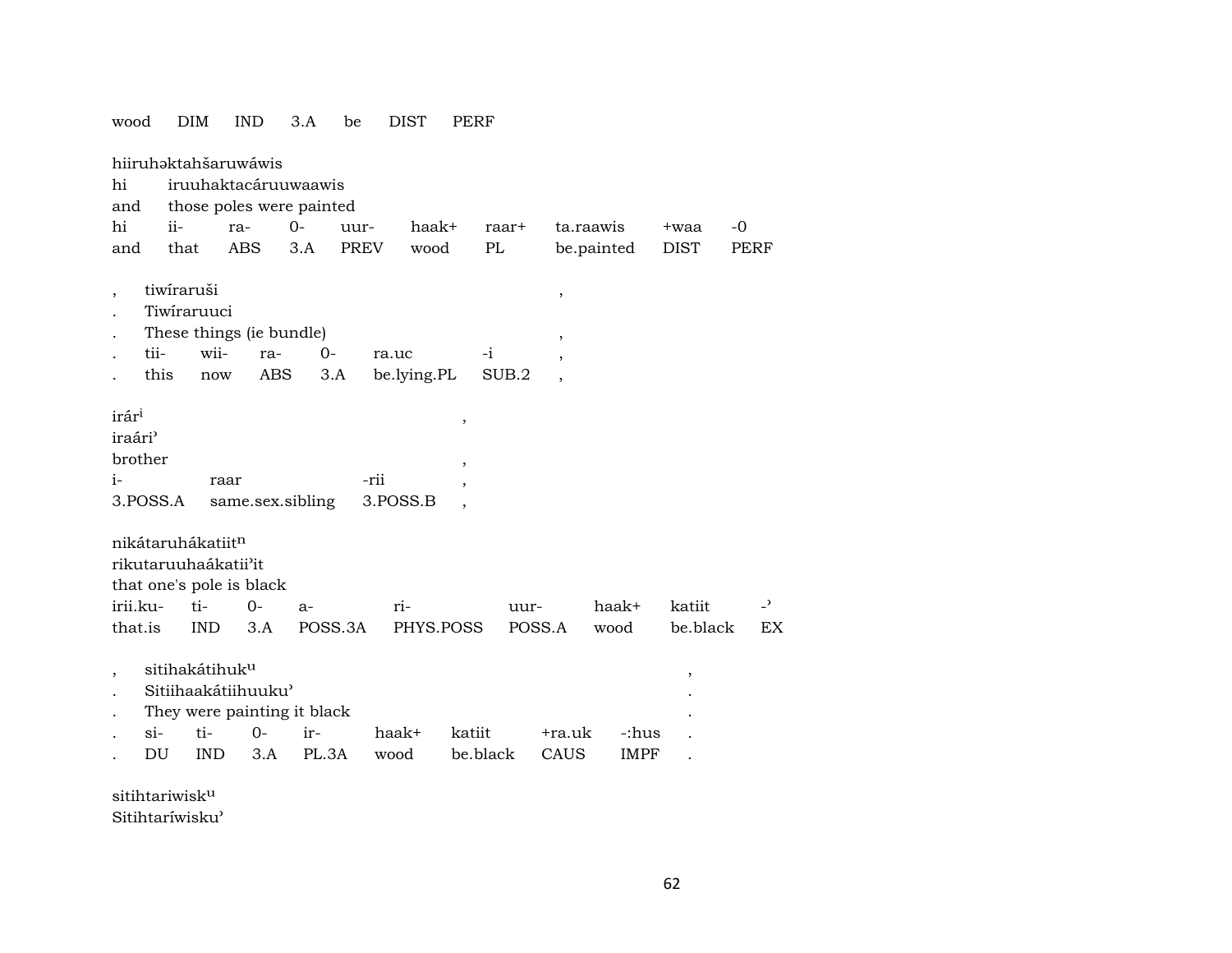| They were marking (ie painting) it |                           |       |                          |            |                                      |       |  |  |  |  |
|------------------------------------|---------------------------|-------|--------------------------|------------|--------------------------------------|-------|--|--|--|--|
| $si-$                              | ti-                       | $O -$ | ir-                      | uur-       | ta.riwis.k                           | -:hus |  |  |  |  |
| DU                                 | <b>IND</b>                | 3.A   | PL.3A                    | PREV       | put.a.mark.on                        | IMPF  |  |  |  |  |
|                                    |                           |       |                          |            |                                      |       |  |  |  |  |
| nakikarikat <sup>n</sup>           |                           |       | $\overline{\phantom{a}}$ | а          | $\,$                                 |       |  |  |  |  |
| raakíkarikat                       |                           |       |                          | A          |                                      |       |  |  |  |  |
|                                    | in the center of the pole |       |                          | And        | $\overline{\phantom{a}}$             |       |  |  |  |  |
| rak+                               | iika.ri                   |       | -kat                     | a          | ,                                    |       |  |  |  |  |
| wood                               | center                    | LOC   |                          | and        | $\overline{\phantom{a}}$             |       |  |  |  |  |
|                                    |                           |       |                          |            |                                      |       |  |  |  |  |
| irár <sup>i</sup>                  |                           |       |                          |            | $\,$                                 |       |  |  |  |  |
| iraári <sup>3</sup>                |                           |       |                          |            |                                      |       |  |  |  |  |
| brother                            |                           |       |                          |            | $\, ,$                               |       |  |  |  |  |
| $i-$                               |                           | raar  |                          | -rii       | $\overline{\phantom{a}}$             |       |  |  |  |  |
| 3.POSS.A                           |                           |       | same.sex.sibling         |            | 3.POSS.B<br>$\overline{\phantom{a}}$ |       |  |  |  |  |
|                                    |                           |       |                          |            |                                      |       |  |  |  |  |
| hírak <sup>u</sup>                 |                           |       |                          |            |                                      |       |  |  |  |  |
| hiíraaku                           |                           |       |                          |            |                                      |       |  |  |  |  |
| the other one                      |                           |       |                          |            |                                      |       |  |  |  |  |
| hii-                               | ra-                       | $O-$  | kus                      | -0         |                                      |       |  |  |  |  |
| other                              | ABS                       | 3.A   |                          | be.sitting | SUB.4                                |       |  |  |  |  |
|                                    |                           |       |                          |            |                                      |       |  |  |  |  |
| tiruhákšawi                        |                           |       |                          |            |                                      |       |  |  |  |  |
|                                    | tiiruuhákcawi             |       |                          |            |                                      |       |  |  |  |  |
|                                    | this pole standing        |       |                          |            |                                      |       |  |  |  |  |
| tii-                               | ra-                       | 0-    | uur-                     | haak+      | ca                                   | -wi   |  |  |  |  |
| this                               | ABS                       | 3.A   | PREV                     | wood       | be.upright                           | SUB.L |  |  |  |  |
|                                    |                           |       |                          |            |                                      |       |  |  |  |  |
| rasákaku                           |                           |       |                          |            |                                      |       |  |  |  |  |
| rasaákaku                          |                           |       |                          |            |                                      |       |  |  |  |  |
|                                    | on the southwest side     |       |                          |            |                                      |       |  |  |  |  |
| ra-                                | 0-                        | saak+ | ka+                      | kus        | -0                                   |       |  |  |  |  |
| <b>ABS</b>                         | 3.A                       | sun   | in                       | be.sitting | SUB.4                                |       |  |  |  |  |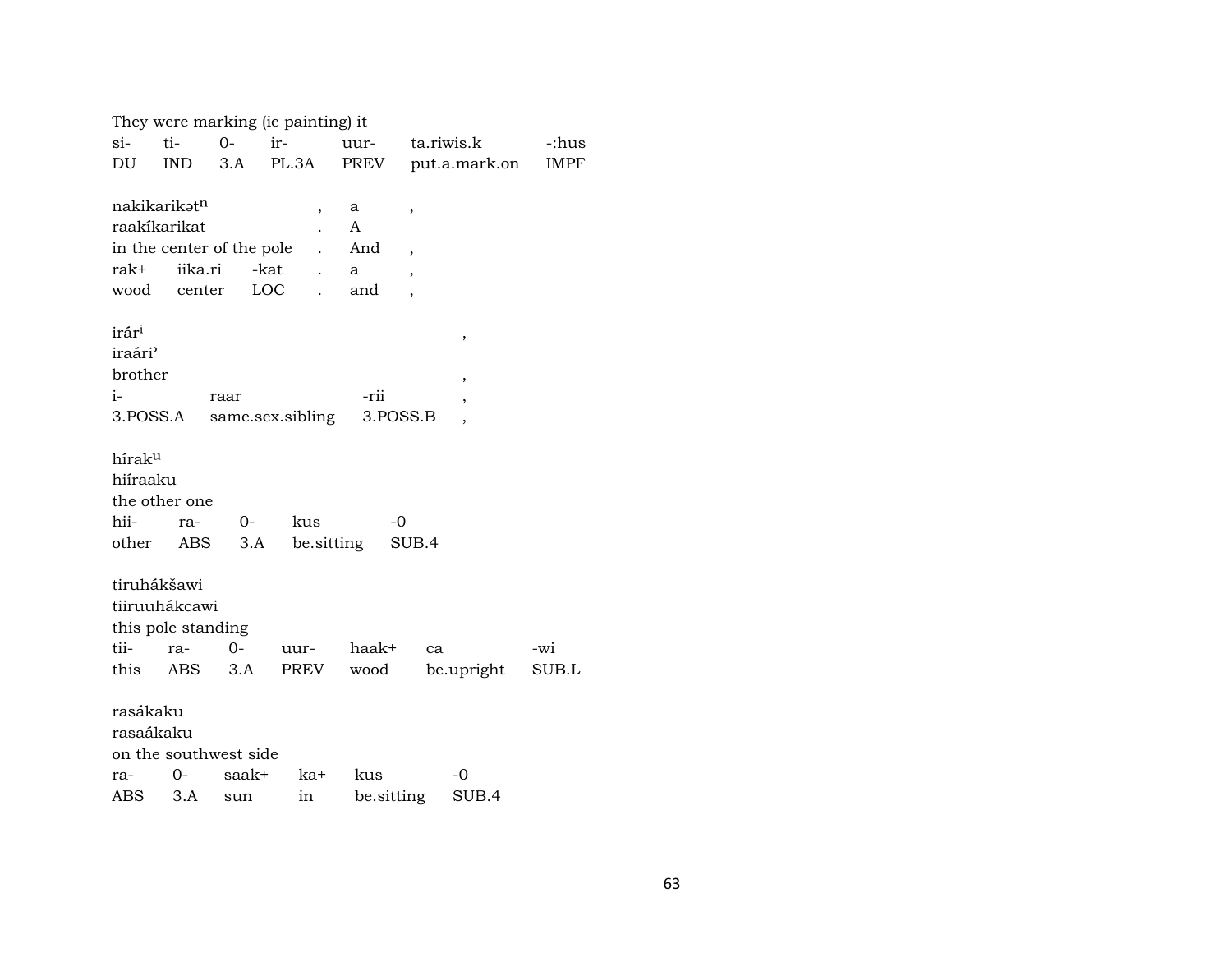|                          | siritariwi̇̃sku          |            |               |             |                |             |             |        | pahãtu   |               |        |                |
|--------------------------|--------------------------|------------|---------------|-------------|----------------|-------------|-------------|--------|----------|---------------|--------|----------------|
|                          | sirihtaríwisku'          |            |               |             |                |             |             |        | pahaátu' |               |        |                |
|                          | they were painting it    |            |               |             |                |             |             |        | red      |               |        |                |
| $si-$                    | ra-                      | $0-$       | ir-           |             | ta.riwis.k     |             | -:hus       |        | pahaat   | $-u^{\prime}$ |        |                |
| DU                       | <b>ABS</b>               | 3.A        | PL.3A         |             | put.a.mark.on  |             | <b>IMPF</b> |        | be.red   | <b>NOM</b>    |        |                |
| $\overline{\phantom{a}}$ | nikutiit                 |            |               |             |                |             |             |        | kúrau    |               |        |                |
|                          | Rikutí'it                |            |               |             |                |             |             |        | Kúraa'u' |               |        |                |
| $\ddot{\phantom{0}}$     | They were the ones       |            |               |             |                |             |             |        | Doctor   |               |        |                |
|                          | irii.ku-                 | ti-        | $0-$          | $\Omega$    | $+ik$          | $-0$        |             |        | kuraa    | $-u^{\prime}$ |        |                |
|                          | that.is                  | <b>IND</b> | 3.A           | be          | <b>DIST</b>    | <b>PERF</b> |             |        | doctor   | <b>NOM</b>    |        |                |
|                          |                          |            |               |             |                |             |             |        |          |               |        |                |
| rakitawiu                |                          |            |               |             |                |             |             |        |          |               |        |                |
| rakitáwi'u               |                          |            |               |             |                |             |             |        |          |               |        |                |
|                          | the leading one          |            |               |             |                |             |             |        |          |               |        |                |
| ra-                      | $0-$                     | kita.wi    |               | -u          |                |             |             |        |          |               |        |                |
| ABS                      | 3.A                      |            | be.the.leader | SUB.D       |                |             |             |        |          |               |        |                |
|                          | tisaráraraha             |            |               |             |                |             |             |        |          |               |        |                |
| tiisá <sup>3</sup>       |                          |            |               |             | Táraha'        |             |             |        |          |               |        |                |
|                          | he was named             |            |               |             | <b>Buffalo</b> |             |             |        |          |               |        |                |
| ti-                      | $O -$                    | asar       |               | $-0$        | tarahaa        |             |             |        |          |               |        |                |
| <b>IND</b>               | 3.A                      | be.named   |               | <b>PERF</b> | buffalo        |             |             |        |          |               |        |                |
|                          |                          |            |               |             |                |             |             |        |          |               |        |                |
|                          | Nikutaruha pahaatn       |            |               |             |                |             |             |        |          |               |        |                |
|                          | Rikutaruuhaapáhaa'at     |            |               |             |                |             |             |        |          |               |        |                |
|                          | That is his red pole     |            |               |             |                |             |             |        |          |               |        |                |
| irii.ku-                 | ti-                      | $0-$       | a-            |             | ri-            |             |             | uur-   |          | haak+         | pahaat | $\overline{a}$ |
| that.is                  | <b>IND</b>               | 3.A        |               | POSS.3A     |                | PHYS.POSS   |             | POSS.A | wood     |               | be.red | EX             |
|                          |                          |            |               |             |                |             |             |        |          |               |        |                |
| A                        | $\overline{\phantom{a}}$ |            |               |             |                |             |             |        |          |               |        |                |
| $\Delta$                 |                          |            |               |             |                |             |             |        |          |               |        |                |

. A

. And

. a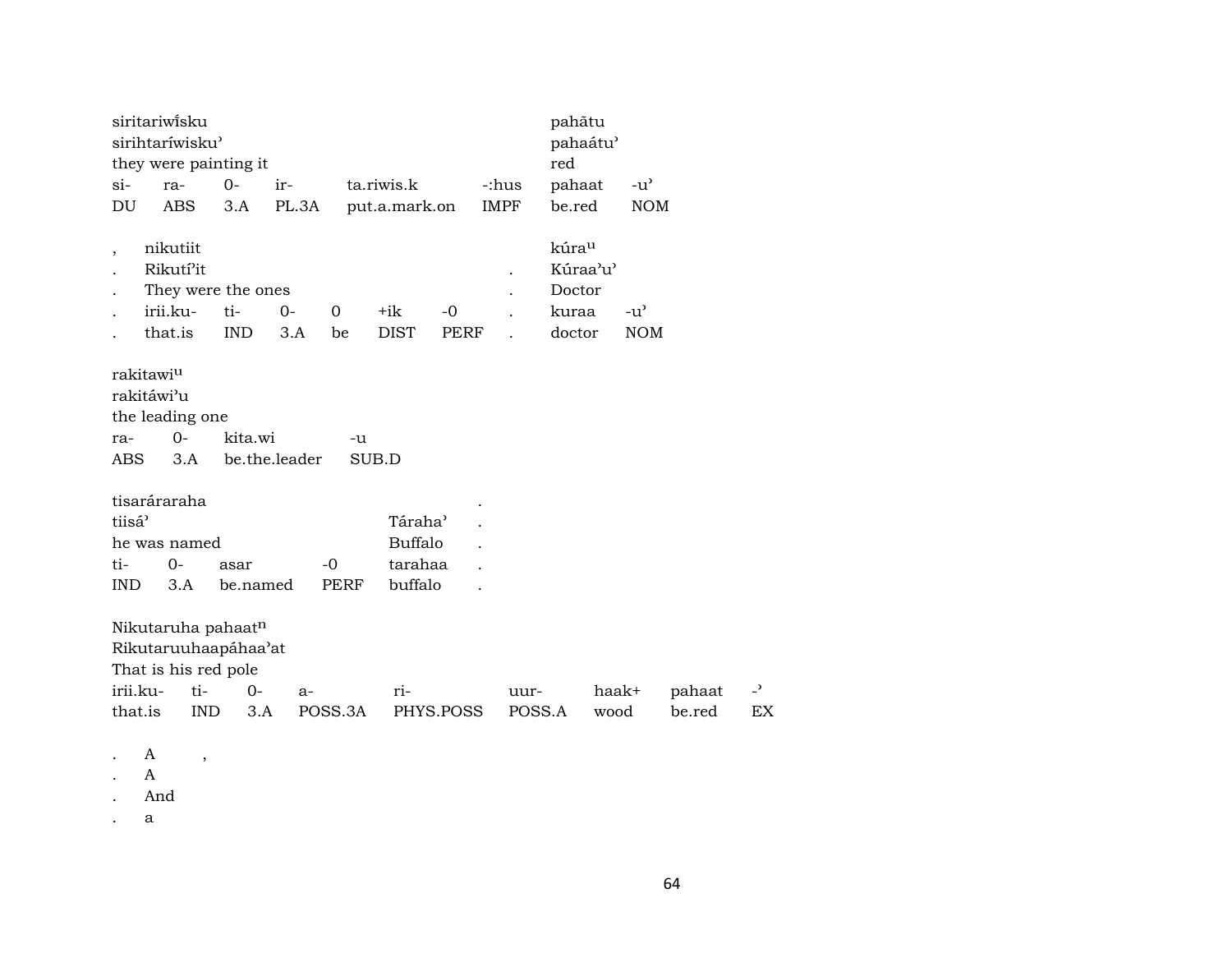. and

|                          | tirakahurakatituhatn       |                        |                                      |                    |                 |                      |                |                |           |           |       |
|--------------------------|----------------------------|------------------------|--------------------------------------|--------------------|-----------------|----------------------|----------------|----------------|-----------|-----------|-------|
|                          | tirakaahuraáhkatiituhat    |                        |                                      |                    |                 |                      |                |                |           |           |       |
|                          |                            |                        | (on) this dark land side (northwest) |                    |                 |                      |                |                |           |           |       |
| tii-                     | ra-                        | $0 -$                  | kaa+                                 |                    | huraar+         | katiit+              | $u+$           |                | hak       | $-0$      |       |
| this                     | <b>ABS</b>                 | 3.A                    | inside                               |                    | earth           | black                | in.a.line      |                | pass.by   | SUB.4     |       |
| $\overline{\phantom{a}}$ | úkatət <sup>n</sup>        |                        | $\overline{\phantom{a}}$             | tihat <sup>n</sup> |                 |                      |                |                |           |           |       |
|                          | uúkatat                    |                        |                                      | tíhaa'at           |                 |                      |                |                |           |           |       |
|                          | west                       |                        |                                      |                    | there is a pole |                      |                |                |           |           |       |
|                          | uukata-                    | $-t$                   |                                      | ti-                | $0-$            | haak+                | $\overline{0}$ | $\overline{a}$ |           |           |       |
|                          | west                       |                        | LOC                                  | <b>IND</b>         | 3.A             | wood                 | be             | EX             |           |           |       |
|                          | tihatákata <sup>a</sup>    |                        |                                      |                    |                 | ikárikatn            |                |                | hiru      |           |       |
|                          | tihattáhkataa'a            |                        |                                      |                    |                 | ikárikat             |                |                | Hiru      |           |       |
|                          | the pole is yellow         |                        |                                      |                    |                 |                      | in the center  |                | There     |           |       |
| ti-                      | $0-$                       | haak+                  |                                      | raar.kataar        | $-2$            | iika.ri              | -kat           |                | hiruu     |           |       |
| <b>IND</b>               | 3.A                        | wood                   |                                      | be.yellow          | EX              | center               | LOC            |                | there     |           |       |
|                          | tiruširirahákitatn         |                        |                                      |                    |                 |                      |                |                |           |           |       |
| tíruc                    |                            |                        |                                      |                    |                 | iriirahaákitat       |                |                |           |           |       |
| they are                 |                            |                        |                                      |                    |                 | where our village is |                |                |           |           |       |
| ti-                      | $0-$                       | ra.uc                  |                                      | $-0$               | irii-           | ra-                  | $t-$           | raak-          |           | itak      | -0    |
| IND                      | 3.A                        |                        | be.lying.PL                          | PERF               | where           | ABS                  | 1.A            |                | $1/2$ .PL | be.a.camp | SUB.4 |
| $\overline{ }$           | a                          | tirásakak <sup>u</sup> |                                      |                    |                 |                      |                |                |           |           |       |
|                          | A                          | tirasaákaku            |                                      |                    |                 |                      |                |                |           |           |       |
|                          | And                        |                        | (on) the southwest                   |                    |                 |                      |                |                |           |           |       |
|                          | a                          | tii-                   | ra-                                  | 0-                 | saak+           | ka+                  | kus            |                | $-0$      |           |       |
|                          | and                        | here                   | ABS                                  | 3.A                | sun             | in                   | be sitting     |                | SUB.4     |           |       |
|                          | irirasakúrisp <sup>u</sup> |                        |                                      |                    |                 |                      |                |                |           |           |       |

iriirasakúrispu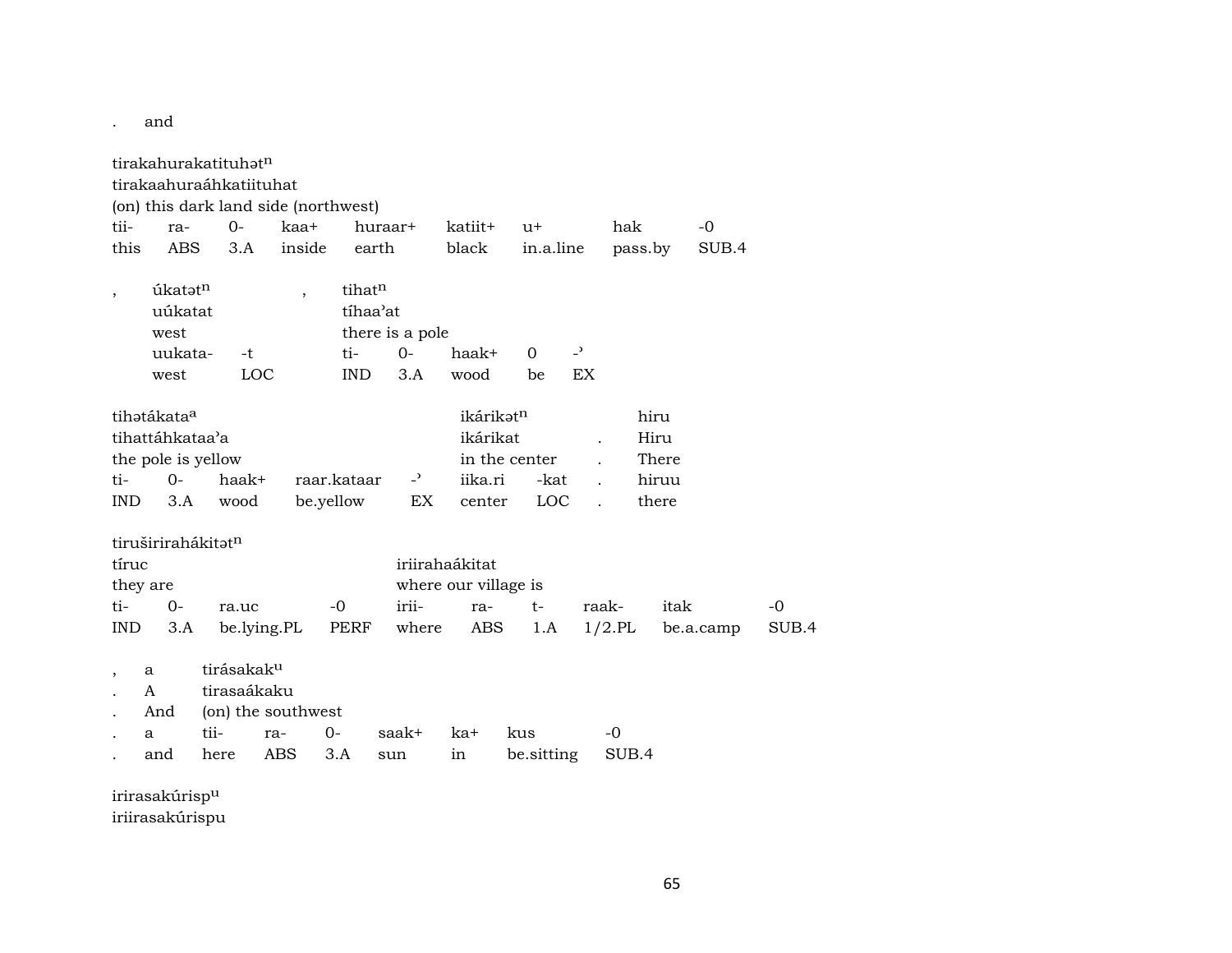| irii-<br>where                                   | where the sun sets<br>ra-<br><b>ABS</b>                                                            | $0-$<br>3.A   | sun                  | sak.hur+            | iis+                                         | out.of.sight     | wuu<br>go.IMPF |                          | -hus<br><b>IMPF.SUB</b>              |                   |              |                    |                     |               |
|--------------------------------------------------|----------------------------------------------------------------------------------------------------|---------------|----------------------|---------------------|----------------------------------------------|------------------|----------------|--------------------------|--------------------------------------|-------------------|--------------|--------------------|---------------------|---------------|
| nihət<br>riíhaa'at<br>rii-<br><b>ASSR</b>        | there is a pole<br>$O -$<br>3.A                                                                    | haak+<br>wood | $\overline{0}$<br>be |                     | $\overline{a}$<br>$\mathop{\rm EX}\nolimits$ |                  |                |                          |                                      |                   |              |                    |                     |               |
| tihataka<br>tiháttaakaa<br>ti-<br>$\mathbf{IND}$ | the pole is white<br>$O -$<br>3.A                                                                  | haak+<br>wood |                      | taakaar<br>be.white | $-0$<br><b>PERF</b>                          | ,                |                |                          |                                      |                   |              |                    |                     |               |
| irii.ku-<br>that.is                              | nikuwiturasatirawarik <sup>i</sup><br>Rikuwitiirasá'<br>That is what they are named<br>wi-<br>QUOT |               | ti-<br><b>IND</b>    | $O -$<br>3.A        | ir-<br>PL.3A                                 | asar<br>be.named |                | $-0$<br><b>PERF</b>      | tirawaáriki<br>these<br>tii-<br>this | ra-<br><b>ABS</b> | $O -$<br>3.A | wa+<br><b>DIST</b> | arik<br>be.standing | $-i$<br>SUB.2 |
| $\ddot{\phantom{a}}$                             | Átira<br>Atíra <sup></sup><br>Mothers<br>ati-<br>1.POSS                                            | raa<br>mother |                      |                     |                                              |                  |                |                          |                                      |                   |              |                    |                     |               |
| iriritkitawi <sup>u</sup><br>irii-<br>that       | iriirihkitáwi'u<br>their being the leading ones<br>ra-<br><b>ABS</b>                               | $0-$<br>3.A   | ir-<br>PL.3A         |                     | kita.wi<br>be.the.leader                     | -u               | SUB.D          | škítiiks<br>four<br>four | kskiíti'iks<br>iks.kiiti'iks         |                   |              |                    |                     |               |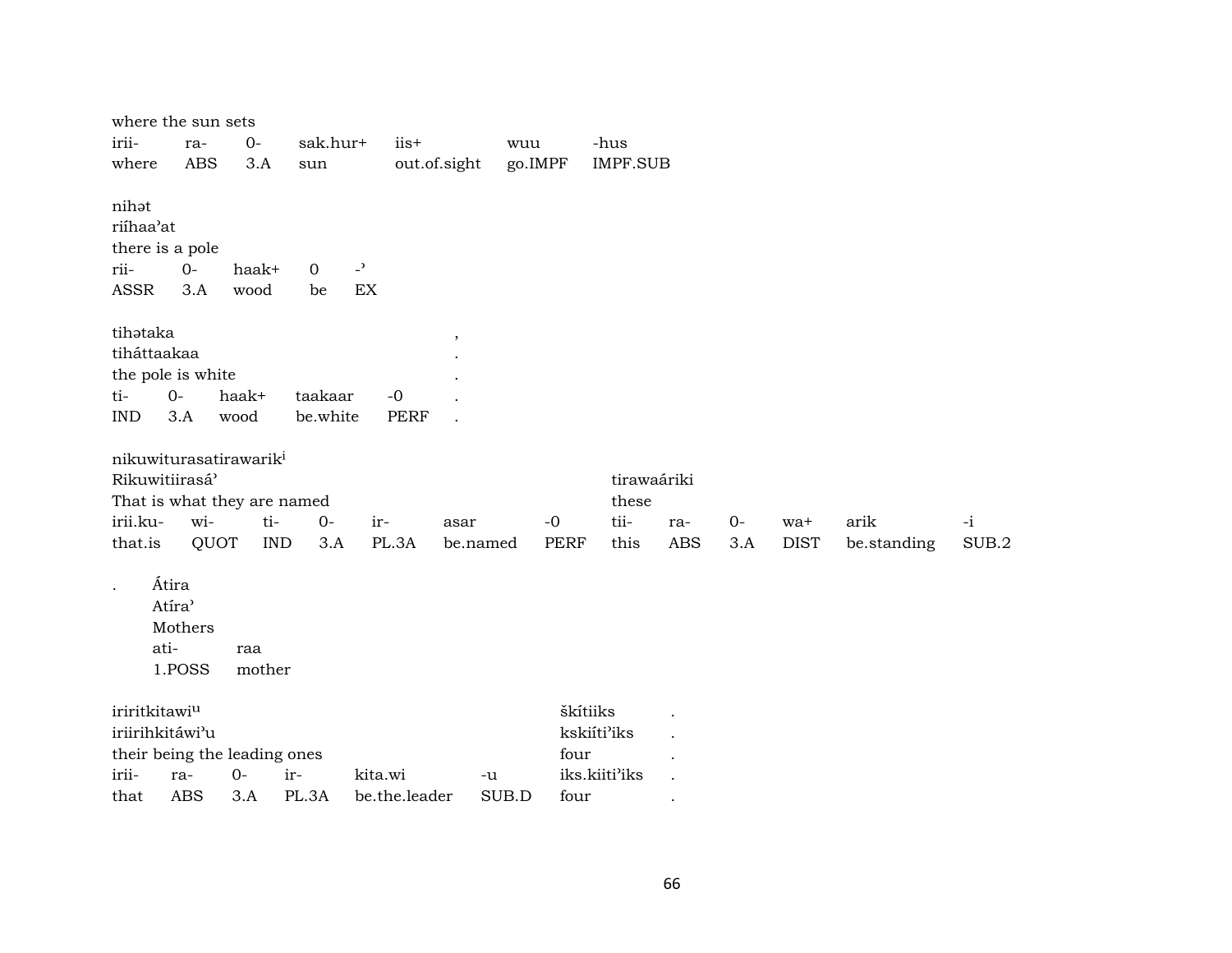| Nawa                         | iširu        |                                | táwitn |             |      |                          |                          |                          |     |
|------------------------------|--------------|--------------------------------|--------|-------------|------|--------------------------|--------------------------|--------------------------|-----|
| Ráwa                         | $\mathbf{i}$ | ciru                           | táwit  |             |      |                          |                          |                          |     |
| <b>Now</b>                   | ${\bf SO}$   | yet                            | three  |             |      |                          |                          |                          |     |
| rawa                         | $\mathbf{i}$ | ciruu                          | tawit  |             |      |                          |                          |                          |     |
| now                          | so           | yet                            | three  |             |      |                          |                          |                          |     |
| tihíriruš                    |              |                                |        |             |      |                          | $\, ,$                   |                          |     |
| tihiiríruc                   |              |                                |        |             |      |                          |                          |                          |     |
| they are here                |              |                                |        |             |      |                          | $\,$                     |                          |     |
| tii-                         | hii-         | rii-                           | $0-$   | ra.uc       |      | -0                       | $\overline{ }$           |                          |     |
| here                         | other        | ASSR                           | 3.A    | be.lying.PL |      | PERF                     | $\overline{\phantom{a}}$ |                          |     |
| irár <sup>i</sup>            |              |                                |        |             |      |                          |                          |                          |     |
| iraári'                      |              |                                |        |             |      | $\, ,$                   |                          |                          |     |
| brother                      |              |                                |        |             |      |                          |                          |                          |     |
| $i-$                         |              | raar                           |        | -rii        |      | $\overline{\phantom{a}}$ |                          |                          |     |
| 3.POSS.A                     |              | same.sex.sibling               |        | 3.POSS.B    |      | $\overline{\phantom{a}}$ |                          |                          |     |
|                              |              |                                |        |             |      | $\overline{\phantom{a}}$ |                          |                          |     |
| tiirirahakitatn              |              |                                |        |             |      |                          |                          | $\,$                     | a   |
| ti'iriirahaakitat            |              |                                |        |             |      |                          |                          |                          | a   |
|                              |              | here in our village (ie tribe) |        |             |      |                          |                          | $\cdot$                  | and |
| tii-                         | irii-        | ra-                            | $t-$   | raak-       | itak |                          | $-0$                     | $\overline{\phantom{a}}$ | a   |
| here                         | where        | ABS                            | 1.A    | $1/2$ .PL   |      | be.a.camp                | SUB.4                    |                          | and |
|                              |              |                                |        |             |      |                          |                          |                          |     |
|                              | ásku         |                                |        |             |      |                          |                          |                          |     |
|                              | ásku         |                                |        |             |      |                          |                          |                          |     |
| one                          |              |                                |        |             |      |                          |                          |                          |     |
|                              | asku         |                                |        |             |      |                          |                          |                          |     |
| one                          |              |                                |        |             |      |                          |                          |                          |     |
| tiwirisku rarík <sup>u</sup> |              |                                |        |             |      |                          |                          |                          |     |
| tiwiriskuuraáriku            |              |                                |        |             |      |                          |                          |                          |     |
|                              |              | now you have mine here         |        |             |      |                          |                          |                          |     |
| tii-                         | wii-         | rii-                           | $S-$   | ku-         | uur- | raar-                    |                          | $ri+$                    | kus |

 $-0$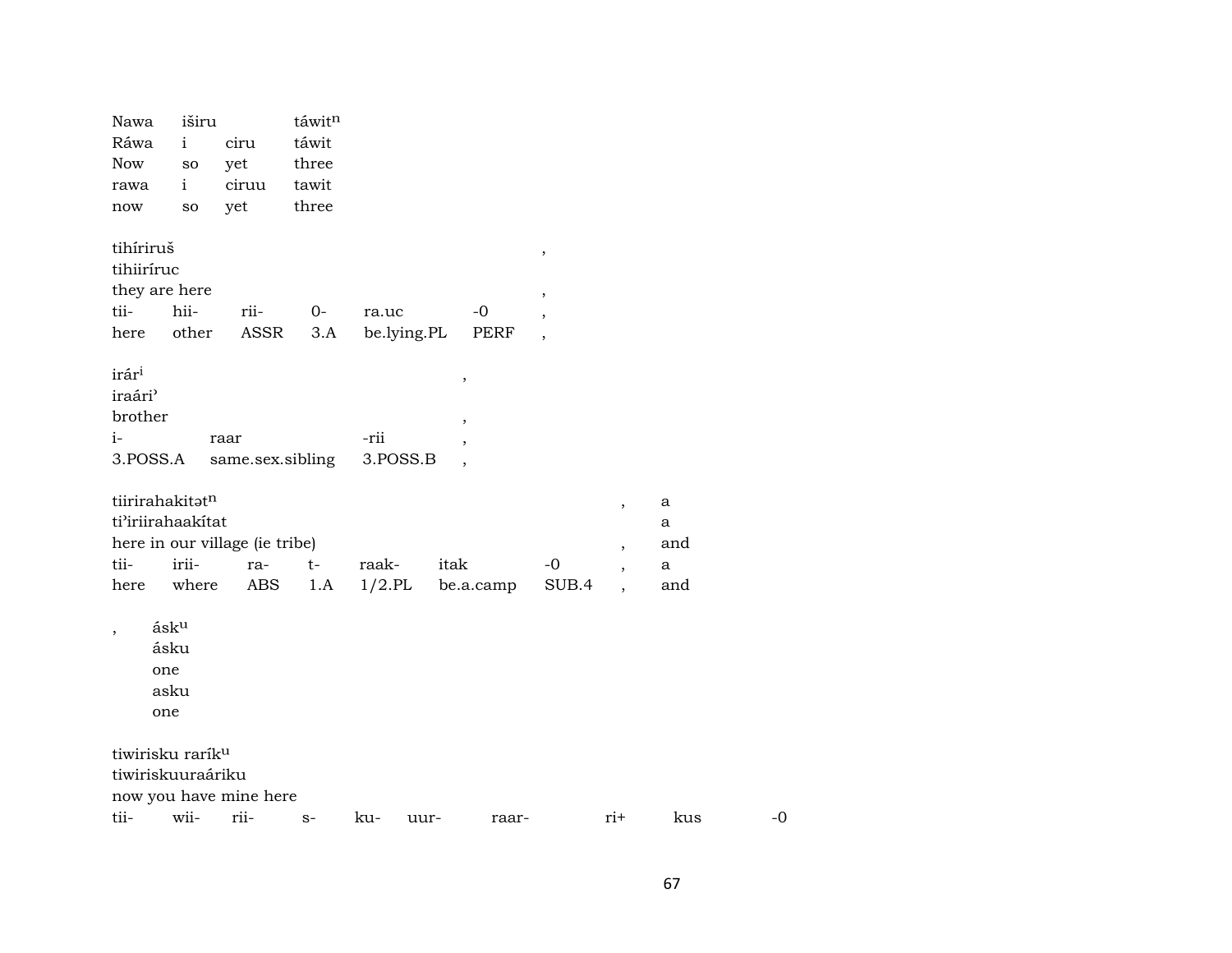| here                       | now                      | <b>ASSR</b>                             | 2.A                    | 1.P              | POSS.P      | 3PL.INAN.P |                                  | PORT   | be.sitting |       | PERF    |      |
|----------------------------|--------------------------|-----------------------------------------|------------------------|------------------|-------------|------------|----------------------------------|--------|------------|-------|---------|------|
|                            |                          |                                         |                        |                  |             |            |                                  |        |            |       |         |      |
|                            |                          |                                         |                        |                  |             |            |                                  |        |            |       |         |      |
|                            |                          |                                         |                        |                  |             |            |                                  |        |            |       |         |      |
|                            |                          |                                         |                        |                  |             |            |                                  |        |            |       |         |      |
|                            |                          |                                         |                        |                  |             |            |                                  |        |            |       |         |      |
|                            |                          |                                         |                        |                  |             |            |                                  |        |            |       |         |      |
| Nawa<br>Ráwa               | $\overline{\phantom{a}}$ | irár <sup>i</sup><br>iraári'            |                        |                  |             |            | $\, ,$                           |        |            |       |         |      |
| Now                        |                          | brother                                 |                        |                  |             |            |                                  |        |            |       |         |      |
| rawa                       | $\overline{\phantom{a}}$ | $i-$                                    | raar                   |                  |             | -rii       | $\, ,$                           |        |            |       |         |      |
| $\operatorname{now}$       | $\overline{\phantom{a}}$ | 3.POSS.A                                |                        | same.sex.sibling |             | 3.POSS.B   | $\,$<br>$\overline{\phantom{a}}$ |        |            |       |         |      |
|                            |                          |                                         |                        |                  |             |            |                                  |        |            |       |         |      |
| nikuwitiruhu               |                          |                                         |                        |                  |             |            |                                  |        |            |       |         |      |
| rikuwitiruuhú'             |                          |                                         |                        |                  |             |            |                                  |        |            |       |         |      |
|                            |                          | that is what He planned                 |                        |                  |             |            |                                  |        |            |       |         |      |
| irii.ku-                   | wi-                      | ti-                                     | $0-$                   | raa+             | uhur        |            | $-0$                             |        |            |       |         |      |
| that.is                    |                          | QUOT<br><b>IND</b>                      | 3.A                    | way              |             | be.the.way | PERF                             |        |            |       |         |      |
| atíos                      |                          |                                         | tirakítak <sup>u</sup> |                  |             |            |                                  |        |            |       |         |      |
| Atí'as                     |                          |                                         | tirakítaku             |                  |             |            |                                  |        |            |       |         |      |
| Our Father                 |                          |                                         | this one above         |                  |             |            |                                  |        |            |       |         |      |
| ati-                       | as                       | tii-                                    | ra-                    | $O -$            | kita+       | kus        |                                  | $-o$   |            |       |         |      |
| 1.POSS                     |                          | father<br>this                          | <b>ABS</b>             | 3.A              | on.top      |            | be.sitting                       | SUB.4  |            |       |         |      |
|                            |                          | ahašákatkahuratukarahatn                |                        |                  |             |            |                                  |        |            |       |         |      |
|                            |                          | ahácakutkaahuraahtakaárahat             |                        |                  |             |            |                                  |        |            |       |         |      |
|                            |                          | He dropped the earth (ie season) for us |                        |                  |             |            |                                  |        |            |       |         |      |
| ar-                        | ra-                      | $0-$                                    | aca-                   | ku-              | ut-         | kaa+       | huraar+                          |        | takaa+     | $ra+$ | hak     | $-0$ |
| $\mathop{\rm EV}\nolimits$ | <b>ABS</b>               | 3.A                                     | IN.DU.P                | 1.P              | <b>PREV</b> | inside     | earth                            |        | down       | PORT  | pass.by | PERF |
|                            |                          |                                         |                        |                  |             |            |                                  |        |            |       |         |      |
| tirašíhwari                |                          |                                         |                        |                  |             |            |                                  | $\, ,$ |            |       |         |      |
| tiracíhwari                |                          |                                         |                        |                  |             |            | $\bullet$                        |        |            |       |         |      |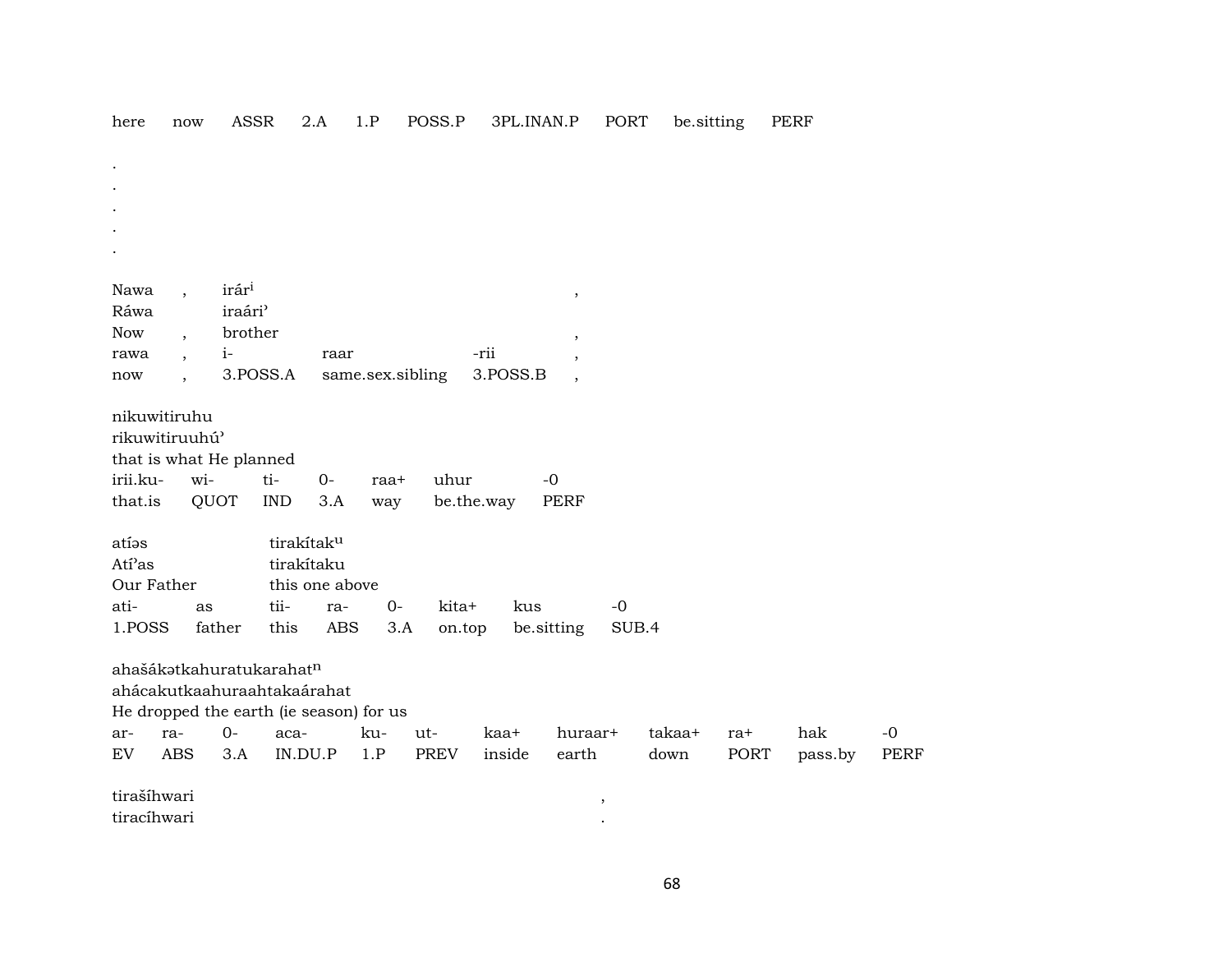|                         | our being here |                         |                  |          |                     |       |                 |  |
|-------------------------|----------------|-------------------------|------------------|----------|---------------------|-------|-----------------|--|
| tii-                    | ra-            | aciir-                  | warii            |          |                     | -hus  |                 |  |
| this                    | ABS            | IN.DU.A                 |                  |          | be.going.about.IMPF |       | <b>IMPF.SUB</b> |  |
|                         |                |                         |                  |          |                     |       |                 |  |
| irár <sup>i</sup>       |                |                         |                  |          | $\, ,$              |       |                 |  |
| Iraári <sup>3</sup>     |                |                         |                  |          |                     |       |                 |  |
| <b>Brother</b>          |                |                         |                  |          | ,                   |       |                 |  |
| $i-$                    |                | raar                    |                  | -rii     |                     |       |                 |  |
| 3.POSS.A                |                |                         | same.sex.sibling | 3.POSS.B |                     |       |                 |  |
|                         |                |                         |                  |          |                     |       |                 |  |
| irahap <sup>i</sup>     |                |                         |                  |          |                     |       |                 |  |
| írahaapi                |                |                         |                  |          |                     |       |                 |  |
| that pole               |                |                         |                  |          |                     |       |                 |  |
| ii-                     | ra-            | $O-$                    | haak+            | wi       | $-0$                |       |                 |  |
| that                    | ABS            | 3.A                     | wood             |          | be.upright          | SUB.4 |                 |  |
|                         |                |                         |                  |          |                     |       |                 |  |
| nahaktakar <sup>u</sup> |                |                         |                  |          |                     |       |                 |  |
|                         | rahaáktaakaaru |                         |                  |          |                     |       |                 |  |
| the white pole          |                |                         |                  |          |                     |       |                 |  |
| ra-                     | $0-$           | haak+                   | taakaar          |          | -u                  |       |                 |  |
| ABS                     |                | 3.A wood                | be.white         |          | SUB.D               |       |                 |  |
|                         |                |                         |                  |          |                     |       |                 |  |
| nikuwitiruhu            |                |                         |                  |          |                     |       |                 |  |
|                         | rikuwitiruuhú' |                         |                  |          |                     |       |                 |  |
|                         |                | that is what He planned |                  |          |                     |       |                 |  |
| irii.ku-                | wi-            | ti-                     | $0-$             | raa+     | uhur                |       | $-0$            |  |
| that.is                 |                | QUOT                    | IND<br>3.A       | way      | be.the.way          |       | PERF            |  |
|                         |                |                         |                  |          |                     |       |                 |  |
| tirapišikiu             |                |                         |                  |          |                     |       | ,               |  |
| tirapiciíhi'u           |                |                         |                  |          |                     |       |                 |  |
| this winter             |                |                         |                  |          |                     |       |                 |  |
| tii-                    | ra-            | 0-                      | pici+            |          | iihi                | -u    |                 |  |
| this                    | ABS            | 3.A                     | cold.weather     |          | be.a.time           | SUB.D |                 |  |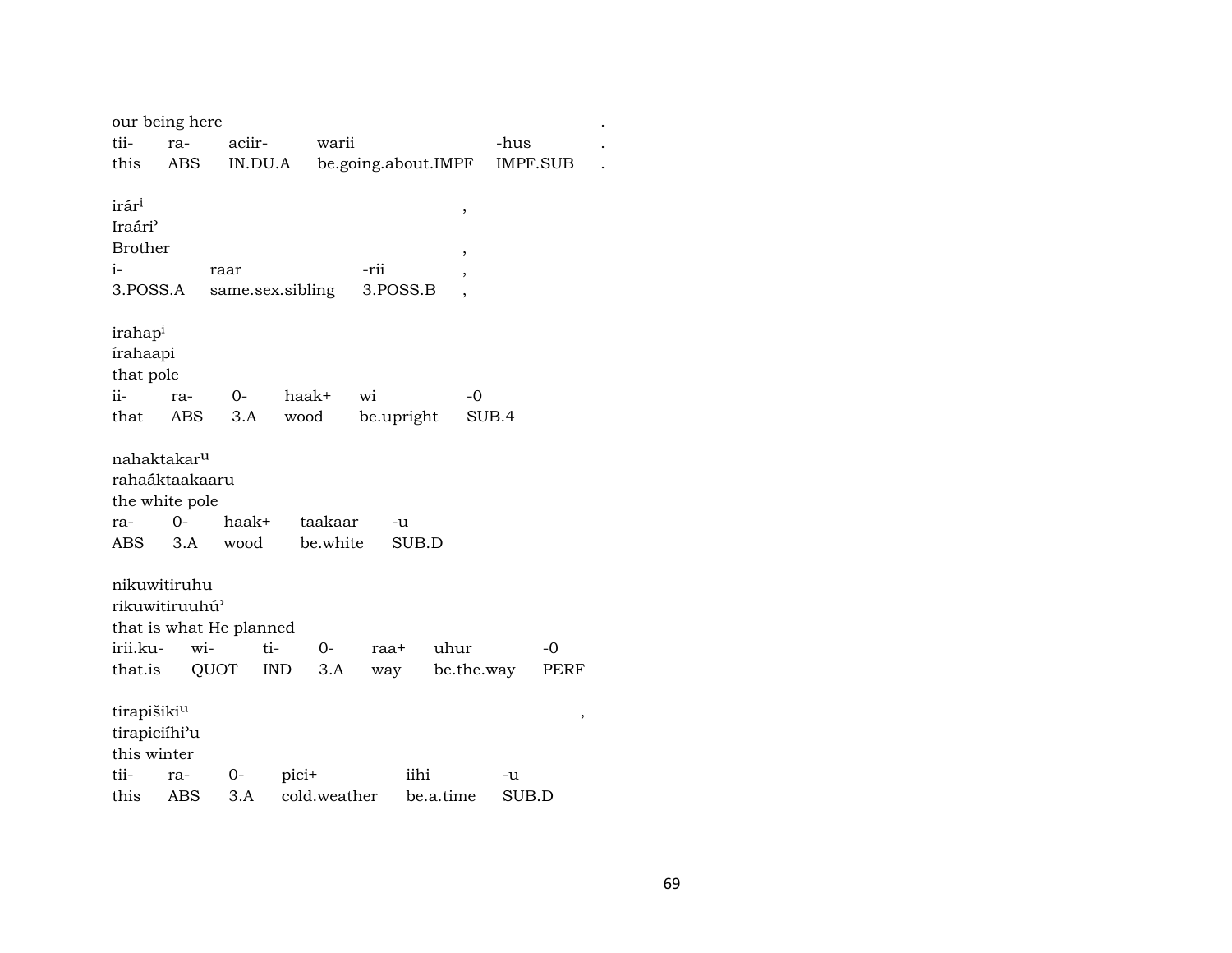|                                                                        | tiwinahuras <sup>a</sup><br>tiwirahúraasa                         |                                                      |                     |                  |                           |                      | a<br>a                                                    | $\, ,$                   |      |
|------------------------------------------------------------------------|-------------------------------------------------------------------|------------------------------------------------------|---------------------|------------------|---------------------------|----------------------|-----------------------------------------------------------|--------------------------|------|
|                                                                        |                                                                   | when snow lies on the ground                         |                     |                  |                           |                      | and                                                       | $\overline{\phantom{a}}$ |      |
| tii-                                                                   | wii-                                                              | ra-                                                  | $0-$                | huraa+           | sa                        | $-0$                 | a                                                         | $\overline{\phantom{a}}$ |      |
| when                                                                   | when                                                              | ABS                                                  | 3.A                 | snow             | be.lying                  | SUB.4                | and                                                       | $\overline{\phantom{a}}$ |      |
| irár <sup>i</sup><br>iraári <sup></sup><br>brother<br>$i-$<br>3.POSS.A |                                                                   | raar<br>same.sex.sibling                             |                     | -rii<br>3.POSS.B | $\, ,$<br>$\, ,$          |                      |                                                           |                          |      |
| iráriki<br>iraáriki<br>that one<br>ii-<br>that                         | ra-<br><b>ABS</b>                                                 | 0-<br>3.A                                            | arik<br>be.standing |                  | $-i$<br>SUB <sub>.2</sub> |                      |                                                           |                          |      |
|                                                                        | nahaktahkatar <sup>u</sup><br>rahaaktáhkataaru<br>the yellow pole |                                                      |                     |                  |                           |                      |                                                           |                          |      |
| ra-                                                                    | $0-$                                                              | haak+                                                | raar.kataar         |                  | -u                        |                      |                                                           |                          |      |
| ABS                                                                    | 3.A                                                               | wood                                                 | be.yellow           |                  | SUB.D                     |                      |                                                           |                          |      |
| irii.ku-<br>that.is                                                    | nikuaharuhúu<br>riku'aharuuhú'u<br>ar-<br>EV                      | that was its way (ie represents it)<br>ra-<br>ABS    | $0-$<br>3.A         | raa+<br>way      | uhur<br>be.the.way        | $\overline{z}$<br>EX | níat<br>rí <sup>2</sup> aat<br>summer<br>ri'aat<br>summer |                          |      |
|                                                                        |                                                                   | nakatárahkahusuk <sup>u</sup><br>rakataárahkaahusuku |                     |                  |                           |                      |                                                           |                          |      |
|                                                                        |                                                                   | when the green grass comes up                        |                     |                  |                           |                      |                                                           |                          |      |
| ra-                                                                    | $O -$                                                             | $a-$                                                 |                     | kataar+          | raar+                     | kaa+                 | a                                                         | -hus+                    | -uku |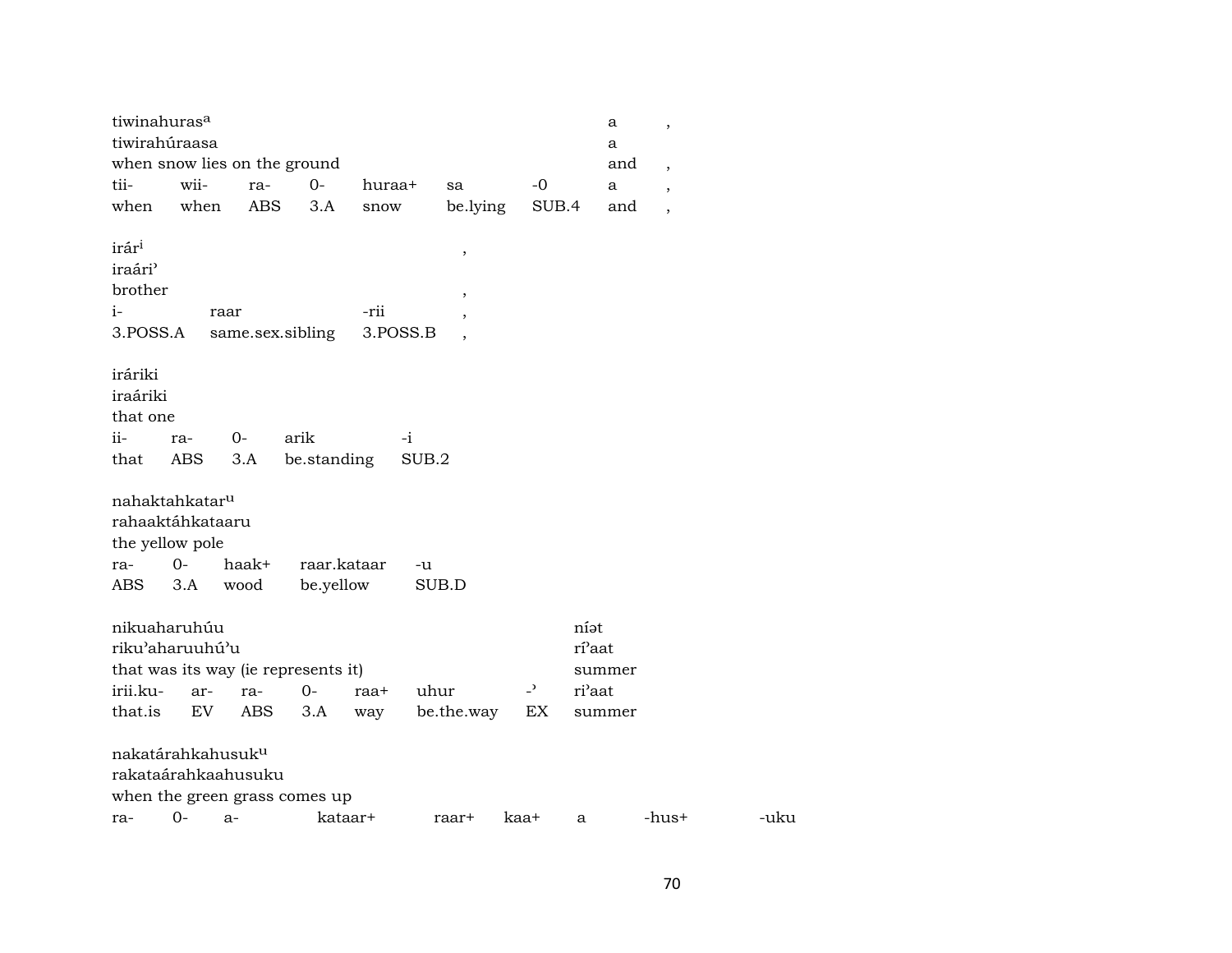|                          | <b>ABS</b>                                                             | 3.A                                                                           | PREV.3A       |                                                  | green.grass      |               | PL                               | inside                                                     | come                                                                                               | FORM.IMPF |
|--------------------------|------------------------------------------------------------------------|-------------------------------------------------------------------------------|---------------|--------------------------------------------------|------------------|---------------|----------------------------------|------------------------------------------------------------|----------------------------------------------------------------------------------------------------|-----------|
| $\overline{\phantom{a}}$ | ta-                                                                    | tat <sup>n</sup> pákahu<br>Tatpákaahu'<br>I call it<br>IND.1/2A               | $t-$<br>1.A   | wak<br>say                                       | $-a+$<br>FORM.1  |               | -:hus<br>IMPF                    | níətn<br>rí <sup>2</sup> aat<br>summer<br>ri'aat<br>summer | $\, ,$                                                                                             |           |
|                          | ra-<br>ABS                                                             | rahaktahkataru<br>rahaaktáhkataaru<br>its being a yellow pole<br>$O -$<br>3.A | haak+<br>wood | be.yellow                                        | raar.kataar      | -u            | $\rm SUB.D$                      | a<br>$\overline{\phantom{a}}$<br>A<br>And<br>a<br>and      | $\overline{\phantom{a}}$<br>$\overline{ }$<br>$\overline{\phantom{a}}$<br>$\overline{\phantom{a}}$ |           |
|                          | irár <sup>i</sup><br>iraári <sup></sup><br>brother<br>$i-$<br>3.POSS.A |                                                                               | raar          | same.sex.sibling                                 | -rii<br>3.POSS.B |               | $\,$<br>$\overline{\phantom{a}}$ |                                                            |                                                                                                    |           |
|                          | irii.ku-<br>that.is                                                    | nikuaharuhu<br>riku'aharuuhú'<br>ar-<br>EV                                    | ra-<br>ABS    | that was its way (represents it)<br>$O -$<br>3.A | raa+<br>way      | uhur          | be.the.way                       | -0<br>PERF                                                 |                                                                                                    |           |
|                          | tirárik <sup>i</sup><br>tiraáriki<br>this one<br>tii-<br>this          | ra-<br>ABS                                                                    | $0-$<br>3.A   | arik<br>be.standing                              |                  | $-i$<br>SUB.2 |                                  |                                                            |                                                                                                    |           |
|                          | nahákatīt <sup>u</sup>                                                 | rahaákatiitu                                                                  |               |                                                  |                  |               | $\,$                             |                                                            |                                                                                                    |           |

HAB.SUB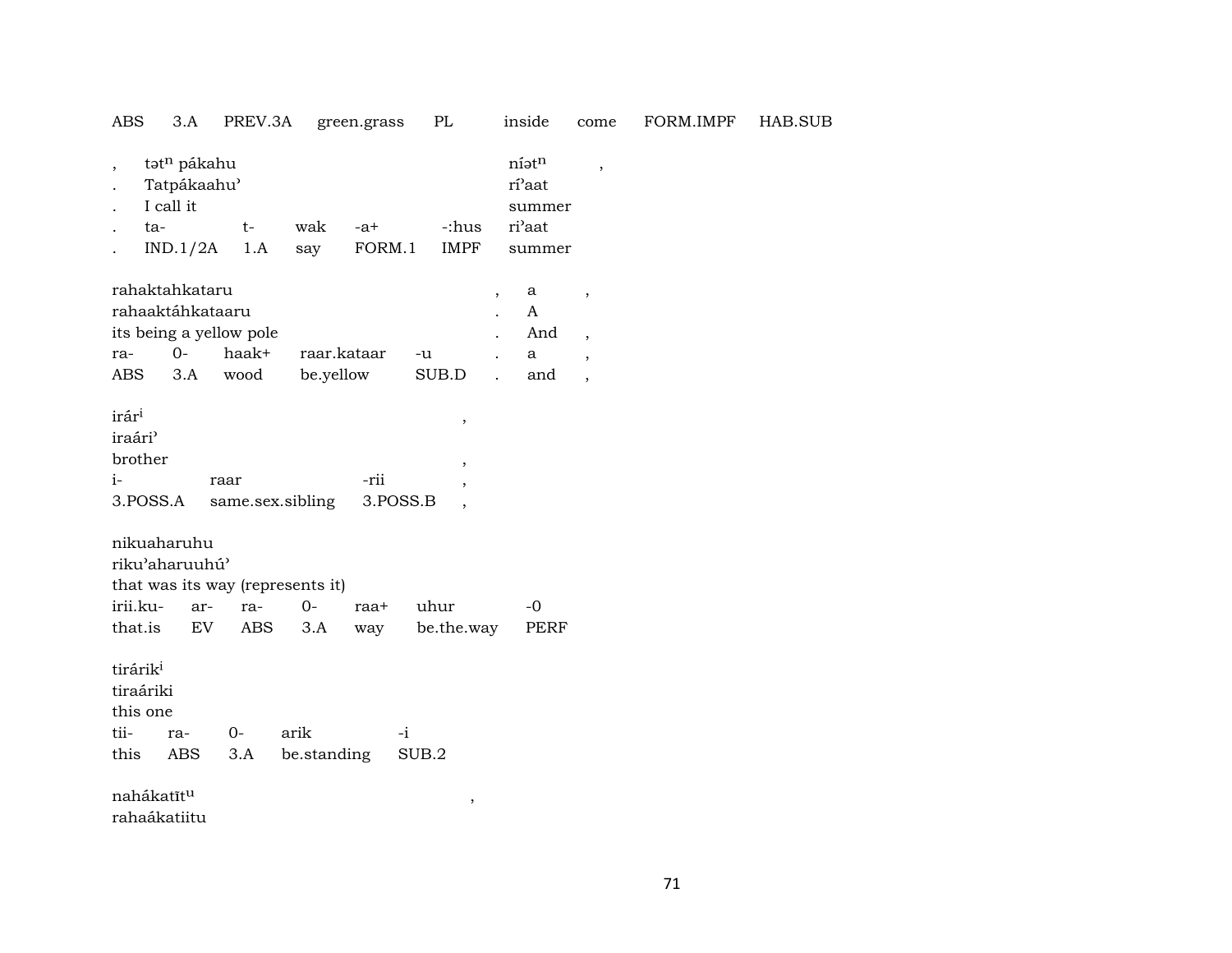|                                        |                          | its being a black pole |             |                  | $\,$                     |              |               |
|----------------------------------------|--------------------------|------------------------|-------------|------------------|--------------------------|--------------|---------------|
| ra-                                    | $O -$                    | haak+                  | katiit      | $-u$             | $\overline{\phantom{a}}$ |              |               |
| ABS                                    | 3.A                      | wood                   | be.black    | SUB.D            | $\overline{\phantom{a}}$ |              |               |
|                                        |                          |                        |             |                  |                          |              |               |
| nikuwitiruhu                           |                          |                        |             |                  |                          |              |               |
| rikuwitiruuhú'                         |                          |                        |             |                  |                          |              |               |
| that was its way                       |                          |                        |             |                  |                          |              |               |
| irii.ku-                               | wi-                      | ti-                    | $0-$        | raa+             | uhur                     | $-0$         |               |
| that.is                                |                          | <b>IND</b><br>QUOT     | 3.A         | way              | be.the.way               | PERF         |               |
|                                        |                          |                        |             |                  |                          |              |               |
| tirahuratkahar <sup>u</sup><br>tíraahu |                          |                        |             |                  |                          | rátkahaaru'  |               |
| this one coming                        |                          |                        |             |                  |                          | night        |               |
| tii-                                   | ra-                      | 0-                     | a-          | a                | -hus                     | ratka.haar   | $-u^{\prime}$ |
| this                                   | <b>ABS</b>               | 3.A                    | PREV.3A     | come             | IMPF.SUB                 | be.nighttime | <b>NOM</b>    |
|                                        |                          |                        |             |                  |                          |              |               |
| A                                      | $\overline{ }$           | irár <sup>i</sup>      |             |                  |                          |              |               |
| A                                      |                          | iraári <sup>3</sup>    |             |                  |                          |              |               |
| And                                    | $\overline{\phantom{a}}$ | brother                |             |                  |                          | $\, ,$       |               |
| a                                      |                          | $i-$                   | raar        |                  | -rii                     | ,            |               |
| and                                    |                          | 3.POSS.A               |             | same.sex.sibling |                          | 3.POSS.B     |               |
|                                        |                          |                        |             |                  |                          |              |               |
| irárik <sup>i</sup>                    |                          |                        |             |                  |                          |              |               |
| iraáriki                               |                          |                        |             |                  |                          |              |               |
| that one                               |                          |                        |             |                  |                          |              |               |
| ii-                                    | ra-                      | $0-$                   | arik        | -i               |                          |              |               |
| that                                   | ABS                      | 3.A                    | be.standing |                  | SUB.2                    |              |               |
| nahápahatu                             |                          |                        |             |                  |                          |              |               |
| rahaápahaatu                           |                          |                        |             |                  |                          |              |               |
| its being a red pole                   |                          |                        |             |                  |                          |              |               |
| ra-                                    | $0-$                     | haak+                  | pahaat      | -u               |                          |              |               |
| ABS                                    | 3.A                      | wood                   | be.red      | SUB.D            |                          |              |               |
|                                        |                          |                        |             |                  |                          |              |               |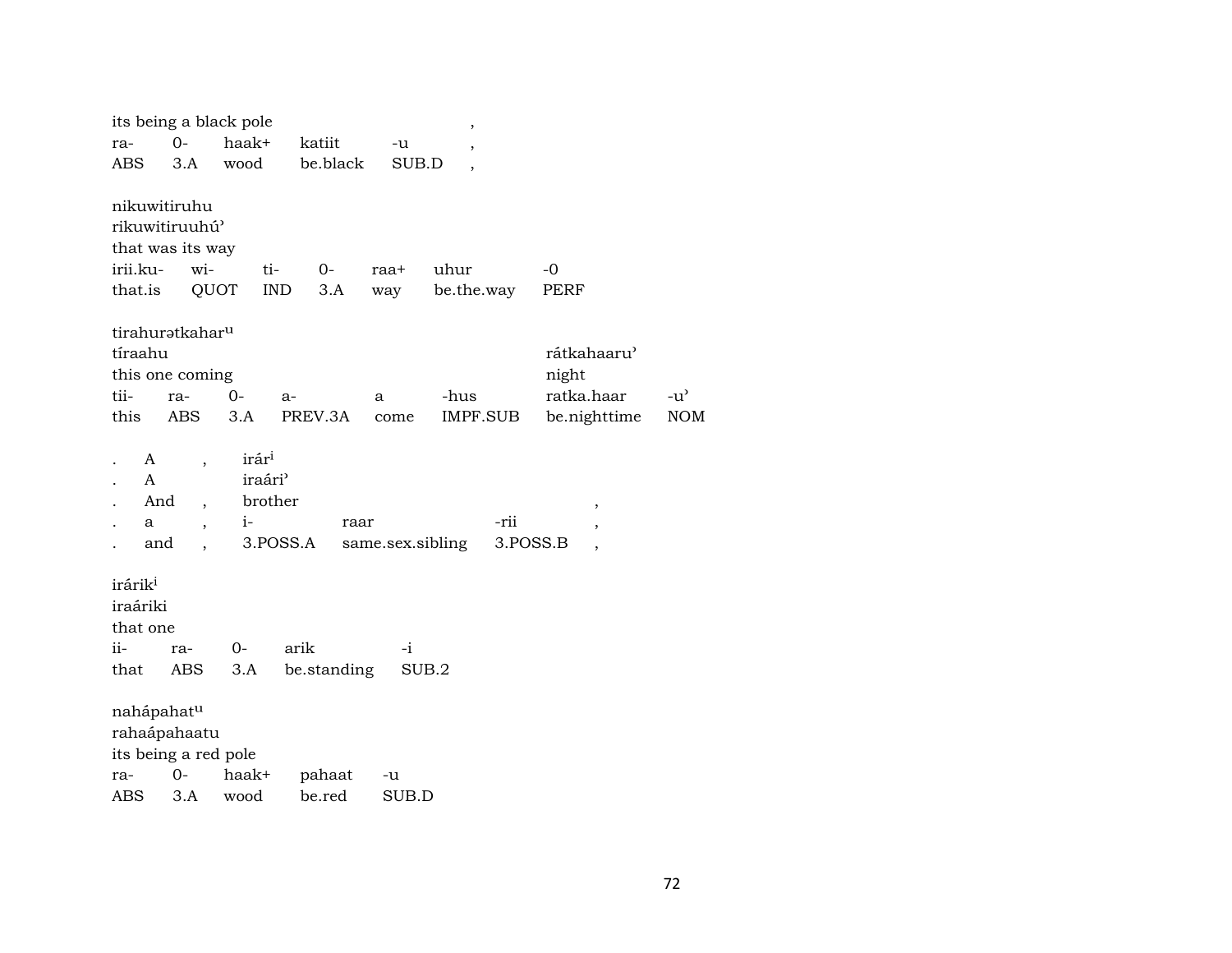| rikuwitiruuhú <sup>3</sup><br>that was its way                                | nikuwitiruhú      |              |                                   |        |           |                      |            |                                                      |               |
|-------------------------------------------------------------------------------|-------------------|--------------|-----------------------------------|--------|-----------|----------------------|------------|------------------------------------------------------|---------------|
| irii.ku-                                                                      | wi-               |              | ti-                               | $O -$  | raa+      | uhur                 |            | -0                                                   |               |
| that.is                                                                       | QUOT              |              | <b>IND</b>                        | 3.A    | way       |                      | be.the.way | PERF                                                 |               |
| tirakáhuraruhatn<br>tirakaáhuraaruhat<br>this land extending                  |                   |              |                                   |        |           |                      |            |                                                      |               |
| tii-                                                                          | ra-               | $0-$         | kaa+                              |        | huraar+   | $u+$                 |            | hak                                                  | -0            |
| this                                                                          | ABS               | 3.A          | inside                            |        | earth     |                      | in.a.line  | pass.by                                              | SUB.4         |
| tirasákak <sup>u</sup><br>tirasaákaku<br>where the sun passes<br>tii-<br>here | ra-<br><b>ABS</b> | $O -$<br>3.A | saak+<br>sun                      |        | ka+<br>in | kus<br>be sitting    | -0         | SUB.4                                                |               |
| nahápahatu                                                                    |                   |              |                                   |        |           |                      |            |                                                      |               |
| rahaápahaatu                                                                  |                   |              |                                   |        |           |                      |            |                                                      |               |
| its being a red pole<br>ra-                                                   | $0-$              | haak+        |                                   | pahaat | -u        |                      |            |                                                      |               |
| ABS                                                                           | 3.A               | wood         |                                   | be.red | SUB.D     |                      |            |                                                      |               |
| Nikuwiti kúhar <sup>u</sup><br>Rikuwitikuuhaáru'                              |                   |              | That is the way He made it for me |        |           |                      |            |                                                      |               |
| irii.ku-                                                                      | wi-               |              | ti-                               | 0-     | ku-       | ut-                  | raa+       | ra.uk                                                | $-0$          |
| that.is                                                                       |                   | QUOT         | <b>IND</b>                        | 3.A    | 1.P       | $\operatorname{BEN}$ | way        | make                                                 | PERF          |
| tiratpari<br>tirátpari<br>mine living here<br>tii-                            | ra-               | t-           | warii                             |        |           |                      | -hus       | ákitar <sup>u</sup><br>ákitaaru'<br>tribe<br>akitaar | $-u^{\prime}$ |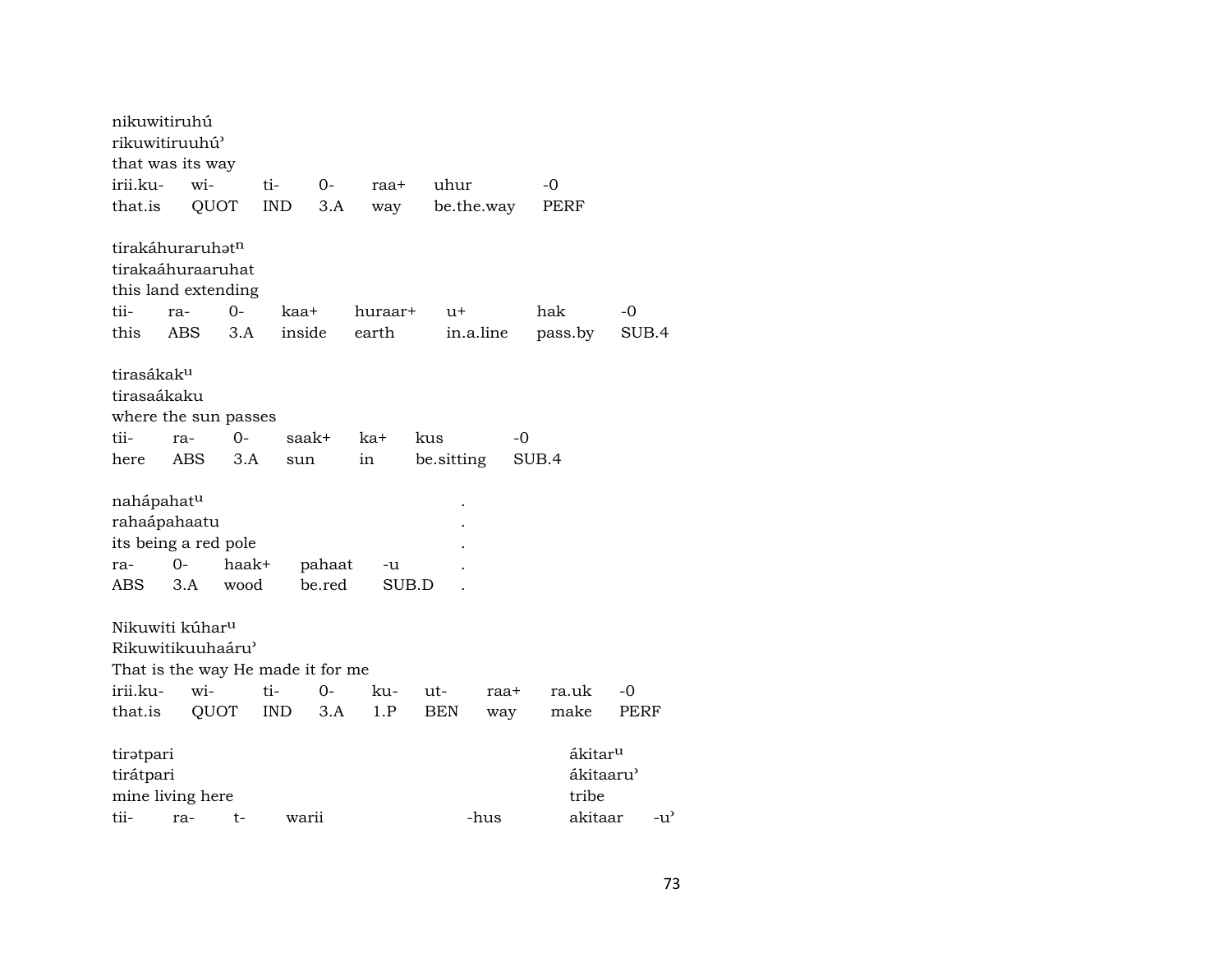| here                                    | ABS                                                | 1.A                                                                     | be.going.about.IMPF IMPF.SUB             |               |                  |       | tribe    | NOM                      |
|-----------------------------------------|----------------------------------------------------|-------------------------------------------------------------------------|------------------------------------------|---------------|------------------|-------|----------|--------------------------|
|                                         | tiraháruhkuk <sup>i</sup><br>tirahaáruhkuuki       | these things that I have                                                |                                          |               |                  |       | $\,$     |                          |
| tii-                                    | ra-                                                | $t-$                                                                    | raar-                                    | ruu.aah.ka'uk |                  | $-i$  |          |                          |
| this                                    |                                                    | ABS 1.A                                                                 | 3PL.INAN.P have.DIST                     |               |                  | SUB.2 |          |                          |
| ra-                                     | nakúrawáruksti <sup>u</sup><br>$0-$<br>$INF.A$ 3.A | rakuraawaárukstii <sup>3</sup> u<br>the mysterious ones<br>ku-<br>INF.B | raa+ waarukstii<br>way                   | be.holy       | $-u$<br>SUB.D    |       |          |                          |
| Náw <sup>a</sup><br>Ráwa                | $\ddot{\phantom{0}}$                               | $\mathbf{i}$<br>$\mathbf{i}$                                            | irár <sup>i</sup><br>iraári <sup>3</sup> |               |                  |       |          | $\overline{\phantom{a}}$ |
| <b>Now</b>                              |                                                    | <b>SO</b><br>$\cdot$                                                    | brother                                  |               |                  |       |          | $\cdot$                  |
| rawa                                    |                                                    | $\mathbf{i}$                                                            | $i$ - $i$                                | raar          |                  | -rii  |          | $\overline{ }$           |
| now                                     |                                                    | so                                                                      | 3.POSS.A                                 |               | same.sex.sibling |       | 3.POSS.B | $\overline{ }$           |
| sišukstīšis<br>sicúkstiiciis<br>know it |                                                    |                                                                         |                                          |               |                  |       |          |                          |
| $i-$                                    |                                                    | $S-$                                                                    | ut- uks-<br>ir-                          |               |                  | raa+  | icis     | -0                       |
|                                         |                                                    |                                                                         | $CONT.1/2A$ 2.A PREV.1/2A PREV           |               | JUSS             | way   | learn.of | PERF                     |

 $\mathbf{I}% _{0}\left| \mathbf{I}_{1}\right|$  $\mathbf{I}% _{0}\left| \mathbf{I}_{1}\right|$  $\mathbf{I}$ 

> hirutiirírasakuríspu hiru ti'iriirasakúrispu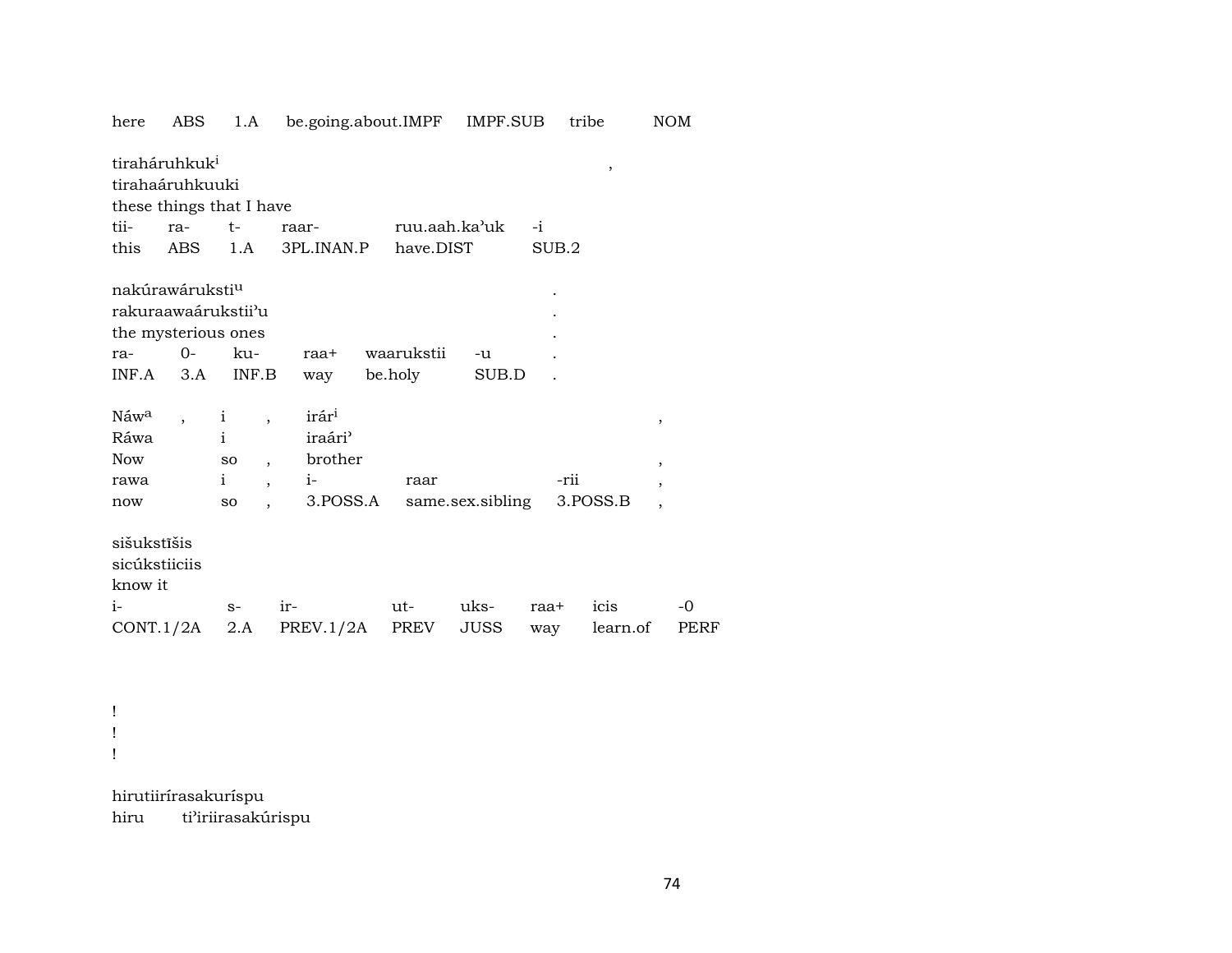| there                             |                     | here where the sun sets       |            |                     |          |        |                         |         |                 |
|-----------------------------------|---------------------|-------------------------------|------------|---------------------|----------|--------|-------------------------|---------|-----------------|
| hiruu                             | tii-                | irii-                         | ra-        | 0-                  | sak.hur+ |        | iis+                    | wuu     | -hus            |
| there                             | here                | where                         | <b>ABS</b> | 3.A                 | sun      |        | out.of.sight            | go.IMPF | <b>IMPF.SUB</b> |
|                                   |                     |                               |            |                     |          |        |                         |         |                 |
|                                   |                     |                               |            |                     |          |        |                         |         |                 |
|                                   |                     |                               |            |                     |          |        |                         |         |                 |
| $\, ,$                            |                     |                               |            |                     |          |        |                         |         |                 |
| $\, ,$                            |                     |                               |            |                     |          |        |                         |         |                 |
| ,                                 |                     |                               |            |                     |          |        |                         |         |                 |
|                                   |                     |                               |            |                     |          |        |                         |         |                 |
| hirutiirirasakuríspu              |                     |                               |            |                     |          |        |                         |         |                 |
| hiru                              |                     | ti'iriirasakúrispu            |            |                     |          |        |                         |         |                 |
| there                             |                     | here where the sun sets       |            |                     |          |        |                         |         |                 |
| hiruu                             | tii-                | irii-                         | ra-        | $O -$               | sak.hur+ |        | $i$ is $+$              | wuu     | -hus            |
| there                             | here                | where                         | <b>ABS</b> | 3.A                 | sun      |        | out.of.sight            | go.IMPF | <b>IMPF.SUB</b> |
|                                   |                     |                               |            |                     |          |        |                         |         |                 |
| irári<br>$\overline{\phantom{a}}$ |                     |                               |            |                     |          | $\, ,$ |                         |         |                 |
|                                   | iraári <sup>3</sup> |                               |            |                     |          |        |                         |         |                 |
| $\overline{\phantom{a}}$          | brother             |                               |            |                     |          | $\, ,$ |                         |         |                 |
| $i-$<br>$\overline{ }$            |                     | raar                          |            | -rii                |          | ,      |                         |         |                 |
| $\overline{\phantom{a}}$          | 3.POSS.A            | same.sex.sibling              |            |                     | 3.POSS.B |        |                         |         |                 |
|                                   |                     |                               |            |                     |          |        |                         |         |                 |
| nikuwituháhura                    |                     |                               |            |                     |          |        |                         |         |                 |
| rikuwituuhaáhura'                 |                     |                               |            |                     |          |        |                         |         |                 |
|                                   |                     | that is where they originated |            |                     |          |        |                         |         |                 |
| irii.ku-                          | wi-                 | ti-                           | $0-$       | $ut-$               | raa+     |        | hurar                   |         | $-0$            |
| that.is                           | QUOT                | <b>IND</b>                    | 3.A        | PREV                | way      |        | be.where.one.comes.from |         | PERF            |
|                                   |                     |                               |            |                     |          |        |                         |         |                 |
| tirašíwari                        |                     |                               |            |                     |          |        | $\, ,$                  |         |                 |
| tiracíhwari                       |                     |                               |            |                     |          |        |                         |         |                 |
| our living here                   |                     |                               |            |                     |          |        |                         |         |                 |
| tii-                              | ra-                 | aciir-                        | warii      |                     |          | -hus   |                         |         |                 |
| here                              | <b>ABS</b>          | IN.DU.A                       |            | be.going.about.IMPF |          |        | <b>IMPF.SUB</b>         |         |                 |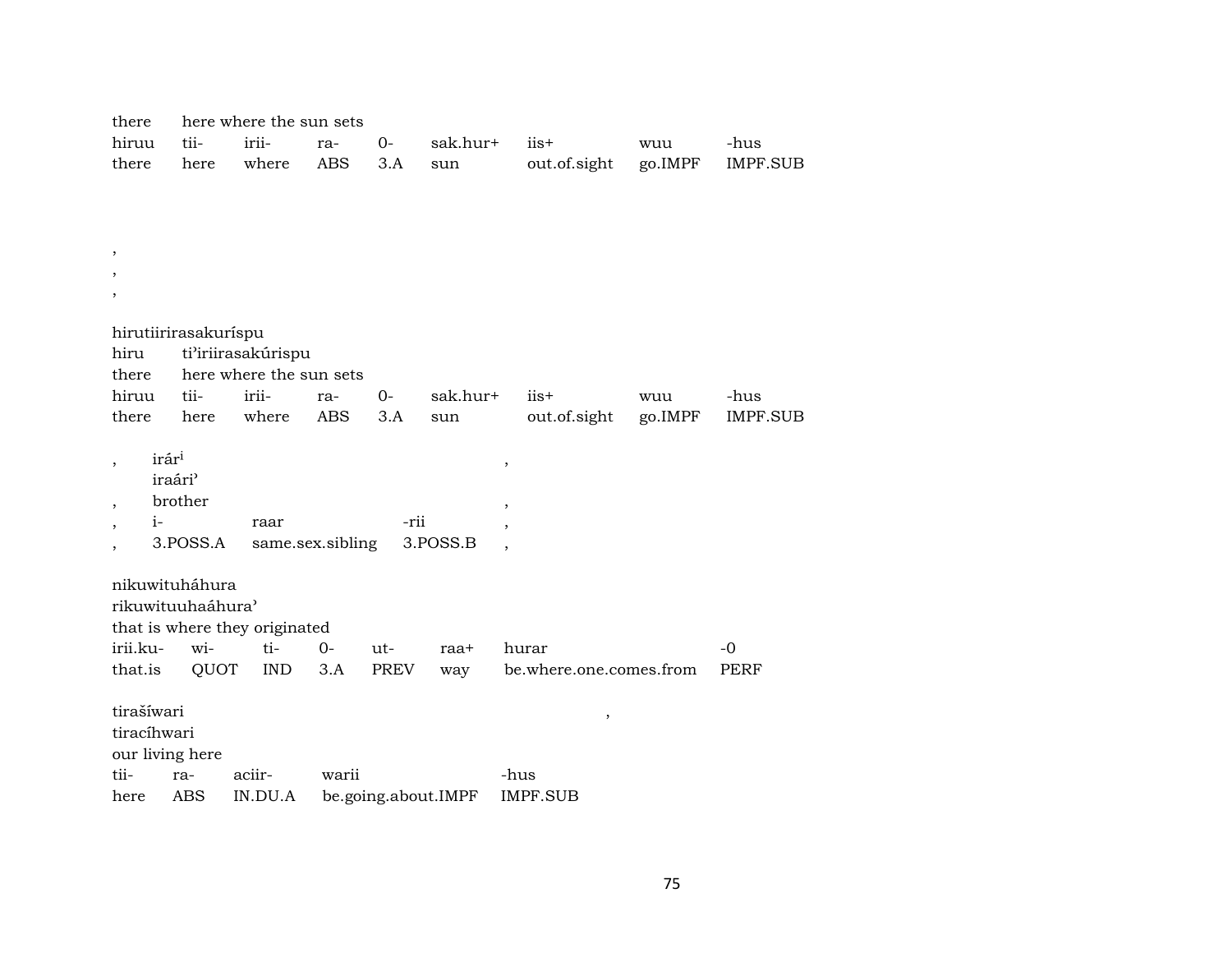| rarahkítu<br>everything<br>raa+   | raaraahkituu'u'<br>raar+                                                          | kituu                                                                                                        | $-u$ <sup><math>\prime</math></sup>       | $\overline{\phantom{a}}$     |             |                     |                          |             |                |                    |                     |
|-----------------------------------|-----------------------------------------------------------------------------------|--------------------------------------------------------------------------------------------------------------|-------------------------------------------|------------------------------|-------------|---------------------|--------------------------|-------------|----------------|--------------------|---------------------|
| way                               | PL                                                                                | all                                                                                                          | <b>NOM</b>                                |                              |             |                     |                          |             |                |                    |                     |
| Hiru<br>Then<br>hiruu<br>then     | irii.ku-<br>that.is                                                               | hirurikusiwitihašíksta<br>rikusiwitiíhaaciksta<br>they are the ones who watch over everything<br>$si-$<br>DU | wi-<br>QUOT                               | ti-<br>$\mathbf{IND}\xspace$ | $0-$<br>3.A | ir-<br>PL.3A        | ut-<br><b>PREV</b>       | raa+<br>way | aciks+<br>mind | ta<br>be.suspended | $-0$<br><b>PERF</b> |
| $\cdot$                           | hiru<br>hiru<br>there<br>hiruu<br>there                                           | kúrahus<br>kúrahus<br>old men<br>kurahuus<br>old.man                                                         | titaku<br>tiítaku<br>here<br>tii-<br>here | -taku<br>LOC                 |             |                     |                          |             |                |                    |                     |
| wi-<br>QUOT                       | wi tiukatawihatn<br>witi'uukatawihat<br>they sit in the west<br>ti-<br><b>IND</b> | $O -$<br>3.A                                                                                                 | uukata+<br>west                           | wi.hak<br>be.sitting.PL      |             | $-0$<br><b>PERF</b> |                          |             |                |                    |                     |
| hiru<br>there<br>hiruu            | hiruiriahašiturawi<br>irii-                                                       | irii'ahaciíturaawi<br>where we originated<br>ar-                                                             | ra-                                       | aciir-                       | ut-         | hurar               |                          |             | -wi            |                    |                     |
| there                             | where                                                                             | ${\rm EV}$                                                                                                   | <b>ABS</b>                                | IN.DU.A                      | <b>PREV</b> |                     | be.where.one.comes.from  |             |                | SUB.L              |                     |
| tirašíwari<br>tiracíhwari<br>tii- | ra-                                                                               | we who are living here<br>aciir-                                                                             | warii                                     |                              |             | -hus                | $\overline{\phantom{a}}$ |             |                |                    |                     |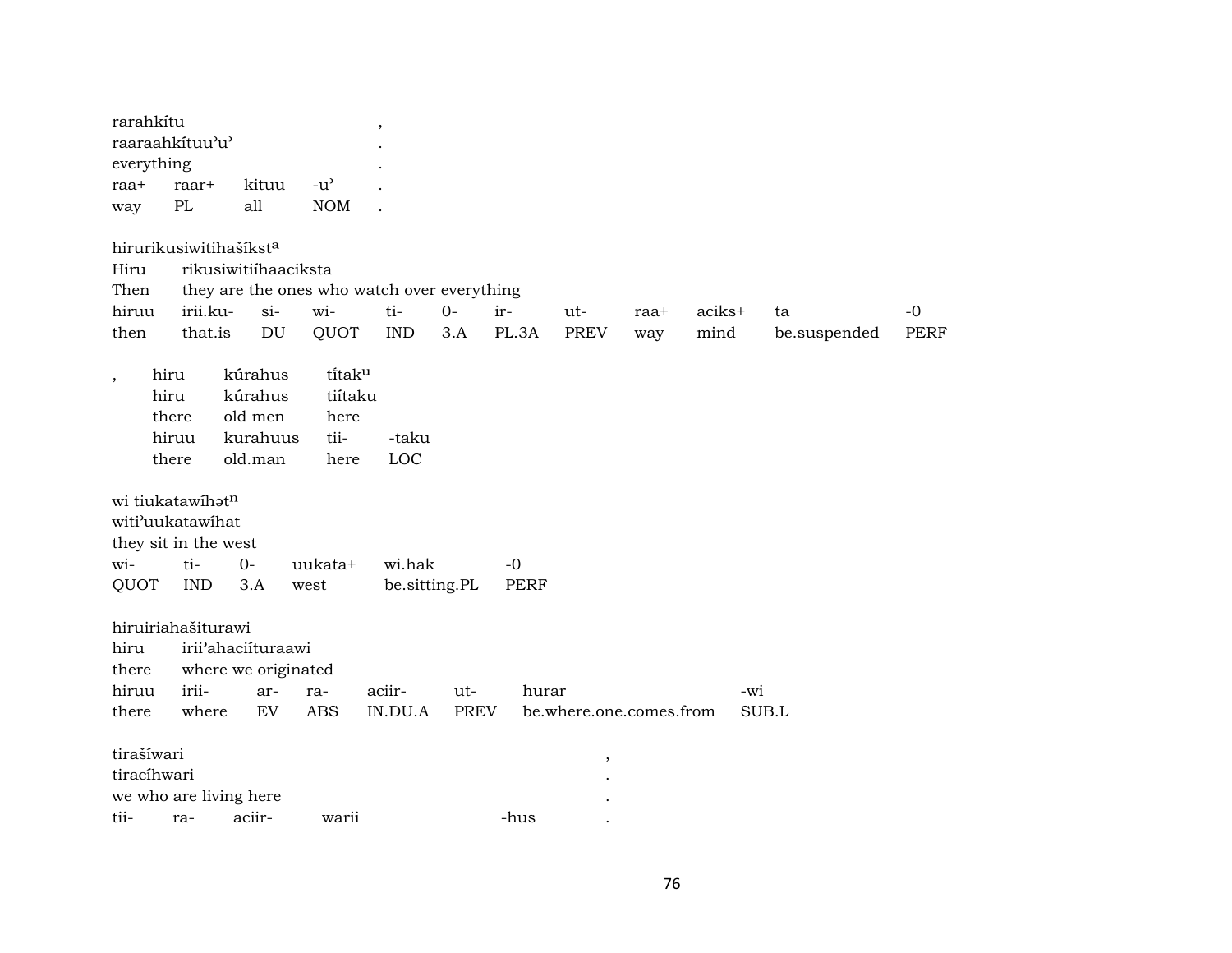| be.going.about.IMPF<br><b>ABS</b><br>IN.DU.A<br><b>IMPF.SUB</b><br>here                                                                                                                                                                                |
|--------------------------------------------------------------------------------------------------------------------------------------------------------------------------------------------------------------------------------------------------------|
| wituháru<br>škitiks<br>wituuháru'<br>Kskiítiks<br>they number<br>Four<br>iks.kiiti'iks<br>wi-<br>ti-<br>0-<br>$-0$<br>ut-<br>raar+<br>uu<br>QUOT<br>four<br><b>IND</b><br>3.A<br><b>PREV</b><br><b>ITER</b><br><b>PERF</b><br>be                       |
| Irári<br>$\, ,$<br>Iraári <sup>3</sup><br><b>Brother</b><br>,<br>$i-$<br>-rii<br>raar<br>3.POSS.A<br>same.sex.sibling<br>3.POSS.B                                                                                                                      |
| rikuwítira<br>,<br>rikuwitíra'<br>that is the reason<br>irii.ku-<br>ti-<br>wi-<br>$0-$<br>$\mathbf 0$<br>$-0$<br>raa+<br>that.is<br>QUOT<br><b>IND</b><br>3.A<br><b>PERF</b><br>way<br>be                                                              |
| tirašíwari<br>$\overline{\phantom{a}}$<br>tiracíhwari<br>our living here<br>tii-<br>aciir-<br>warii<br>ra-<br>-hus<br>be.going.about.IMPF<br><b>ABS</b><br>IN.DU.A<br><b>IMPF.SUB</b><br>here                                                          |
| hirurikuwitutúra<br>rikuwitútura'<br>Hiru<br>There<br>that is where it came from<br>irii.ku-<br>wi-<br>hiruu<br>ti-<br>$0-$<br>$-0$<br>ut-<br>hurar<br>that.is<br>QUOT<br><b>IND</b><br>PREV<br>be.where.one.comes.from<br><b>PERF</b><br>there<br>3.A |
| káhurar <sup>u</sup>                                                                                                                                                                                                                                   |

kaáhuraaru<sup>)</sup>

 $\sim 10$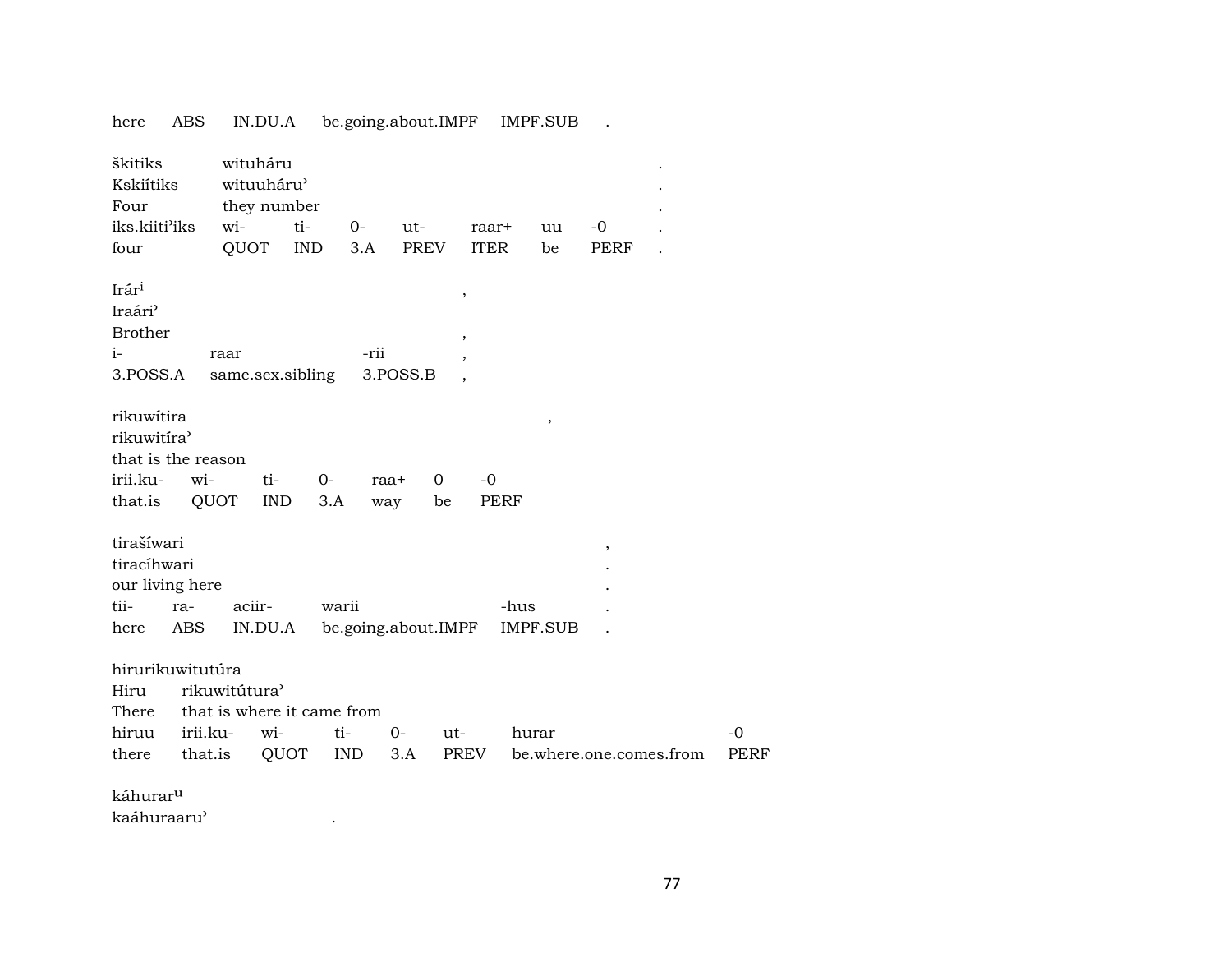| the earth              |                      |                            |            |                      |             |                         |      |
|------------------------|----------------------|----------------------------|------------|----------------------|-------------|-------------------------|------|
| kaa+                   | huraar               | $-u^{\prime}$              |            |                      |             |                         |      |
| inside                 | earth                | <b>NOM</b>                 |            |                      |             |                         |      |
|                        |                      |                            |            |                      |             |                         |      |
|                        | hirurikuahútura      |                            |            |                      |             |                         |      |
| Hiru                   | riku'ahútura'        |                            |            |                      |             |                         |      |
| There                  |                      | that is where it came from |            |                      |             |                         |      |
| hiruu                  | irii.ku-             | ar-<br>ra-                 | $0-$       | ut-                  | hurar       |                         | $-0$ |
| there                  | that.is              | EV<br>ABS                  | 3.A        | PREV                 |             | be.where.one.comes.from | PERF |
|                        |                      |                            |            |                      |             |                         |      |
| tíras <sup>a</sup>     |                      |                            |            | katúhar <sup>u</sup> |             |                         |      |
| tíraasa                |                      |                            |            |                      | kaátuhaaru' |                         |      |
| this                   |                      |                            |            | timber               |             |                         |      |
| tii-                   | $0-$<br>ra-          | sa                         | -0         | kaatu.haar           |             | $-u^{\prime}$           |      |
| this                   | ABS<br>3.A           | be.lying                   | SUB.4      | timber               |             | <b>NOM</b>              |      |
|                        |                      |                            |            |                      |             |                         |      |
| Atias                  |                      |                            |            |                      |             |                         |      |
| Atí'as                 |                      | $\,$                       |            |                      |             |                         |      |
| Our Father             |                      |                            |            |                      |             |                         |      |
| ati-                   | as                   |                            |            |                      |             |                         |      |
| 1.POSS                 | father               |                            |            |                      |             |                         |      |
|                        |                      |                            |            |                      |             |                         |      |
| iriahútar <sup>a</sup> |                      |                            |            |                      |             |                         |      |
| irii'ahuútaara         |                      |                            |            |                      |             |                         |      |
|                        | the one who did that |                            |            |                      |             |                         |      |
| irii-                  | ar-<br>ra-           | $0-$                       | ut-        | aar<br>-a            |             |                         |      |
| that                   | EV<br>ABS            | 3.A                        | PREV<br>do | SUB.1                |             |                         |      |
|                        |                      |                            |            |                      |             |                         |      |
| tirakítak <sup>u</sup> |                      |                            |            |                      |             |                         |      |
| tirakítaku             |                      |                            |            |                      | ,           |                         |      |
|                        |                      |                            |            |                      |             |                         |      |
| this one above         |                      |                            |            |                      |             |                         |      |
| tii-                   | $0-$<br>ra-          | kita+                      | kus        | -0                   |             |                         |      |
| this                   | <b>ABS</b><br>3.A    | on.top                     | be sitting | SUB.4                |             |                         |      |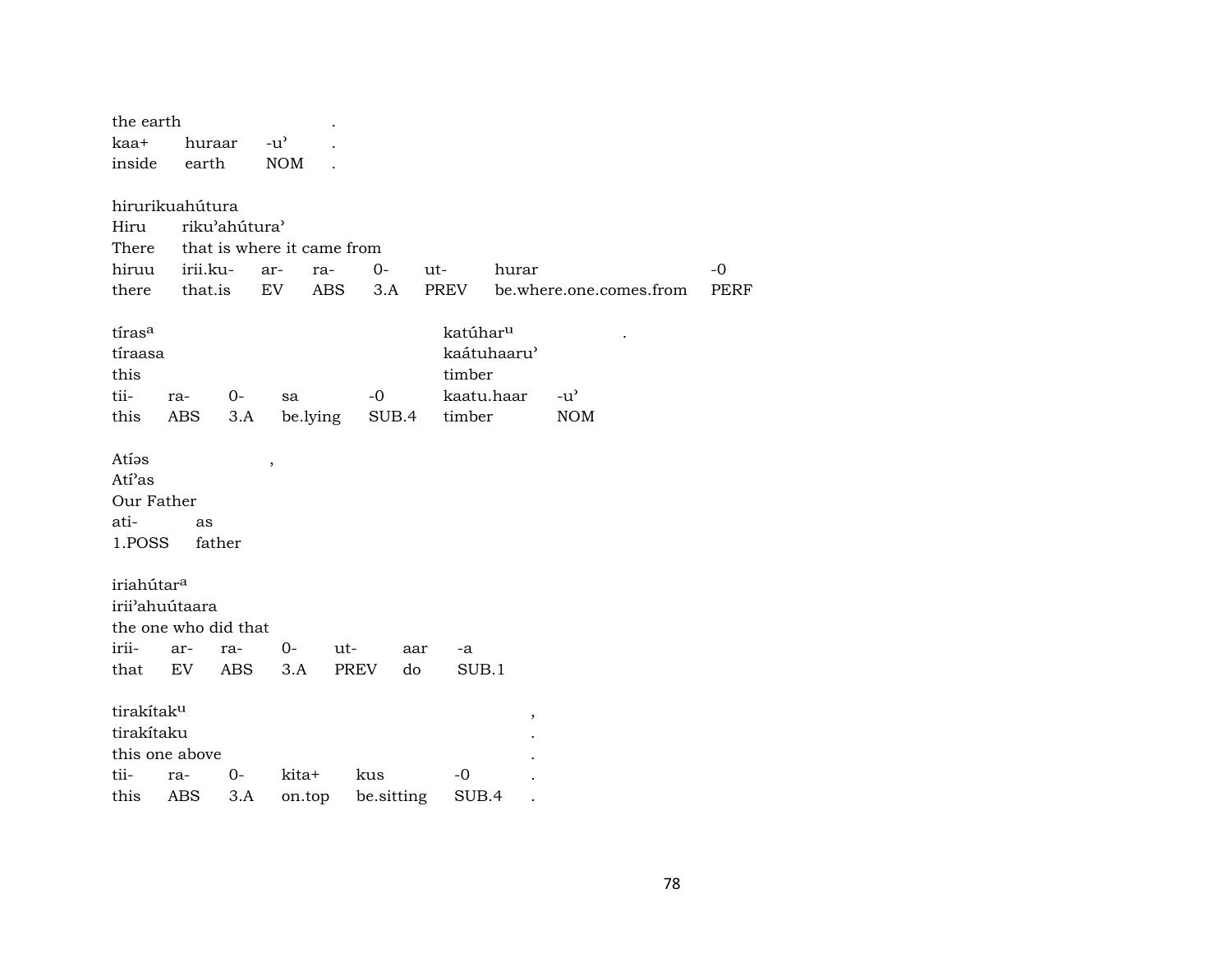|            | hirurikúwitutura               |               |                        |             |                              |            |             |                         |        |       |       |                         |             |
|------------|--------------------------------|---------------|------------------------|-------------|------------------------------|------------|-------------|-------------------------|--------|-------|-------|-------------------------|-------------|
| Hiru       |                                | rikuwitútura' |                        |             |                              |            |             |                         |        |       |       |                         |             |
| There      |                                |               | that is whence it came |             |                              |            |             |                         |        |       |       |                         |             |
| hiruu      | irii.ku-                       |               | wi-                    | ti-         | 0-                           | ut-        |             | hurar                   |        |       |       | $-0$                    |             |
| there      | that.is                        |               | QUOT                   | <b>IND</b>  | 3.A                          | PREV       |             | be.where.one.comes.from |        |       |       | <b>PERF</b>             |             |
|            |                                |               |                        |             |                              |            |             |                         |        |       |       |                         |             |
| tirašúahu  |                                |               |                        |             |                              |            |             |                         |        |       |       |                         |             |
|            | tiraacuú'ahu                   |               |                        |             |                              |            |             |                         |        |       |       |                         |             |
|            | this rain that comes           |               |                        |             |                              |            |             |                         |        |       |       |                         |             |
| tii-       | ra-                            | $O -$         | $a-$                   |             | acuu+                        | a          |             | -hus                    |        |       |       |                         |             |
| this       | <b>ABS</b>                     | 3.A           | PREV.3A                |             | rain                         |            | come        | <b>IMPF.SUB</b>         |        |       |       |                         |             |
|            |                                |               |                        |             |                              |            |             |                         |        |       |       |                         |             |
|            | ahirurikuahuháhura             |               |                        |             |                              |            |             |                         |        |       |       |                         |             |
| A          | hiru                           |               | riku'ahúhaahura'       |             |                              |            |             |                         |        |       |       |                         |             |
| And        | there                          |               |                        |             | that is where they came from |            |             |                         |        |       |       |                         |             |
| a          | hiruu                          | irii.ku-      |                        | ar-         | ra-                          | $O -$      | ut-         | raa+                    |        | hurar |       |                         | $-0$        |
| and        | there                          | that.is       |                        | EV          | <b>ABS</b>                   | 3.A        | <b>PREV</b> | way                     |        |       |       | be.where.one.comes.from | <b>PERF</b> |
|            |                                |               |                        |             |                              |            |             |                         |        |       |       |                         |             |
|            | nakirikutiráharah <sup>a</sup> |               |                        |             |                              |            |             |                         |        |       |       |                         |             |
| rákiriiku' |                                |               |                        | tiráharaaha |                              |            |             |                         |        |       |       |                         |             |
| seeds      |                                |               |                        |             | these that I have            |            |             |                         |        |       |       |                         |             |
| rak+       | kirik                          | $-u^{\prime}$ | tii-                   |             | ra-                          | $t-$       | raar-       |                         | ra.aah |       | -a    |                         |             |
| wood       | eye                            | <b>NOM</b>    | this                   |             | ABS                          | 1.A        |             | 3PL.INAN.P              | have   |       | SUB.1 |                         |             |
|            |                                |               |                        |             |                              |            |             |                         |        |       |       |                         |             |
|            | A<br>$\overline{\phantom{a}}$  |               | tirástaraha            |             |                              |            |             |                         |        |       |       |                         |             |
|            | a                              |               | tirástaraaha           |             |                              |            |             |                         |        |       |       |                         |             |
|            | and                            |               | these that you have    |             |                              |            |             |                         |        |       |       |                         |             |
|            | a                              | tii-          | ra-                    |             | $S-$                         | raar-      |             | ra.aah                  |        | -a    |       |                         |             |
|            | and                            | this          |                        | <b>ABS</b>  | 2.A                          | 3PL.INAN.P |             | have                    |        | SUB.1 |       |                         |             |
|            |                                |               |                        |             |                              |            |             |                         |        |       |       |                         |             |
| nəkiríku   |                                |               |                        |             |                              |            |             |                         |        |       |       |                         |             |
| rákiriiku' |                                |               |                        |             |                              |            |             |                         |        |       |       |                         |             |
| seeds      |                                |               |                        |             |                              |            |             |                         |        |       |       |                         |             |
| rak+       | kirik                          | $-u^{\prime}$ |                        |             |                              |            |             |                         |        |       |       |                         |             |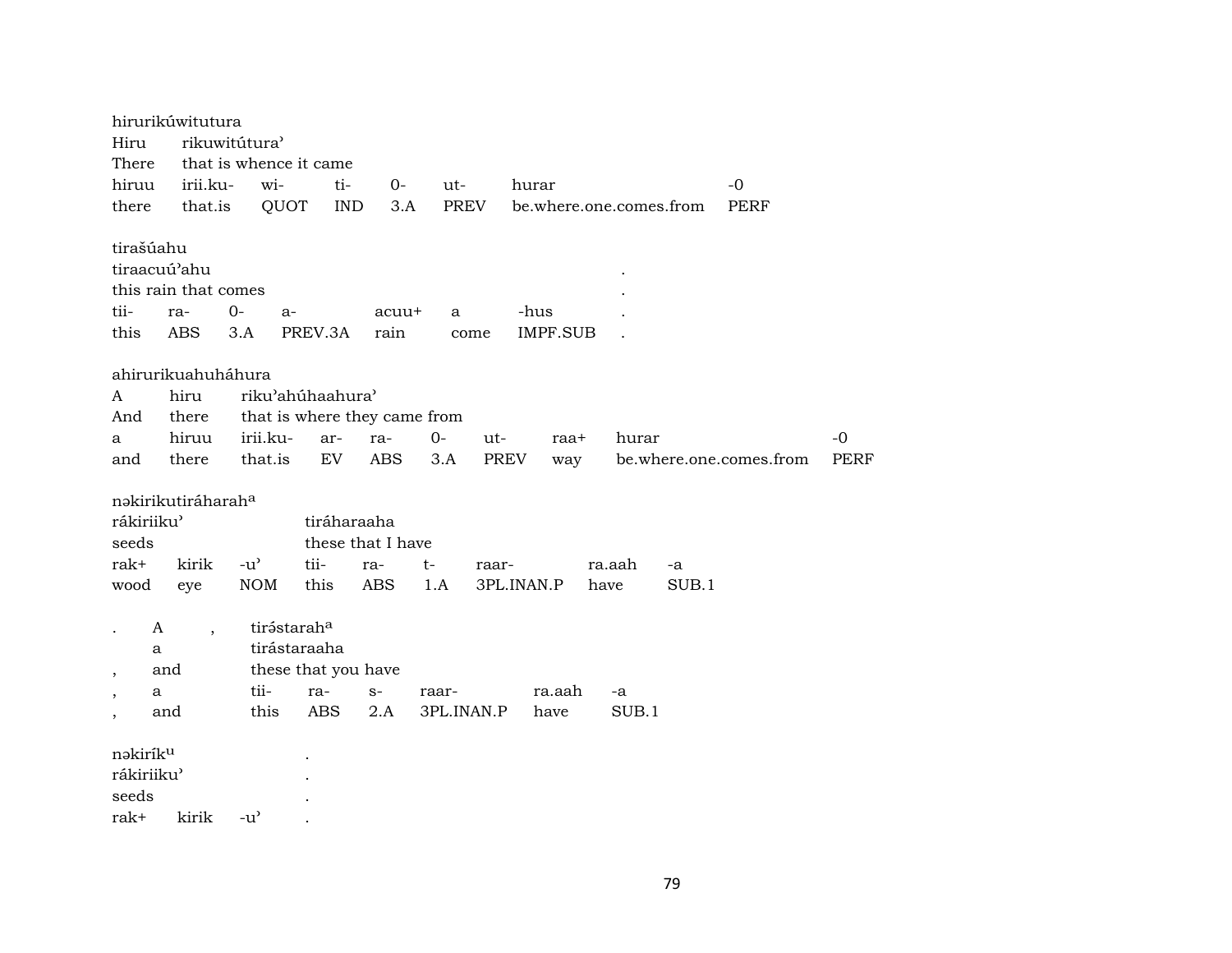wood eye NOM . A, ki<sup>i</sup>saruh<sup>u</sup> Aki isaruuhú" And here it was that way a+ ki i- s- ar- raa+ uhur -0 and there CONT.1/2A 2.A EV way be.the.way PERF nikurakuraraµ rikurakuraára"u that being the way He made irii.ku- ra- 0- ku- raa+ ra.uk -0 that.is INF.A 3.A INF.B way make SUB.3 ətíus , hirutîtak<sup>u</sup> Atí"as hiru tiítaku Our Father then here ati- as hiruu tii- -taku 1.POSS father then here LOC nikusitariktñri šáhiks rikuusitariktá"aari" cáhiks that one will take form people irii- kuus- 0- i- tarikta+ aar -ii icaahiks that POT 3.A SEQ body become IMPF person nikuwituháhura rikuwituhaáhura" that is whence they came irii.ku- wi- ti- 0- ut- raa+ hurar -0 that.is QUOT IND 3.A PREV way be.where.one.comes.from PERF

irirasakuríspu iriirasákurispu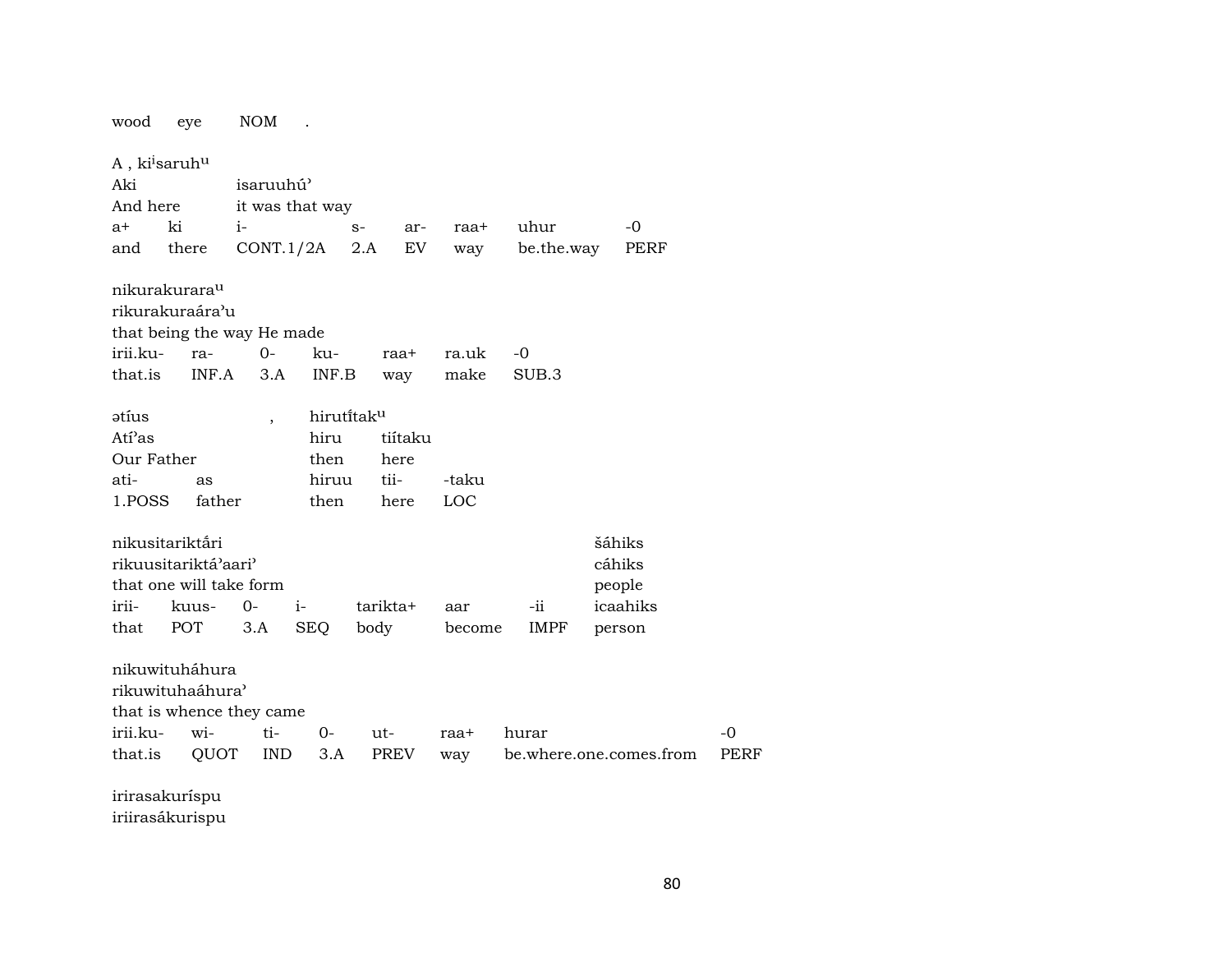| where the sun sets     |            |              |                                    |                  |            |                                                                     |                      |
|------------------------|------------|--------------|------------------------------------|------------------|------------|---------------------------------------------------------------------|----------------------|
| irii-                  | ra-        | $0-$         | sak.hur+                           | iis+             | wuu        | -hus                                                                |                      |
| where                  | <b>ABS</b> | 3.A          | sun                                | out.of.sight     | go.IMPF    | <b>IMPF.SUB</b>                                                     |                      |
|                        |            |              |                                    |                  |            |                                                                     |                      |
| $\,$                   |            |              |                                    |                  |            |                                                                     |                      |
|                        |            |              |                                    |                  |            |                                                                     |                      |
|                        |            |              |                                    |                  |            |                                                                     |                      |
|                        |            |              |                                    |                  |            |                                                                     |                      |
|                        |            |              |                                    |                  |            |                                                                     |                      |
|                        |            |              |                                    |                  |            |                                                                     |                      |
|                        |            |              | nikuwitiratiirirawahukstahkatarari |                  |            |                                                                     |                      |
| Rikuwitíra'            |            |              |                                    |                  |            | ti'iriiráwaahakstahkataarari                                        |                      |
| That is the way it was |            |              |                                    |                  |            | here where the Heavens become yellow                                |                      |
| irii.ku-wi-            |            | ti- 0- raa+  | $\overline{0}$<br>$-0$             | tii- irii-       | $ra-0- a+$ | $-his+$<br>hak<br>waa+<br>raar.kataar                               | $-i$<br>+aar         |
|                        |            |              | that.is QUOT IND 3.A way be PERF   |                  |            | here where ABS 3.A in.a.line DIST<br>pass.by FORM.PERF<br>be.yellow | <b>INCH IMPF.SUB</b> |
|                        |            |              |                                    |                  |            |                                                                     |                      |
|                        |            |              |                                    |                  |            |                                                                     |                      |
|                        |            |              |                                    |                  |            |                                                                     |                      |
|                        |            |              |                                    |                  |            |                                                                     |                      |
|                        |            |              |                                    |                  |            |                                                                     |                      |
|                        |            |              |                                    |                  |            |                                                                     |                      |
| Nawahá                 |            |              | irár <sup>i</sup>                  |                  |            | $\,$                                                                |                      |
| Ráwa                   | há         |              | iraári <sup>3</sup>                |                  |            |                                                                     |                      |
| <b>Now</b>             | see        | $\mathbf{I}$ | brother                            |                  |            | ,                                                                   |                      |
| rawa                   | haa        | $\mathbf{I}$ | $i-$                               | raar             | -rii       | $\cdot$                                                             |                      |
| now                    | see        | $\mathbf{I}$ | 3.POSS.A                           | same.sex.sibling | 3.POSS.B   | $\overline{\phantom{a}}$                                            |                      |
|                        |            |              |                                    |                  |            |                                                                     |                      |
| hiruihaháwitn          |            |              |                                    |                  |            |                                                                     |                      |
| hiru                   | ihaá       |              | haáwit                             |                  |            |                                                                     |                      |
| then                   | there      |              | east                               |                  |            |                                                                     |                      |
| hiruu                  | $ii -$     | haa          | haawit                             |                  |            |                                                                     |                      |
| then                   | there      | here         | east                               |                  |            |                                                                     |                      |
|                        |            |              |                                    |                  |            |                                                                     |                      |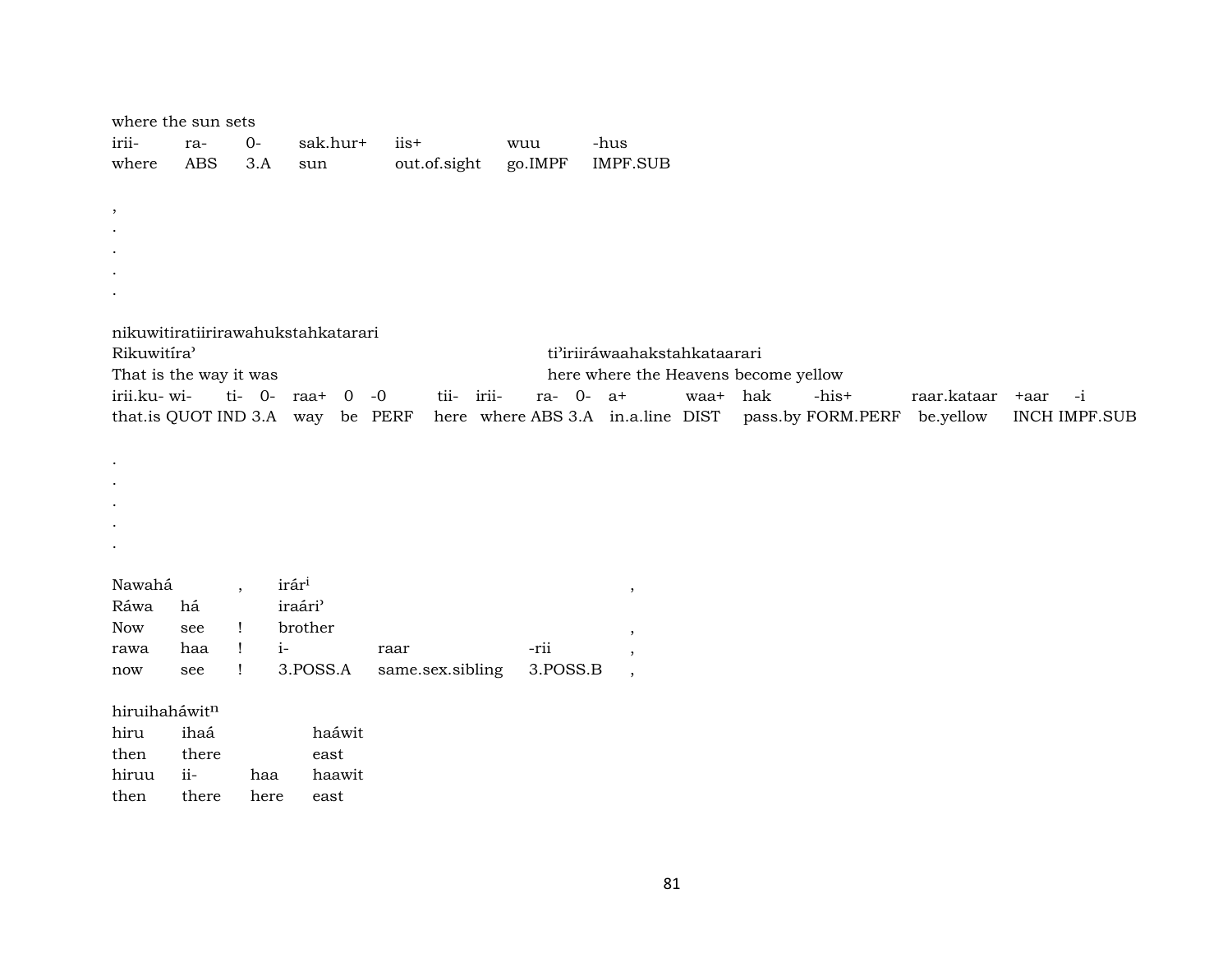| hiruiharasuhakiriku                                            |                                                |             |                                |                          |                               |                                                                    |                      |                                                         |                             |          |
|----------------------------------------------------------------|------------------------------------------------|-------------|--------------------------------|--------------------------|-------------------------------|--------------------------------------------------------------------|----------------------|---------------------------------------------------------|-----------------------------|----------|
| hiru                                                           |                                                |             | ihaarasuuhaakiiriku            |                          |                               |                                                                    |                      |                                                         |                             |          |
| then                                                           |                                                |             |                                | the things you see there |                               |                                                                    |                      |                                                         |                             |          |
| hiruu                                                          | $ii -$                                         |             | haa-                           | ra-                      | $S-$                          | ut-                                                                | raak-                |                                                         | iirik                       | -hus     |
| then                                                           | there                                          |             | here                           | <b>ABS</b>               | 2.A                           | PREV                                                               | $1/2$ .PL            |                                                         | see                         | IMPF.SUB |
| hiruhawitítak <sup>u</sup><br>hiru<br>there<br>hiruu<br>there  | haáwit<br>east<br>haawit<br>east               |             | títaku<br>here<br>tii-<br>here | -taku<br>LOC             | hiru<br>then<br>hiruu<br>then | hirutítaku<br>here<br>tii-<br>here                                 | títaku               | -taku<br>LOC                                            | ,                           |          |
| tãhu<br>taá'aahu'<br>it comes<br>ti-<br>IND.                   | $0-$<br>3.A                                    | $a-$        | PREV.3A                        | a<br>come                | -:hus<br><b>IMPF</b>          |                                                                    |                      |                                                         |                             |          |
| tisá<br>tiisá <sup>3</sup><br>it is named<br>ti-<br><b>IND</b> | $O -$<br>3.A                                   | asar        | be.named                       | $-0$<br><b>PERF</b>      | star                          | hupirikuš <sup>u</sup><br>Huupiríkucu'<br>Morning Star<br>huupirik | -kucuu<br><b>AUG</b> |                                                         | a<br>A<br>And<br>a<br>and   |          |
| tíraa<br>tíraa'a<br>this one coming<br>tii-<br>this            | ra-<br>ABS                                     | $0-$<br>3.A | $a-$                           | PREV.3A                  | a<br>come                     | -0<br>SUB.3                                                        |                      | sakúr <sup>u</sup><br>Sakuúru'<br>Sun<br>sak.hur<br>sun | $-u^{\prime}$<br><b>NOM</b> | $\,$     |
| arisa<br>a<br>and                                              | riisá <sup>3</sup><br>it is named<br>а та- ()- |             | $\overline{1}$                 | asar                     |                               | -0                                                                 |                      |                                                         |                             |          |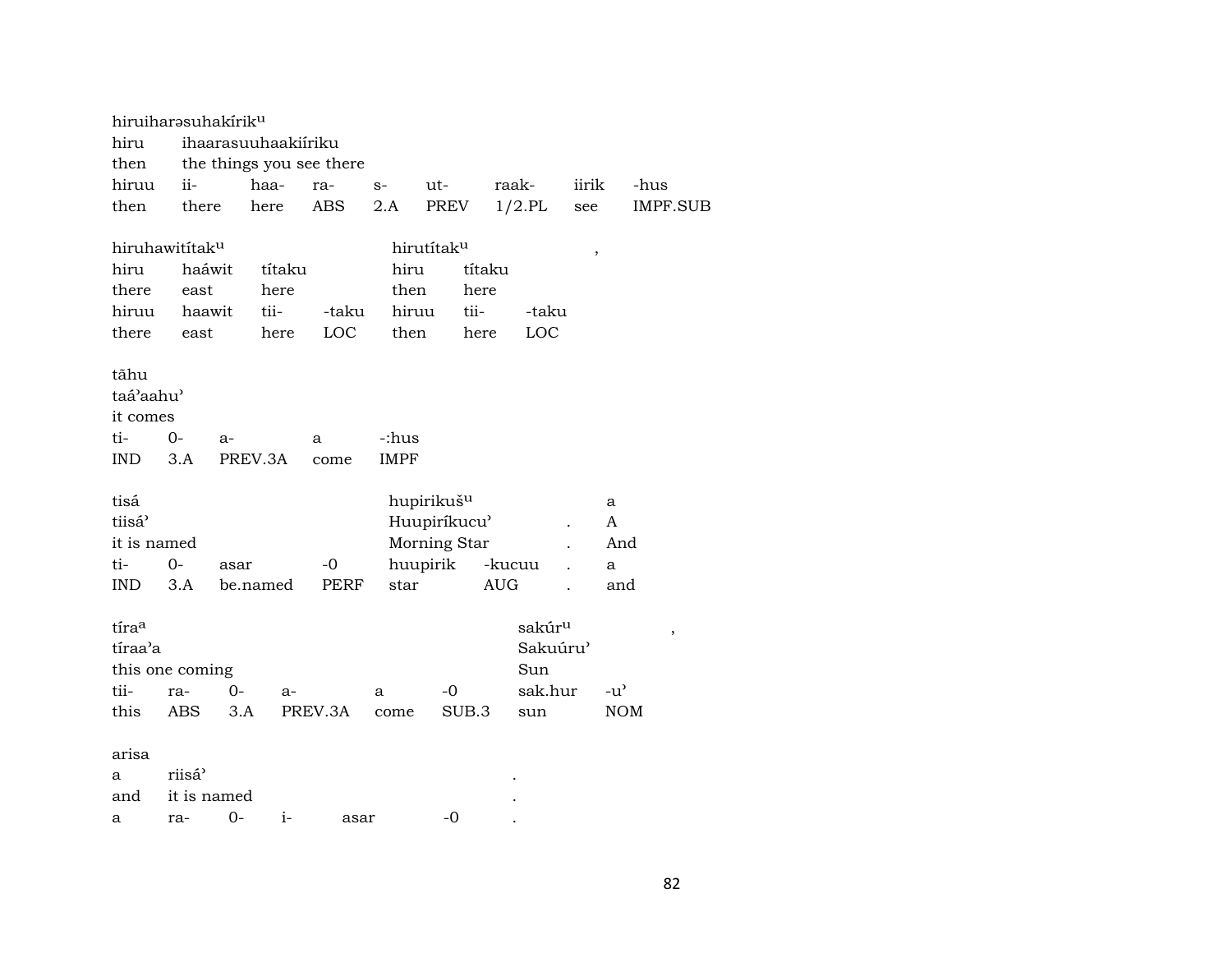| and                                                                                     | ABS               | 3.A              | <b>SEQ</b>         |                               | be.named     | <b>PERF</b>   |                               |                                 |             |
|-----------------------------------------------------------------------------------------|-------------------|------------------|--------------------|-------------------------------|--------------|---------------|-------------------------------|---------------------------------|-------------|
| hiruukákət <sup>n</sup><br>Hiru<br>There                                                | uúkatat<br>west   |                  |                    | tãhu<br>taá'aahu'<br>it comes |              |               |                               |                                 |             |
| hiruu                                                                                   | uukata            |                  | -t                 | ti-                           | $0-$         | $a-$          |                               | a                               | -:hus       |
| there                                                                                   | west              |                  | LOC                | <b>IND</b>                    | 3.A          | PREV.3A       |                               | come                            | <b>IMPF</b> |
| tísa<br>Tiisá <sup>3</sup><br>It is named<br>ti-<br>IND                                 | $0-$<br>3.A       | asar<br>be.named |                    | -0<br>PERF                    |              |               |                               |                                 |             |
| škiríhtiuhəš<br>Ckirí Ti'uúhac<br>Wolf Was Fooled<br>ickirir<br>wolf                    | ti-<br><b>IND</b> | 0-<br>3.A        | uuhac              | be.fooled                     | $-0$<br>PERF |               | Ahiru<br>A<br>And<br>a<br>and | hiru<br>there<br>hiruu<br>there |             |
| hawitrãhu<br>haáwit<br>east                                                             |                   | raá'ahu          | the one that comes |                               |              |               |                               |                                 |             |
| haawit                                                                                  | ra-               | $0-$             | $a-$               |                               | a            |               | -hus                          |                                 |             |
| east                                                                                    | ABS.              |                  | 3.A                | PREV.3A                       | come         |               | <b>IMPF.SUB</b>               |                                 |             |
| tahapakiahu<br>tahapaki <sup>3</sup> aahu <sup>3</sup><br>we call it<br>ta-<br>IND.1/2A |                   | t-<br>1.A        | raak-<br>$1/2$ .PL | wak.i<br>say.PL               |              | -a+<br>FORM.1 |                               | -:hus<br><b>IMPF</b>            |             |
|                                                                                         |                   |                  |                    |                               |              |               |                               |                                 |             |
| šahiksíšahiks                                                                           |                   |                  |                    | hupírikatitn                  |              |               |                               |                                 |             |
| cahiksícahiks                                                                           |                   |                  |                    | Huupiríkaatit                 |              |               |                               |                                 |             |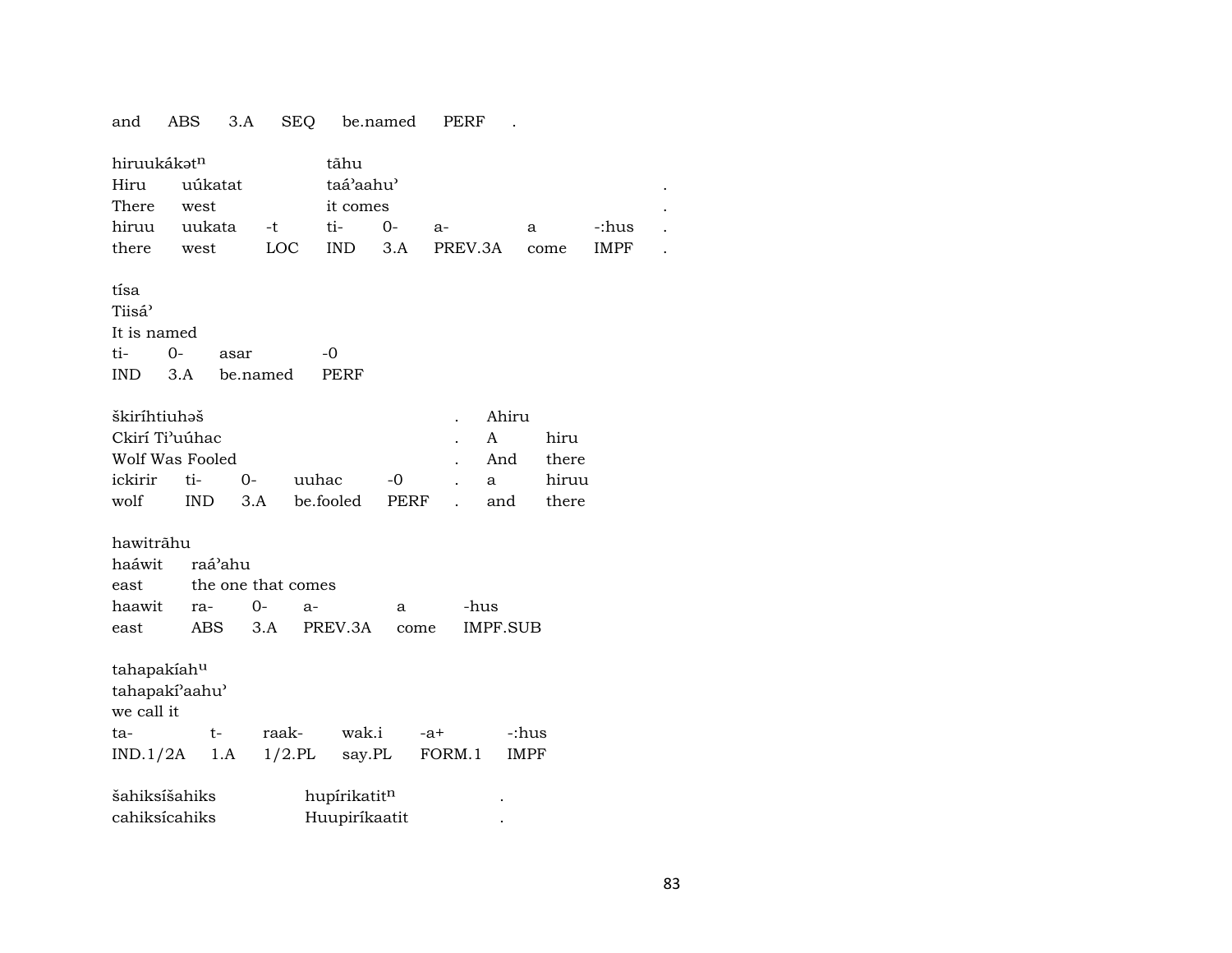| Indians             |                          |                                          | Black Star                           |             |                          |                                     |             |                 |      |       |           |           |             |
|---------------------|--------------------------|------------------------------------------|--------------------------------------|-------------|--------------------------|-------------------------------------|-------------|-----------------|------|-------|-----------|-----------|-------------|
| icaahiks+           |                          | icaahiks                                 | huupirik+                            | kaatiit     |                          |                                     |             |                 |      |       |           |           |             |
| person              |                          | person                                   | star                                 | be.black    |                          |                                     |             |                 |      |       |           |           |             |
| Irár <sup>i</sup>   |                          |                                          |                                      |             | $\overline{\phantom{a}}$ |                                     |             |                 |      |       |           |           |             |
| Iraári <sup>3</sup> |                          |                                          |                                      |             |                          |                                     |             |                 |      |       |           |           |             |
| <b>Brother</b>      |                          |                                          |                                      |             | ,                        |                                     |             |                 |      |       |           |           |             |
| $i-$                | raar                     |                                          | -rii                                 |             |                          |                                     |             |                 |      |       |           |           |             |
| 3.POSS.A            |                          | same.sex.sibling                         |                                      | 3.POSS.B    | $\cdot$                  |                                     |             |                 |      |       |           |           |             |
|                     | hirurikuwitirarihaš      |                                          |                                      |             |                          |                                     |             | $\,$            |      |       |           |           |             |
| hiru                |                          | rikuwitiraariihac                        |                                      |             |                          |                                     |             |                 |      |       |           |           |             |
| there               |                          |                                          | that is where everything was planned |             |                          |                                     |             |                 |      |       |           |           |             |
| hiruu               | irii.ku-                 | wi-                                      | ti-                                  | $0-$        | raa+                     | riihac                              | $-0$        |                 |      |       |           |           |             |
| there               | that.is                  | QUOT                                     | <b>IND</b>                           | 3.A         | way                      | finish                              | <b>PERF</b> |                 |      |       |           |           |             |
|                     | tiirirašiwawakahu        |                                          |                                      |             |                          |                                     |             |                 |      |       |           |           |             |
|                     | ti'iriiracihwaawaákahu   |                                          |                                      |             |                          |                                     |             |                 |      |       |           |           |             |
|                     | this that we call things |                                          |                                      |             |                          |                                     |             |                 |      |       |           |           |             |
| tii-                | irii-                    | ra-                                      | aciir-                               | waa+        | waak                     | $-a+$                               |             | -hus            |      |       |           |           |             |
| this                | that                     | <b>ABS</b>                               | IN.DU.A                              | <b>DIST</b> | say.SUB                  | FORM.1                              |             | <b>IMPF.SUB</b> |      |       |           |           |             |
| naítustahkítu       |                          |                                          |                                      |             |                          |                                     |             |                 |      |       |           |           |             |
|                     | raa'iitustaahkituu'u'    |                                          |                                      |             |                          |                                     |             |                 |      |       |           |           |             |
| all the words       |                          |                                          |                                      |             |                          |                                     |             |                 |      |       |           |           |             |
| raa+                | iit                      | -hus+                                    | raar+                                |             | kituu                    | $-u$ <sup><math>\prime</math></sup> |             |                 |      |       |           |           |             |
| way                 | story                    | FORM.IMPF                                | PL                                   | all         |                          | <b>NOM</b>                          |             |                 |      |       |           |           |             |
|                     |                          | Hirúirihi witašakuha taskar <sup>u</sup> |                                      |             |                          |                                     |             |                 |      |       |           |           |             |
| Hiru                |                          |                                          | irihiiwitacakuuhaa'iituskaru'        |             |                          |                                     |             |                 |      |       |           |           |             |
| Then                |                          |                                          | there is where he made words for us  |             |                          |                                     |             |                 |      |       |           |           |             |
| hiruu               | irii-                    | hii-                                     | wi-                                  | ti-         | $0-$                     | aca-                                | ku-         | ut-             | raa+ | iit   | -hus+     | ka.ra'uk  | $-0$        |
| then                | there                    | other                                    | QUOT                                 | <b>IND</b>  | 3.A                      | IN.DU.P                             | 1.P         | <b>BEN</b>      | way  | story | FORM.IMPF | make.PL.P | <b>PERF</b> |
|                     |                          |                                          |                                      |             |                          |                                     |             |                 |      |       |           |           |             |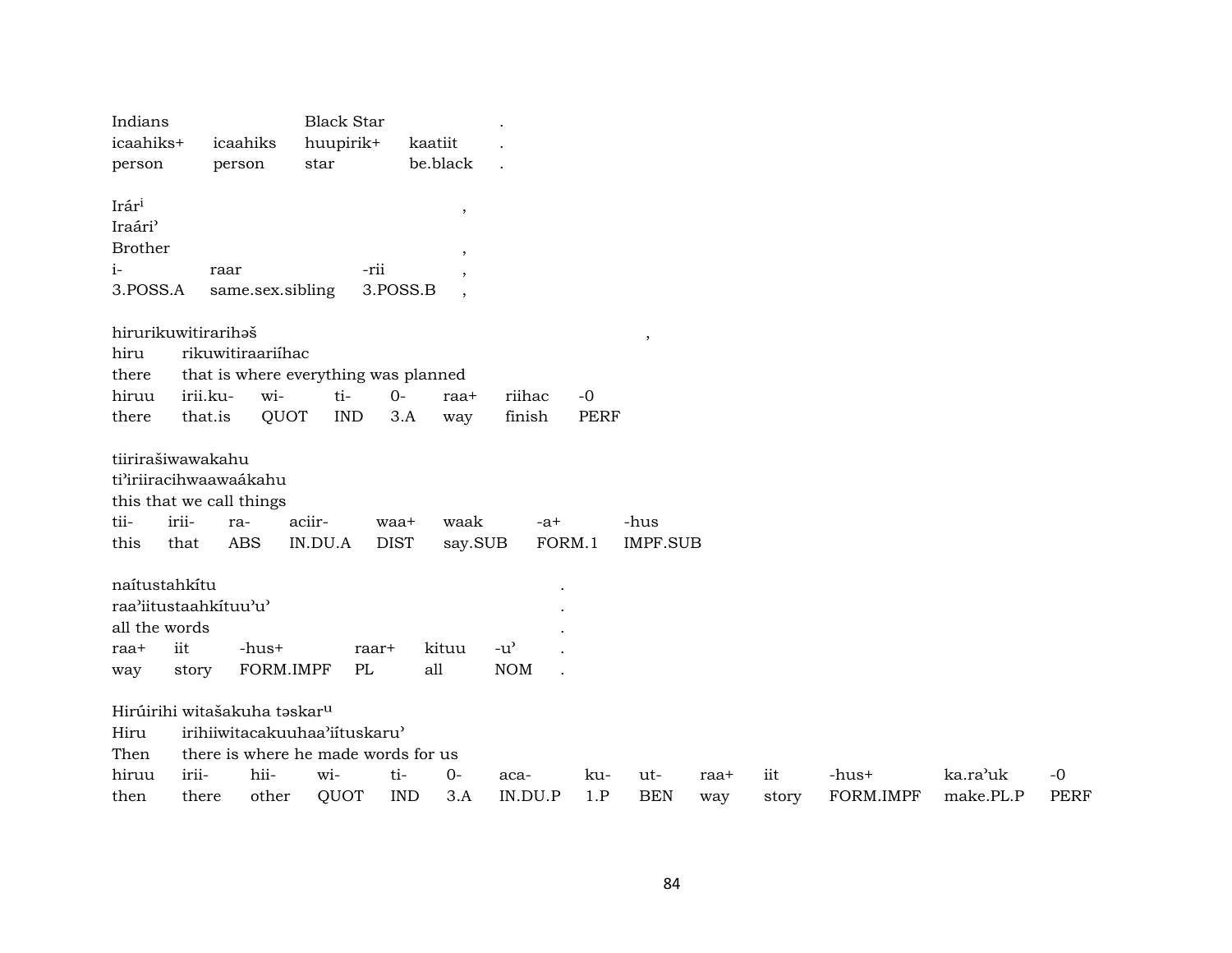| $\, ,$                             | irári<br>iraári <sup></sup><br>brother                                                                                  |                                              |                             |                 |             |               |                         |                        |                       |                     |
|------------------------------------|-------------------------------------------------------------------------------------------------------------------------|----------------------------------------------|-----------------------------|-----------------|-------------|---------------|-------------------------|------------------------|-----------------------|---------------------|
| $\overline{\phantom{a}}$           | $i-$                                                                                                                    | raar                                         |                             | -rii            |             |               |                         |                        |                       |                     |
| $\, ,$<br>$\overline{\phantom{a}}$ | 3.POSS.A                                                                                                                |                                              | same.sex.sibling            |                 | 3.POSS.B    |               |                         |                        |                       |                     |
| tii-<br>this                       | Tirašíwawakahu<br>Tiracíhwaawaakahu<br>This way we call things<br>ra-<br><b>ABS</b>                                     | aciir-<br>IN.DU.A                            | waa+<br><b>DIST</b>         | waak<br>say.SUB |             | -a+<br>FORM.1 | -hus<br><b>IMPF.SUB</b> |                        |                       |                     |
|                                    | na <sup>i</sup> tustahkítu<br>raa'iitustaahkituu'u'<br>all words                                                        |                                              |                             |                 |             |               |                         |                        |                       |                     |
| raa+                               | iit                                                                                                                     | -hus+                                        |                             | raar+           | kituu       | $-u^{\prime}$ |                         |                        |                       |                     |
| way                                | story                                                                                                                   | FORM.IMPF                                    |                             | PL              | all         | <b>NOM</b>    |                         |                        |                       |                     |
| irii-<br>there                     | irihiwitira <sup>i</sup> tus kawakaru<br>irihiiwitiraa'iituskawaákaru'<br>there is where He made words<br>hii-<br>other | wi-<br>QUOT                                  | ti-<br><b>IND</b>           | $0-$<br>3.A     | raa+<br>way | iit<br>story  | -hus+<br>FORM.IMPF      | ka.waa+<br><b>DIST</b> | ka.ra'uk<br>make.PL.P | $-0$<br><b>PERF</b> |
|                                    | A<br>$\cdot$<br>A<br>And<br>a<br>and                                                                                    | šíkstitn<br>cíkstit<br>well<br>aciks<br>mind | $+{\rm rik}$<br><b>DIST</b> | $\, ,$          |             |               |                         |                        |                       |                     |
| tii-                               | tikaraširíwari<br>tikaraaciriíwari<br>our not being well (ie sickness)<br>ka-                                           | ra-                                          | aciir-                      | uur-            | hiir        |               | $-i$<br>+wa             |                        |                       |                     |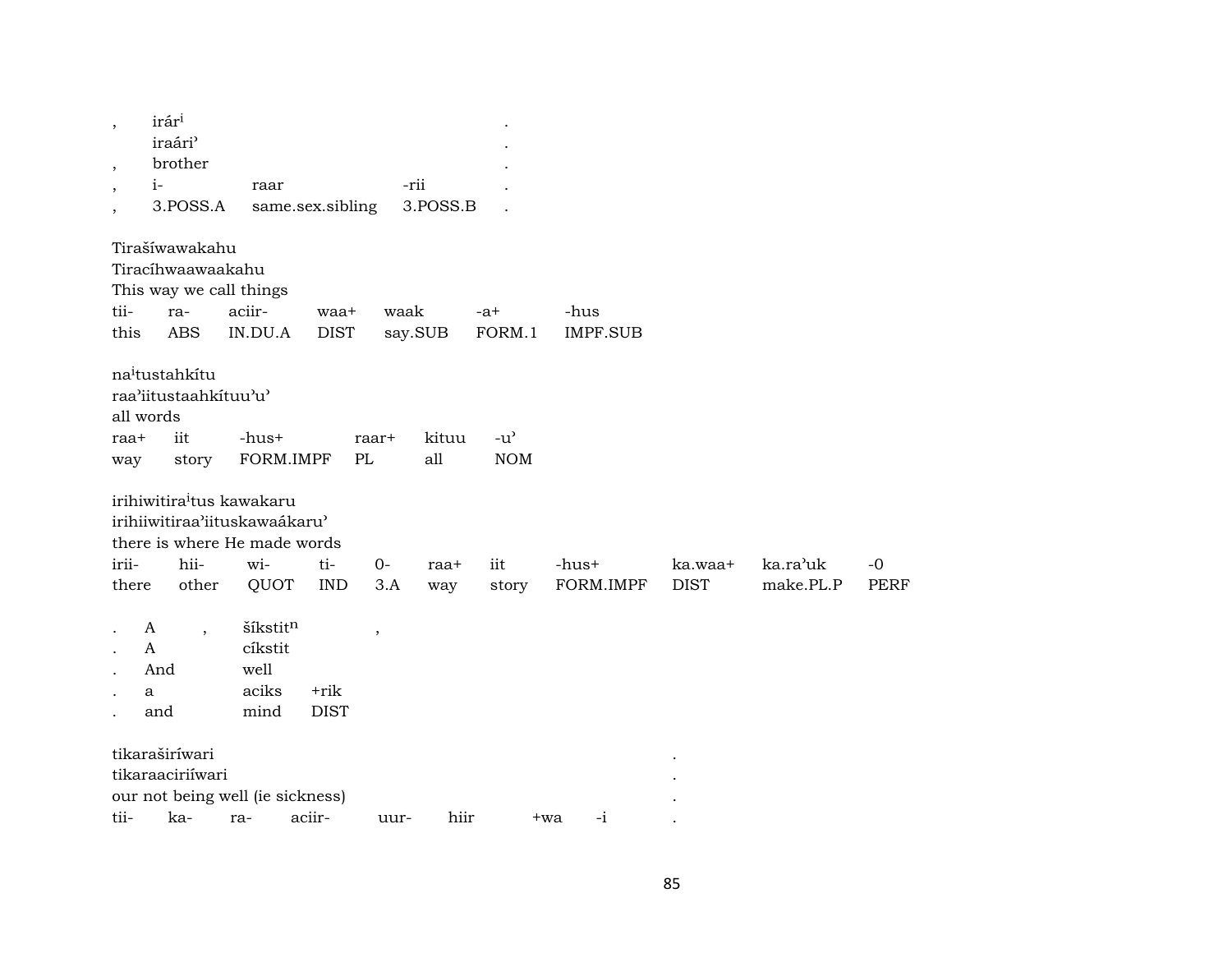| this       | <b>NEG</b>                  | <b>ABS</b> |                          | IN.DU.A                             | PREV  | be.good                 |        | <b>DIST</b> | SUB.2                    |        |             |
|------------|-----------------------------|------------|--------------------------|-------------------------------------|-------|-------------------------|--------|-------------|--------------------------|--------|-------------|
| Hiru       | Hiruirihisiwitiraríhaš      |            | irihiisiwitiraariihac    |                                     |       |                         |        |             |                          |        |             |
| There      |                             |            |                          | that is where they completed things |       |                         |        |             |                          |        |             |
| hiruu      | irii-                       |            | hii-                     | $si-$                               | wi-   | ti-                     | $0-$   | ir-         | raa+                     | riihac | $-0$        |
| there      | where                       |            | other                    | DU                                  | QUOT  | <b>IND</b>              | 3.A    | PL.3A       | way                      | finish | <b>PERF</b> |
|            |                             |            |                          |                                     |       |                         |        |             |                          |        |             |
| narahkítu  |                             |            |                          |                                     |       |                         |        |             |                          |        |             |
|            | raaraahkituu'u'             |            |                          |                                     |       |                         |        |             |                          |        |             |
| everything |                             |            |                          |                                     |       |                         |        |             |                          |        |             |
| raa+       | raar+                       |            | kituu                    | $-u$ <sup><math>\prime</math></sup> |       |                         |        |             |                          |        |             |
| way        | PL                          | all        |                          | <b>NOM</b>                          |       |                         |        |             |                          |        |             |
|            |                             |            |                          |                                     |       |                         |        |             |                          |        |             |
| Nawahá     |                             |            | $\overline{\phantom{a}}$ | irár <sup>i</sup>                   |       |                         |        |             | $\,$                     |        |             |
| Ráwa       |                             | ha         |                          | iraári'                             |       |                         |        |             |                          |        |             |
| <b>Now</b> | $\overline{\phantom{a}}$    | see        | Ţ                        | brother                             |       |                         |        |             |                          |        |             |
| rawa       | $\overline{\phantom{a}}$    | ha         | Ţ                        | $i-$                                |       | raar                    |        | -rii        |                          |        |             |
| now        |                             | ha         | Ţ                        | 3.POSS.A                            |       | same.sex.sibling        |        | 3.POSS.B    |                          |        |             |
|            |                             |            |                          |                                     |       |                         |        |             |                          |        |             |
| tuháhura   |                             |            |                          |                                     |       |                         |        |             |                          |        |             |
|            | tuuhaáhura'                 |            |                          |                                     |       |                         |        |             | $\, ,$                   |        |             |
|            | everything originated there |            |                          |                                     |       |                         |        |             |                          |        |             |
| ti-        | $O -$                       | ut-        |                          | raa+                                | hurar |                         |        | $-0$        |                          |        |             |
|            |                             |            |                          |                                     |       |                         |        |             |                          |        |             |
| <b>IND</b> | 3.A                         | PREV       |                          | way                                 |       | be.where.one.comes.from |        | PERF        | $\overline{\phantom{a}}$ |        |             |
|            |                             |            |                          |                                     |       |                         |        |             |                          |        |             |
| hiruhawitn |                             |            | ahirárihaš               |                                     |       |                         |        |             | $\, ,$                   |        |             |
| hiru       | haáwit                      |            |                          | ahiraariíhac                        |       |                         |        |             |                          |        |             |
| there      | east                        |            |                          | he completed things                 |       |                         |        |             |                          |        |             |
| hiruu      | haawit                      |            | ar-                      | ri-                                 | $0-$  | raa+                    | riihac | $-0$        |                          |        |             |
| there      | ${\tt east}$                |            | EV                       | CONT                                | 3.A   | way                     | finish | <b>PERF</b> |                          |        |             |
|            |                             |            |                          |                                     |       |                         |        |             |                          |        |             |
| ríət       | $\bullet$                   |            |                          |                                     |       |                         |        |             |                          |        |             |

rí<sup>3</sup>aat .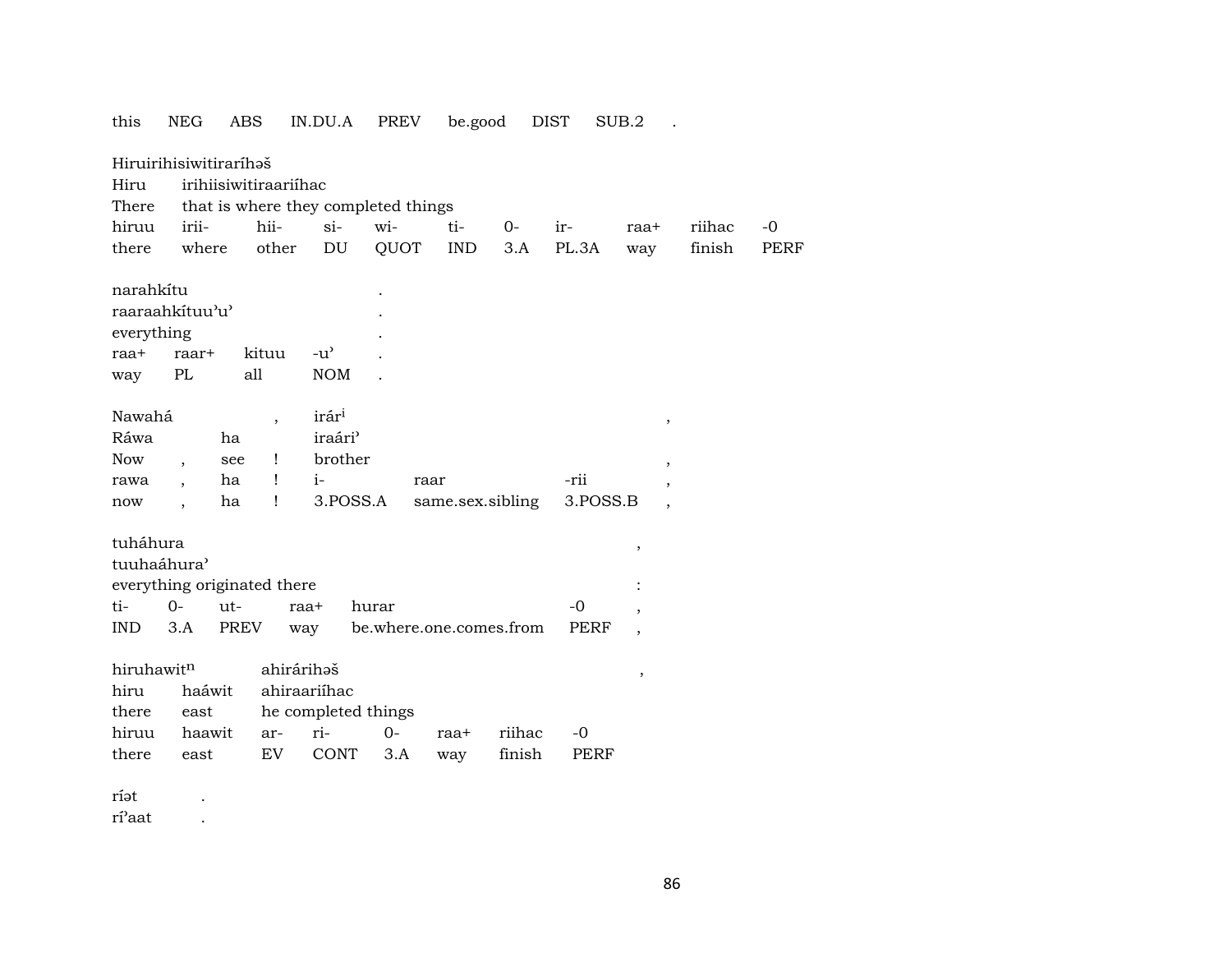summer . ri"aat .

summer .

HiruirihisiwitirarihŸš Hiru irihiisiwitiraariíhac There there is where they completed things hiruu irii- hii- si- wi- ti- 0- ir- raa+ riihac -0 there where other DU QUOT IND 3.A PL.3A way finish PERF háwit<sup>n</sup> , ahiwáki<sup>a</sup> haáwit ahihwáki"a east their saying the same state of the same state of the same state of the state of the state of the state of the state of the state of the state of the state of the state of the state of the state of the state of the sta haawit ar- ra- 0- ir- wak.i -a , east EV ABS 3.A PL.3A say.PL SUB.1 , títakµ " Títaku " Here " tii- -taku " here LOC tiraráhkawi , tiraráhkaawi these sitting in council tii- ra- 0- raar- kaa -wi this ABS 3.A PL.INDV.A be.inside SUB.L  $\mathbf{r}$ irikusiriwakíah $\mathbf{u}$  , and  $\mathbf{v}$  , and  $\mathbf{v}$  , and  $\mathbf{v}$  , and  $\mathbf{v}$  , and  $\mathbf{v}$  , and  $\mathbf{v}$  , and  $\mathbf{v}$  , and  $\mathbf{v}$  , and  $\mathbf{v}$  , and  $\mathbf{v}$  , and  $\mathbf{v}$  , and  $\mathbf{v}$  , and  $\math$ irikusirihwakí"aahu" that is what they'll call it irii.ku- si- ra- 0- ir- wak.i -a+ -:hus that.is DU ABS 3.A PL.3A say.PL FORM.1 IMPF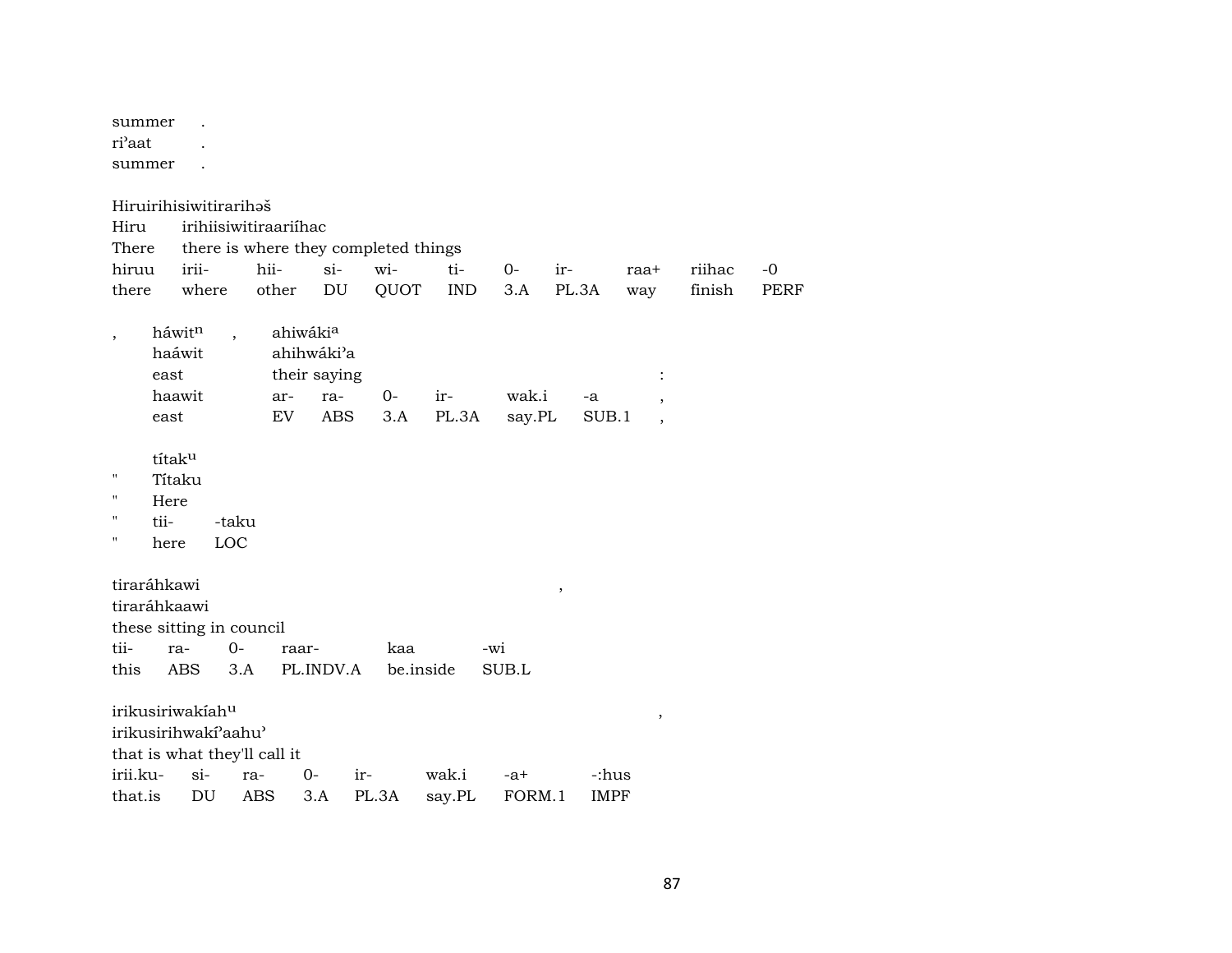| nīsáru<br>riisaáru'<br>chiefs<br>riisaar<br>chief                                                                             | $-u^{\prime}$<br><b>NOM</b>                                  | urarísit<br>uúrariisit<br>straight<br>uurariisik | straight.forward     |                     |                |                  |                                                                                      |               |    |
|-------------------------------------------------------------------------------------------------------------------------------|--------------------------------------------------------------|--------------------------------------------------|----------------------|---------------------|----------------|------------------|--------------------------------------------------------------------------------------|---------------|----|
| tiiríratpari<br>ti'irifratpari<br>here where we walk (ie live)<br>irii-<br>tii-<br>here                                       | where                                                        | ra-<br><b>ABS</b>                                | $t-$<br>warii<br>1.A | be.going.about.IMPF |                | -hus<br>IMPF.SUB | $^\mathrm{,}$                                                                        |               |    |
| tiraráhkawikítak <sup>u</sup><br>tirarahkaawikitaku<br>these sitting up above in council<br>tii-<br>ra-<br><b>ABS</b><br>this | $0-$<br>3.A                                                  | raar-                                            | PL.INDV.A            | kaa<br>be.inside    | -wi+<br>FORM.L | kita+<br>on.top  | kus<br>be.sitting                                                                    | $-0$<br>SUB.4 |    |
| $\cdot$<br>tii-<br>this                                                                                                       | tirawáhatn<br>Tiráwaahat<br>the Heavens<br>ra-<br><b>ABS</b> | $0-$<br>3.A                                      | $a+$<br>in.a.line    | waa+<br><b>DIST</b> | hak<br>pass.by | $-0$<br>SUB.4    | $\pmb{\mathsf{H}}$<br>$\pmb{\mathsf{H}}$<br>$\pmb{\mathsf{H}}$<br>$\pmb{\mathsf{H}}$ |               |    |
| Náwa<br>$\overline{\phantom{a}}$<br>Ráwa<br><b>Now</b><br>rawa<br>now                                                         |                                                              |                                                  |                      |                     |                |                  |                                                                                      |               |    |
| nikuwituha <sup>i</sup> túsura<br>rikuwituhaa'iitúsura'<br>that is where the story originated<br>irii.ku-                     | wi-                                                          | ti-                                              | $0-$                 | ut-<br>raa+         | iit            | -hus+            | hurar                                                                                |               | -0 |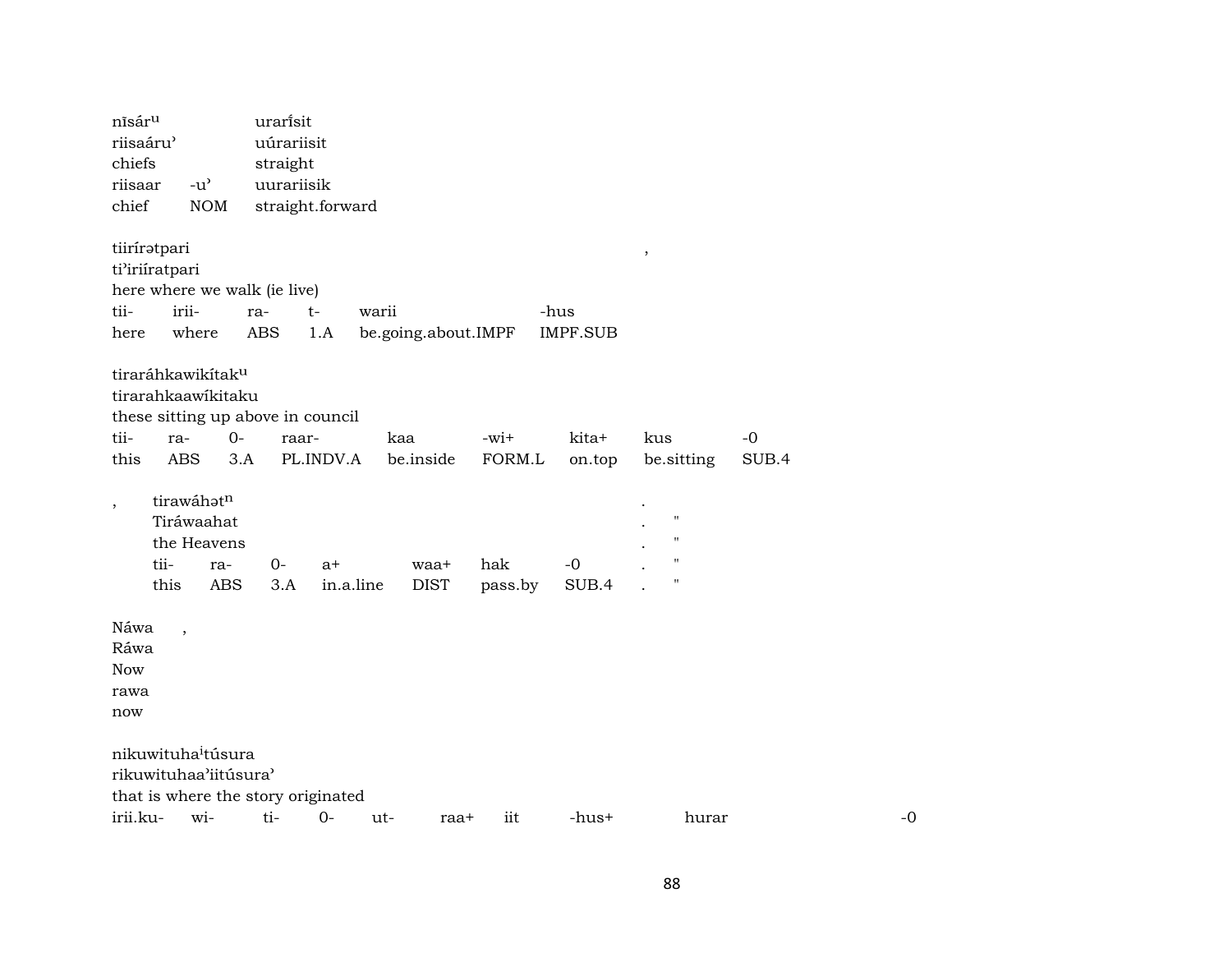| that.is                                             | QUOT                        | IND                           | 3.A         | PREV | way        | story      | FORM.IMPF           |            |              |      | be.where.one.comes.from |
|-----------------------------------------------------|-----------------------------|-------------------------------|-------------|------|------------|------------|---------------------|------------|--------------|------|-------------------------|
| háwitn<br>haáwit<br>east<br>haawit<br>east          |                             |                               |             |      |            |            |                     |            |              |      |                         |
| tirárikiahira <sup>u</sup><br>tiraáriki<br>this one |                             |                               |             |      |            | ahiraá'u   | he gave him the way |            |              |      |                         |
| tii-                                                | ra-                         | $0-$                          | arik        | $-i$ |            | ar-<br>ra- | $0-$                | ir-        | raa+         | uh   | $-0$                    |
| this                                                | <b>ABS</b>                  | 3.A                           | be.standing |      | SUB.2      | EV         | ABS<br>3.A          | <b>OBV</b> | way          | give | <b>PERF</b>             |
| kurau<br>kúraa'u'<br>the doctor<br>kuraa<br>doctor  | $-u^{\prime}$<br><b>NOM</b> |                               |             |      |            |            |                     |            |              |      |                         |
| Hiruirikusuširašíkst <sup>a</sup>                   |                             |                               |             |      |            |            |                     |            |              |      |                         |
| Hiru                                                |                             | irikuusuciraáciksta           |             |      |            |            |                     |            |              |      |                         |
| Then                                                |                             | that one will watch over them |             |      |            |            |                     |            |              |      |                         |
| hiruu                                               | irii-                       | kuus-                         | $O -$       | ut-  | $i-$       | raa+       | aciks+              | ta         |              | $-0$ |                         |
| then                                                | that                        | POT                           | 3.A         | PREV | <b>SEQ</b> | way        | mind                |            | be.suspended | PERF |                         |
| kúrau<br>kúraa'u'<br>doctors<br>kuraa<br>doctor     | $-u^{\prime}$<br><b>NOM</b> |                               |             |      |            |            |                     |            |              |      |                         |
| Náwa                                                | $\ddot{\phantom{0}}$        | irár <sup>i</sup>             |             |      |            |            | $^\mathrm{,}$       |            |              |      |                         |
| Ráwa                                                |                             | iraári <sup>3</sup>           |             |      |            |            |                     |            |              |      |                         |

89

PERF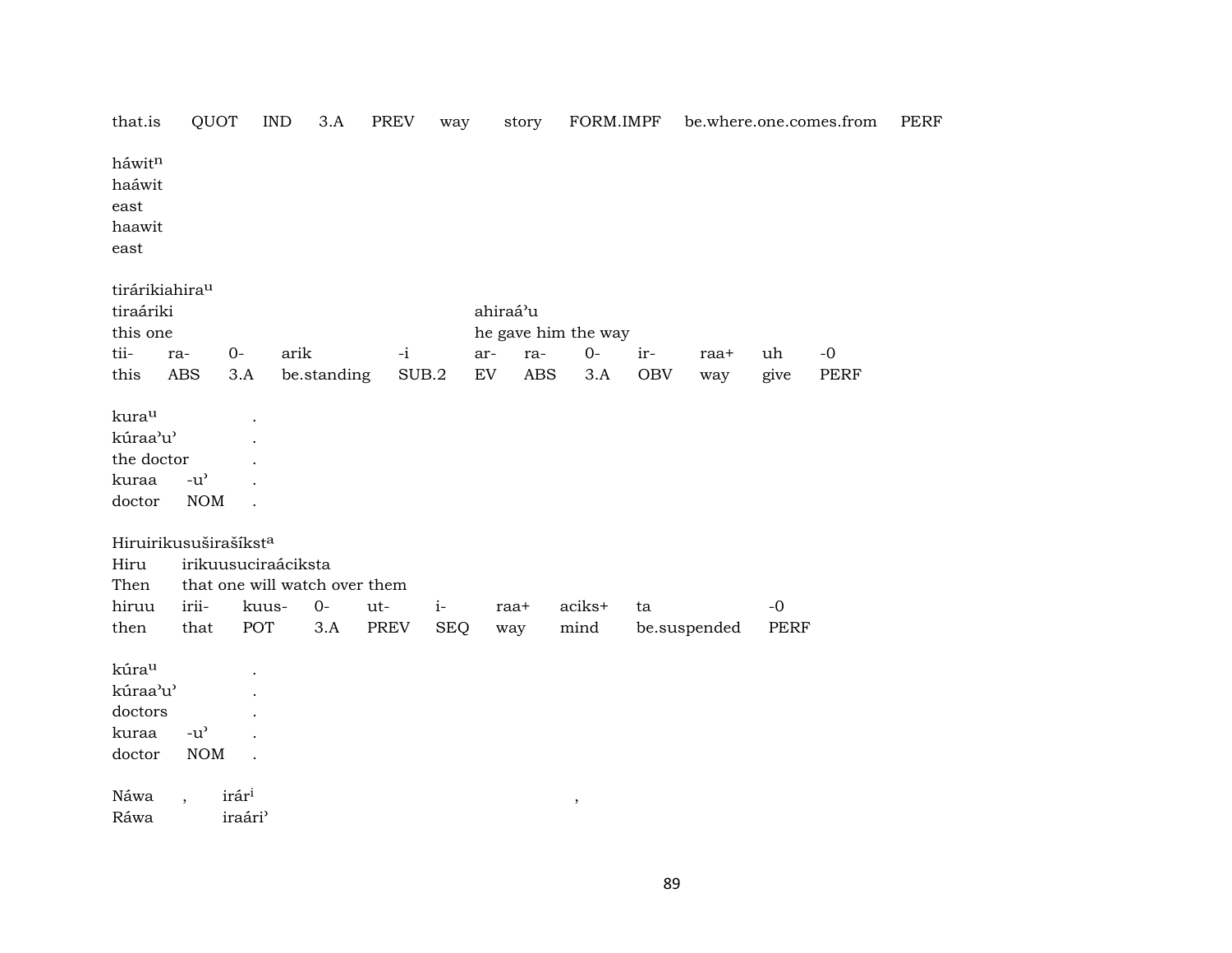| <b>Now</b>                                                       |            | brother        |                            |         |                                      |            |                    |          |                     | $\, ,$ |                    |           |            |                |
|------------------------------------------------------------------|------------|----------------|----------------------------|---------|--------------------------------------|------------|--------------------|----------|---------------------|--------|--------------------|-----------|------------|----------------|
| rawa                                                             |            | $i-$           |                            | raar    |                                      |            | -rii               |          |                     |        |                    |           |            |                |
| now                                                              |            |                | 3.POSS.A                   |         | same.sex.sibling                     |            |                    | 3.POSS.B |                     |        |                    |           |            |                |
|                                                                  |            |                |                            |         |                                      |            |                    |          |                     |        |                    |           |            |                |
| hirunikusiwitiraru                                               |            |                |                            |         |                                      |            |                    |          |                     |        |                    |           |            |                |
| hiru                                                             |            | rikusiwitiráru |                            |         |                                      |            |                    |          |                     |        |                    |           |            |                |
| then                                                             |            |                |                            |         | those are the ones they gave to them |            |                    |          |                     |        |                    |           |            |                |
| hiruu                                                            | irii.ku-   |                | $si-$                      | wi-     | ti-                                  | $O -$      |                    | ir-      |                     | raar-  |                    | uh        | $-0$       |                |
| then                                                             | that.is    |                | $\mathop{\rm DU}\nolimits$ | QUOT    | <b>IND</b>                           | 3.A        |                    | PL.3A    |                     |        | 3PL.INAN.P         | give      | PERF       |                |
| ahawáka                                                          |            |                |                            |         |                                      |            |                    |          | táraha              |        |                    |           |            |                |
| ahawaáka                                                         |            |                |                            |         |                                      |            | $\pmb{\mathsf{H}}$ |          | Táraha <sup>3</sup> |        |                    |           |            |                |
| when he said                                                     |            |                |                            |         |                                      |            | "                  |          | <b>Buffalos</b>     |        |                    |           |            |                |
| ra-<br>ar-                                                       |            | 0-             | waak                       |         | -a                                   |            | 11                 |          | tarahaa             |        |                    |           |            |                |
| EV                                                               | <b>ABS</b> | 3.A            |                            | say.SUB | SUB.1                                |            |                    |          | buffalo             |        |                    |           |            |                |
|                                                                  |            |                |                            |         |                                      |            |                    |          |                     |        |                    |           |            |                |
| tiwirahuriwawistaritn                                            |            |                |                            |         |                                      |            |                    |          |                     |        |                    |           |            |                |
| tiwirahuriiwaawistarit                                           |            |                |                            |         |                                      |            |                    |          |                     |        |                    |           |            |                |
| these that are now going to be roaming around (ie here on earth) |            |                |                            |         |                                      |            |                    |          |                     |        |                    |           |            |                |
| tii-                                                             | wii-       | ra-            | $0-$                       |         | hurii                                |            | +waa               |          | -wi+                |        | -his+              |           | -ta        | -rit           |
| this                                                             | now        | <b>ABS</b>     | 3.A                        |         | go.around.PL                         |            | <b>DIST</b>        |          | FORM.L              |        |                    | FORM.PERF | <b>INT</b> | <b>INT.SUB</b> |
|                                                                  |            |                |                            |         |                                      |            |                    |          |                     |        |                    |           |            |                |
| tihakusuš <sup>i</sup>                                           |            |                |                            |         |                                      |            |                    |          |                     |        |                    |           |            |                |
| tihaakuúsuci'                                                    |            |                |                            |         |                                      |            |                    |          |                     |        | $\pmb{\mathsf{H}}$ |           |            |                |
| this is how it will be                                           |            |                |                            |         |                                      |            |                    |          |                     |        | $\pmb{\mathsf{H}}$ |           |            |                |
| tii-                                                             | haa-       | kuus-          |                            | $O -$   | ut-                                  | $i-$       | 0                  |          | $-0$                |        | $\pmb{\mathsf{H}}$ |           |            |                |
| this                                                             | here       | POT            |                            | 3.A     | PREV                                 | <b>SEQ</b> |                    | be       | PERF                |        | "                  |           |            |                |
|                                                                  |            |                |                            |         |                                      |            |                    |          |                     |        |                    |           |            |                |
| Irár <sup>i</sup>                                                |            |                |                            |         |                                      |            | $\, ,$             |          |                     |        |                    |           |            |                |
| Iraári <sup>3</sup>                                              |            |                |                            |         |                                      |            |                    |          |                     |        |                    |           |            |                |
| <b>Brother</b>                                                   |            |                |                            |         |                                      |            |                    |          |                     |        |                    |           |            |                |
| $i-$                                                             |            | raar           |                            |         | -rii                                 |            |                    |          |                     |        |                    |           |            |                |
| 3.POSS.A                                                         |            |                | same.sex.sibling           |         | 3.POSS.B                             |            | ,                  |          |                     |        |                    |           |            |                |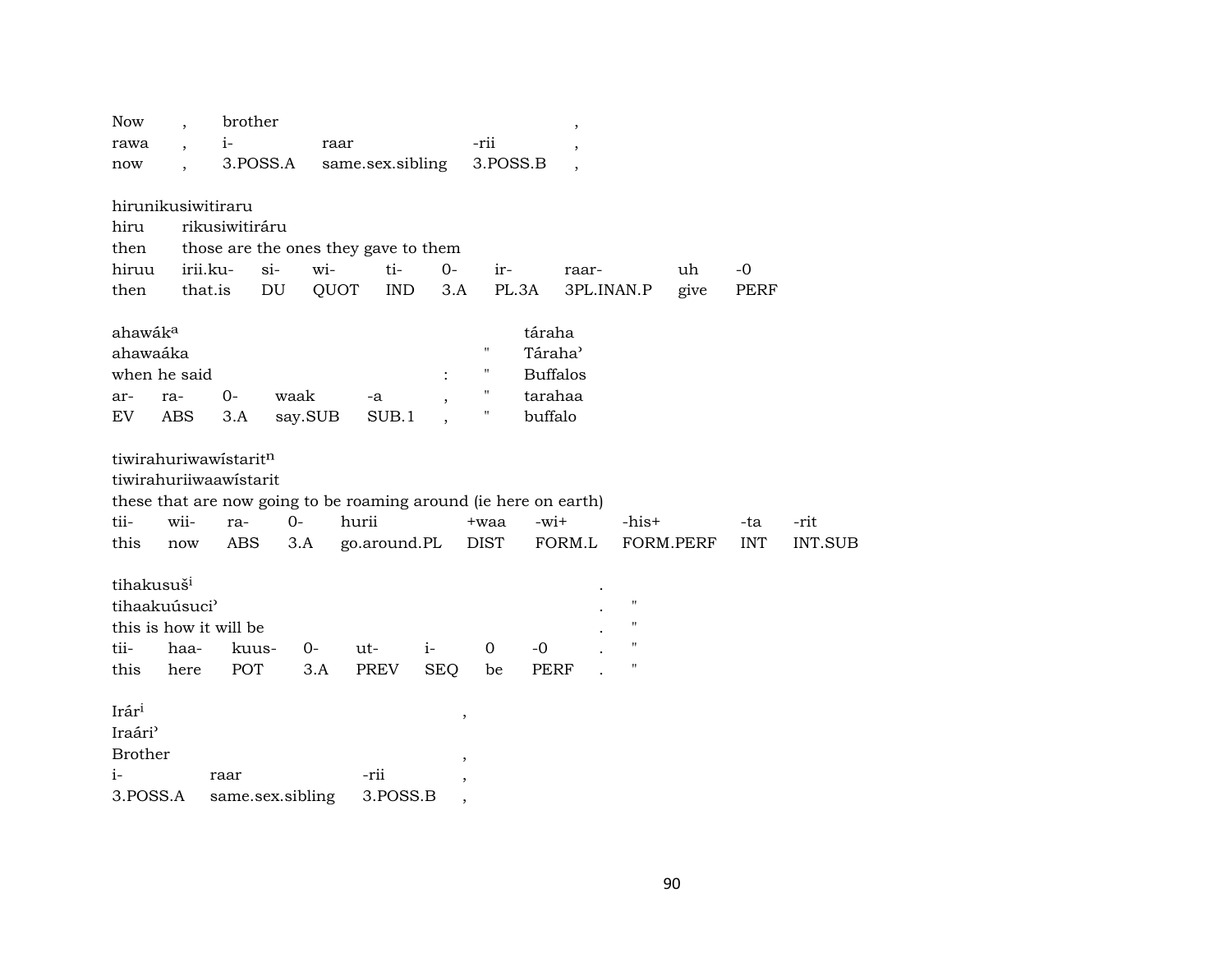|                         | nikuwitatkiháhura                  |                  |            |             |                                  |       |                         |             |
|-------------------------|------------------------------------|------------------|------------|-------------|----------------------------------|-------|-------------------------|-------------|
|                         | rikuwitutkiihaáhura'               |                  |            |             |                                  |       |                         |             |
|                         | that is where the dance originated |                  |            |             |                                  |       |                         |             |
| irii.ku-                | wi-                                | ti-              | $0-$       | ut-         | kiihaar+                         | hurar |                         | -0          |
| that.is                 | QUOT                               | <b>IND</b>       | 3.A        | <b>PREV</b> | dance                            |       | be.where.one.comes.from | <b>PERF</b> |
| kúra táraha             |                                    |                  | hirúhawitn |             |                                  |       |                         |             |
| kuraatáraha'            |                                    | hiru             |            | haáwit      |                                  |       |                         |             |
| <b>Buffalo Doctors</b>  |                                    | there            |            | east        |                                  |       |                         |             |
| kuraa+                  | tarahaa                            | hiruu            |            | haawit      |                                  |       |                         |             |
| doctor                  | buffalo                            | there            |            | east        |                                  |       |                         |             |
| Irár <sup>i</sup>       |                                    |                  |            |             |                                  |       |                         |             |
| Iraári <sup>3</sup>     |                                    |                  |            |             | $\, ,$                           |       |                         |             |
| Brother                 |                                    |                  |            |             |                                  |       |                         |             |
| $i-$                    | raar                               |                  |            | -rii        | $^\mathrm{^\mathrm{o}}$          |       |                         |             |
| 3.POSS.A                |                                    | same.sex.sibling |            | 3.POSS.B    | $\,$<br>$\overline{\phantom{a}}$ |       |                         |             |
|                         |                                    |                  |            |             |                                  |       |                         |             |
| ahirarau                |                                    |                  |            |             |                                  |       | $^\mathrm{,}$           |             |
| áhiraraa'u              |                                    |                  |            |             |                                  |       |                         |             |
|                         | He gave the way to them            |                  |            |             |                                  |       |                         |             |
| ra-<br>ar-              | $0 -$                              | ir-              | raar-      |             | raa+                             | uh    | -0                      |             |
| EV                      | ABS<br>3.A                         | OBV              |            | 3PL.INAN.P  | way                              | give  | PERF                    |             |
|                         |                                    |                  |            |             |                                  |       |                         |             |
| tiráwahat<br>Tiráwaahat |                                    |                  |            |             |                                  |       |                         |             |
|                         |                                    |                  |            |             |                                  |       |                         |             |
| the Heavens             |                                    |                  |            |             |                                  |       |                         |             |
| tii-                    | $0-$<br>ra-                        | $a+$             |            | waa+        | hak                              | $-0$  |                         |             |
| this                    | <b>ABS</b><br>3.A                  | in.a.line        |            | <b>DIST</b> | pass.by                          | SUB.4 |                         |             |
| tirakihahku             |                                    |                  |            |             |                                  |       |                         |             |
| tirakiihaáhku           |                                    |                  |            |             |                                  |       |                         |             |
| this dance              |                                    |                  |            |             |                                  |       |                         |             |
| tii-                    | $0-$<br>ra-                        | kiihaar+         |            | kus         | -0                               |       |                         |             |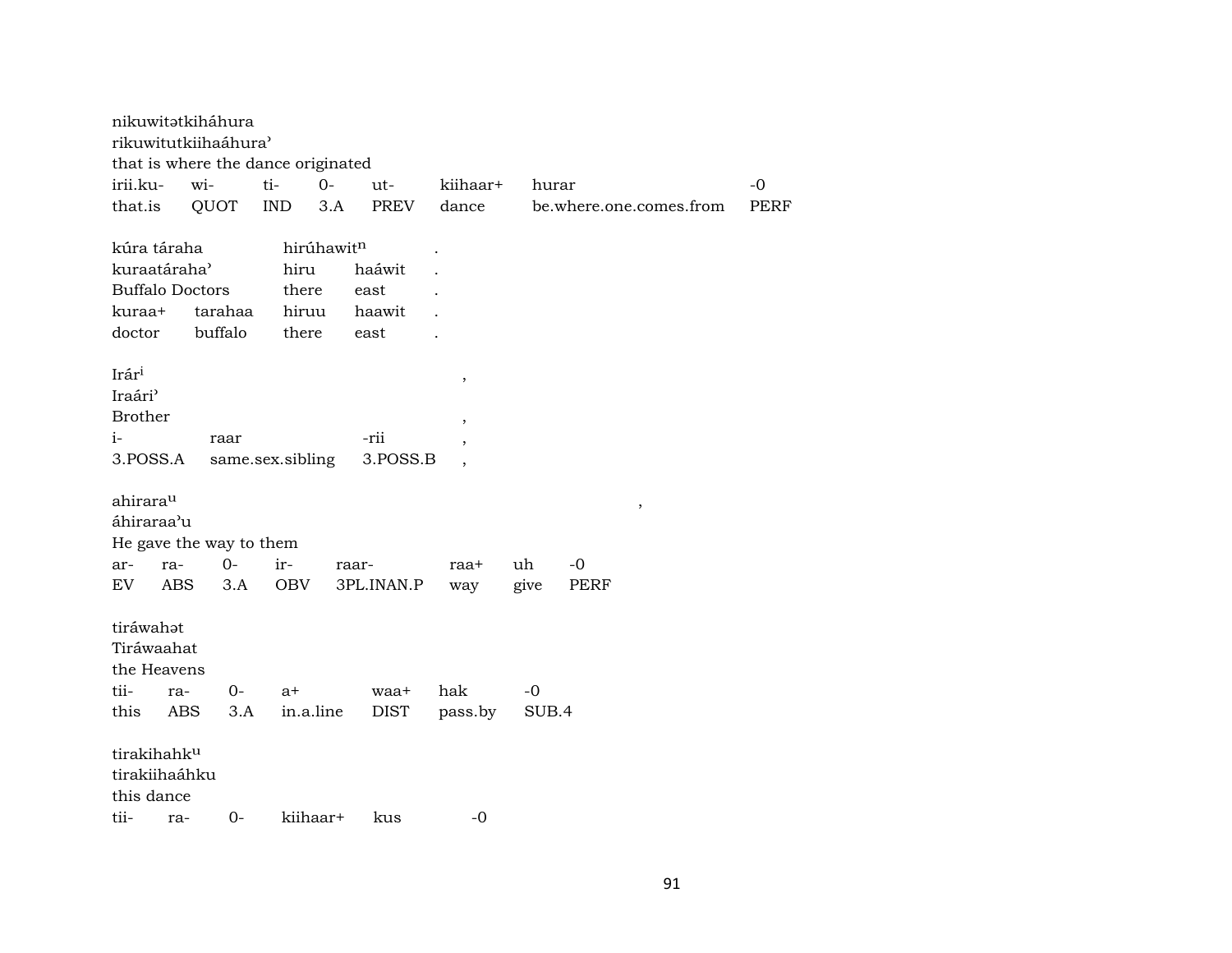| this                                                                            | ABS                                                       | 3.A                                                         | dance              |             | be.sitting       |                 | SUB.4            |               |                                                                                            |                                         |                         |                     |
|---------------------------------------------------------------------------------|-----------------------------------------------------------|-------------------------------------------------------------|--------------------|-------------|------------------|-----------------|------------------|---------------|--------------------------------------------------------------------------------------------|-----------------------------------------|-------------------------|---------------------|
| tahapakiahu<br>tahapakí'aahu'<br>we call it<br>ta-<br>IND.1/2A                  |                                                           | $t-$<br>1.A                                                 | raak-<br>$1/2$ .PL | wak.i       | say.PL           | $-a+$<br>FORM.1 |                  | -:hus<br>IMPF | kúruks<br>Kúruks<br>Bear<br>kuuruks<br>bear                                                |                                         |                         |                     |
| hiru<br>Hiru<br>There<br>hiruu<br>there                                         |                                                           |                                                             |                    |             |                  |                 |                  |               |                                                                                            |                                         |                         |                     |
| rikuwitatkiháhura<br>rikuwitutkiihaáhura'<br>that is where the dance originated |                                                           |                                                             |                    |             |                  |                 |                  |               |                                                                                            |                                         |                         |                     |
| irii.ku-<br>that.is                                                             | wi-                                                       | QUOT                                                        | ti-<br><b>IND</b>  | $0-$<br>3.A | ut-<br>PREV      | dance           | kiihaar+         | hurar         |                                                                                            |                                         | be.where.one.comes.from | $-0$<br><b>PERF</b> |
| háwitn<br>haáwit<br>east<br>haawit<br>east                                      |                                                           |                                                             |                    |             |                  |                 |                  |               |                                                                                            |                                         |                         |                     |
| Náwa<br>Ráwa<br><b>Now</b><br>rawa<br>now                                       | $\overline{\phantom{a}}$<br>$\overline{\phantom{a}}$<br>, | irár <sup>i</sup><br>iraári <sup>3</sup><br>brother<br>$i-$ | 3.POSS.A           | raar        | same.sex.sibling |                 | -rii<br>3.POSS.B |               | $\, ,$<br>$\overline{\phantom{a}}$<br>$\overline{\phantom{a}}$<br>$\overline{\phantom{a}}$ | hiru<br>hiru<br>there<br>hiruu<br>there |                         |                     |
| háwit <sup>n</sup>                                                              |                                                           |                                                             |                    |             |                  |                 |                  |               |                                                                                            |                                         |                         |                     |

haáwit